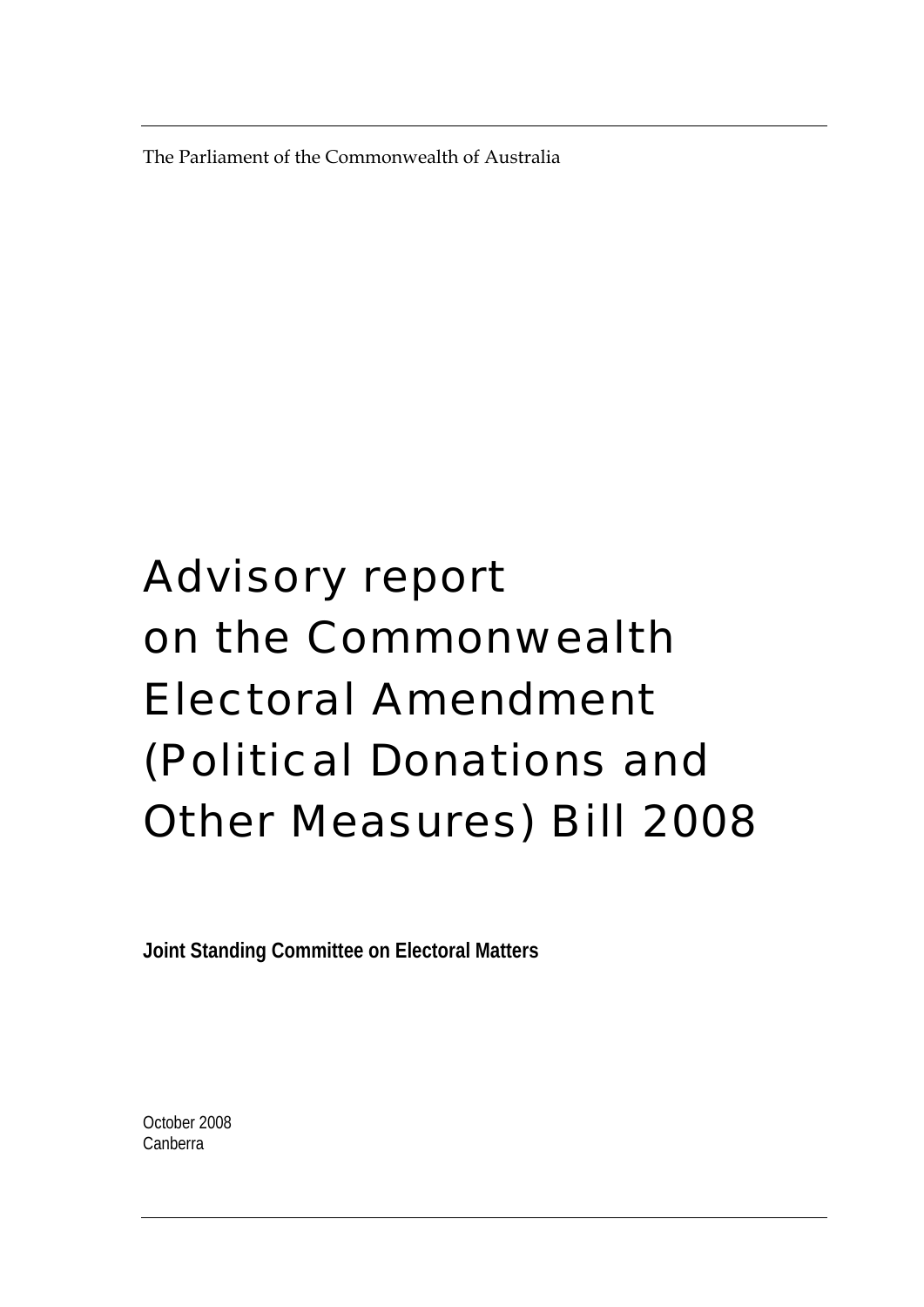© Commonwealth of Australia 2008 ISBN 978-0-642-79103-0 (Printed version) ISBN 978-0-642-79104-7 (HTML version)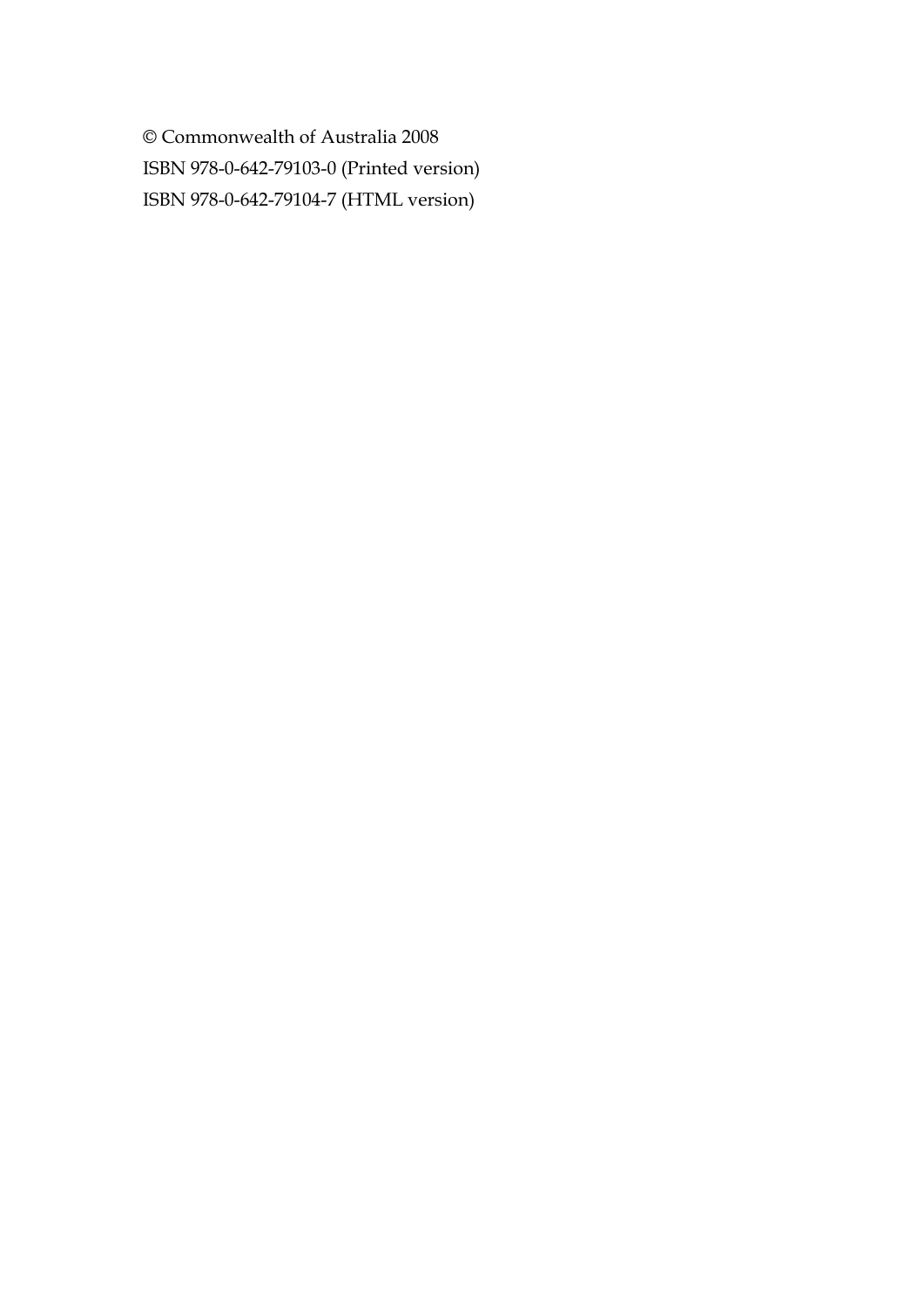# Chair's foreword

The committee believes that the Commonwealth Electoral Amendment (Political Donations and other Measures) Bill 2008 will significantly improve the transparency of financial support given to, or received by, political parties and candidates as well as the political expenditure and income of other participants in the electoral process.

The committee has made two recommendations to amend the bill. The first is to expand the definition of 'electoral expenditure' to allow for reasonable administrative expenses related to campaigning. This will ensure that minor parties will not be disadvantaged by the proposed changes, which are designed to ensure that 'celebrity' candidates cannot profiteer from public funding.

The second recommendation relates to the proposal to ban receipt of anonymous donations. As currently provided, the bill may create an onerous burden in minor situations such as small-scale raffles and fund raising activities. The amendment proposed by the committee is that a cap of \$50 apply below which anonymous donations can be received.

It will be important that the Government allocates appropriate resources to the Australian Electoral Commission so that they are able to implement the proposed arrangements in a manner that minimises compliance costs on participants and ensures that compliance processes operate effectively.

The guiding principle for a funding and disclosure regime is that there must be a complete and meaningful trail of disclosure back to the true source of funds received by, or of benefit to, political parties and other participants in the electoral process. This is an essential precondition if the disclosure system is to be effective. Timely public disclosure and publication of this funding is also important in bringing greater transparency to the flow of funds.

While some inquiry participants have argued that the proposals included in the bill should be deferred and considered as part of broader review processes underway — including a government green paper process and a separate inquiry by this committee — the incremental reforms proposed by this bill are based on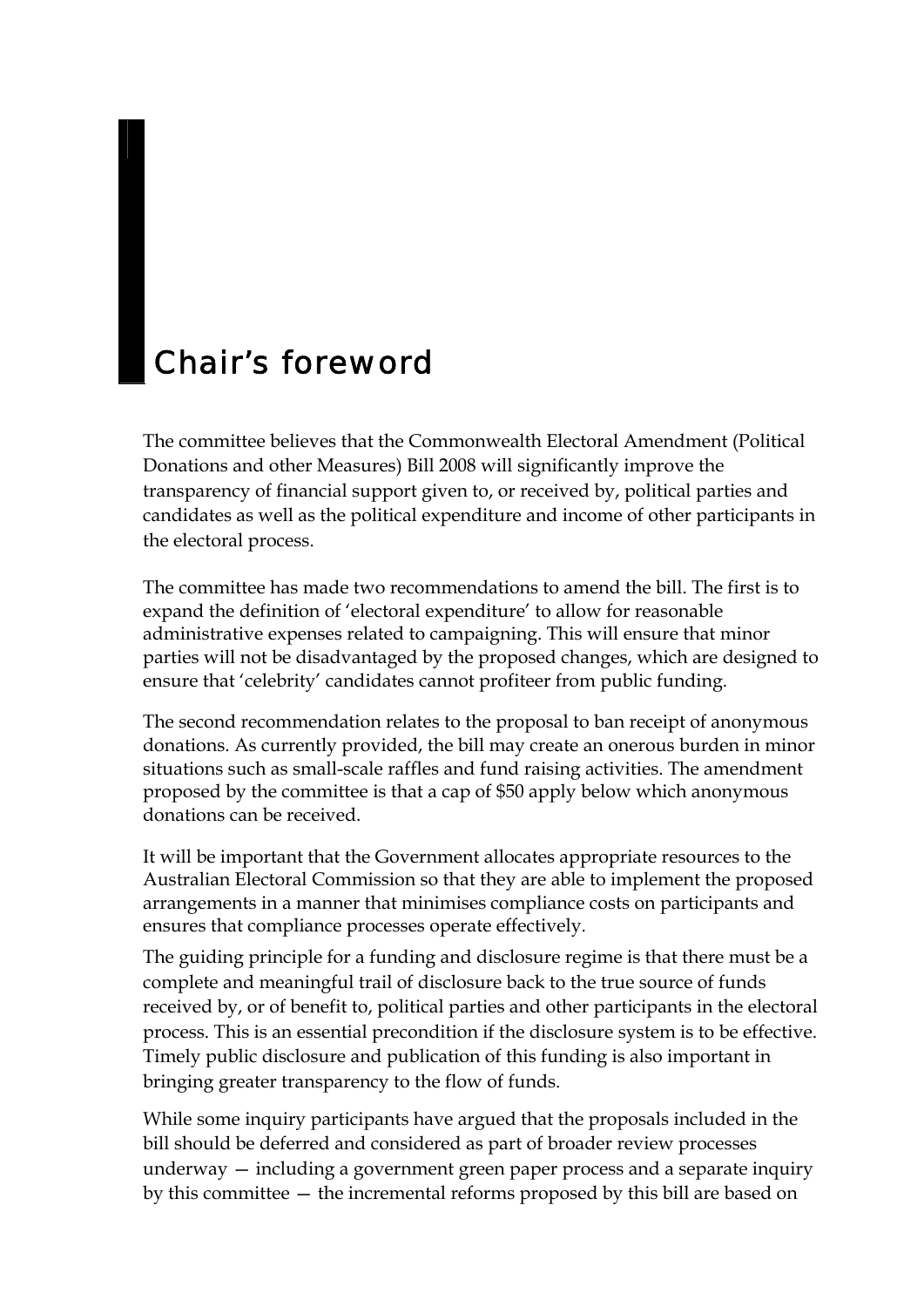the overriding principle of openness and transparency in the financial transactions of participants in the electoral system.

This principle will remain notwithstanding any reforms which are progressed into the future.

Changes to financial disclosure arrangements by the previous government  $-$  in particular the lifting of the disclosure threshold from \$1,500 to more than \$10,000 (indexed to inflation) — have allowed significant funding to be provided to political parties and candidates without being disclosed. The lengthy delay in the publication of disclosures made above this higher threshold has meant that up to one year and three months may elapse after a donation has been made before it is made public.

These arrangements clearly do not allow information to be provided to the community about financial support for political parties and candidates in a timely manner. The proposals in the bill seek to lower the disclosure threshold to \$1,000, introduce biannual reporting in place of annual reporting, shorten the reporting timeframe from up to 20 weeks to 8 weeks and facilitate a reduction in the time taken to publish disclosure returns. The proposals included in the bill will result in significantly more information being available, and the publication of some disclosure returns in less than half the time as current arrangements.

While the proposed changes may lead to some additional compliance costs for participants in the political process, the committee believes that they achieve the appropriate balance between transparency and the freedom to participate in political process.

I would like to thank the Members and Senators of the committee for their contribution to the report and those that participated in the inquiry by making submissions or appearing at the public hearings. I would also like to thank the committee secretariat for their work in preparing this report.

**Daryl Melham MP Chair**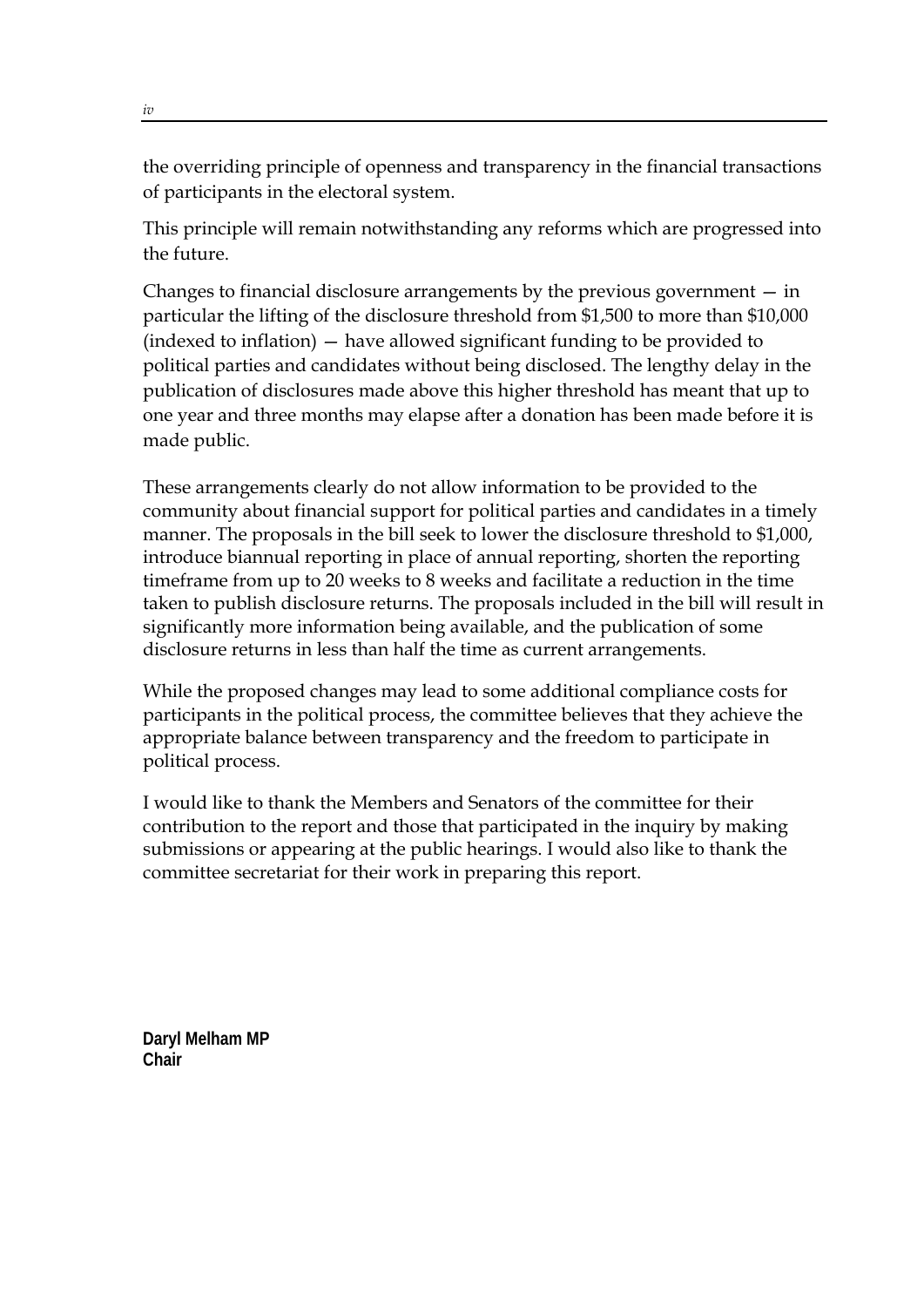# **Contents**

#### **REPORT**

| 1              |  |
|----------------|--|
|                |  |
|                |  |
|                |  |
|                |  |
|                |  |
| $\overline{2}$ |  |
|                |  |
|                |  |
|                |  |
|                |  |
| 3              |  |
|                |  |
|                |  |
|                |  |
|                |  |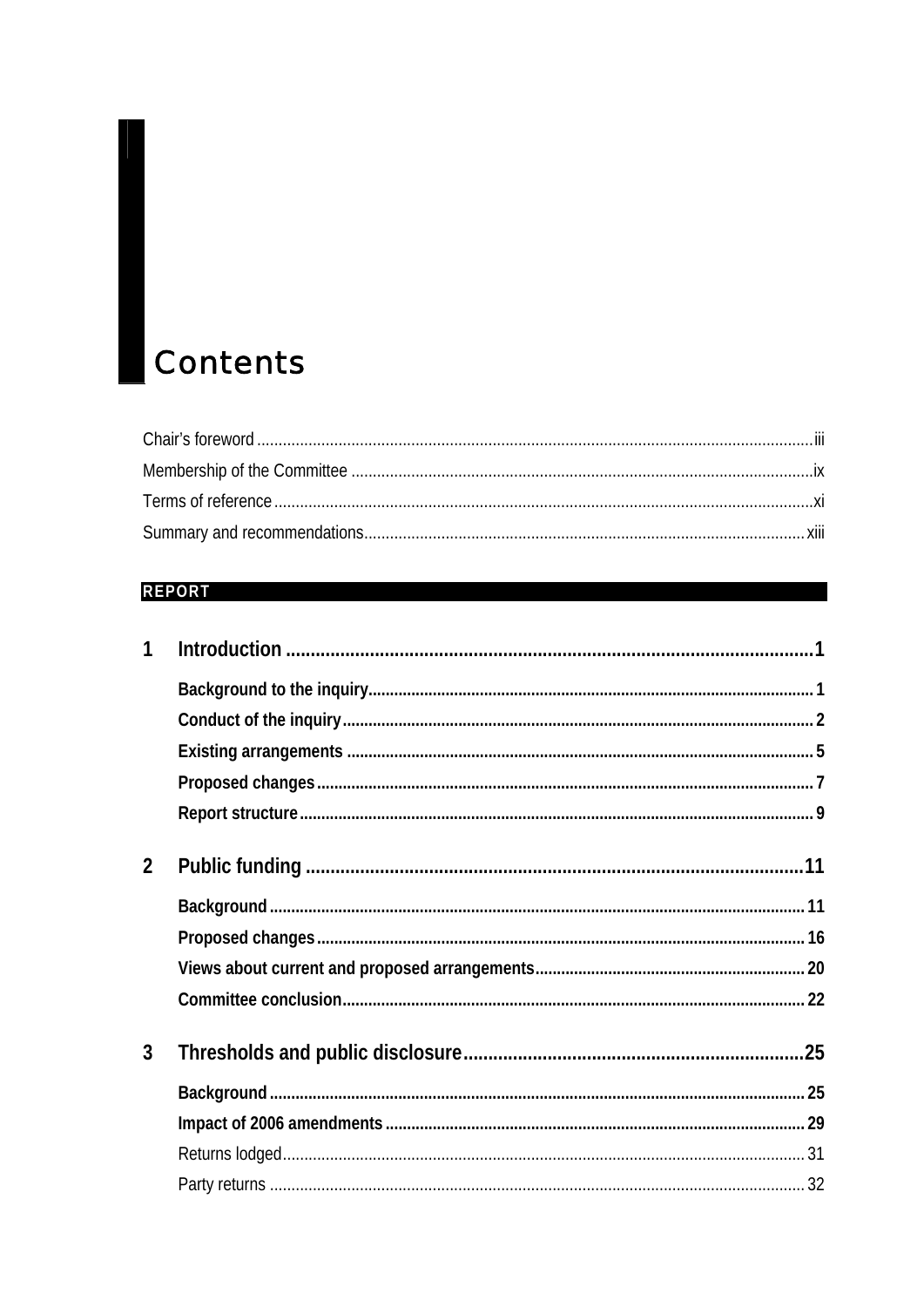| 4 |  |
|---|--|
|   |  |
|   |  |
|   |  |
|   |  |
|   |  |
| 5 |  |
|   |  |
|   |  |
|   |  |
|   |  |
|   |  |
|   |  |
|   |  |
|   |  |
|   |  |
|   |  |

#### DISSENTING REPORT

| Dissenting Report—Mr Scott Morrison MP, Senator the Hon Michael  |  |
|------------------------------------------------------------------|--|
| Ronaldson, Senator Simon Birmingham, Liberal Party of Australia, |  |
|                                                                  |  |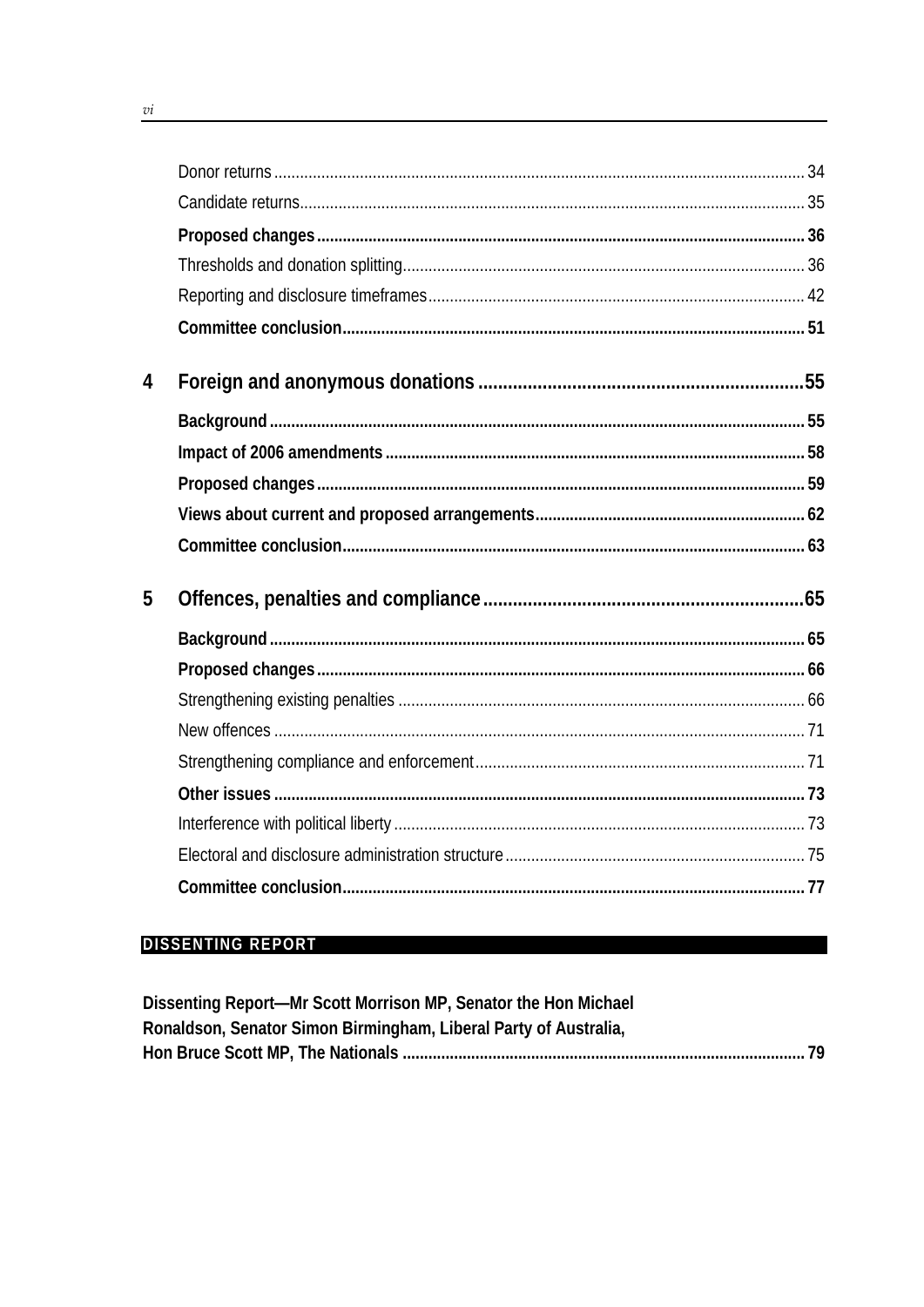#### **APPENDICES**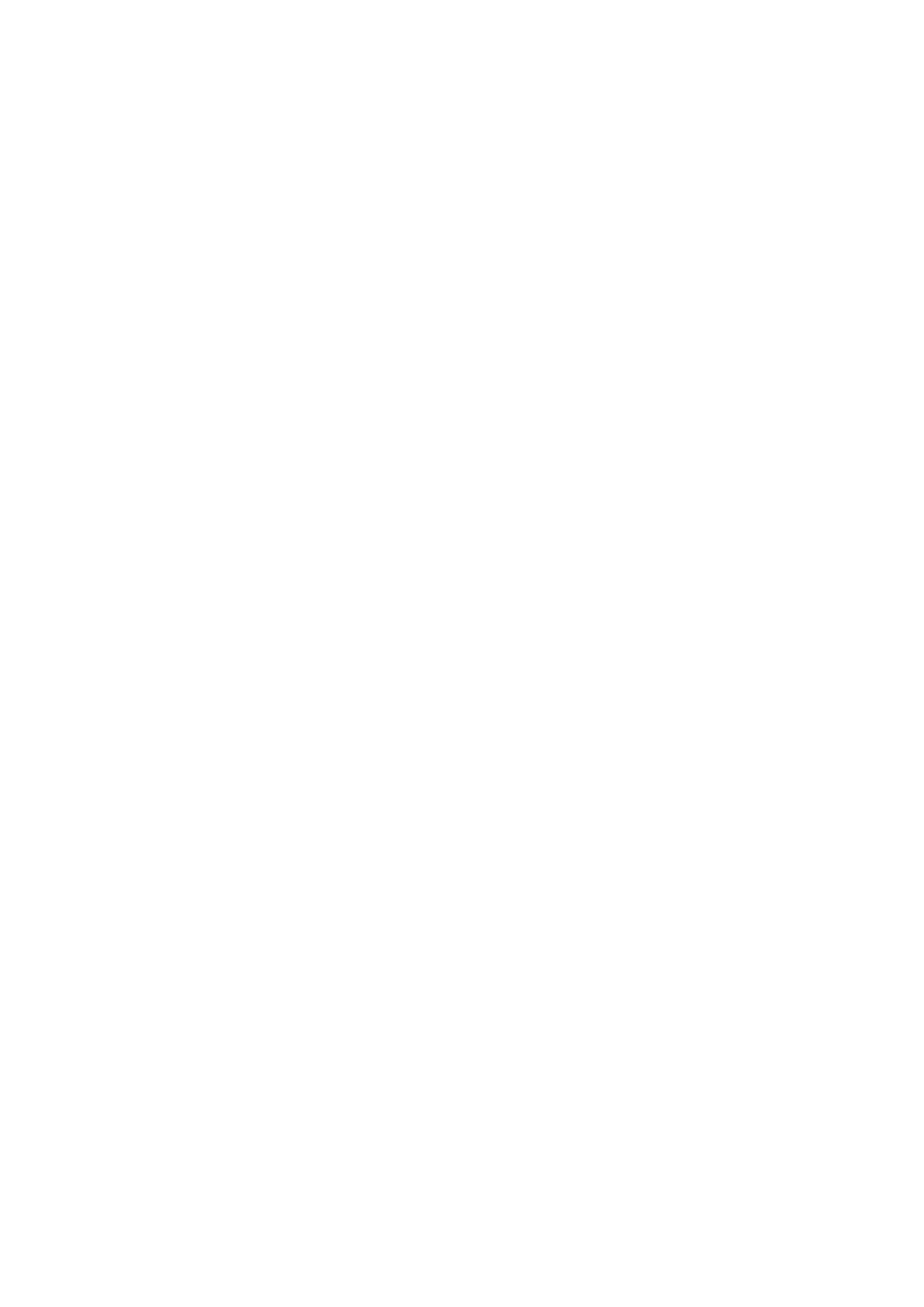# Membership of the Committee

| Chair | Daryl Melham MP |
|-------|-----------------|
|-------|-----------------|

**Deputy Chair** Mr Scott Morrison MP

Members Mr Michael Danby MP Senator Simon Birmingham Hon Bruce Scott MP Senator Bob Brown

Mr Jon Sullivan MP Senator Carol Brown Senator Steve Hutchins Senator the Hon Michael Ronaldson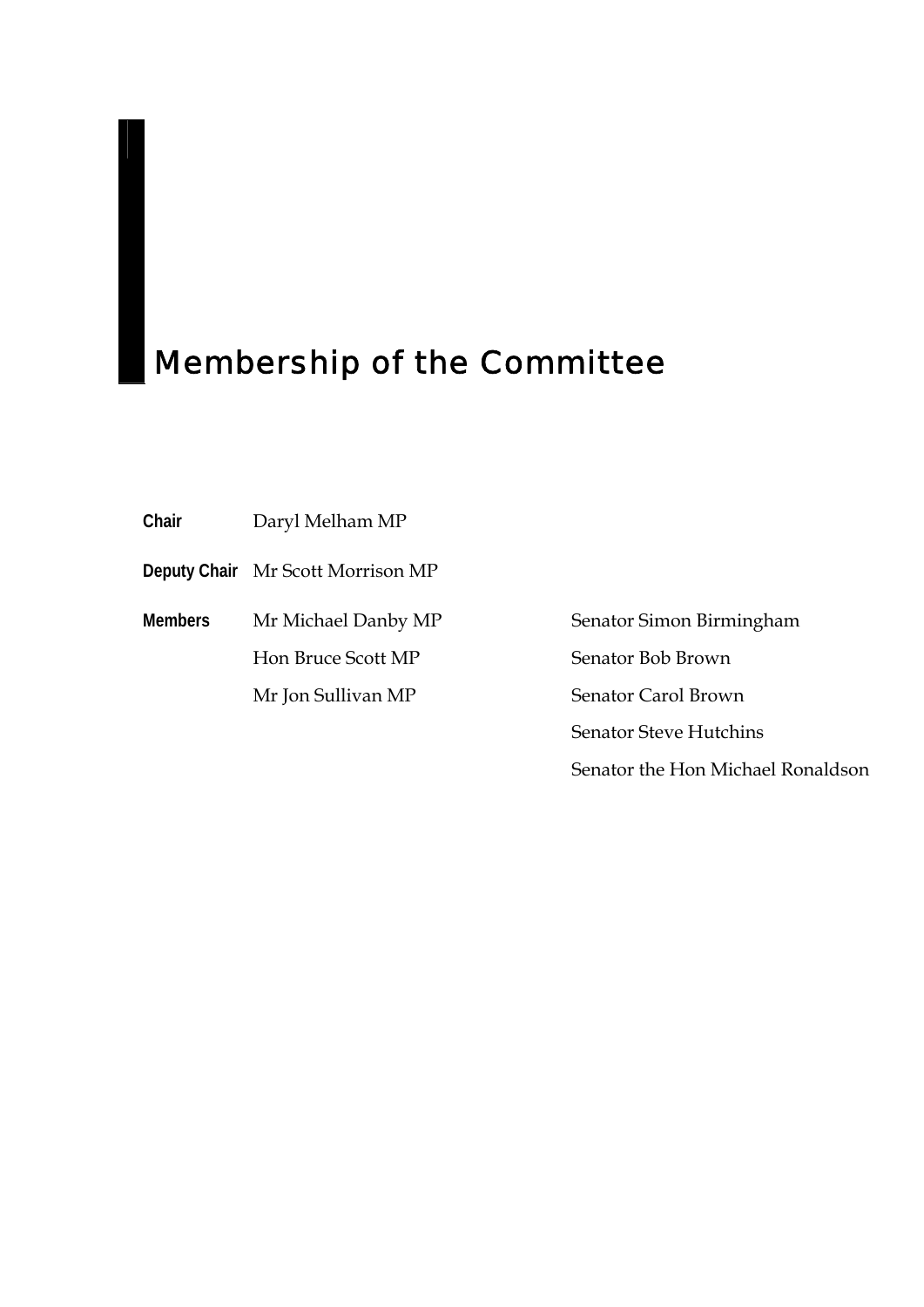# Committee Secretariat

| Secretary                     | Mr Stephen Boyd     |
|-------------------------------|---------------------|
| <b>Inquiry Secretary</b>      | Mr Kai Swoboda      |
| <b>Technical Advisor</b>      | Mr Terry Rushton    |
| <b>Administrative Officer</b> | Ms Natasha Petrovic |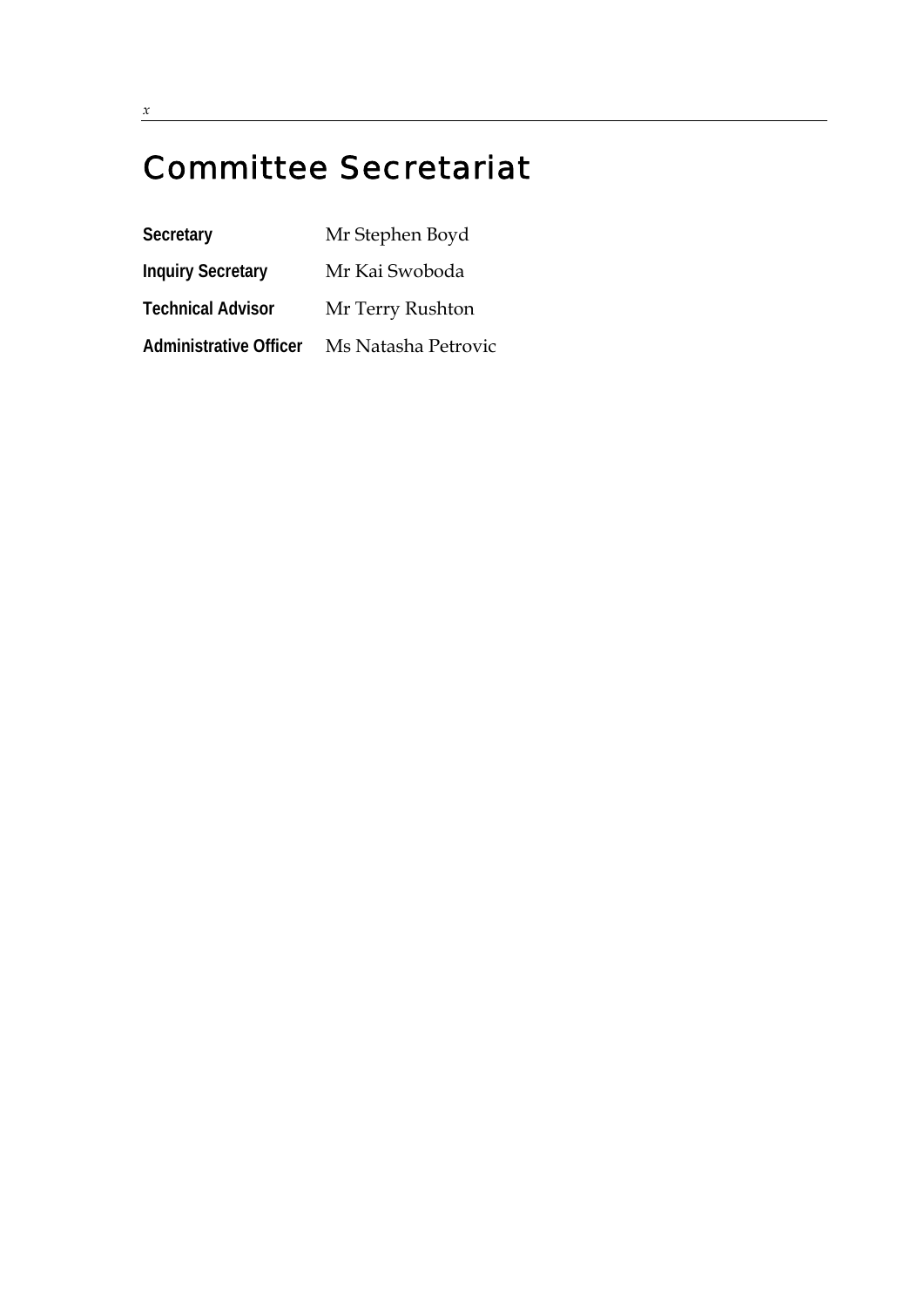# **Terms of reference**

On 18 June 2008 the Senate agreed to the following resolution:

That the Commonwealth Electoral Amendment (Political Donations and other Measures) Bill 2008 be referred to the Joint Standing Committee on Electoral Matters for inquiry and report on 30 June 2009 in conjunction with the committee's inquiry into to the 2007 Federal Election.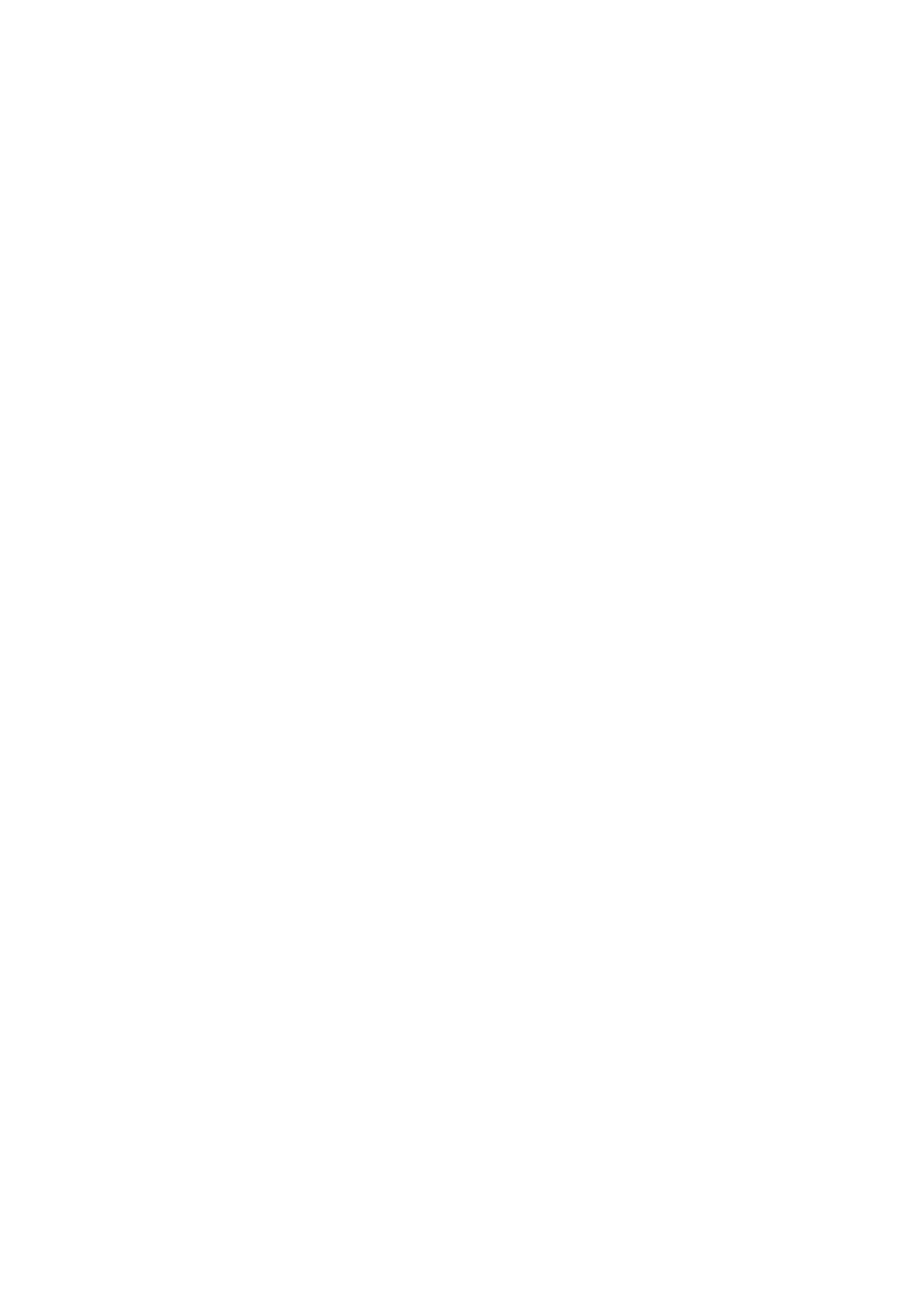## Summary and recommendations

#### **2 Public funding**

The committee notes the history of public funding, which was originally introduced for the 1984 election and was designed to provide for the reimbursement of legitimate campaign expenses. Parliament sought to prevent the public from being required to fund frivolous election campaigns, by initially requiring that candidates achieve a threshold of 4 per cent of the formal vote, before being eligible to receive any public funding. This threshold has remained unchanged and generally serves to discourage frivolous candidates campaigning in order to receive public funding.

It is both unfortunate and undesirable that public funding has moved from providing a reimbursement of legitimate and verifiable campaign expenditure, to being a vehicle by which some candidates can use the public funding provisions to reap financial windfalls which far outweigh any legitimate campaign expenses.

While acknowledging that there will be an increase in the compliance costs associated with the proposed regime, the committee considers that these are not likely to be particularly onerous and are balanced by the benefits associated with greater transparency and confidence in the system of public funding.

#### **Recommendation 1 (paragraph 2.47)**

The committee recommends that the Senate should support the proposals in the Commonwealth Electoral Amendment (Political Donations and Other Measures) Bill 2008 that make the entitlement to public funding conditional on a candidate meeting the 4 per cent threshold and demonstrating that they have incurred genuine campaign expenditure (whichever is the lower amount).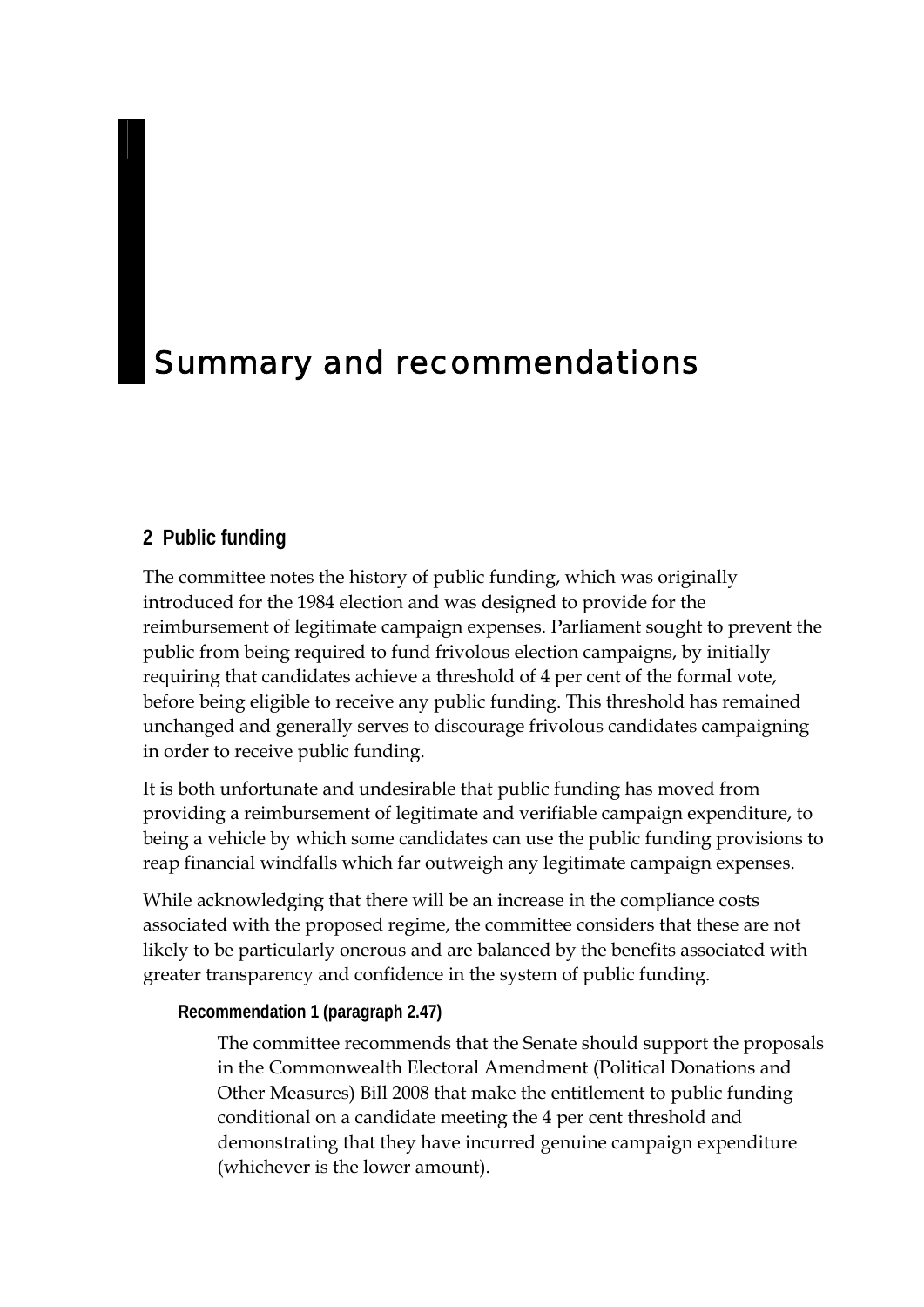The committee notes the Democratic Audit of Australia suggestion that the definition of 'electoral expenditure' is too narrow and believes that the definition of 'electoral expenditure' in Part XX of the Commonwealth Electoral Act should be broadened to include reasonable costs incurred for the rental of dedicated campaign premises, the hiring and payment of dedicated campaign staff, and office administration.

#### **Recommendation 2 (paragraph 2.48)**

The committee recommends that the definition of 'electoral expenditure' in Part XX of the Commonwealth Electoral Act should be broadened to include reasonable costs incurred for the rental of dedicated campaign premises, the hiring and payment of dedicated campaign staff, and office administration.

#### **3 Thresholds and public disclosure**

The proposals included in the bill to lower the disclosure threshold from \$10,900 (adjusted annually for inflation) to \$1,000 (not adjusted for inflation) will lead to a significant increase in the transparency of financial support and expenditure by participants in the political process. The committee supports the proposal to end the indexing of the disclosure threshold to the consumer price index.

While the proposal to lower disclosure threshold and implement biannual reporting arrangements for some types of disclosure returns may lead to additional compliance costs for participants in the political process, the committee believes that they achieve the right balance between making transparent the sources of support for political parties and candidates and the freedom to participate in political process.

#### **Recommendation 3 (paragraph 3.93)**

The committee recommends that the Senate should support without amendment the proposals in the Commonwealth Electoral Amendment (Political Donations and Other Measures) Bill 2008 that enhance transparency of political funding by:

 lowering the disclosure threshold from the current level of \$10,900 (adjusted annually for inflation) to \$1,000 and removing indexation;

 improving the timeliness of reporting by replacing annual return requirements with a bi-annual reporting framework and shortening the requirement to report from 15 to 20 weeks after the end of a financial year to 8 weeks after the end of the reporting period;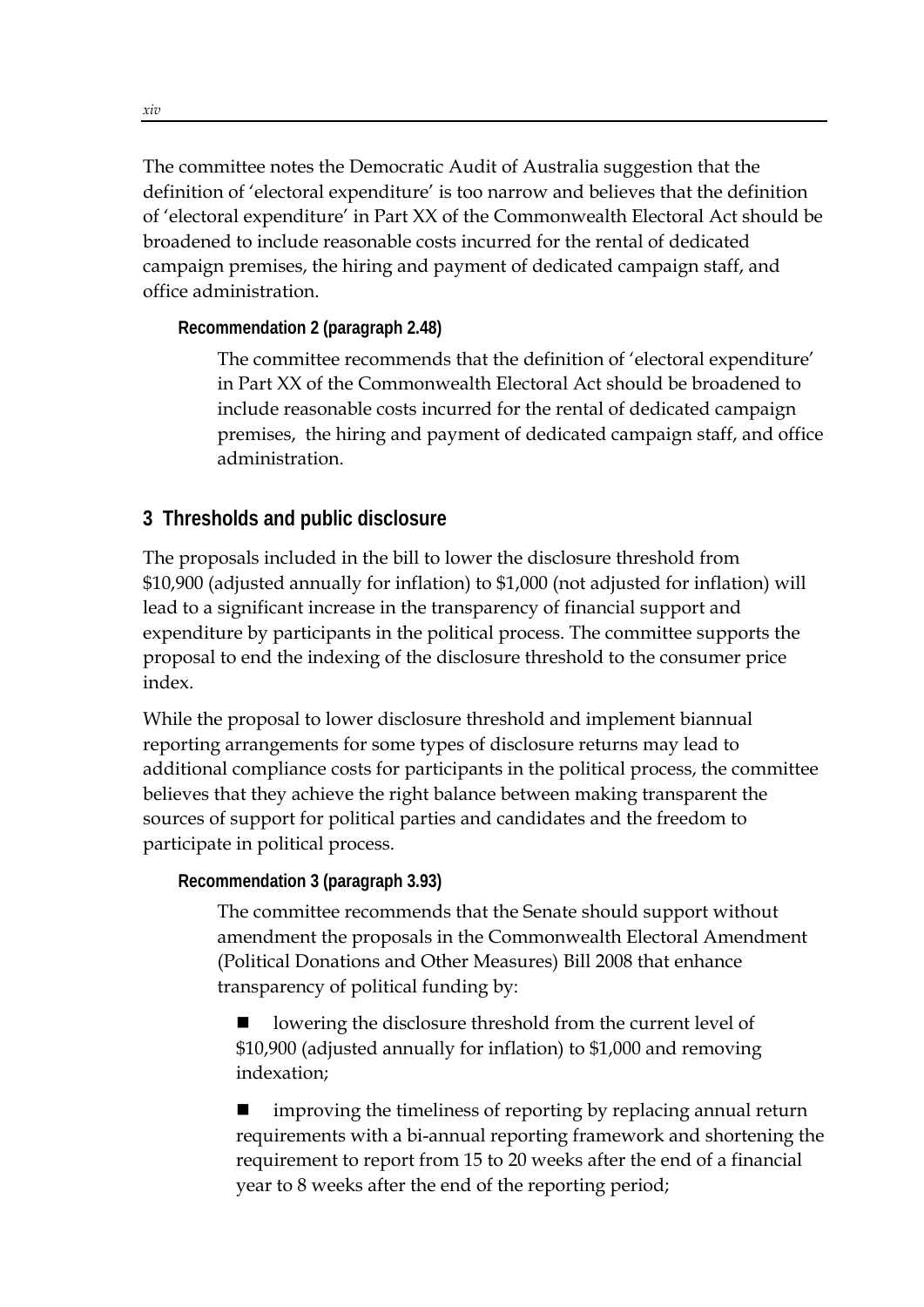improving the timeliness of election returns by shortening the period for reporting from 15 weeks after polling day to 8 weeks after polling day;

 closing the loophole for donation splitting by treating related parties as a single entity thereby eliminating the possibility that separate donations totalling more than \$98,000 from a single donor can be given without disclosure; and

 facilitating earlier publication of disclosures by the Australian Electoral Commission.

#### **Recommendation 4 (paragraph 3.94)**

The committee recommends that the Government provide the Australian Electoral Commission with adequate funding so that the Commission can publish returns in a timely fashion and undertake public awareness activities that ensure participants understand their disclosure obligations and are able to minimise their compliance costs . In addition, clear targets for the Commission's administrative functions, that are consistent with the level of resourcing and the government's goals in this area, should be specified in the performance measures included in the agency's portfolio budget statements.

#### **4 Foreign and anonymous donations**

The committee believes that the current high disclosure threshold (\$10,900), which enables significant donations to be made anonymously, both domestically and from overseas, requires urgent action to enhance disclosure requirements and ensure that overseas interests are not able to use foreign property to unduly influence the Australian political system.

#### **Recommendation 5 (paragraph 4.40)**

The committee recommends that the Senate should support the proposals in the Commonwealth Electoral Amendment (Political Donations and Other Measures) Bill 2008 that make it unlawful for registered political parties, state or territory branches of registered political parties, or persons acting on behalf of a party or branch, to receive or use anonymous donations or to receive or use a donation of foreign property.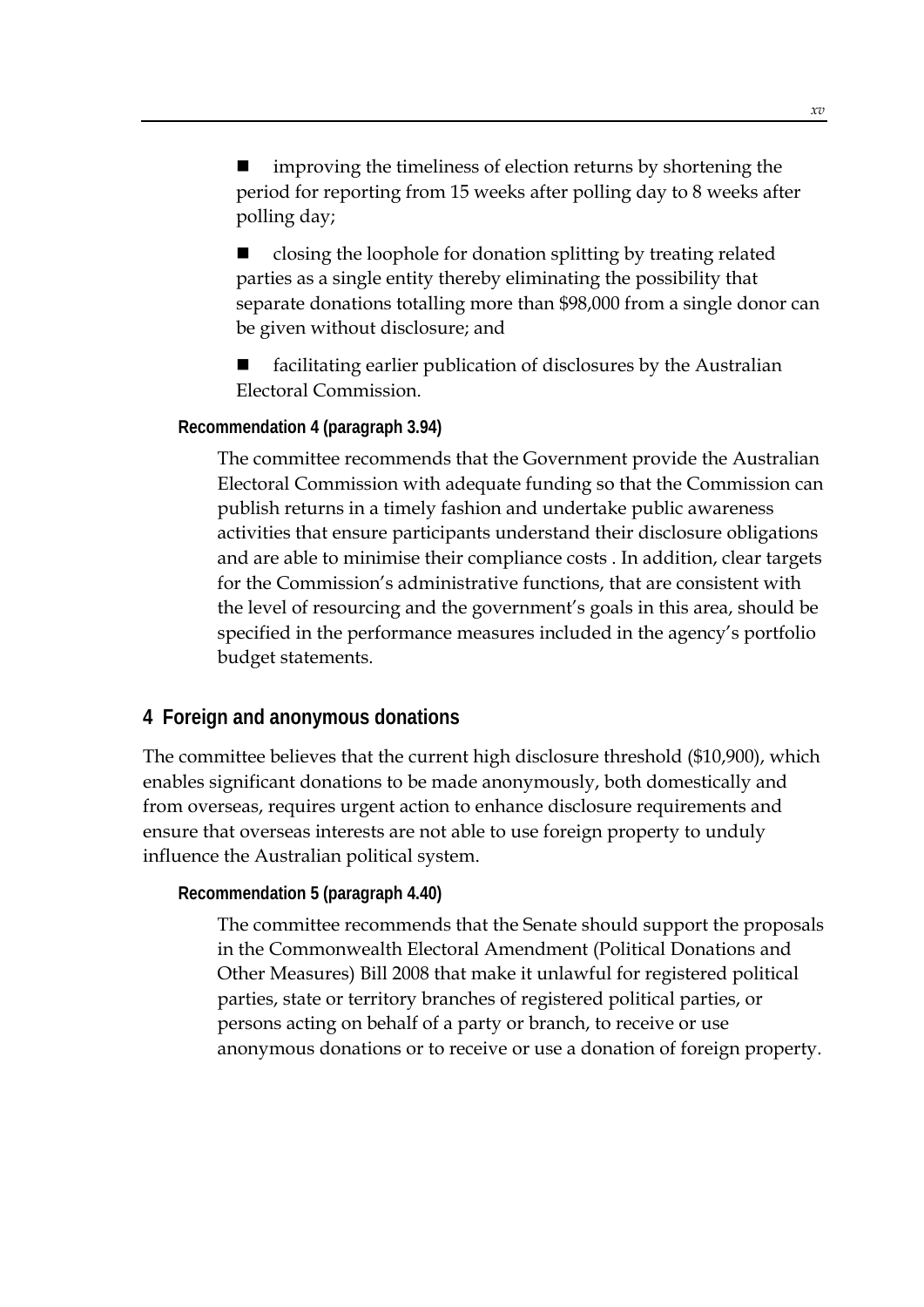#### **Recommendation 6 (paragraph 4.41)**

The committee recommends that clause 40 (proposed section 306AE) of the Commonwealth Electoral Amendment (Political Donations and other Measures) Bill 2008 be amended to allow for anonymous donations below a threshold of \$50 to be received without a disclosure obligation being incurred by the donor, and without the recipient being required to forfeit the donation or donations to the Commonwealth.

#### **5 Offences, penalties and compliance**

The committee supports moves to modernise the level of penalties in relation to breaches of the proposed disclosure arrangements. These will see the level of financial penalties rise from \$1,000 to more than \$13,000 for some offences and the introduction of the penalty of imprisonment for some types of offences.

Taken together with a strengthening of compliance processes, the proposed penalties should provide a significant deterrent to those who might consider circumventing measures designed to bring greater transparency to the flow of money in the electoral system.

#### **Recommendation 7 (paragraph 5.40)**

The committee recommends that the Senate should support without amendment the proposals in the Commonwealth Electoral Amendment (Political Donations and Other Measures) Bill 2008 that:

- modernise the level of penalties for breaches of the proposed funding and disclosure provisions; and
- strengthen the Australian Electoral Commission's capacity to undertake compliance activities.

Notwithstanding the proposed improvements in regulatory arrangements, it will be necessary for the Government to provide appropriate resources to the Australian Electoral Commission and other relevant agencies to ensure that compliance processes operate effectively.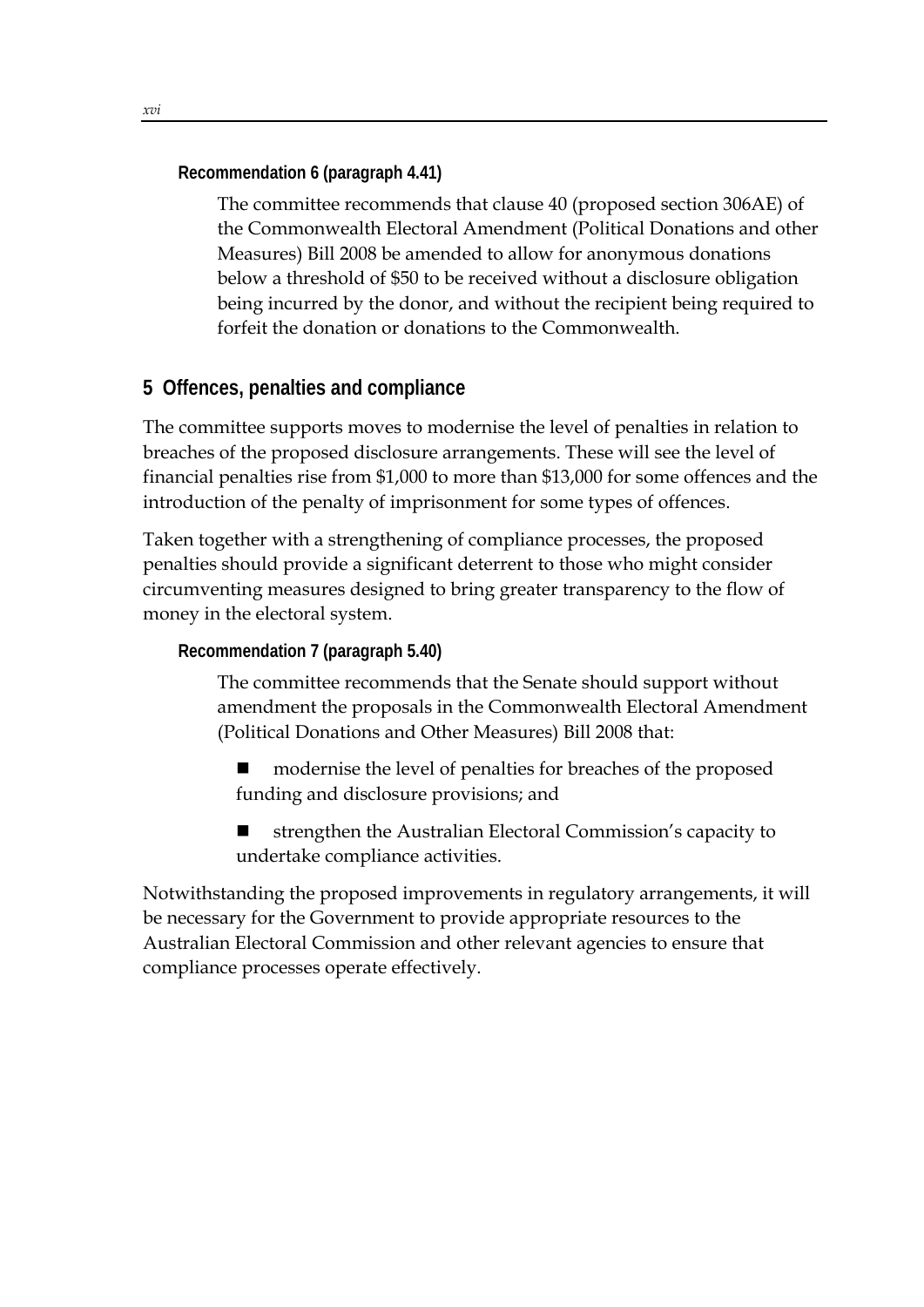#### **Recommendation 8 (paragraph 5.41)**

The committee recommends that the government provide adequate resources to the Australian Electoral Commission and other Commonwealth agencies so that they are able to:

■ conduct effective public education activities to promote the protections offered in section 327(2) of the *Commonwealth Electoral Act 1918* against harassment and intimidation as a result of making a political donation;

- **P** provide for a dedicated unit within the Commission that:
	- $\Rightarrow$  is responsible for promoting awareness of this section of the Act
	- $\Rightarrow$  maintains a formal complaints register;
	- $\Rightarrow$  is directly accessible by a separate website and an advertised telephone 'hotline' number; and

 $\blacksquare$  take effective regulatory action to enforce the existing protections against these actions provided by the *Commonwealth Electoral Act 1918*.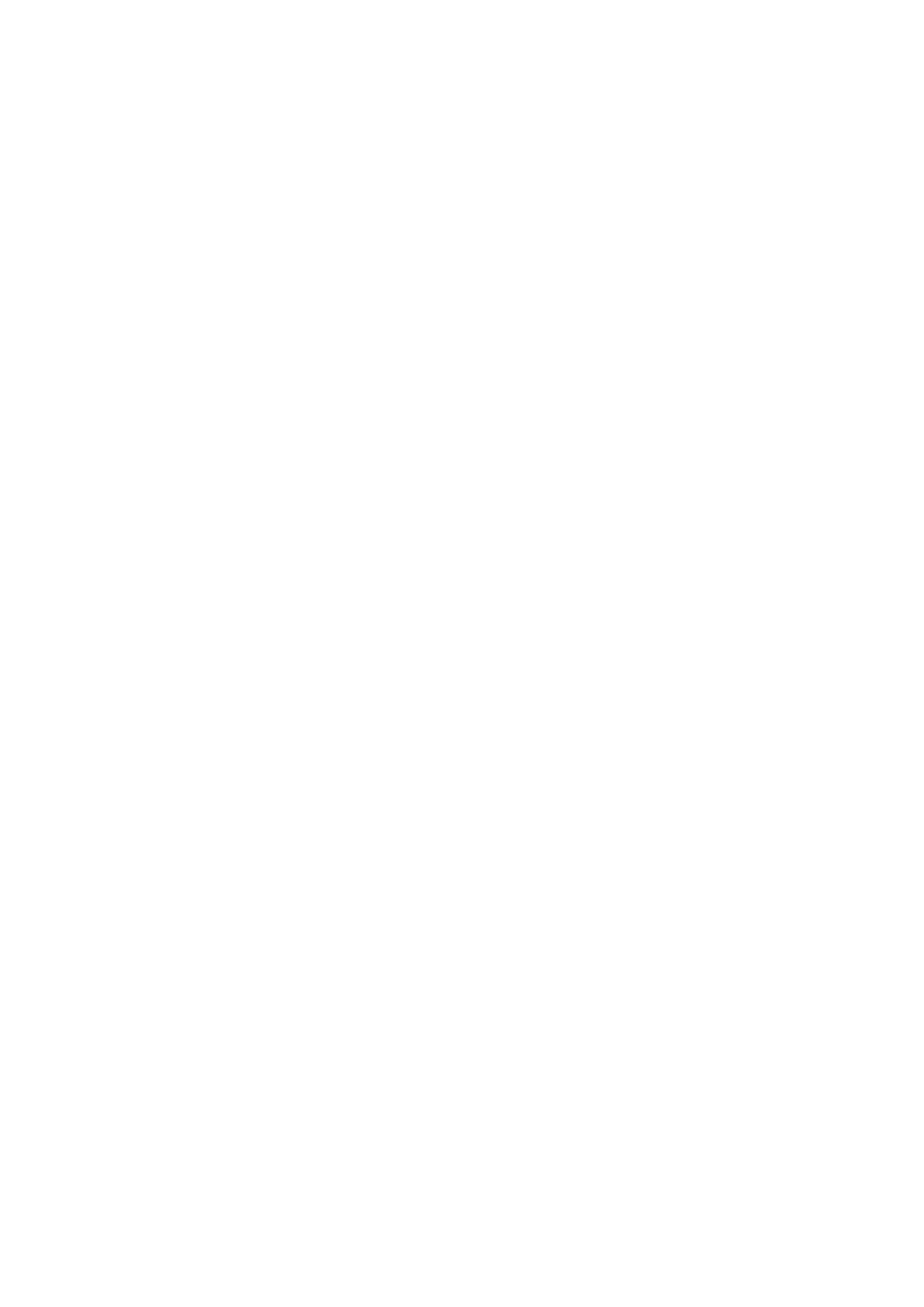# **1**

### Introduction

#### **Background to the inquiry**

- 1.1 On 18 June 2008 the Senate referred the Commonwealth Electoral Amendment (Political Donations and Other Measures) Bill 2008 ('the bill') to the Joint Standing Committee on Electoral Matters for 'inquiry and report on 30 June 2009 in conjunction with the committee's inquiry into the 2007 federal election'.<sup>1</sup>
- 1.2 The committee's 2007 federal election inquiry was referred by the Special Minister of State on 27 February 2008. On 12 March 2008 a separate Senate resolution specified a number of matters that the committee give particular reference, which included some issues relating to funding and disclosure<sup>2</sup>
- 1.3 While the committee considered the option of reporting on the bill as part of its broader 2007 election inquiry, the committee decided that a separate advisory report be presented to the Senate as soon as practicable.
- 1.4 The committee advertised for submissions to the inquiry into the Commonwealth Electoral Amendment (Political Donations and other Measures) Bill 2008 in an advertisement in The Australian newspaper on 9 July 2008. All of the major parties were invited to appear at public hearings held in Canberra on Monday 22 September 2008 and Friday 26 September 2008. In addition, the committee has drawn on broader evidence collected as part of its 2007 federal election inquiry.

<sup>1</sup> Senate, *Journals of the Senate*, No. 16, Wednesday 18 June 2008, p. 513.

<sup>2</sup> Senate, *Journals of the Senate*, No. 5, Wednesday 12 March 2008, pp. 210–211.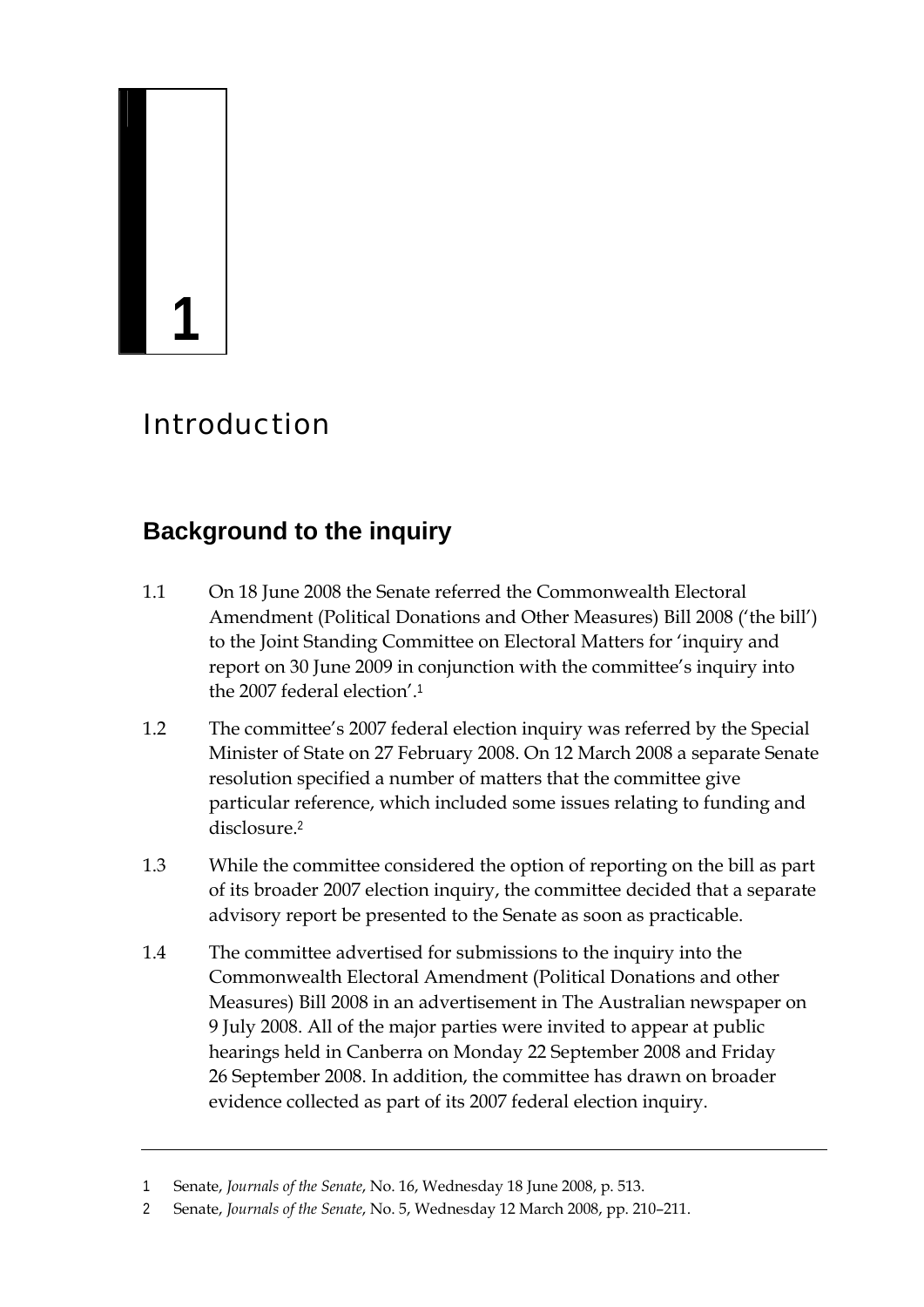1.5 Details of the submissions and hearings drawn on for this advisory report are listed in appendix A and B respectively. Full copies of the public hearing transcripts can be found at the committee's website at www.aph.gov.au/em.

#### **Conduct of the inquiry**

- 1.6 In addition to the committee's 2007 election review, funding and disclosure arrangements are being examined at a federal level through the development of a green paper process.
- 1.7 The federal government's green paper on funding and disclosure, originally scheduled for release in July 2008, has been delayed. Announcing the green paper, the Special Minister of State noted the broad range of funding and disclosure issues that it would cover:

.. a number of people - some in the states and territories, some in coalition political parties, some commentators, even journalists have raised a range of suggestions about reform to funding, disclosure, expenditure, receipts.

Now obviously there is, you know, a critical relationship between receipts to political parties and expenditure, and some people have suggested limitations and bans on funding, and a range of people have also suggested limitations on expenditure, and in a range of other countries you see both of these approaches in practice.

So I don't want to have a situation where we go through a very thorough and exhaustive process with a green paper and don't look at all the options. So I think expenditure is important, as, clearly, are receipts, as is the disclosure and funding regime. There is a relationship between these things. It deserves and warrants proper consideration.<sup>3</sup>

1.8 The introduction of the Commonwealth Electoral Amendment (Political Donations and other Measures) Bill 2008 to the parliament in the midst of the committee's own inquiry, and prior to the conclusion of the green paper process, was seen by the Liberal Party of Australia and The Nationals in their submissions to the committee's 2007 election inquiry as

<sup>3</sup> Senator the Hon John Faulkner, Media interview transcript, 28 March 2008, viewed on 23 September 2008 at http://www.smos.gov.au/transcripts/2008/tr\_20080328\_electoral\_reform.html.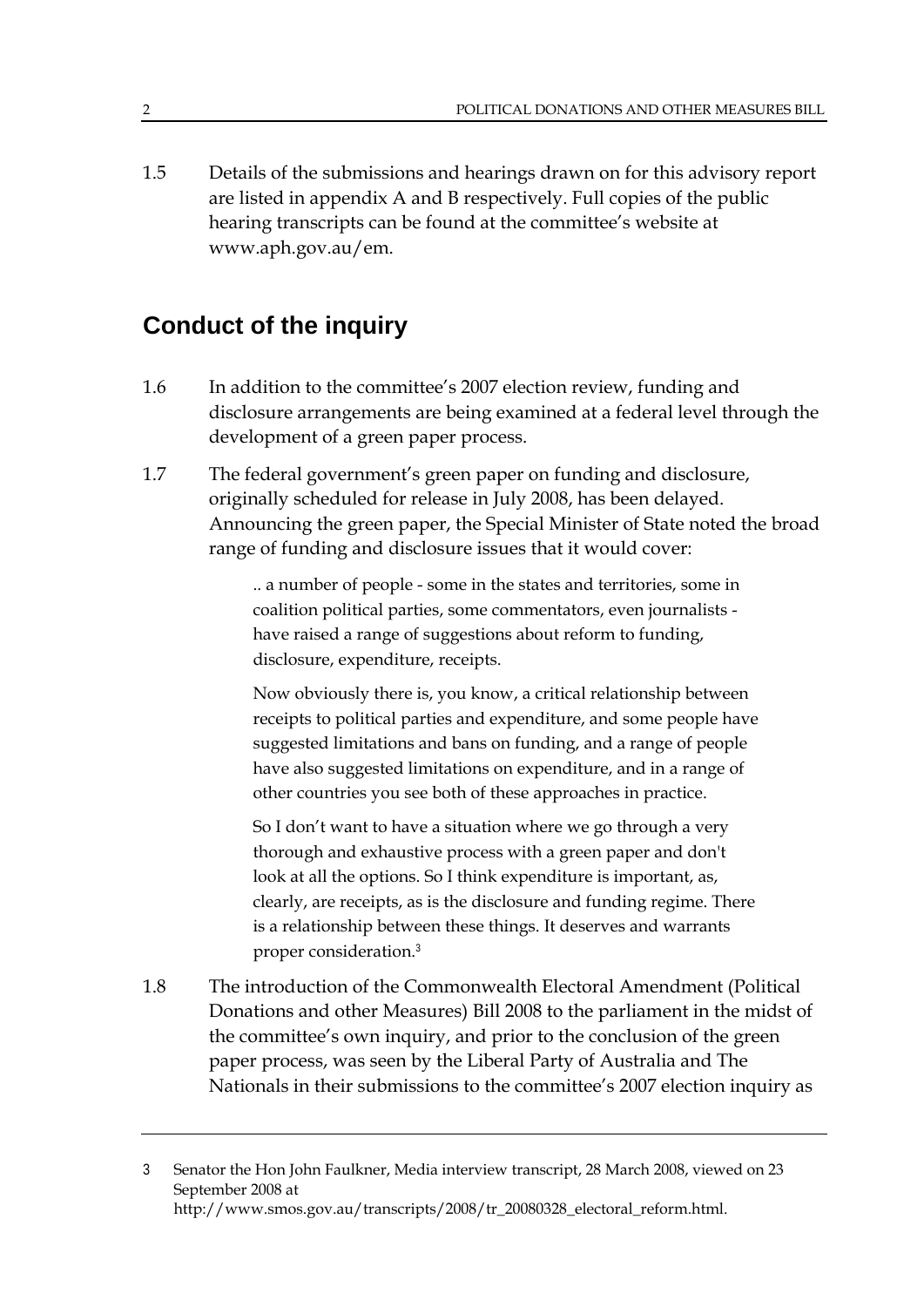a reason to delay the consideration of parts of the overall funding and disclosure system until the system had been considered as a whole.<sup>4</sup>

1.9 The Liberal Party of Australia stated that:

The Government's decision to introduce bills to remove the tax deductibility of political donations and to amend several other aspects of political finance without waiting for this Committee to conduct its inquiry and to consider all aspects of the issues involved is piecemeal and knee-jerk. It is also confusing as the Government has also announced that it will release a Green Paper on electoral change, in two parts, later in the year. This of course does not sit readily with the deadline for submitting submissions to this Inquiry. It means that the Parliament, when considering the Bills currently before it, is doing so without a clear indication of the direction in which the Government intends to take the electoral framework.

… We believe the sensible approach is for the Government to withdraw the current bills and wait until the Green Paper appears, so that all issues are considered in a comprehensive way. The Liberal Party also points to the fact that no problems have been identified with the changes which were legislated in the last Parliament. The current system is working and the case for change has not been demonstrated. We caution against reversing reforms that have in our view improved the operation and effectiveness of the Act.<sup>5</sup>

- 1.10 This view was recently re-stated to the committee by the Liberal Party of Australia in a submission to this inquiry.<sup>6</sup>
- 1.11 The question of whether the parliament should, or should not, delay consideration of this bill until the finalisation of broader reviews was also raised by several inquiry participants. The Democratic Audit of Australia noted that:

The Government's desire to reduce the \$10,000 disclosure threshold before this financial year was understandable. But there is something to be said for rolling this bill into the legislation that emerges from the Green Paper process, and debating them as a whole. Campaign finance has been marred by ad hocery since

- 5 Liberal Party of Australia, submission 156 to the 2007 election inquiry, pp. 1–2.
- 6 Liberal Party of Australia, submission 2, p. 1.

<sup>4</sup> Liberal Party of Australia, submission 156 to the 2007 election inquiry, pp. 1–2; The Nationals, submission 145 to the 2007 election inquiry, pp.6–7.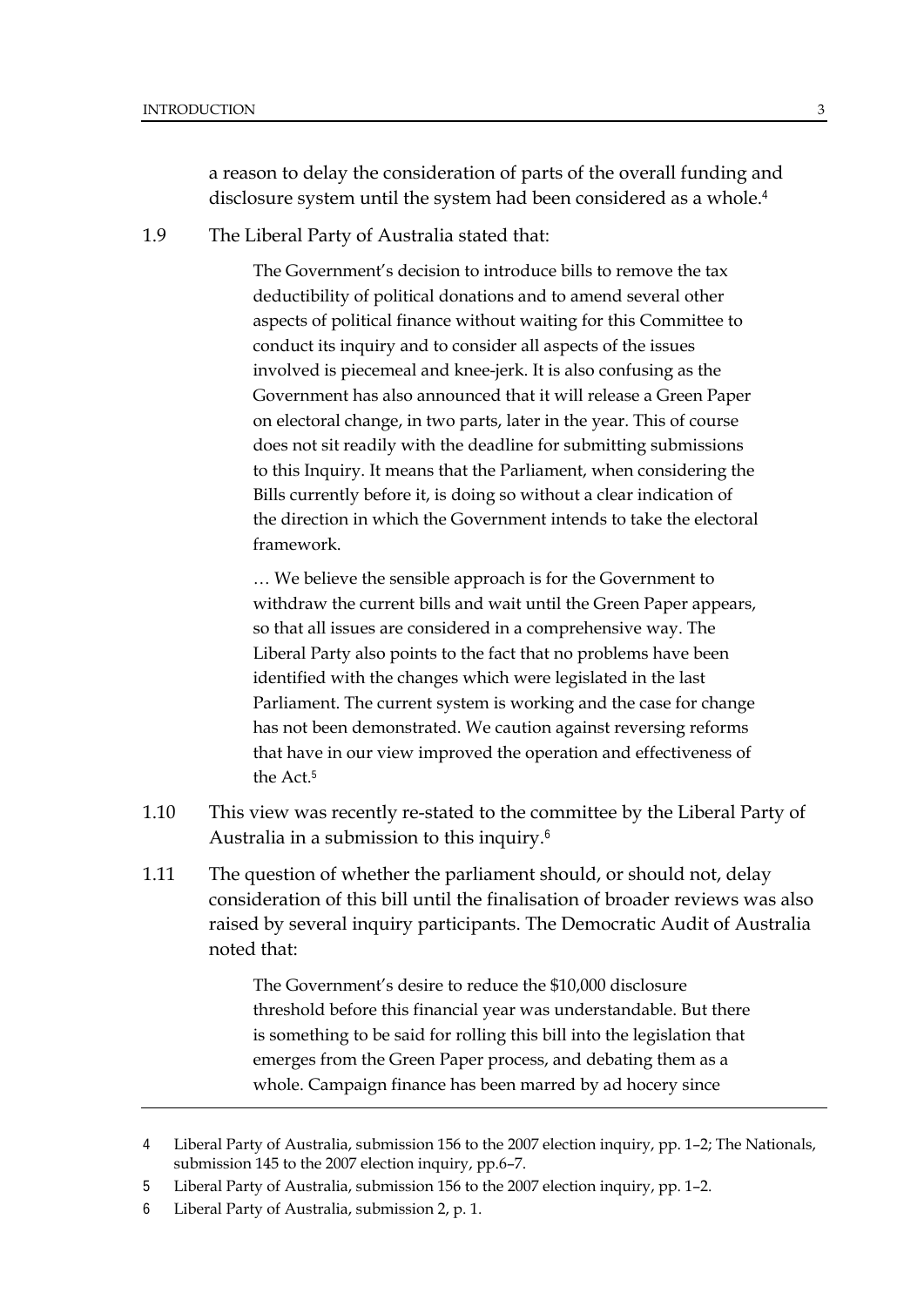1983. A systematic approach is important to constructing a regime that, from ground up, balances the principled goals of campaign finance regulation - political equality, political participation, adequate party funding and openness/accountability.<sup>7</sup>

1.12 Professor Tham acknowledged both sides of the argument in balancing up the desire to await the outcomes of a broader process,while at the same time assessing different parts of the existing framework:

> I suppose one could see two versions of taking a holistic view on this matter. One is that you consider a particular measure, having an eye towards whatever exists in the political funding regime. Secondly, you could take a more demanding view of what requires political assessment—that is, everything has to be on the table before you discuss it. My view is that you need to take the former view; you need to consider one measure in its context. But you do actually have to have everything on the table before you can have a meaningful discussion.<sup>8</sup>

- 1.13 The committee notes the broader green paper process and sees a clear role for its own 2007 election inquiry in progressing the debate on whole-of-system reform of funding and disclosure arrangements. However, the committee does not believe that change cannot be progressed while we await the conclusion of the green paper process and its own 2007 election review.
- 1.14 The incremental reforms proposed by this bill are based on the overriding principle of greater openness and transparency in the financial transactions of participants in the electoral system. These principles will remain notwithstanding of any reforms which are progressed into the future.
- 1.15 While the Senate resolution requires that the committee report on the bill 'on' 30 June 2009, there is no requirement that the committee delay its consideration until this time. Under its resolution of appointment, the committee is able to report 'from time to time'. The Clerk of the Senate has noted that:

The rationale of this provision is that, in order properly to carry out their function of informing the Senate, committees should be able to make reports whenever they consider that their advice may be helpful, without being restricted by reporting dates which may

<sup>7</sup> Democratic Audit of Australia, submission 1, p. 1.

<sup>8</sup> Tham J, transcript, 12 August 2008, p.3.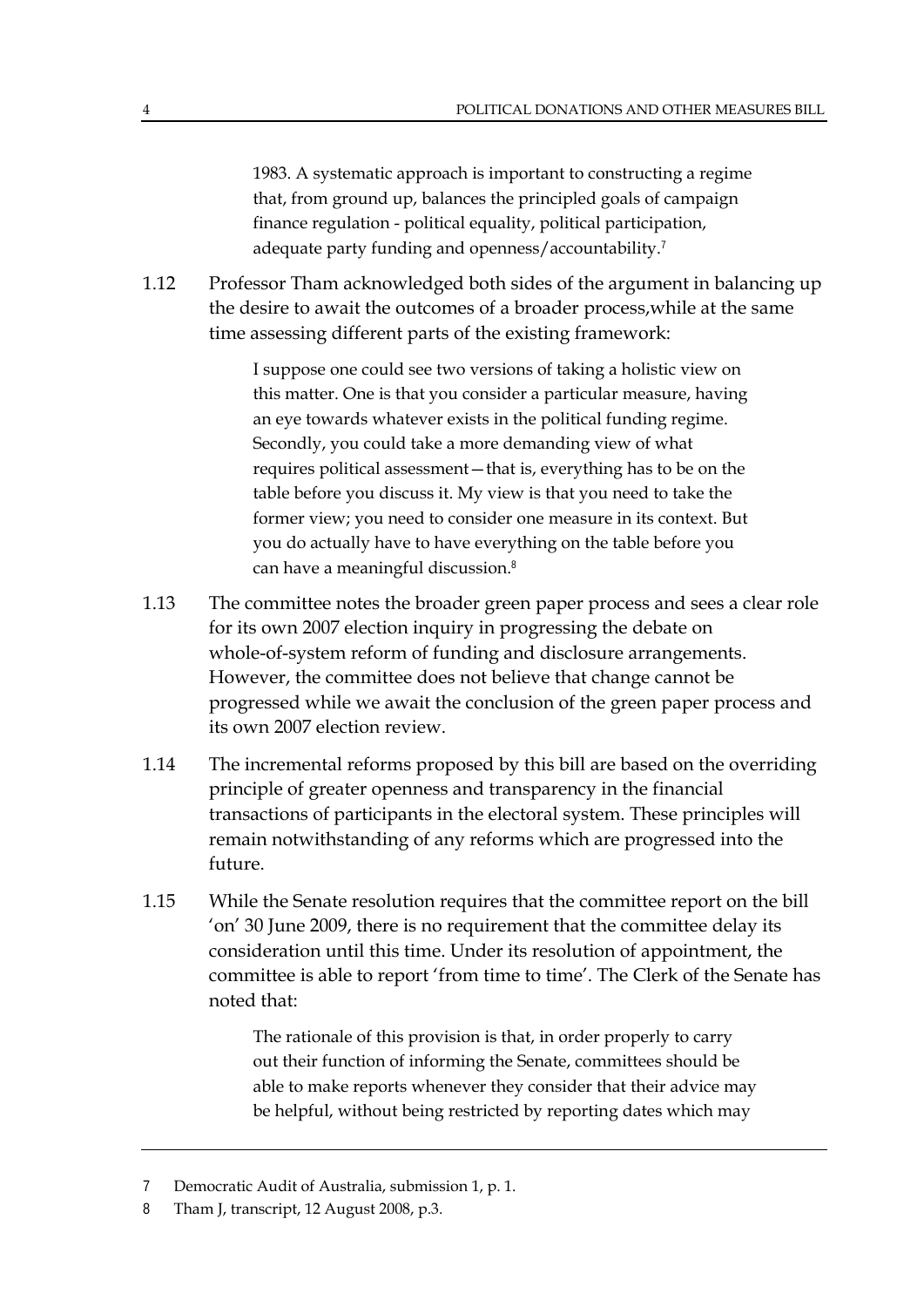be overtaken by events or by information that committees discover.

If a committee chooses to report its substantive conclusions on a matter referred to it by means of a report under this explicit authorisation in the standing order, there is nothing to prevent it doing so. Its report on the specified date could then simply refer to the earlier report.<sup>9</sup>

1.16 The committee accepts the Clerk's advice in relation to its ability to report before 30 June 2009 and believes that there is no reason to delay its consideration until this time. A copy of the Clerk's advice is provided in appendix C.

#### **Existing arrangements**

- 1.17 Part XX of the *Commonwealth Electoral Act 1918* includes provisions that detail the operation of public funding arrangements for federal elections. This part of the Act also includes the requirements for, and administration of, the disclosure arrangements for selected revenue and expenditure items incurred by participants in the federal electoral process.
- 1.18 The legislation establishing a funding and disclosure scheme was introduced in the House of Representatives in November 1983. This followed an inquiry by the Joint Select Committee on Electoral Reform, which had recommended the establishment of public funding and a disclosure regime.<sup>10</sup>
- 1.19 Presenting the Commonwealth Electoral Legislation Amendment Bill 1983, the then Special Minister of State, the Hon Kim Beazley MP, stated that disclosure was an "essential corollary" of public funding: "they are two sides of the same coin."<sup>11</sup> Mr Beazley argued that public funding was a small price to pay as insurance against the possibility of corruption:

it is essential for public confidence in the political process that no suggestion of favours returned for large donations can be sustained.

<sup>9</sup> Evan H, Clerk of the Senate, Advisory notes, no 59, 31 July 2008.

<sup>10</sup> Joint Select Committee on Electoral Reform (1983), *First Report*, September, pp. 145–178.

<sup>11</sup> The Hon K Beazley, Special Minister of State, House of Representatives, *Hansard,* 2 November 1983, p. 2213.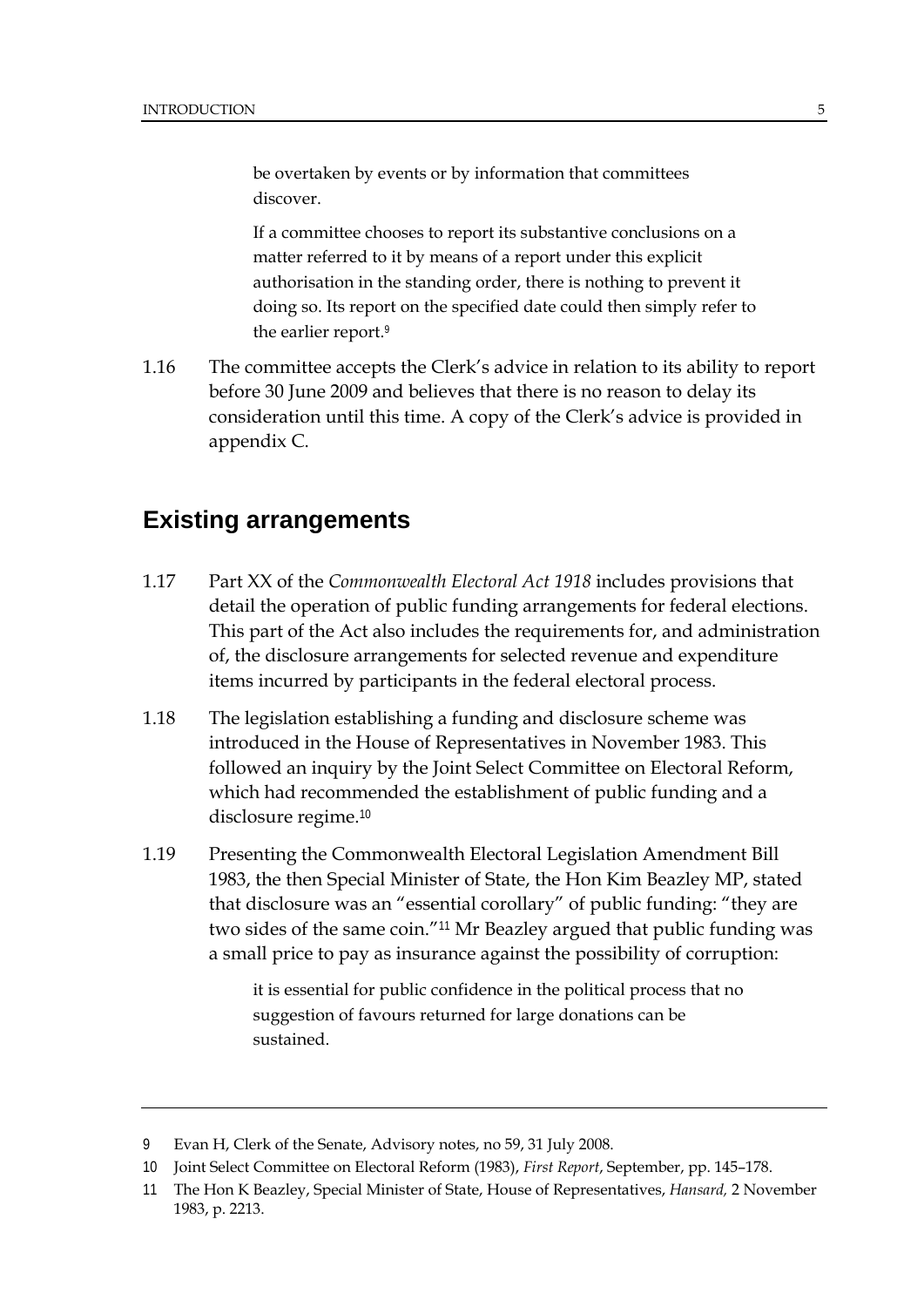The whole process of political funding needs to be out in the open so that there can be no doubt in the public mind. Australians deserve to know who is giving money to political parties and how much.<sup>12</sup>

- 1.20 Although there have been a number of changes to the operation of public funding and disclosure arrangements since 1983, the essential features are largely intact. Some key features of current arrangements include:
	- Candidates and Senate groups are eligible for election funding if they receive at least 4 per cent of the formal first preference votes in the election they contested. Election funding is paid to the party where the candidate or Senate group is endorsed by a registered political party, and in other cases is paid direct to the candidate or Senate group (or their agent). Payments are calculated using an indexed sum per first preference vote. At the 2007 federal election, each first preference vote was worth 210.027 cents;
	- The threshold for the disclosure of certain revenue and expenditure items is \$10,900 for 2008-09. The threshold is indexed to inflation;
	- Selected participants in the electoral process (candidates, parties, associated entities, third parties) are required to complete returns to the Australian Electoral Commission on either an annual basis or after election events (or both) detailing certain transactions that are higher than the disclosure threshold;
	- The disclosure returns are made available for public inspection by the Australian Electoral Commission some time after they are received. For example, returns for a financial year ending 30 June are available the following February; and
	- Candidates and parties can accept donations from overseas. Anonymous donations less than the disclosure threshold may also be accepted.
- 1.21 While independent of existing state and territory public funding and disclosure arrangements, federal arrangements can impact on practices in these jurisdictions and vice versa. Two jurisdictions, NSW and Queensland, have recently moved to make disclosure arrangements more transparent, largely implementing some of the proposals included in the bill at a state level.

<sup>12</sup> The Hon. K Beazley, Special Minister of State, House of Representatives, *Hansard,* 2 November 1983, pp. 2213, 2215.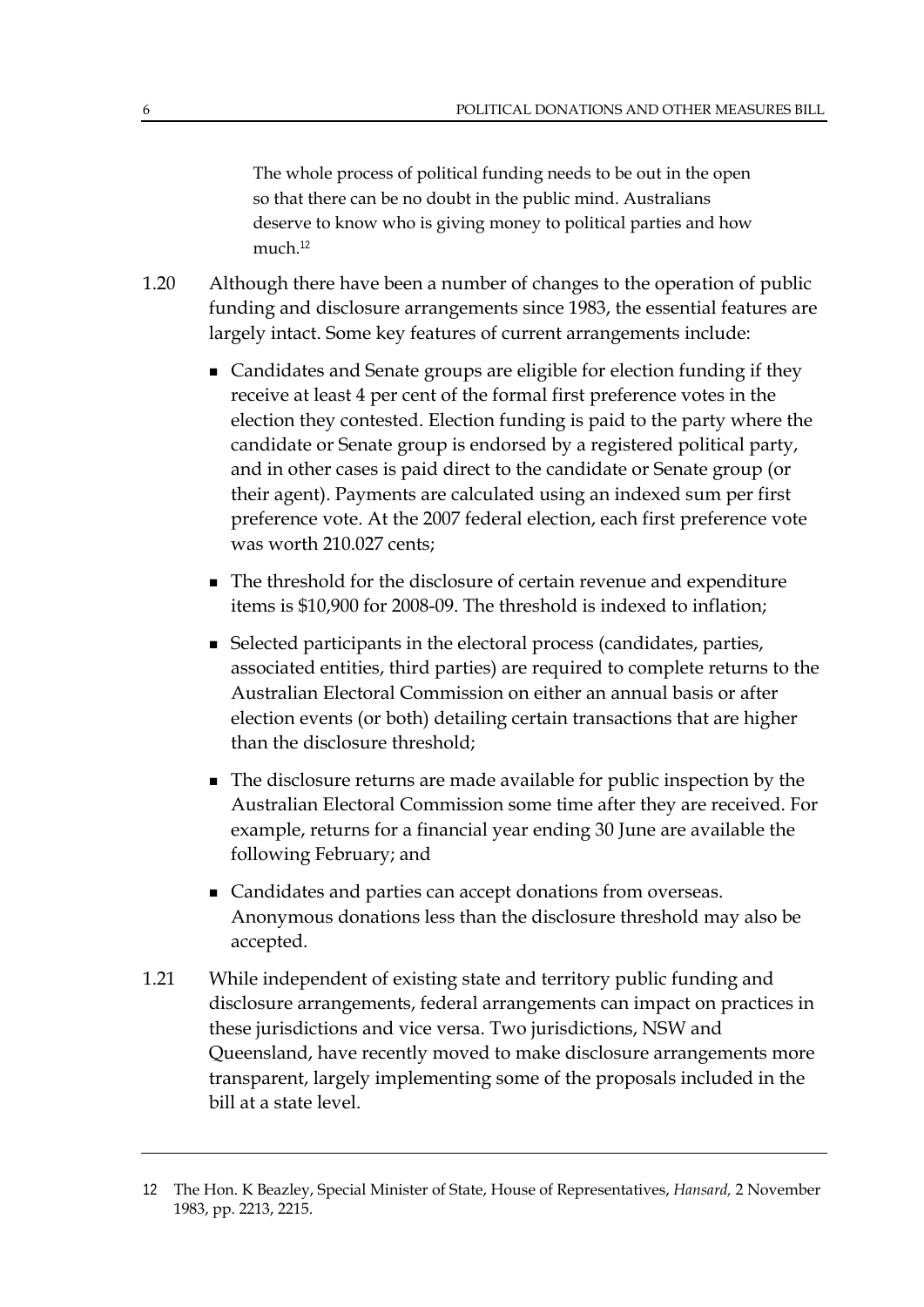#### **Proposed changes**

- 1.22 In broad terms, the bill proposes a number of changes that will have the effect of increasing the transparency of financial transactions by participants in the political process by making more information available about the flow of money within a shorter timeframe. It also proposes to ban some types of donations and strengthen compliance and enforcement arrangements.
- 1.23 Introducing the bill, Senator the Hon Joe Ludwig (representing the Special Minister of State) noted that:

The Government is committed to restoring the integrity of our electoral processes and systems. I believe that the reforms contained in this Bill will significantly enhance the transparency and accountability of funding and donations to registered political parties, candidates and the other key political players in Australia. This is the first tranche of electoral reform measures that will restore the integrity of our electoral system and ensure that the health of our Australian democracy is maintained for future generations.<sup>13</sup>

- 1.24 The Explanatory Memorandum summarises the major changes to the Commonwealth Electoral Act to be:
	- reducing the disclosure threshold from 'more than \$10,000' (indexed to the Consumer Price Index annually) to \$1,000 (non-indexed);
	- **•** requiring people who make gifts above the threshold to candidates and members of groups during the election disclosure period to furnish a return within 8 weeks after polling day. Agents of candidates and groups have a similar timeframe to furnish a return in relation to gifts received during the disclosure period;
	- $\blacksquare$  if they fall within the relevant provision, requiring people who make gifts, agents of registered political parties, the financial controller of an associated entity, or people who have incurred political expenditure to furnish a return within 8 weeks after 31 December and 30 June each year rather than following the end of each financial year;
	- ensuring that for the purposes of the \$1,000 threshold and the disclosure of gifts, related political parties are treated as the one entity;

<sup>13</sup> Senator the Hon Joe Ludwig, Minister for Human Services, Senate, *Hansard*, 15 May 2008, p. 1965.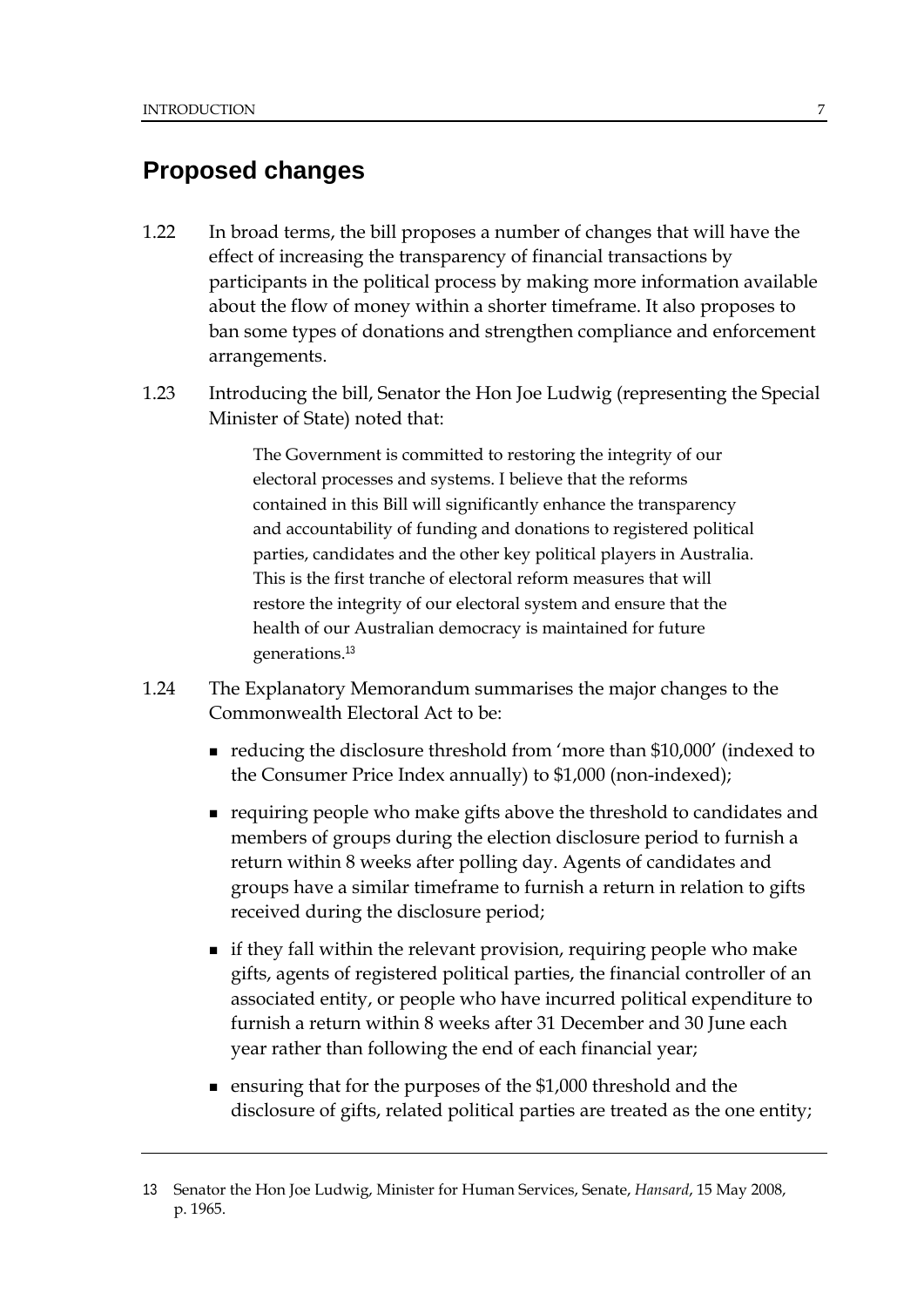- making unlawful the receipt of a gift of foreign property by political parties, candidates and members of a Senate group. It will also be unlawful in some situations for associated entities and people incurring political expenditure to receive a gift of foreign property;
- extending the current prohibition on the receipt of anonymous gifts above the threshold to prohibit the receipt of all anonymous gifts by registered political parties, candidates and members of a Senate group. It will also be unlawful in some situations for associated entities and people incurring political expenditure to receive an anonymous gift;
- **providing that public funding of election campaigning is limited to** declared expenditure incurred by the eligible political party, candidate or Senate group, or the sum payable calculated on the number of first preference votes received where they have satisfied the 4 per cent threshold, whichever is the lesser;
- providing for the recovery of gifts of foreign property that are not returned, anonymous gifts that are not returned and undisclosed gifts; and
- introducing new offences and penalties related to the new measures and increase the penalties for existing offence provisions.<sup>14</sup>
- 1.25 When the bill was introduced in the Senate on 15 May 2008, a commencement date of 1 July 2008 was provided for.<sup>15</sup> This start date would apply if the bill were passed at some stage in the future, unless otherwise amended.
- 1.26 The committee notes that Senator Fielding has signalled an amendment to the bill in committee stage that would limit public funding to a political party whose members receive more than 4 per cent of the first preference vote and meet the requirements regarding electoral expenditure to a maximum of \$10 million.<sup>16</sup> As this amendment is yet to be formally proposed, the committee has not examined this issue in this advisory report.

<sup>14</sup> Explanatory Memorandum, Commonwealth Electoral Amendment (Political Donations and Other Measures) Bill 2008, p. 2.

<sup>15</sup> Commonwealth Electoral Amendment (Political Donations and Other Measures) Bill 2008, clause 2.

<sup>16</sup> Amendment to be moved by Senator Fielding on behalf of the Family First Party in committee of the whole, viewed on 3 October at http://parlinfo.aph.gov.au/parlInfo/search/display/display.w3p;query=Id%3A%22legislati on%2Famend%2Fs627\_amend\_074f29cb-22fd-4c12-a34f-6a25450a26fc%22;rec=0.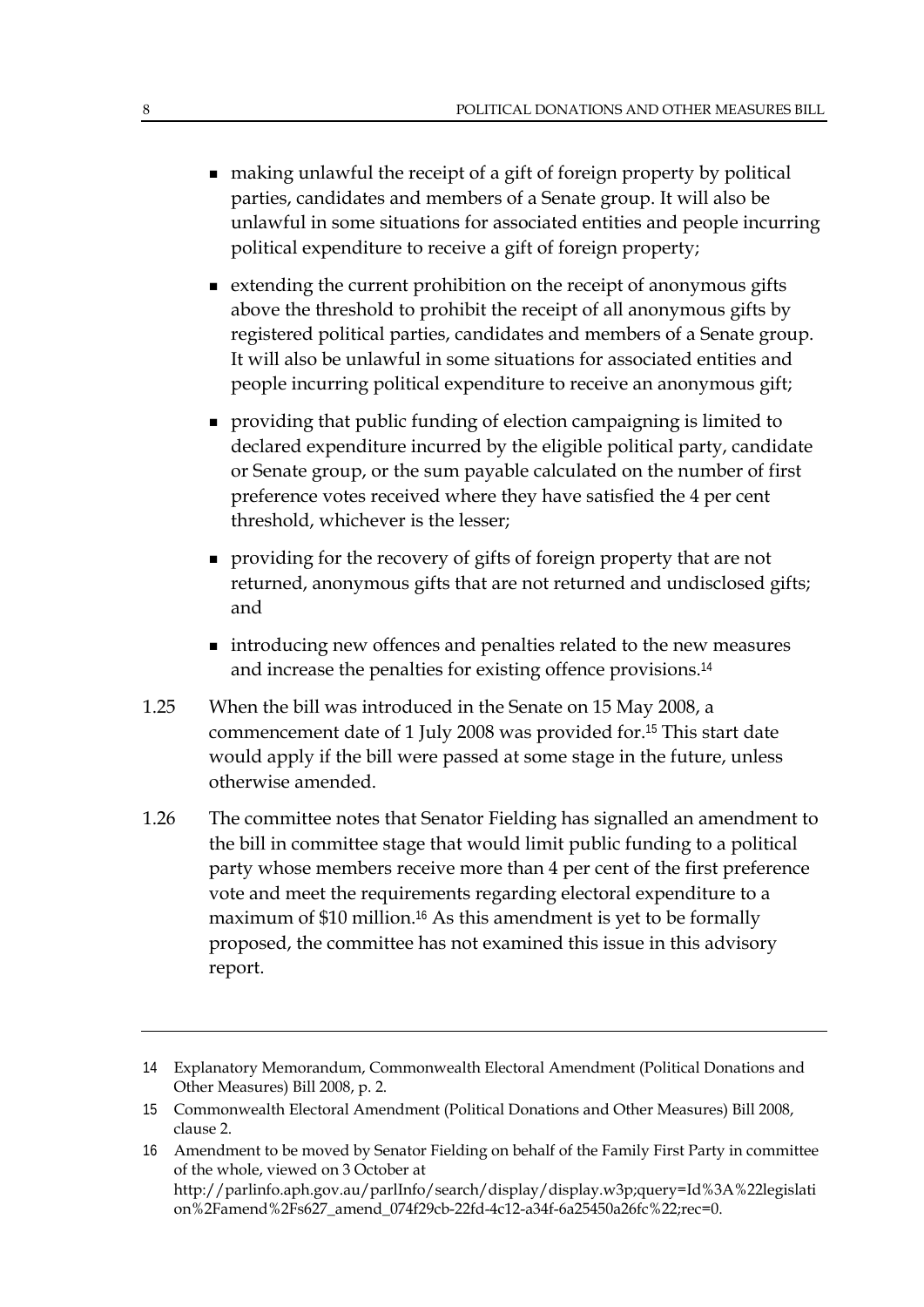#### **Report structure**

- 1.27 This report is structured around the issues that are the subject of changes proposed by the bill:
	- Public funding (chapter 2);
	- Disclosure thresholds and reporting (chapter 3);
	- Foreign and anonymous donations (chapter 4); and
	- Offences, penalties and compliance (chapter 5).
- 1.28 In each of these chapters, the committee reviews the historical background to the current proposals and examines the specific provisions in the bill in greater detail. The committee's analysis and conclusions in relation to each issue concludes each chapter.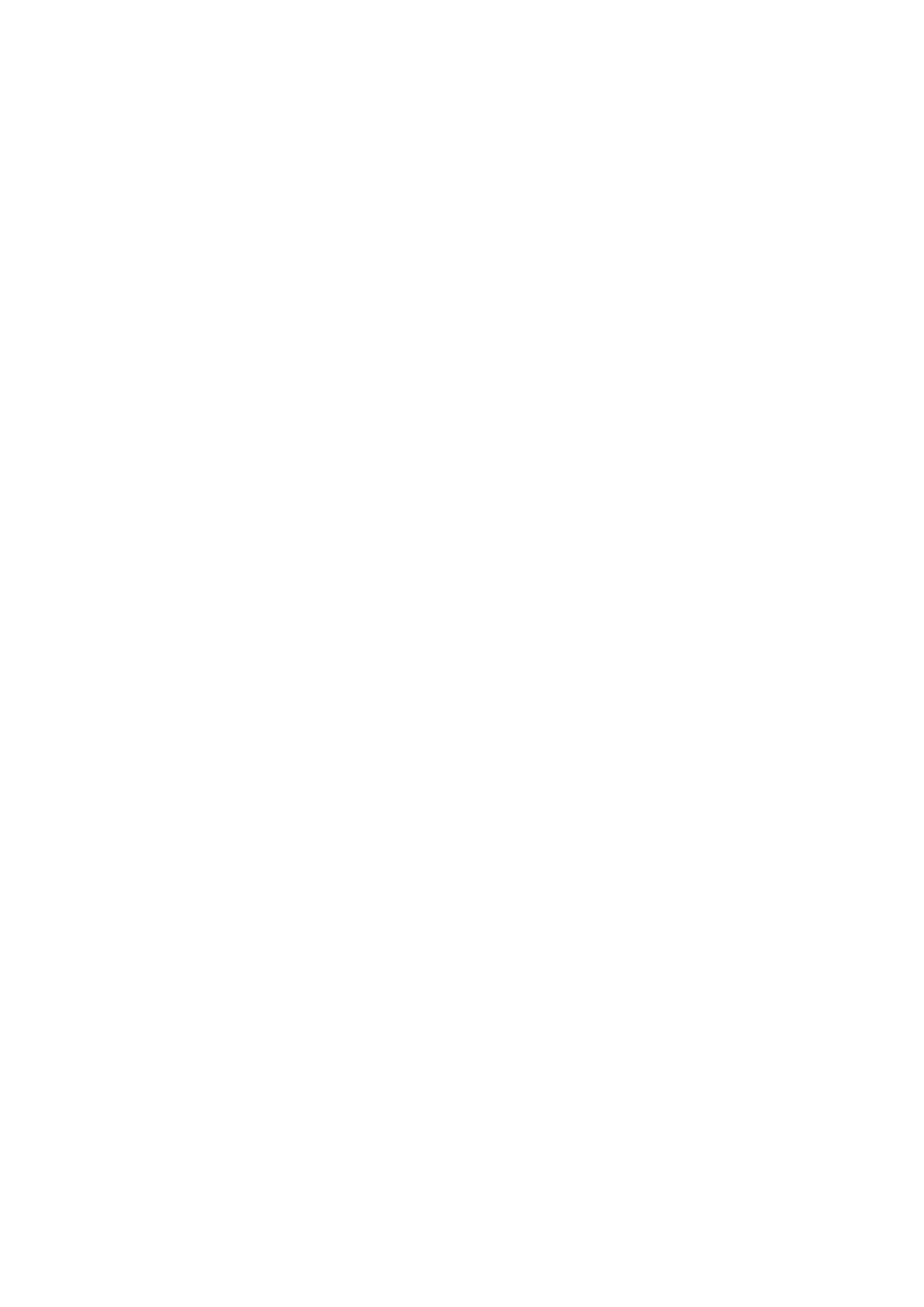# Public funding

#### **Background**

**2** 

- 2.1 Part XX of the *Commonwealth Electoral Act 1918* provides for public funding of election campaigns to be made available to candidates and political parties who receive at least 4 per cent of the formal first preference vote.
- 2.2 Legislation enabling the provision of public funding to candidates and political parties was passed by Parliament in 1983 and commenced on 21 February 1984. Public funding first applied for the federal election held on 1 December 1984.<sup>1</sup>
- 2.3 Public funding is an important feature of a wider funding and disclosure scheme and was initially provided on the basis of a reimbursement of expenditure incurred for election campaigns up to the limit of entitlement.<sup>2</sup>
- 2.4 Public funding was implemented in order to ensure candidates were not disadvantaged in their appeal to electors or unduly influenced in their subsequent actions by lack of access to adequate funding. The value of funding was initially calculated on a formula which applied the cost of two postage stamps to each House of Representatives vote received (61.2 cents) and one postage stamp to each Senate vote received (30.6 cents).<sup>3</sup>

<sup>1</sup> Australian Electoral Commission, submission 11 to the inquiry into funding and disclosure (26 April 2004), p. 5.

<sup>2</sup> Australian Electoral Commission, submission 11 to the inquiry into funding and disclosure (26 April 2004), p. 5.

<sup>3</sup> Australian Electoral Commission, submission 11 to the inquiry into funding and disclosure (26 April 2004), p. 5.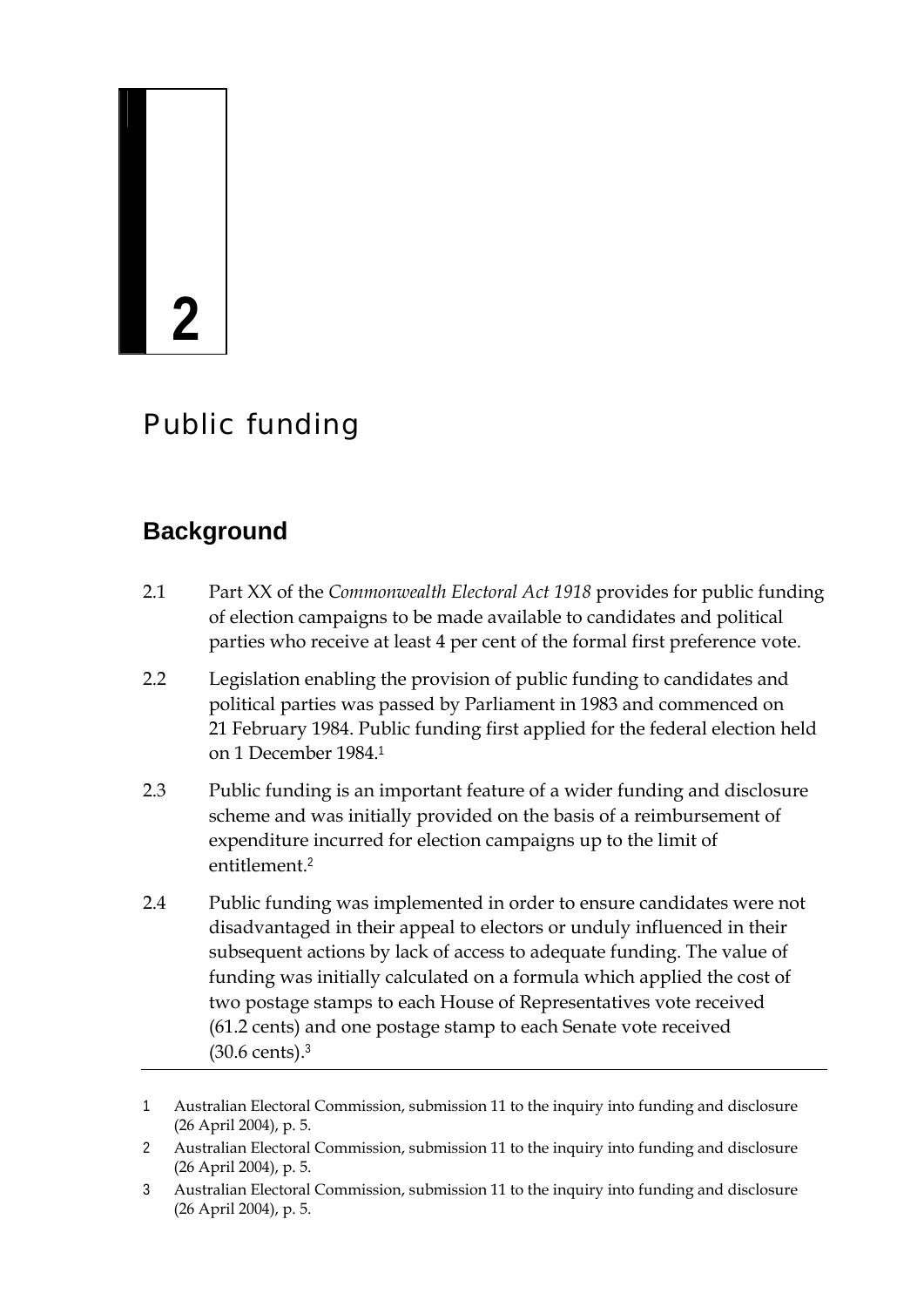- 2.5 In order to qualify for election funding, a candidate or Senate group must obtain 4 per cent or more of the formal first preference vote in the electorate contested. The public funding rate is indexed to the Consumer Price Index (CPI) and is adjusted twice a year to reflect CPI changes. The 4 per cent threshold for funding has remained unchanged since public funding was introduced.<sup>4</sup>
- 2.6 Public funding is paid to registered candidates, or where registered political parties had endorsed those candidates, to the registered political parties.<sup>5</sup>
- 2.7 Up until, and including the 1993 election, public funding operated as a strict reimbursement of campaign expenses, with the Australian Electoral Commission examining the original documentation evidencing campaign expenditure incurred by candidates and political parties.Payments were based on the amount of proven expenditure or the full funding entitlement, whichever was the smaller.<sup>6</sup>
- 2.8 Amendments contained in the *Commonwealth Electoral Amendment Act 1995* saw the basis for election funding change to a system of direct payments, regardless of actual expenditure. As a result of these amendments, the rate per vote for House of Representatives and Senate votes was increased to 150 cents per vote, and parties and independent candidates were no longer required to submit detailed claims.<sup>7</sup>
- 2.9 Further, branches of registered political parties became entitled to enter into signed agreements to redirect the payment of their election funding to another party or branch or, as was the case for the Australian Democrats, to appoint a principal agent to whom the entitlements of all branches of the party were to be paid.<sup>8</sup>
- 2.10 The total amount of public funding has increased significantly over time, with rises in both the number of electors and the rate paid per House of Representatives and Senate votes (table 2.1).

<sup>4</sup> Australian Electoral Commission, *AEC Electoral Pocketbook 2007*, p. 67.

<sup>5</sup> Australian Electoral Commission, *AEC Electoral Pocketbook 2007*, p. 67.

<sup>6</sup> Australian Electoral Commission (1997), *Australian Electoral Commission Funding and Disclosure Report following the Federal Election held on 2 March 1996*, p. 3.

<sup>7</sup> Australian Electoral Commission (1997), *Australian Electoral Commission Funding and Disclosure Report following the Federal Election held on 2 March 1996*, p. 3.

<sup>8</sup> Australian Electoral Commission (1997), *Australian Electoral Commission Funding and Disclosure Report following the Federal Election held on 2 March 1996*, p. 3.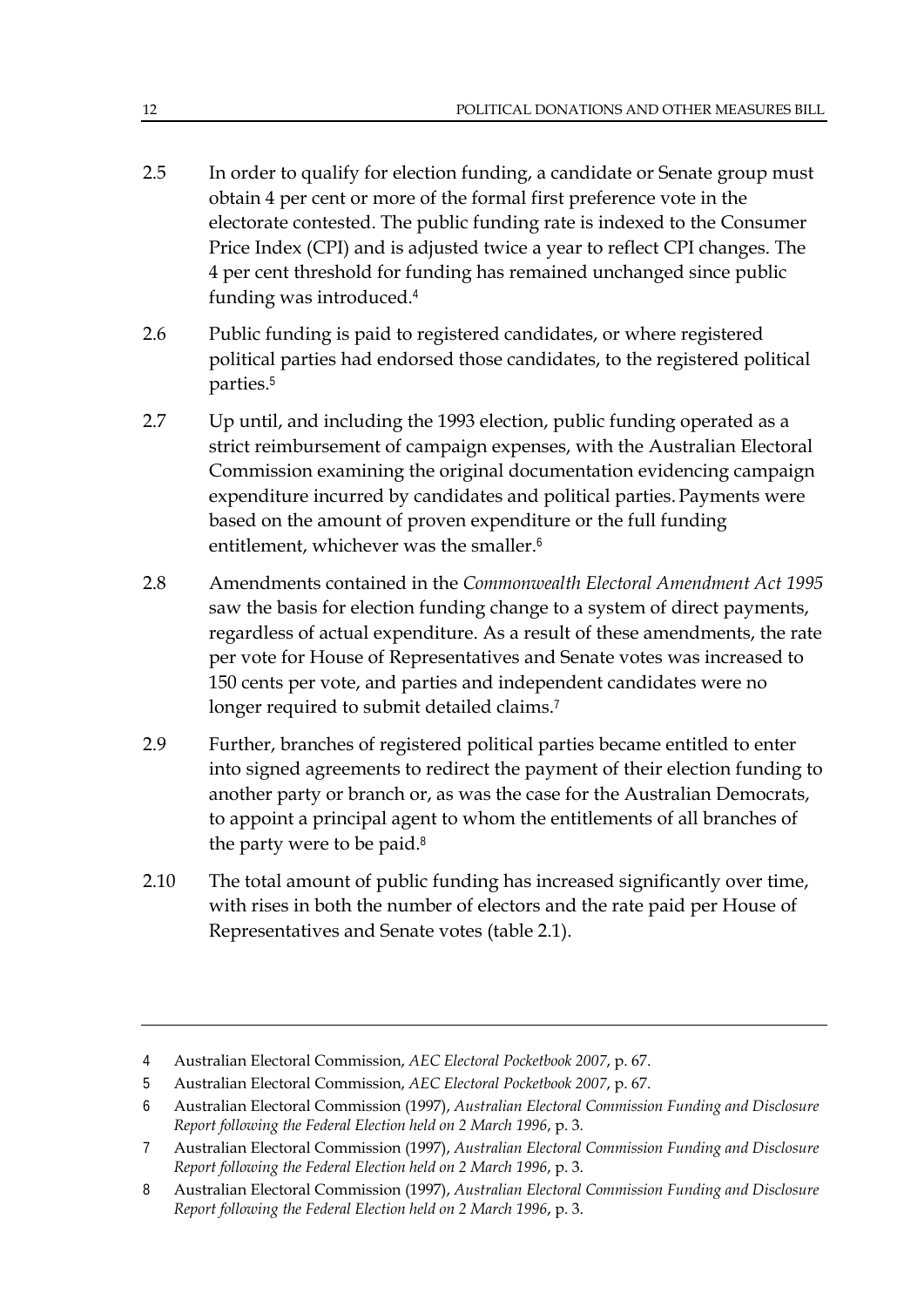| <b>Election</b> | <b>Threshold for</b><br><b>Public Funding</b><br>(per cent) | Rate per<br>House of<br><b>Representatives</b><br>vote (cents) | Rate per<br>Senate vote<br>(cents) | <b>Total public funding</b><br>payments (\$) |  |
|-----------------|-------------------------------------------------------------|----------------------------------------------------------------|------------------------------------|----------------------------------------------|--|
| 1984            | 4%                                                          | 61.2                                                           | 30.6                               | \$7,806,778.00                               |  |
| 1987            | 4%                                                          | 76.296                                                         | 38.148                             | \$10,298,657.00                              |  |
| 1990            | 4%                                                          | 91.223                                                         | 45.611                             | \$12,878,920.00                              |  |
| 1993            | 4%                                                          | 100.787                                                        | 50.393                             | \$14,898,807.00                              |  |
| 1996            | 4%                                                          | 157.594                                                        | 157.594                            | \$32,154,800.55                              |  |
| 1998            | 4%                                                          | 162.210                                                        | 162.210                            | \$33,920,787.43                              |  |
| 2001            | 4%                                                          | 179.026                                                        | 179.026                            | \$38,559,409.33                              |  |
| 2004            | 4%                                                          | 194.397                                                        | 194.397                            | \$41,926,158.91                              |  |
| 2007            | 4%                                                          | 210.027                                                        | 210.027                            | \$49,002,638.51                              |  |

**Table 2.1 Public funding for federal elections, 1984 to 2007** 

*Source Australian Electoral Commission, submission 3, pp. 10–12; Australian Electoral Commission (1997), Australian Electoral Commission Funding and Disclosure Report following the Federal Election held on 2 March 1996, p. 3.* 

- 2.11 Under current arrangements, election funding is paid in two stages. First, the Australian Electoral Commission calculates the amount of election funding due based on the number of votes counted at the 20th day after election day and pays at least 95 per cent of that amount. Second, once the vote counting is finalised, the Commission pays the remainder of the amount of election funding due.<sup>9</sup>
- 2.12 For candidates and Senate groups endorsed by registered political parties, payments are made directly to their parties. Unendorsed candidates and Senate groups receive their payments direct, unless they have appointed an agent who is to receive the payment.<sup>10</sup>
- 2.13 For the 2007 election, total public funding paid was \$49,002,638.51. An initial payment of \$46,536,277.23 was made on 17 December 2007. This represented 95 per cent of the amount due based on the votes counted by 24 November. The remaining 5 per cent of \$2,466,361.28 was paid on 9 January 2008.<sup>11</sup>
- 2.14 While the major political parties receive the largest share of public funding, accounting for over 97 per cent of public funding for the 2007

<sup>9</sup> Australian Electoral Commission (2008), *AEC Electoral Pocket Book 2007*, p. 67.

<sup>10</sup> Australian Electoral Commission (2008), *AEC Electoral Pocket Book 2007*, p. 67.

<sup>11</sup> Australian Electoral Commission, 2007 Federal Election Funding Payments, viewed on 1 October 2008 at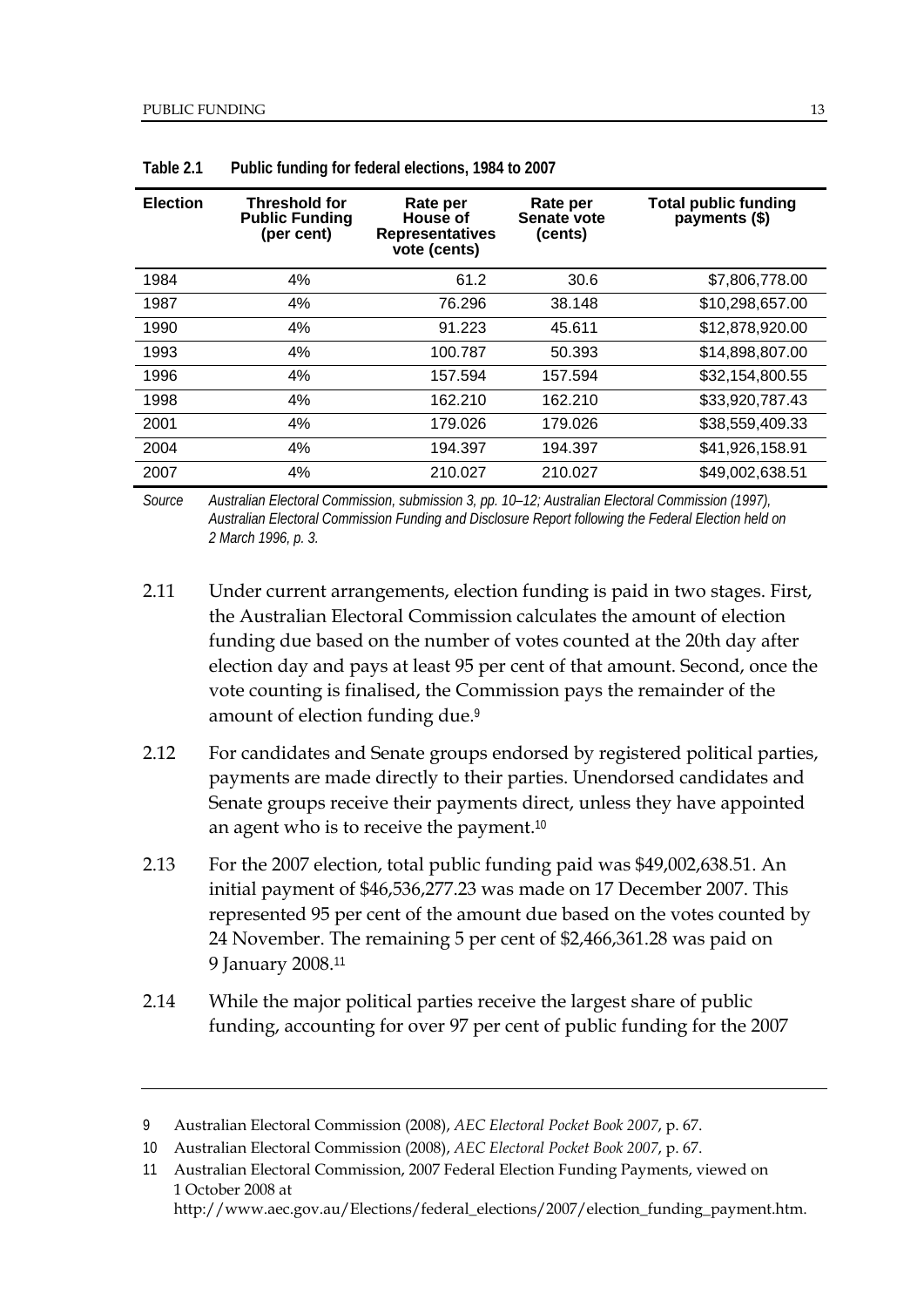election, the remaining parties and independent candidates shared in almost \$1.3 million (table 2.2).<sup>12</sup>

| <b>Party</b>                                              | 2004 election |                          | 2007 election | % change<br>$2004$ to<br>2007 |         |
|-----------------------------------------------------------|---------------|--------------------------|---------------|-------------------------------|---------|
|                                                           | \$'000        | Share of<br>total $(\%)$ | \$'000        | Share of<br>total $(\%)$      |         |
| <b>Australian Labor Party</b>                             | 16,710        | 39.86                    | 22,030        | 44.96                         | $+5.10$ |
| Liberal Party of Australia                                | 17,956        | 42.83                    | 18,134        | 37.01                         | $-5.82$ |
| Australian Greens (all<br>related parties)                | 3,317         | 7.91                     | 4,371         | 8.92                          | $+1.01$ |
| National Party of Australia                               | 2,967         | 7.08                     | 3,240         | 6.61                          | $-0.47$ |
| Pauline's United Australia<br>Party                       |               |                          | 213           | 0.43                          | $+0.43$ |
| <b>Northern Territory Country</b><br><b>Liberal Party</b> | 159           | 0.38                     | 169           | 0.34                          | $-0.04$ |
| <b>Family First</b>                                       | 158           | 0.38                     | 141           | 0.29                          | $-0.09$ |
| <b>One Nation</b>                                         | 56            | 0.13                     | 0             | 0                             | $-0.13$ |
| <b>Australian Democrats</b>                               | 8             | 0.02                     | 0             | 0                             | $-0.02$ |
| <b>Others</b>                                             | 595           | 1.41                     | 705           | 1.44                          | $+0.03$ |
| Total                                                     | 41,926        | 100.00                   | 49,003        | 100                           |         |

**Table 2.2 Distribution of election funding, 2004 and 2007 federal elections, by party** 

*Source Australian Electoral Commission, submission 3, p. 11.* 

2.15 Over the past three elections it has been relatively rare that a candidate receives more public funding than they spend on their campaign (table 2.3). The major exception is the Hanson group of candidates in the 2004 election, who pocketed almost \$200,000 of public funding yet expended only \$35,427 on their campaign. Although rare, concerns remain about the potential for 'profiteering' and the effect this has on the integrity of the public funding system.<sup>13</sup>

<sup>12</sup> Australian Electoral Commission, submission 3, p. 2.

<sup>13</sup> See Joint Standing Committee on Electoral Matters (2005), *The 2004 Federal Election: Report of the Inquiry into the conduct of the 2004 federal election and matters related thereto*, pp. 325–327.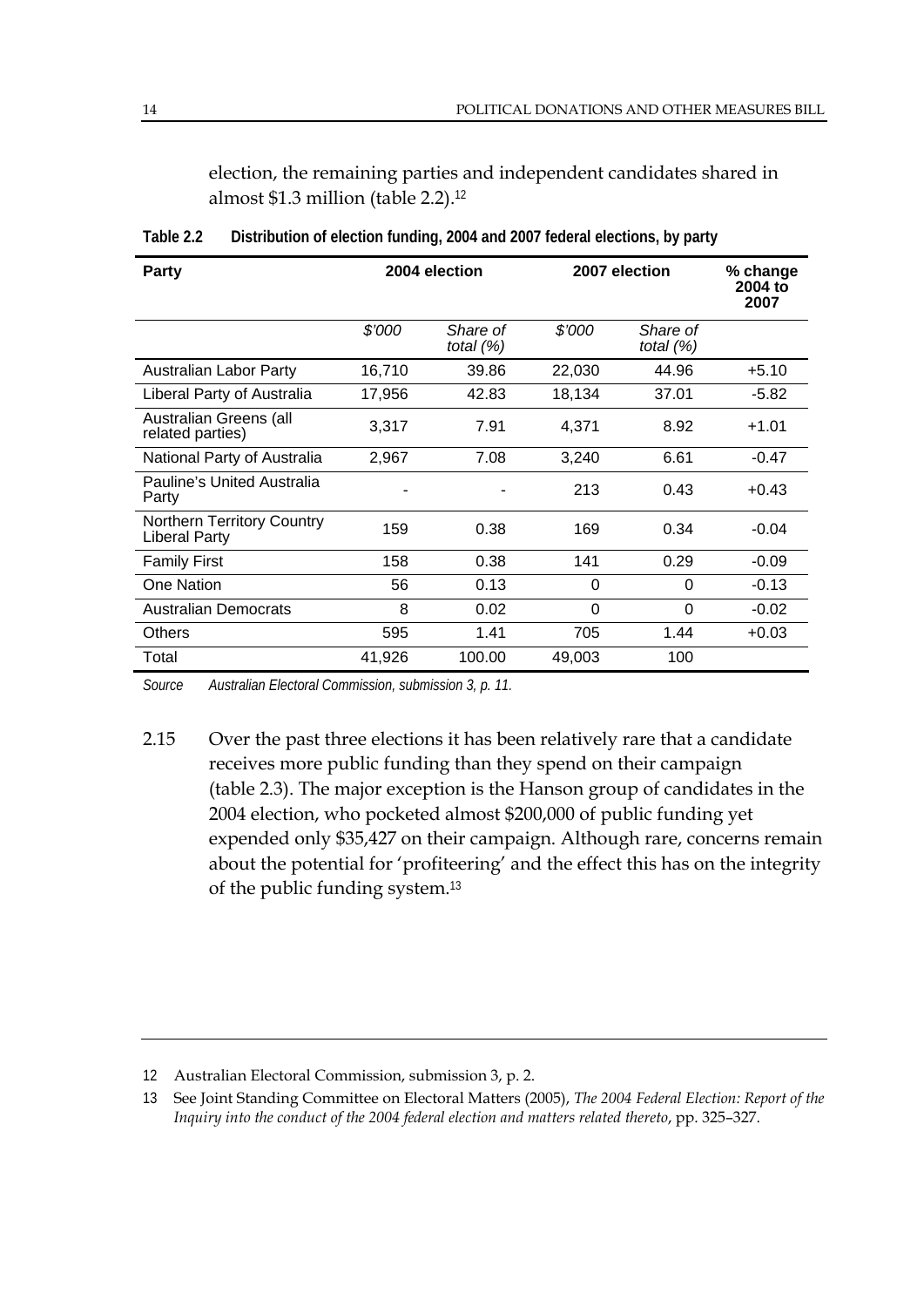|                                     | 2001 election    |                          |                     |                  | 2004 election            |                     |                  | 2007 election            |                     |  |
|-------------------------------------|------------------|--------------------------|---------------------|------------------|--------------------------|---------------------|------------------|--------------------------|---------------------|--|
|                                     | <b>Donations</b> | Electoral<br>expenditure | Election<br>funding | <b>Donations</b> | Electoral<br>expenditure | Election<br>funding | <b>Donations</b> | Electoral<br>expenditure | Election<br>funding |  |
| Andren                              | 2,200            | 40,761                   | 73,018              | 950              | 27,105                   | 79,413              |                  |                          |                     |  |
| Haigh                               | 43,505           | 62,000                   | 8,301               | 200              | 1,161                    | 7,381               |                  |                          |                     |  |
| Katter                              | 45,297           | 40,121                   | 63,653              | 34,002           | 74,662                   | 63,544              | 82,732           | 97,977                   | 68,336              |  |
| Windsor                             | 91,900           | 115,519                  | 64,435              | 56,121           | 76,828                   | 89,563              | 123,850          | 136,044                  | 110,756             |  |
| <b>Bryant</b>                       |                  |                          |                     | 25,200           | 59,384                   | 12,121              | 20,150           | 59,386                   | 9,184               |  |
| Bargshoon                           |                  |                          |                     | 116,822          | 76,536                   | 7,346               |                  |                          |                     |  |
| Deegan                              |                  |                          |                     | 11,585           | 26,082                   | 24,449              |                  |                          |                     |  |
| Hedberg                             |                  |                          |                     | 35,200           | 92,967                   | 19,401              |                  |                          |                     |  |
| King                                |                  |                          |                     | 119,184          | 138,356                  | 25,730              |                  |                          |                     |  |
| Menzel                              |                  |                          |                     | 102,030          | 89,773                   | 10,978              |                  |                          |                     |  |
| Power                               |                  |                          |                     |                  | 26,596                   | 9,980               |                  |                          |                     |  |
| Hanson Group                        |                  |                          |                     | 5,000            | 35,427                   | 199,887             |                  |                          |                     |  |
| Pauline's United Australia<br>Party |                  |                          |                     |                  |                          |                     | (a)              | (a)                      | 213,095             |  |
| Xenophon                            |                  |                          |                     |                  |                          |                     | (b)              | (b)                      | 312,497             |  |
| Priestley                           |                  |                          |                     |                  |                          |                     | 15,500           | 72,520                   | 39,979              |  |
| Horan                               |                  |                          |                     |                  |                          |                     | 73,930           | 85,581                   | 35,910              |  |
| <b>Brunning</b>                     |                  |                          |                     |                  |                          |                     | 5,050            | 11,754                   | 20,843              |  |

**Table 2.3 Public funding, donations and electoral expenditure of selected independent candidates and Senate groups** 

*Note (a ) A Senate Group that is endorsed by a registered Political party is not required to lodge an Election Return. Pauline's United Australia Party is required to lodge an Annual Return, which is due on 20 October 2008. The Party's Senate Group Members (for the Queensland Senate) were Pauline Hanson and David Saville and both members lodged a NIL Return. (b) Nick Xenophon, along with Roger Bryson, contested the Senate for South Australia as an Unendorsed Group (Independent). Nick Xenophon submitted a NIL Candidate Election Return and his Group lodged a separate Senate Group Return showing total donations of \$141,976.30 and total electoral expenditure of \$181,877.66.* 

*Source Australian Electoral Commission (2005), Funding and Disclosure Report Election 2004, p. 11; submission 3, p. 18.*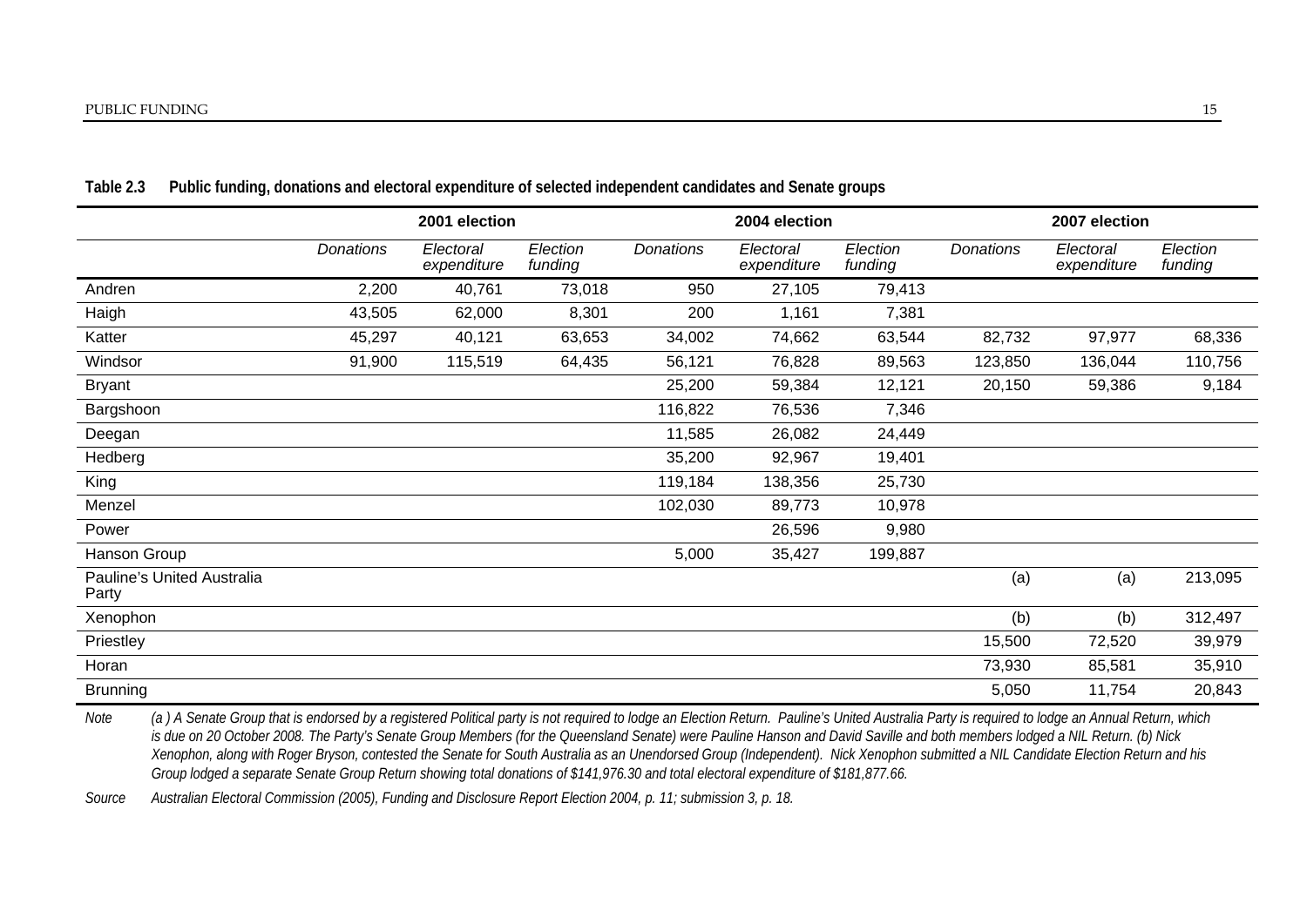#### **Proposed changes**

- 2.16 The bill seeks to ensure that public funding of election campaigning is limited to declared 'electoral expenditure' incurred by the eligible political party, candidate or Senate group, or the sum payable calculated on the number of formal first preference votes received where they have satisfied the four per cent threshold, whichever is the lesser.<sup>14</sup>
- 2.17 This measure is consistent with the original intent of public funding. It is considered necessary because the current scheme has evolved in such a way that it provides an automatic entitlement to funds, limited in value only by the number of votes received above the threshold.
- 2.18 The measures in the bill will give effect to the Government's policy position of tying election funding to reported and verified electoral expenditure. This will stop any candidate, or any party from making a financial gain from the electoral public funding system.
- 2.19 The definition of 'electoral expenditure' already exists in the Commonwealth Electoral Act for disclosure purposes, and this definition is adopted to provide for re-imbursement in relation to expenses incurred that fit within certain categories. Electoral expenditure is defined to cover:

Electoral expenditure, in relation to an election, means expenditure incurred (whether or not incurred during the election period) on:

- (a) the broadcasting, during the election period, of an advertisement relating to the election; or
- (b) the publishing in a journal, during the election period, of an advertisement relating to the election; or
- (c) the display, during the election period, at a theatre or other place of entertainment, of an advertisement relating to the election; or
- (d) the production of an advertisement relating to the election, being an advertisement that is broadcast, published or displayed as mentioned in paragraph (a), (b) or (c); or
- (e) the production of any material (not being material referred to in paragraph (a), (b) or (c)) that is required under section 328, 328A or 332 to include the name and address of the author of the material or of the person authorizing the material and that is used during the election period; or

<sup>14</sup> Explanatory Memorandum, Commonwealth Electoral Amendment (Political Donations and Other Measures) Bill 2008, Outline, p. 2.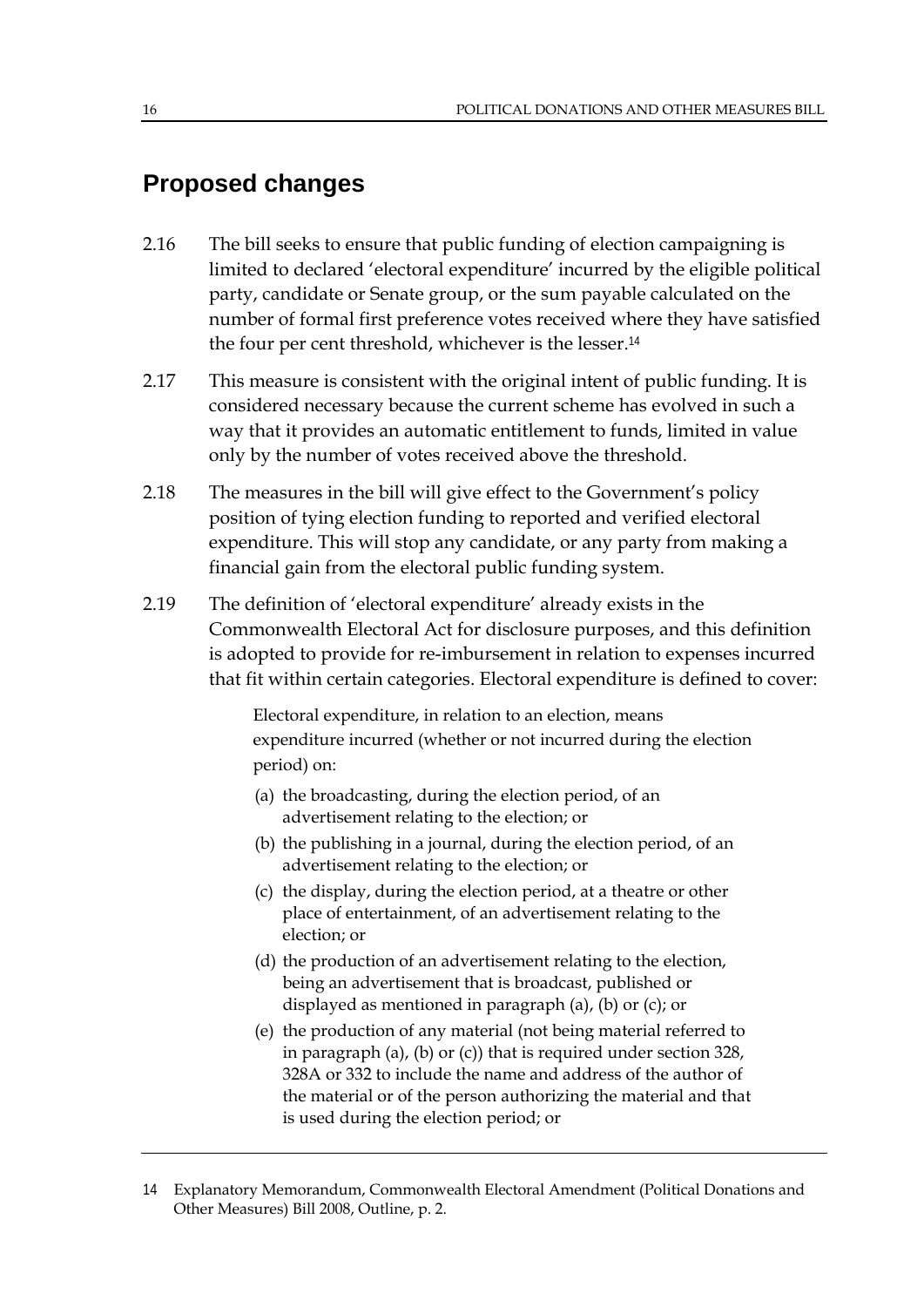- (f) the production and distribution of electoral matter that is addressed to particular persons or organisations and is distributed during the election period; or
- (g) the carrying out, during the election period, of an opinion poll, or other research, relating to the election.<sup>15</sup>
- 2.20 Several Australian jurisdictions, including New South Wales, Queensland and Victoria, have public funding arrangements in place that provide for reimbursement for certain expenditures if a candidate receives more than 4 per cent of the vote up to a maximum entitlement per vote.<sup>16</sup> While each of these jurisdictions uses its own definition of expenditure that qualifies for reimbursement, they are all broadly similar in what types of expenditure would be covered.
- 2.21 The Australian Electoral Commission explained that the proposed definition in the Commonwealth Electoral Act was also similar:

With those state jurisdictions that currently have a reimbursement scheme, it is in effect identical to what used to operate federally that is, there is no definition of or restriction on what the expenditure might be, just that the expenditure has to be related to the campaign. So it is far more wide ranging than this, but it is limited by the fact that it has to have been campaign expenditure, not administrative expenditure.<sup>17</sup>

- 2.22 All claims for election funding entitlement would need to be lodged at the principal office of the Australian Electoral Commission in Canberra. Claims lodged elsewhere would not satisfy the provisions of the Electoral Act.<sup>18</sup>
- 2.23 The bill also provides that expenditure which is incurred by or with the authority of a division of a State branch of a political party is to be treated as being incurred by that State branch, thereby facilitating the lodgement of a single claim from a State branch of a political party.<sup>19</sup>
- 2.24 In the case of joint Senate groups, the bill provides that an agent of one of the registered political parties which have endorsed the candidates in the group, must, before polling day, give the Australian Electoral Commission

<sup>15</sup> *Commonwealth Electoral Act 1918*, s. 308.

<sup>16</sup> NSW Legislative Council Select Committee on Electoral and Political Party Funding (2008), *Electoral and Political Party Funding in New South Wales*, June, p. 20.

<sup>17</sup> Edgman B, Australian Electoral Commission, transcript, 26 September 2008, p. 10.

<sup>18</sup> Commonwealth Electoral Amendment (Political Donations and Other Measures Bill 2008, clause 9, proposed s. 287 (2).

<sup>19</sup> Commonwealth Electoral Amendment (Political Donations and Other Measures Bill 2008, clause 11, proposed s. 287 (4A).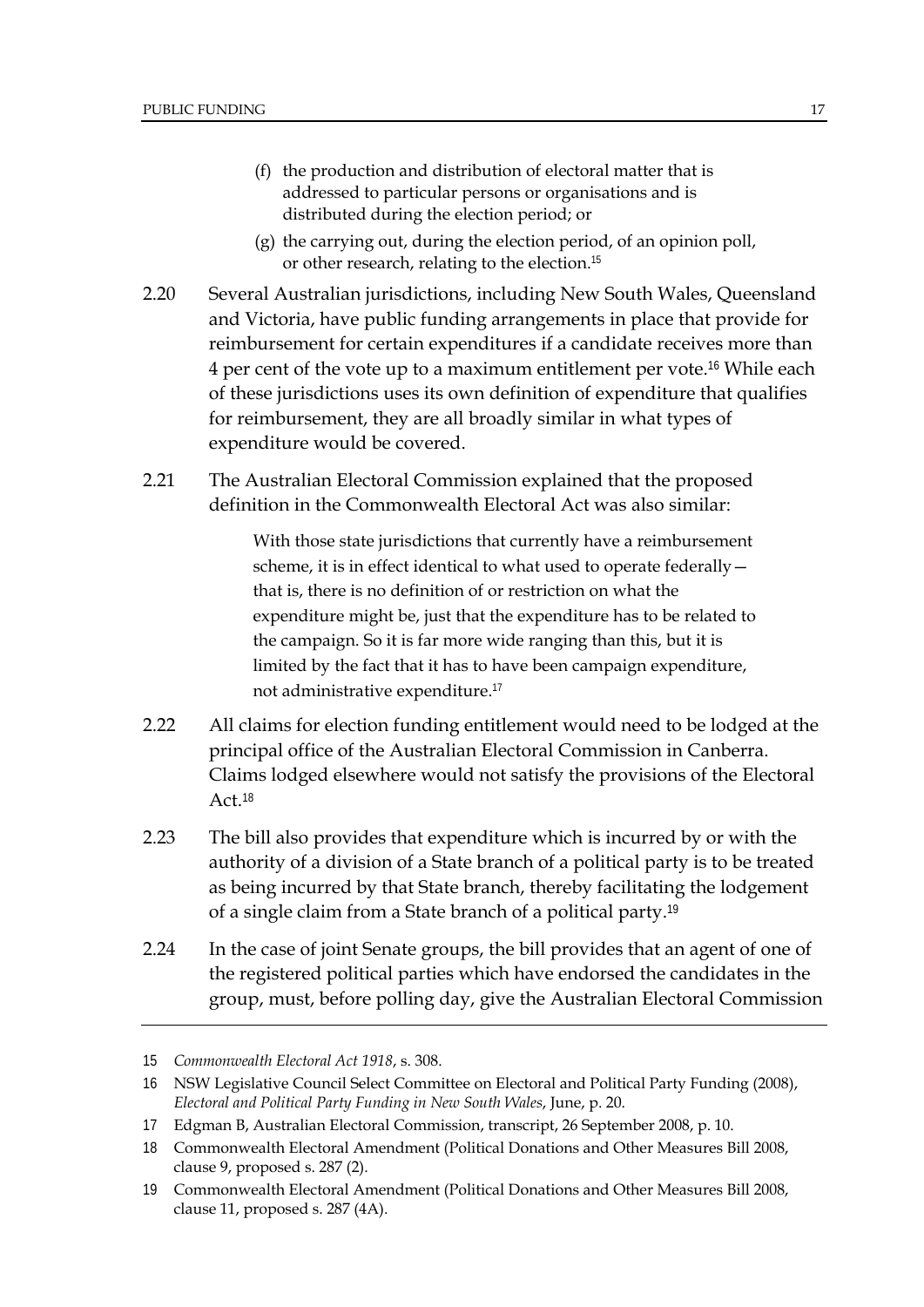a copy of the agreement, signed by each of the agents of the registered political parties which have endorsed the candidates in the group. That agreement must provide details of how the parties have agreed to divide the first preference votes received by the group. The agreement will be used by the Australian Electoral Commission to calculate the amount of any election funding that may be payable to the agent of the registered political party.<sup>20</sup>

- 2.25 In the absence of such an agreement, the bill provides the Australian Electoral Commission with the discretion to determine the shares of electoral funding consistent with the existing provisions of the Commonwealth Electoral Act.<sup>21</sup>
- 2.26 The bill also provides that an agent of a party, candidate or group may make an interim claim, or both an interim and a final claim or a final claim but restricts the agent to the making of one interim and one final claim for electoral funding. The final claim must specify all of the electoral expenditure against which the claim is to be assessed, even if it has been included in an interim claim. The bill further specifies that expenditure that has been specified in both an interim and final claim will only result in the payment of a single entitlement.<sup>22</sup>
- 2.27 Claims for election expenditure under the proposals must be made on the approved form.<sup>23</sup> The bill also specifies the timing for interim and final claims, the acceptance of interim and final claims and provides that the determination of claims by the Australian Electoral Commission must be made within 20 days of receipt.<sup>24</sup> The bill also provides for the Australian Electoral Commission to accept or refuse claims and provides for a review process where a decision has been made to refuse a claim.<sup>25</sup>
- 2.28 The Australian Electoral Commission described some possible arrangements to support the proposed measures:

<sup>20</sup> Commonwealth Electoral Amendment (Political Donations and Other Measures Bill 2008, clause 16, proposed ss. 296(1) to 296(4).

<sup>21</sup> Commonwealth Electoral Amendment (Political Donations and Other Measures Bill 2008, clause 16, proposed s. 296(5).

<sup>22</sup> Commonwealth Electoral Amendment (Political Donations and Other Measures Bill 2008, clause 16, proposed s. 297.

<sup>23</sup> Commonwealth Electoral Amendment (Political Donations and Other Measures Bill 2008, clause 16, proposed s. 298(A).

<sup>24</sup> Commonwealth Electoral Amendment (Political Donations and Other Measures Bill 2008, clause 16, proposed ss. 298(C) and 298(D).

<sup>25</sup> Explanatory Memorandum, Commonwealth Electoral Amendment (Political Donations and Other Measures Bill 2008, para 16.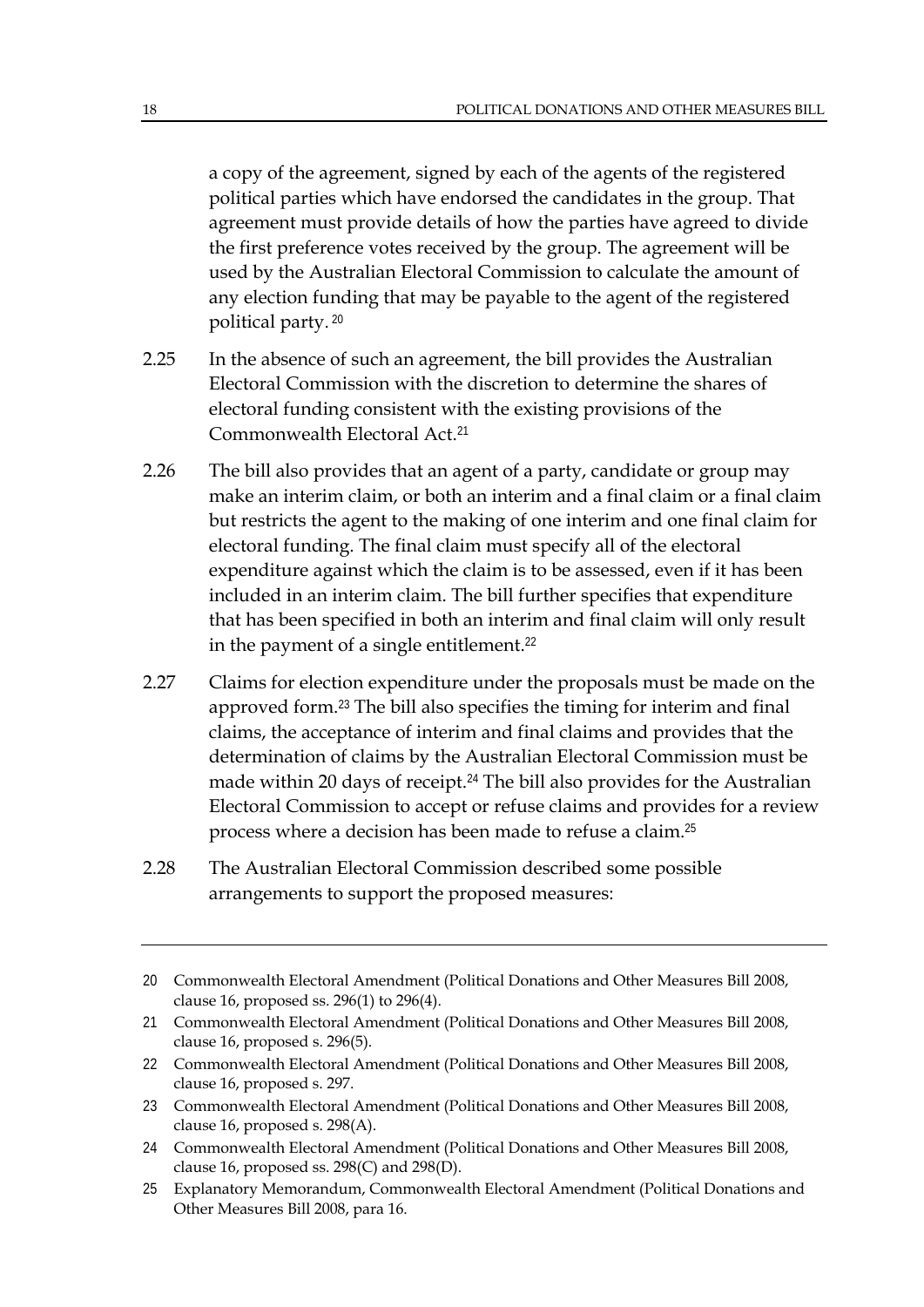The proposed bill has a proposed section 298A. That is the key provision, because it indicates what has to be lodged as part of the claim. We are still doing work on designing the claim form to specify the information, but if they do not lodge a claim form on the approved form which is accompanied by the relevant documentary evidence then it is not a valid claim and we will not be processing it. In terms of the act, the onus is placed on the candidate, the political party, or the agent of the political party, in lodging the claim and that claim should have attached to it all the relevant information, invoices and documents in support of the amount that is claimed.

The proposed bill has been drafted in a way that does not require the claimants to lodge all documents in support of the amount of political expenditure they have incurred, only those which they wish the AEC to consider in working out which is the lesser of the actual electoral expenditure incurred, or the \$2.18c-odd of the four per cent first preference votes. We are hoping that, because of the way the bill has been drafted, our role will be fairly straightforward and fairly simple. That is why, contrary to what is currently in the act, we put in a deadline for the AEC to make a decision. If we get a valid claim, with the necessary information, we are required to determine within 20 days. If we have not done it within 20 days then the claimant will have review rights. The aim of that is to assist the parties and candidates and other stakeholders in, hopefully, being able to work out their cash flow following an election, so if they do have invoices et cetera that are outstanding then they can expect to receive a payment from the AEC within a set time frame.<sup>26</sup>

2.29 To discourage claims by a candidate that are known to be false and misleading, the bill proposes that a penalty of imprisonment for 2 years or 240 penalty units (equivalent to \$26,400), or both apply.<sup>27</sup> The bill includes provisions to recover overpayments based on the results of compliance audits and monitoring activities in relation to claims for election funding.<sup>28</sup>

<sup>26</sup> Pirani P, Australian Electoral Commission, transcript, 26 September 2008, pp. 21–22.

<sup>27</sup> Commonwealth Electoral Amendment (Political Donations and Other Measures Bill 2008, clause 84, proposed s. 315(6A).

<sup>28</sup> Commonwealth Electoral Amendment (Political Donations and Other Measures Bill 2008, clause 20, proposed s. 301.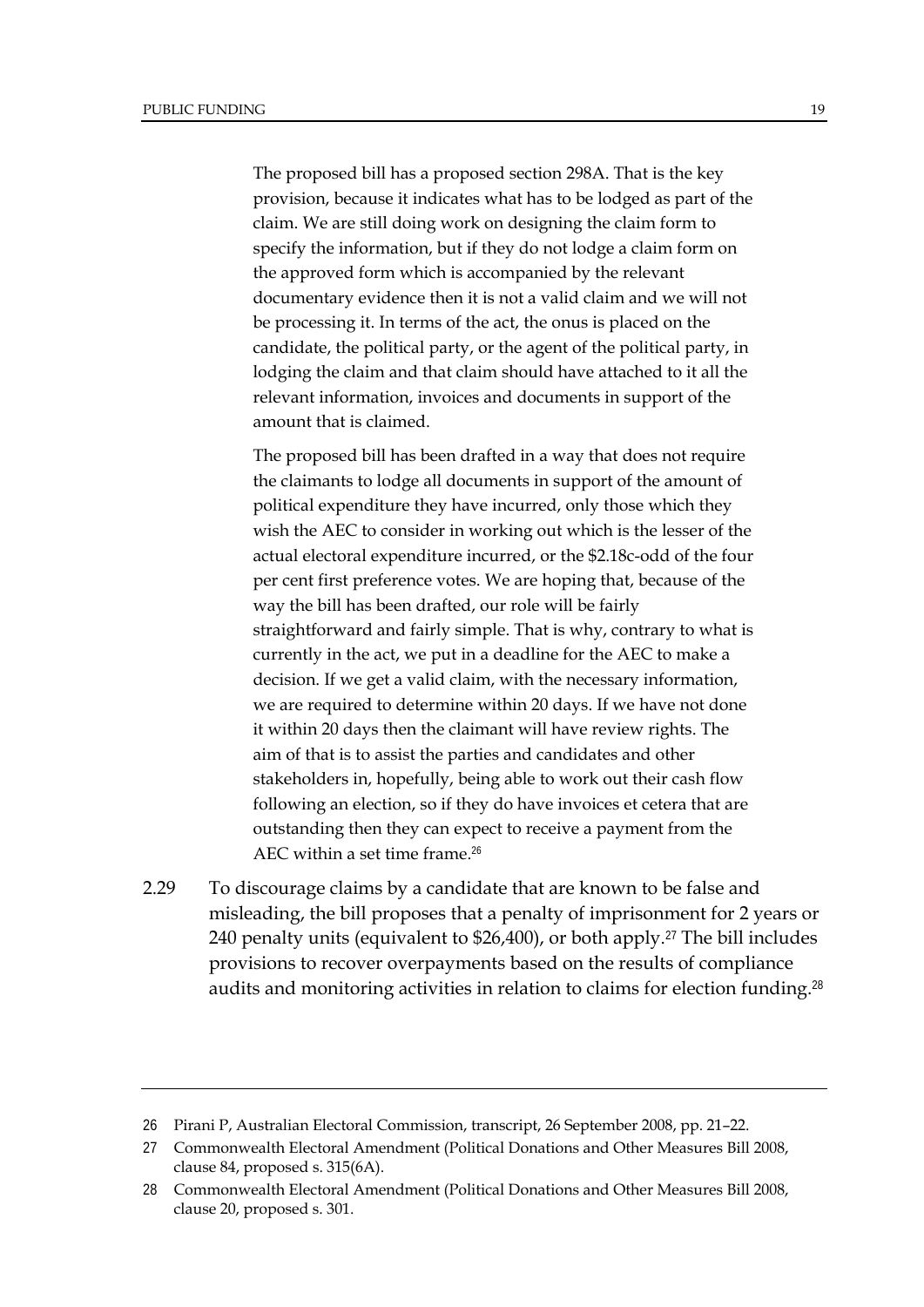# **Views about current and proposed arrangements**

- 2.30 As previously noted, the issue of profiteering has been raised in previous inquiries by the Joint Standing Committee on Electoral Matters into the conduct of federal elections. In its reports on the 1998, 2001 and 2004 elections the committee examined the operation of public funding and noted concerns expressed by some inquiry participants over the opportunity for profiteering.<sup>29</sup> The committee's response in these reports was largely that the strict entitlement approach strikes an appropriate balance between competing principles including compliance costs and encouraging people to run for office.
- 2.31 A number of submissions to the 2007 election inquiry also canvassed the issue of profiteering from candidacy and the undesirability of this aspect of public funding. Mr Eric Lockett noted that:

While candidates and parties must lodge a return on their electoral spending, no attempt is made to ensure that the public funding is actually spent on the campaign – it is simply a gift from the public purse to the candidate or party. This is unacceptable and it is pleasing to see that the *Commonwealth Electoral Amendment (Political Donations and Other measures) Bill 2008* seeks to remedy this situation 30

2.32 This view was also supported by Mr Don Willis, who argued that:

If the concept of public funding is to continue, then political parties and electoral candidates should be required to show that any public funding they receive is for reimbursement of relevant expenses actually incurred in running their election campaign. No party or candidate should be allowed to "make money" at the public expense from standing for public office.<sup>31</sup>

2.33 Mr David Kerslake told the committee that he considered that a public funding scheme should not allow profiteering:

> In my view, any public funding scheme should guard against parties or individual candidates being able to make a profit from

31 Willis D, Submission 126 to the 2007 election inquiry, p. 1.

<sup>29</sup> Joint Standing Committee on Electoral Matters (2000), *The 1998 Federal Election: Report of the inquiry into the conduct of the 1998 federal election and matters related thereto,* pp. 125–126; Joint Standing Committee on Electoral Matters (2003), *The 2001 Federal Election: Report of the inquiry into the conduct of the 2001 federal election and matters related thereto,* p. 243; Joint Standing Committee on Electoral Matters (2005), *The 2004 Federal Election: Report of the inquiry into the conduct of the 2004 federal election and matters related thereto,* pp. 325–328.

<sup>30</sup> Lockett E, submission 175 to the 2007 election inquiry, p. 2.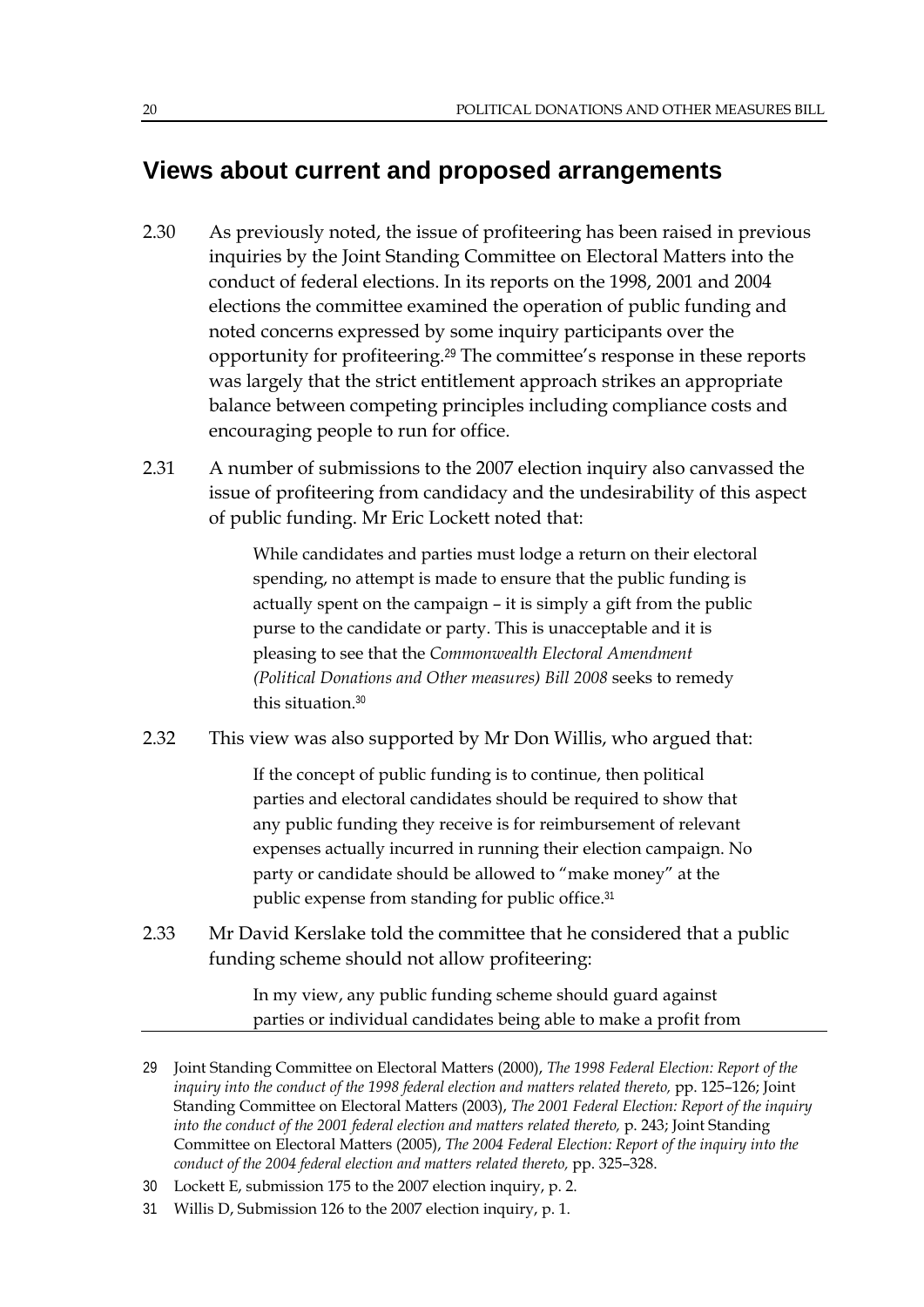their candidacy. What I regard as one of the very strong points of the Queensland legislation is the fact that it is a straight reimbursement scheme. The amount of public funding a party or candidate receives must not exceed the amount they spent on their campaign.<sup>32</sup>

2.34 The Democratic Audit of Australia acknowledged that the sight of a celebrity candidate earning funding without doing much campaigning was unattractive but argued that the definition of 'electoral expenditure' disadvantaged minor parties and independents:

> A reimbursement only rule is doubly problematic given the restricted definition of claimable 'electoral expenditure' (item 5 of Bill). Few minor parties or independents are able to afford much advertising, let alone opinion polling: the item 5 definition leaves them only able to claim production of signs and leaflets (subparagraphs (e) and (f) in the definition). Yet such candidates may have considerable expenditure on office expenses, travel, web design and advocacy to the media: expenditure that MPs, ministers and party leaders may cover from their taxpayer funded offices and allowances.<sup>33</sup>

- 2.35 This view about the limited nature of expenditure items covered was also noted by former Australian Democrats Senator, Mr Andrew Murray, in his submission to the 2007 election inquiry.<sup>34</sup>
- 2.36 Additional reservations about the proposed changes expressed by the Democratic Audit of Australia related to the need to account for expenditure prior to receiving public funding and the inability to 'roll over' amounts to which a candidate was entitled to but did not have sufficient election expenditure to receive in full.<sup>35</sup>
- 2.37 In relation to the requirement to demonstrate sufficient expenditure to claim a candidate's full entitlement, the Democratic Audit of Australia favoured a lower threshold, say 50 per cent, that full funding would be paid on proof of this percentage of expenditure.<sup>36</sup> Professor Costar told the committee that:

I know that this is aimed at profiteering, and it is quite true, but that is not what public funding was about. I wonder whether you

<sup>32</sup> Kerslake D, transcript 6 August 2008, p. 56.

<sup>33</sup> Democratic Audit of Australia, submission 1, pp. 2–3.

<sup>34</sup> Australian Democrats, submission 56 to the 2007 election inquiry, p. 27.

<sup>35</sup> Costar B, Democratic Audit of Australia, transcript, 22 September 2008, p. 24.

<sup>36</sup> Democratic Audit of Australia, submission 1, p. 3.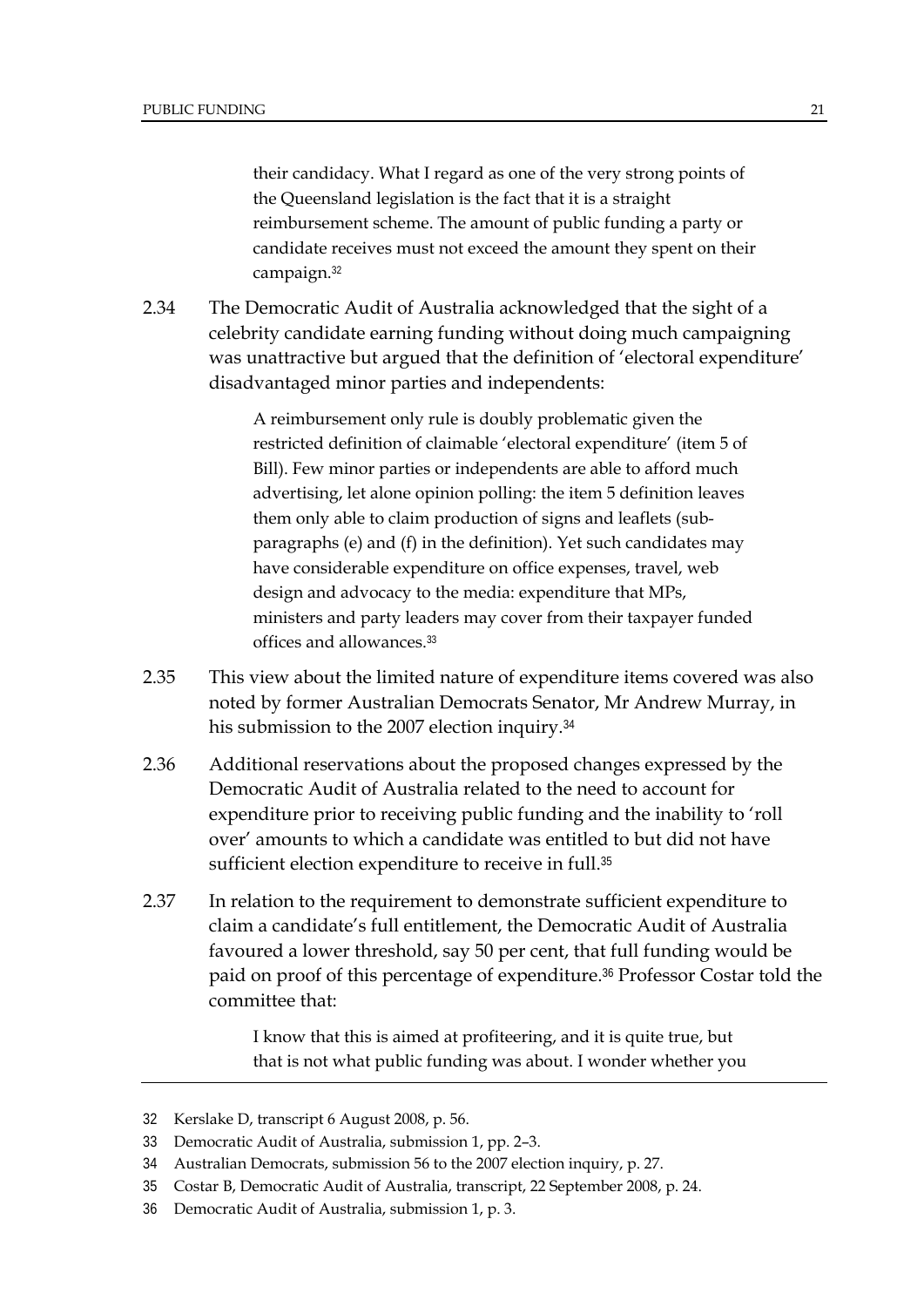should require all candidates and parties to be able to account for 100 per cent of their expenditure. The big parties can do that easily. Small parties, Independents and whatever, maybe not. Some of these people of course are not going to be able to. Let us assume that some are. Let us say you are owed \$10,000 of public funding. If you can account for \$9,000 of it through receipts or whatever, you get the rest on the ground that people drop coins into buckets. It is hard for small parties and Independents to keep track of all that.<sup>37</sup>

2.38 In relation to the proposal to 'roll over' funding should a candidate not have sufficient expenses to claim their full entitlement, Mr Kelly argued that:

> if your expenditure is less than your public funding entitlement, you should still get public funding only to match that expenditure, but that that additional entitlement can be held over. If you are campaigning at the next election, you can draw on that entitlement from the previous election. If you are a one-election wonder and then go by the wayside, that money is never received.

… The principle is that that public funding entitlement has been based on the level of electoral support, which the parliament has previously determined to be over the 4 per cent threshold. That party has been able to show that it has that level of public support.<sup>38</sup>

2.39 As noted in chapter 1, the Liberal Party of Australia and The Nationals considered that the current arrangements were operating without problems and that any review of these arrangements should wait until the green paper process is established.<sup>39</sup>

# **Committee conclusion**

2.40 The committee notes the history of public funding, which was originally introduced for the 1984 election and was designed to provide for the reimbursement of legitimate campaign expenses.

<sup>37</sup> Costar B, Democratic Audit of Australia, transcript, 22 September 2008, p. 24.

<sup>38</sup> Kelly N, Democratic Audit of Australia, transcript, 22 September 2008, p. 24.

<sup>39</sup> The Liberal Party of Australia, submission 156 to the 2007 election inquiry, p. 2; The Nationals, submission 145 to the 2007 election inquiry, p. 1.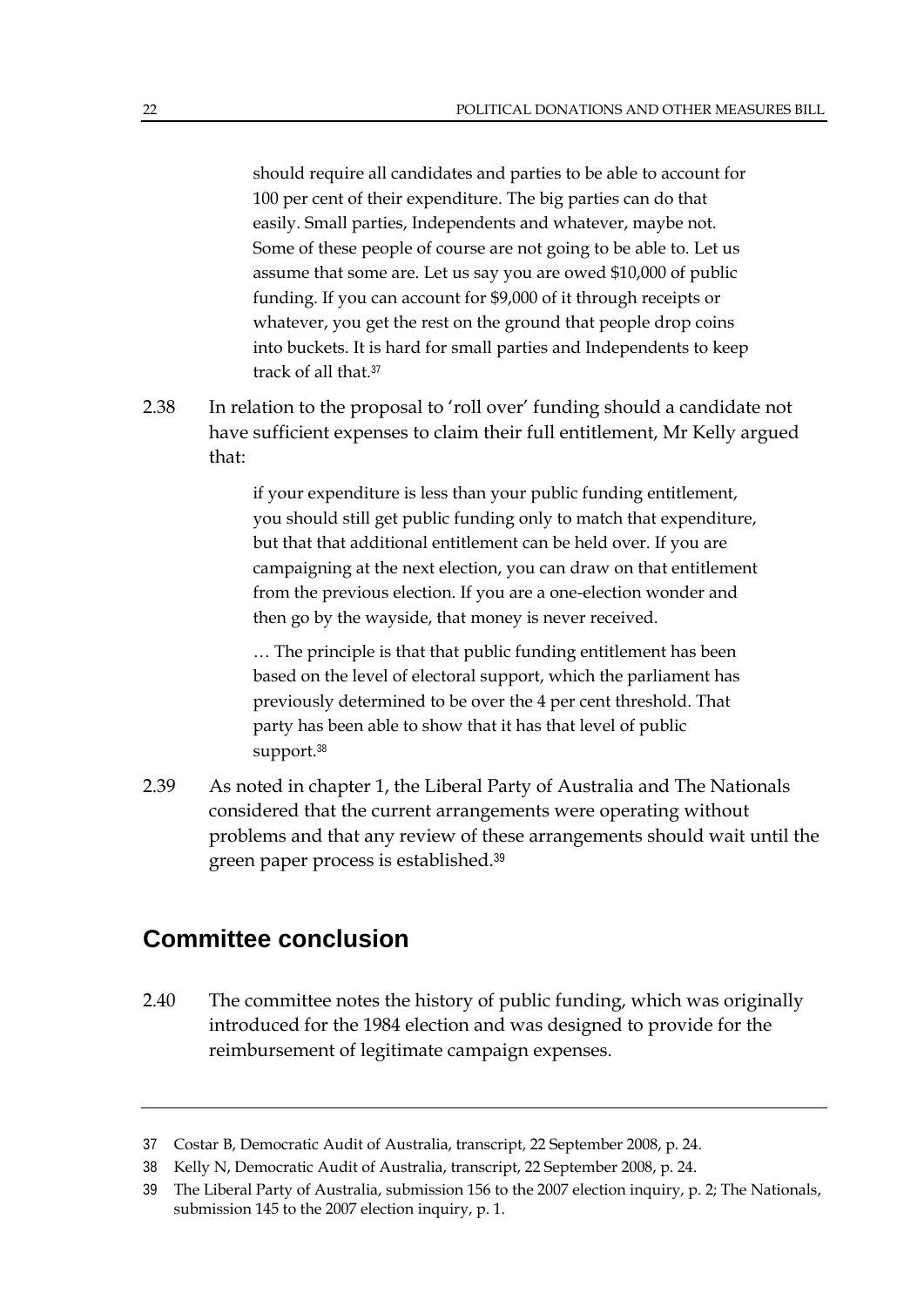- 2.41 The committee also notes that the Parliament sought to prevent the public from being required to fund frivolous election campaigns, by initially requiring that candidates achieve a threshold of 4 per cent of the formal vote, before being eligible to receive any public funding. This threshold has remained unchanged and generally serves to discourage frivolous candidates campaigning in order to receive public funding.
- 2.42 It is both unfortunate and undesirable that public funding has moved from providing a reimbursement of legitimate and verifiable campaign expenditure, to being a vehicle by which some candidates can use the public funding provisions to reap financial windfalls which far outweigh any legitimate campaign expenses.
- 2.43 While acknowledging that there will be an increase in the compliance costs associated with the proposed regime, the committee considers that these are not likely to be particularly onerous and are balanced by the benefits associated with greater transparency and confidence in the system of public funding.
- 2.44 The committee notes the Democratic Audit of Australia suggestion that the definition of 'electoral expenditure' is too narrow and believes that the definition of 'electoral expenditure' in Part XX of the Commonwealth Electoral Act should be broadened to include reasonable costs incurred for the rental of dedicated campaign premises, the hiring and payment of dedicated campaign staff, and office administration. The committee does not, however, consider that there should be any 'roll over' of unexpended entitlements from one election to the next.
- 2.45 The committee considers that the processes proposed in the bill for claiming expenditure will allow for timely payment of entitlements to candidates. The inclusion of review mechanisms should also provide for a transparent process for resolving issues relating to verifying expenditure claims.
- 2.46 Provisions that allow for strong penalties associated with lodging a claim or return about election expenditure that is known to be false or misleading and the ability for the Australian Electoral Commission to recover payments will also strengthen the regulation of the proposed payments system (see chapter 5). These measure place obligations on candidates and political parties which are in line with those applying to the expenditure of public monies in other areas.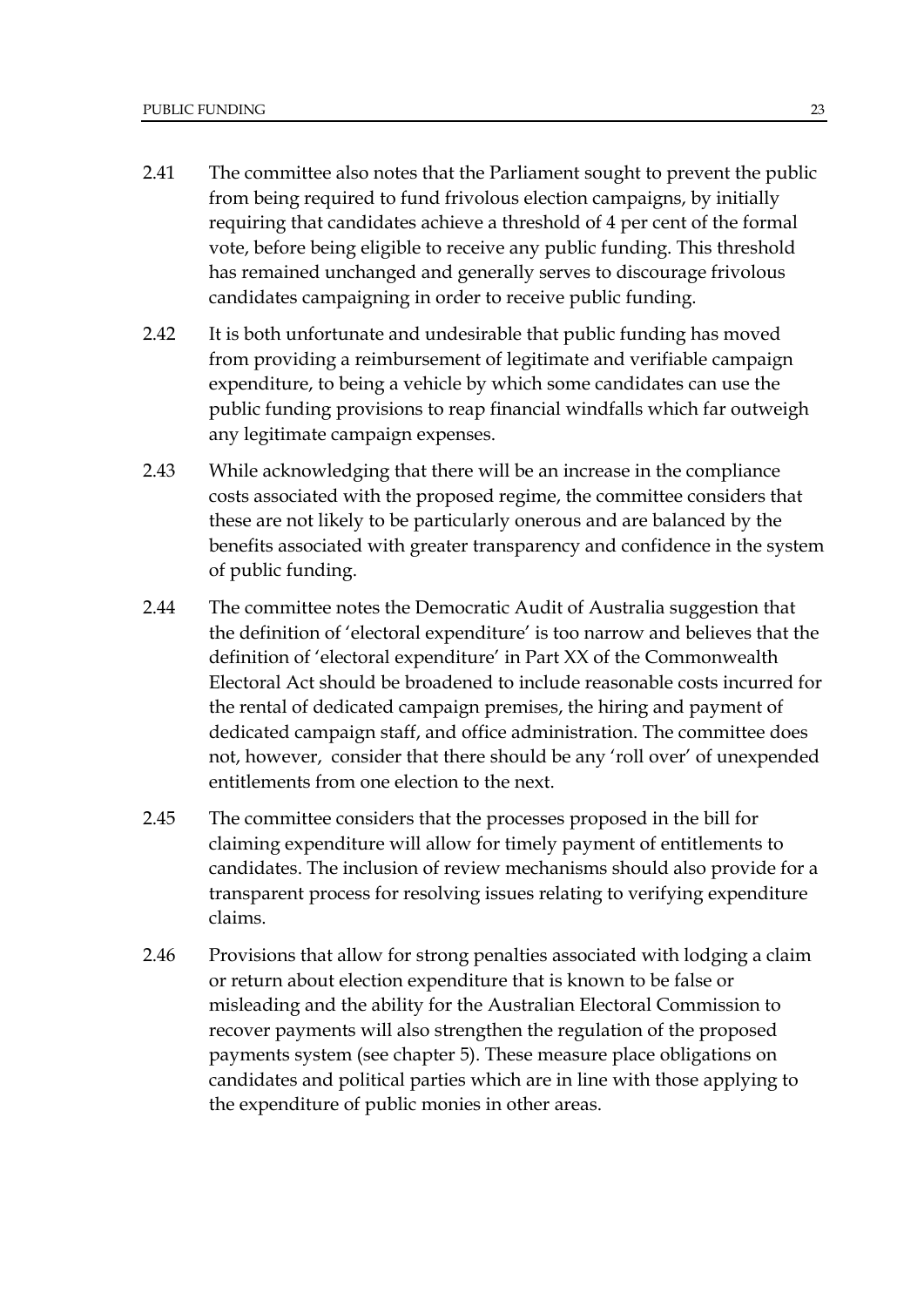#### **Recommendation 1**

2.47 **The committee recommends that the Senate should support the proposals in the Commonwealth Electoral Amendment (Political Donations and Other Measures) Bill 2008 that make the entitlement to public funding conditional on a candidate meeting the 4 per cent threshold and demonstrating that they have incurred genuine campaign expenditure (whichever is the lower amount).** 

#### **Recommendation 2**

2.48 **The committee recommends that the definition of 'electoral expenditure' in Part XX of the Commonwealth Electoral Act should be broadened to include reasonable costs incurred for the rental of dedicated campaign premises, the hiring and payment of dedicated campaign staff, and office administration.**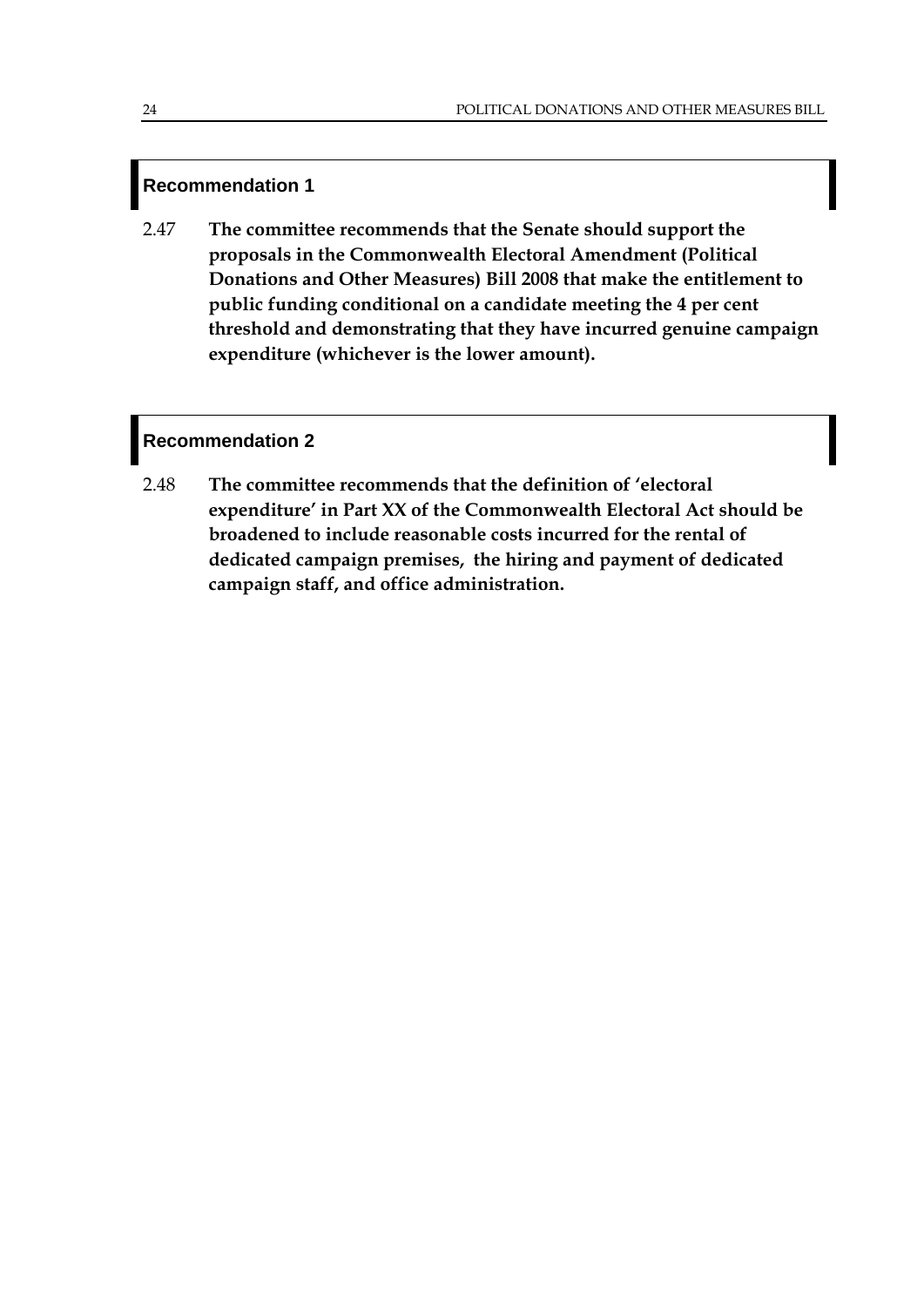# **3**

# Thresholds and public disclosure

# **Background**

3.1 When the introduction of a disclosure system was being considered by the Joint Select Committee on Electoral Reform in 1983, the majority of the committee accepted the view that:

> [T]he receipt of significant donations provides the potential to influence a candidate or party and that to preserve the integrity of the system the public need to be aware of the major sources of party and candidate funds of any possible influence.<sup>1</sup>

- 3.2 The level at which the threshold is set for a requirement to make a public disclosure about financial transactions relating to election campaigns, political activity and donations is an important determinant of the breadth of information available to the public about how finances flow between key actors in the political system.
- 3.3 Changes to the disclosure threshold, which was increased from \$1,500 to 'more than \$10,000' in December 2005, has significantly increased the opportunities for participants in the political process to make large contributions to parties and others without any public knowledge.
- 3.4 The timeliness of disclosure to the public is also important. The earlier that the community can be informed about the flow of a significant sum of money the better position they are in to make judgements about how these financial flows may, or may not, have influenced decision makers.

<sup>1</sup> Joint Select Committee on Electoral Reform (1983), *First Report*, p. 164.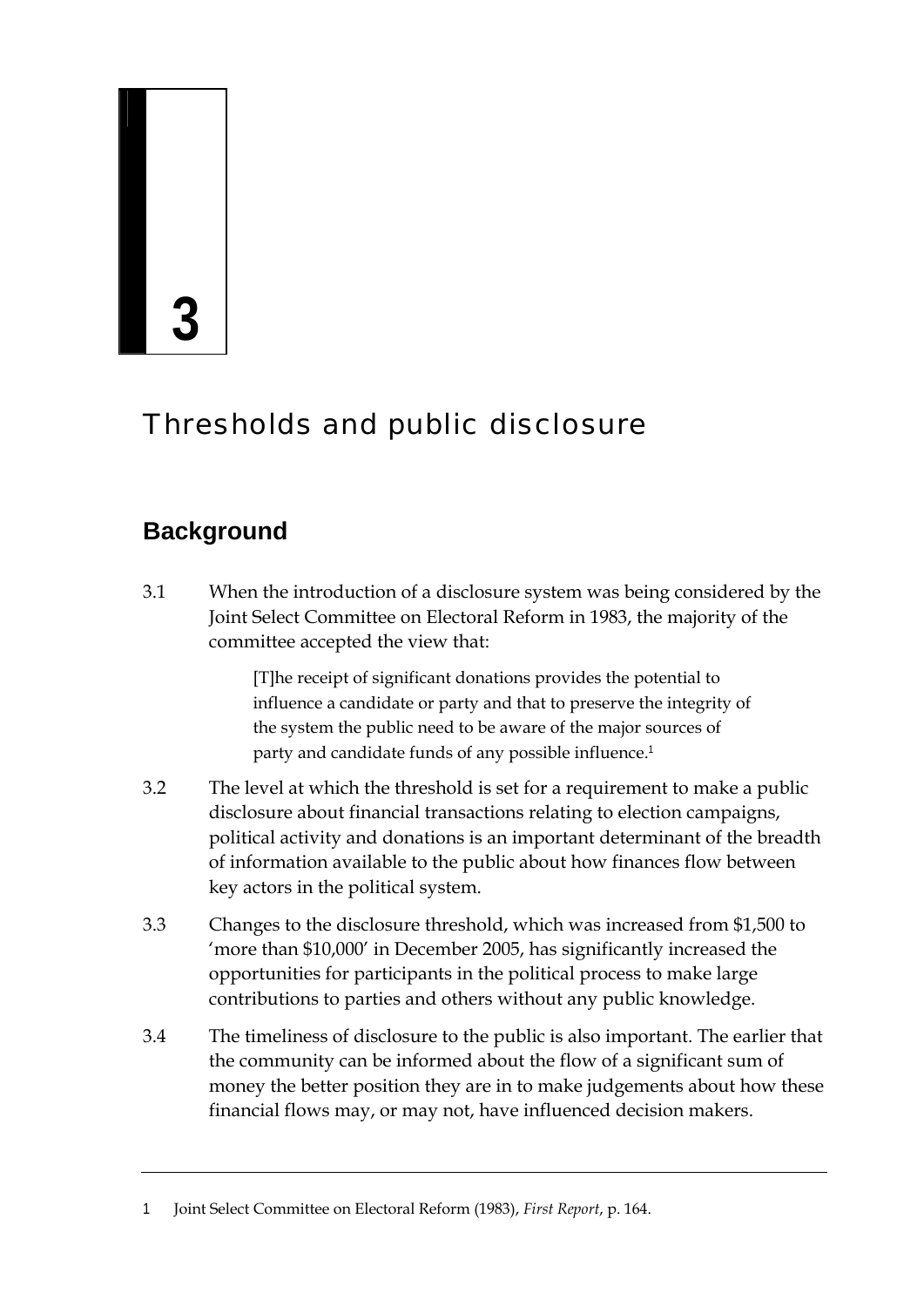- 3.5 Part XX of the *Commonwealth Electoral Act 1918* includes requirements for selected participants in the political process to disclose to the Australian Electoral Commission certain contributions such as donations and expenditures.
- 3.6 Although 'donation' is the expression commonly used to describe money given to candidates and political parties, the Commonwealth Electoral Act uses the term 'gift'. Section 287 of the Act defines a 'gift' as:

any disposition of property made by a person to another person … being a disposition made without adequate consideration in money or money's worth.

3.7 This means that cash and non-cash (gifts-in-kind) may count as donations, but commercial transactions (such as returns on investments) do not. Section 287 notes that an 'annual subscription' to a party (for example, a membership fee) is *not* a donation. The Australian Electoral Commission indicated that some types of 'discounts' were not considered to be gifts-inkind:

> Discounts given in the normal course of commercial trading are not considered gifts under the act. It is the normal price that anyone else would be paying if they were advertising the same volumes, or whatever. So no, they are not considered donations.

3.8 Donations are disclosed to the Australian Electoral Commission through election returns or annual returns (tables 3.1 and 3.2). Candidates, Senate groups and third parties must file *election* returns. Registered political parties, State and Territory branches of political parties, associated entities, and those individuals or organisations who donate \$10,900 or more to a political party in financial year must file *annual* returns.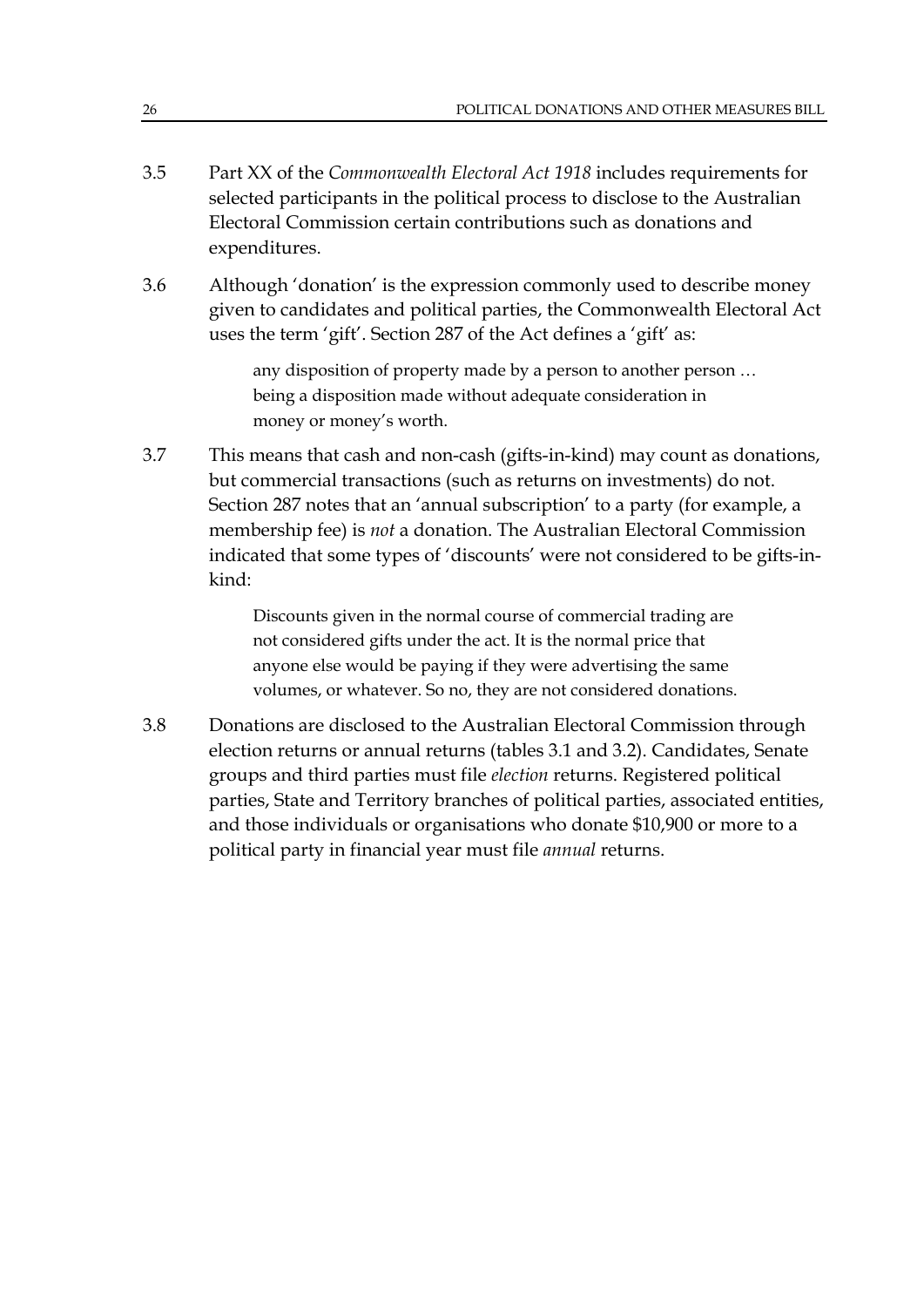| <b>Participant</b> | Type of return                                                                                                                                                                                                                                                    | Time frame for return to<br><b>AEC</b> | Due date<br>(2007 election) |
|--------------------|-------------------------------------------------------------------------------------------------------------------------------------------------------------------------------------------------------------------------------------------------------------------|----------------------------------------|-----------------------------|
| Candidates         | donations received and<br>electoral expenditure                                                                                                                                                                                                                   | within 15 weeks of polling<br>day      | By Tuesday<br>11 March 2008 |
| Senate groups      | donations received and<br>electoral expenditure                                                                                                                                                                                                                   | within 15 weeks of polling<br>day      | By Tuesday<br>11 March 2008 |
| Donors             | donations totalling more<br>than \$10,900 made to an<br>individual candidate, and<br>donations received<br>totalling more than<br>\$10,900 from a single<br>source that were used in<br>turn to fund donations to<br>an individual candidate<br>must be reported. | within 15 weeks of polling<br>day      | By Tuesday<br>11 March 2008 |

| Table 3.1 | Post-election disclosure returns |  |
|-----------|----------------------------------|--|
|           |                                  |  |

*Source Australian Electoral Commission (2008), Electoral Pocketbook 2007, p.69* 

#### **Table 3.2 Annual disclosure returns**

| <b>Participant</b>                                                           | Type of return                                                                                                        | Time frame for return to AEC                        |
|------------------------------------------------------------------------------|-----------------------------------------------------------------------------------------------------------------------|-----------------------------------------------------|
| Registered political parties                                                 | all amounts received and<br>total amount paid in<br>financial year                                                    | within 16 weeks of the end of the<br>financial year |
|                                                                              | total debts outstanding as<br>at 30 June                                                                              |                                                     |
| State/territory branches of<br>registered political parties                  | all amounts received and<br>total amount paid in<br>financial year                                                    | within 16 weeks of the end of the<br>financial year |
|                                                                              | total debts outstanding as<br>at 30 June                                                                              |                                                     |
| Associated entities                                                          | all amounts received and<br>total amount paid in<br>financial year                                                    | within 16 weeks of the end of the<br>financial year |
|                                                                              | total debts outstanding as<br>at 30 June                                                                              |                                                     |
|                                                                              | may also have to disclose<br>sources of capital deposits                                                              |                                                     |
| Third parties                                                                | details of electoral<br>expenditure, certain<br>donations received, and<br>donations made to<br>candidates and others | within 20 weeks of the end of the<br>financial year |
| Persons or organisations<br>donating \$10,900 or more<br>in a financial year | details of each donation                                                                                              | within 20 weeks of the end of the<br>financial year |

*Source Australian Electoral Commission (2008), Electoral Pocketbook 2007, pp.69–70.*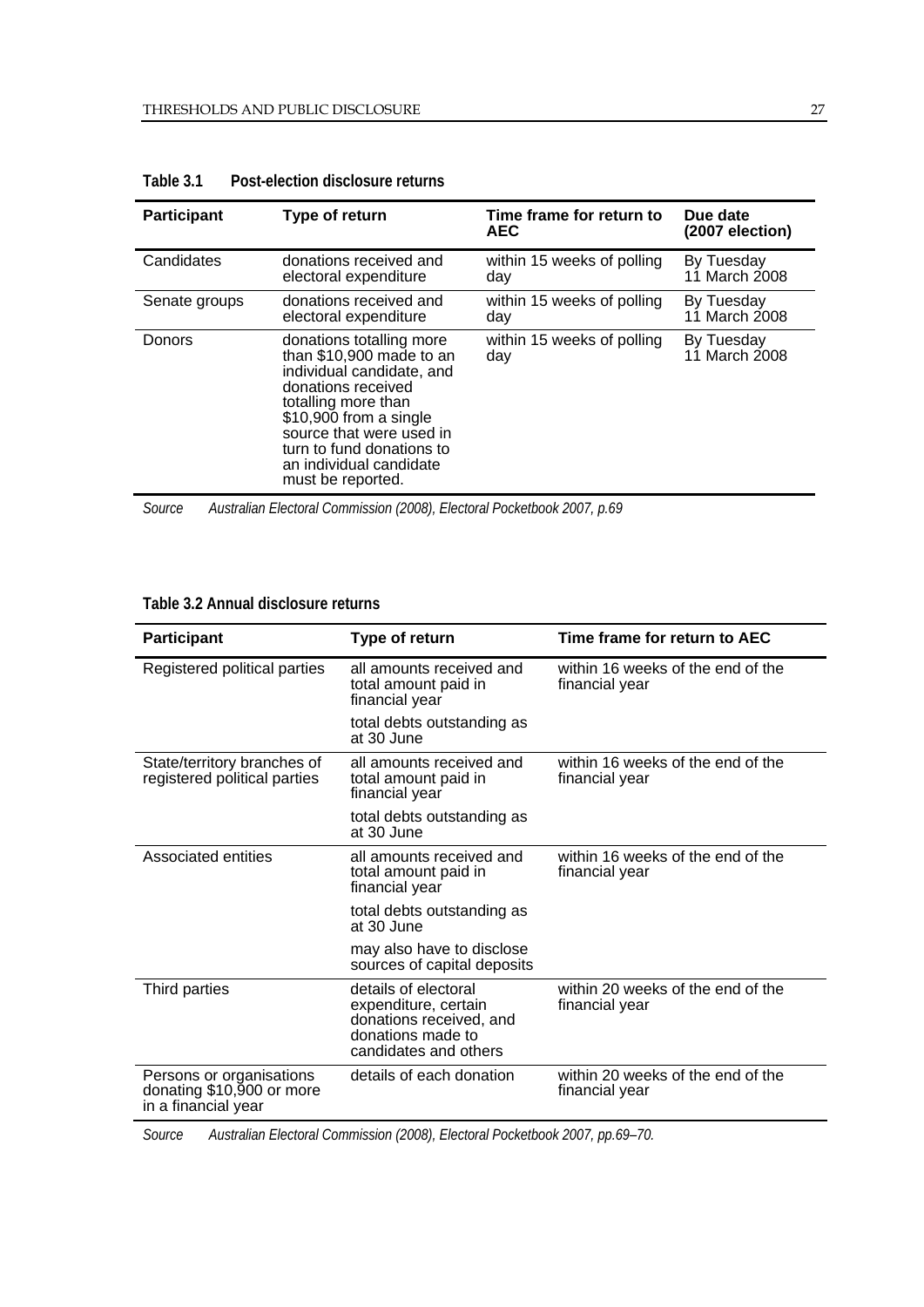- 3.9 Party-endorsed candidates do not need to disclose donations accepted or expenditure incurred on behalf of the party as these transactions are disclosed in the party's return. Similarly, donations received or expenditure incurred by a party-endorsed candidate's campaign committee are also incorporated into and disclosed in the party's annual return.
- 3.10 Under current disclosure arrangements, different divisions of a political party are treated as separate entities. As a result, the threshold for disclosure (\$10,900 for 2008-2009) applies separately for the national branch of a major political party and its state and territory divisions. This can give rise to the practice of donation splitting, whereby multiple donations under the threshold can be made to each of the separate divisions without being disclosed — even though the combined total may well exceed the threshold.
- 3.11 Election returns are available for public inspection 24 weeks after polling day. For the 2007 election, they were available from Monday 12 May 2008.
- 3.12 Annual returns are released for public inspection on the first working day in February the following year. The returns for the 2007-08 financial year (which covers the period the 2007 election was held) will be available on Monday 2 February 2009.
- 3.13 Several participants were critical of the long delay between the receipt of funds by a political party or candidate and the time that the amount would be disclosed and be publicly available.<sup>2</sup> GetUp! told the committee that:

Political donations are only conducive to transparency and accountability if they can be analysed in a meaningful and timely fashion. … Australia can do a lot better than reducing the disclosure gap from nineteen to nine months (six month periods plus three months for processing) …

The United States maintains an online register of donations disclosed on a quarterly basis, with additional requirements before and after elections. The United Kingdom requires parties to submit weekly reports during the election period detailing any donations over £5,000. The Internet has made it possible to process and disseminate information quickly and efficiently. If Australia is to have a cutting edge, world leading democracy, we mustn't be

<sup>2</sup> Tham J, submission 133 to the 2007 election inquiry, p. 37; Young S, submission 77 to the 2007 election inquiry, p. 3; Democratic Audit of Australia, submission Democratic Audit of Australia, submission 45 to the 2007 election inquiry, p. 8.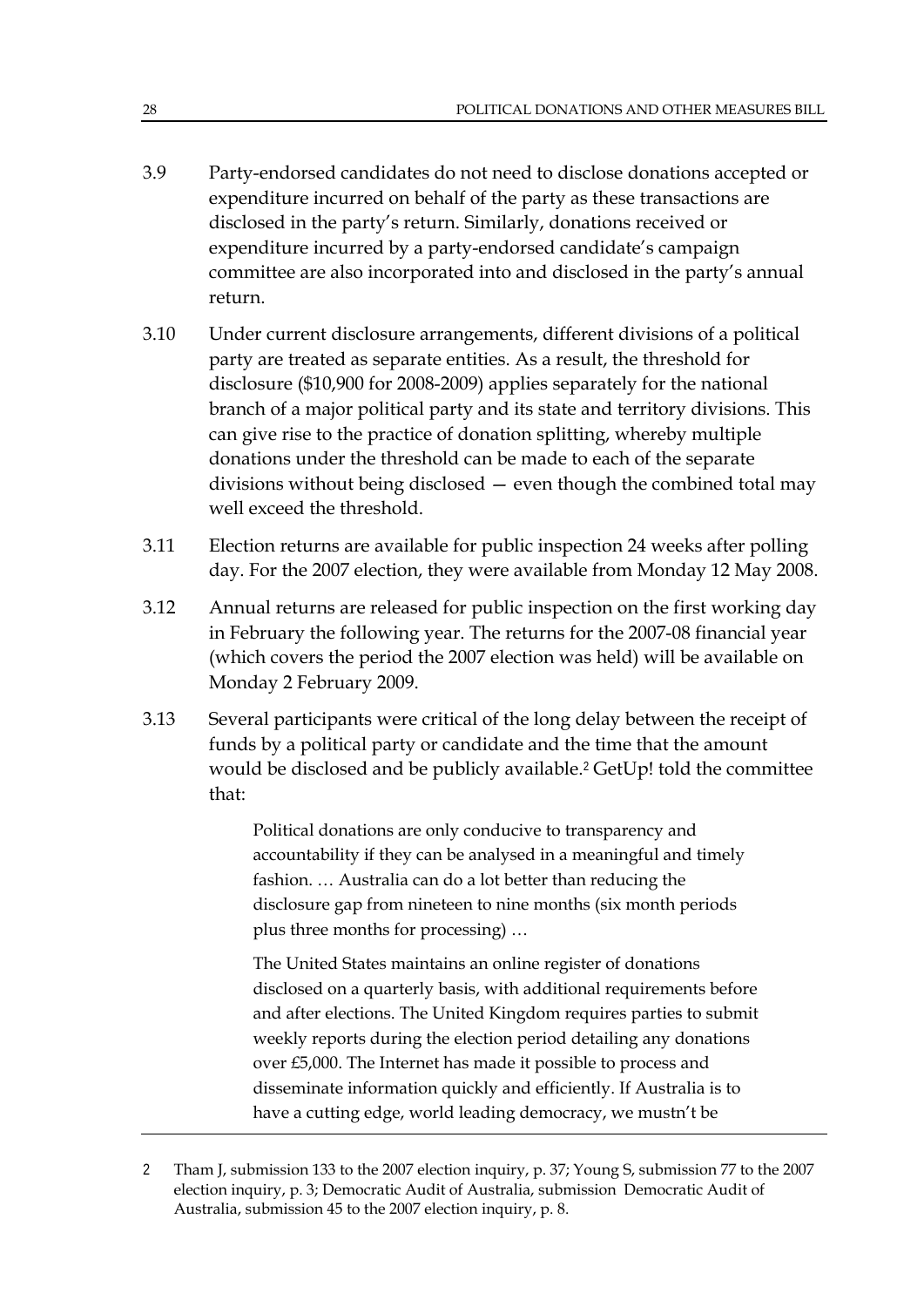satisfied with a delay of up to nine months for publicising donations.<sup>3</sup>

# **Impact of 2006 amendments**

- 3.14 The *Electoral and Referendum Amendment (Electoral Integrity and Other Measures) Act 2006* included measures to increase the disclosure threshold for political donations ('gifts' in the Commonwealth Electoral Act) from \$1,500 (non-indexed) to 'more than \$10,000'. This higher threshold was to be adjusted in line with changes in the consumer price index.
- 3.15 The disclosure threshold of \$1,500 for donors and annual returns had been in place since 1991, when it was raised from the initial threshold of \$1,000, introduced in 1984.<sup>4</sup>
- 3.16 Proposals to increase the threshold were made by Joint Standing Committee on Electoral Matters in its reports on the 1996 election (to \$5,000), 1998 election (\$3,000) and 2004 election ('amounts over \$10,000'). Moreover, bills seeking to raise the thresholds to \$5,000 and \$3,000 were passed in the House of Representatives in 1999 and 2004 respectively, but did not get sufficient support in the Senate.<sup>5</sup>
- 3.17 With the change in threshold to 'more than \$10,000' taking effect from 8 December 2005, rises in the consumer price index have increased the threshold from \$10,000 for 8 December 2005 to 30 June 2006 to \$10,300 for 2006-07, \$10,500 for 2007-08 to \$10,900 for the reporting period 2008-09 (figure  $3.1$ ).<sup>6</sup>
- 3.18 The practice of donation splitting was able to continue when the threshold was raised – meaning that it was possible to donate up to \$98,091 to a major political party via individuals donations of \$10,899 to its separate national, state and territory branches. This compares with a possible combined contribution of almost \$13,500 under the previous \$1,500 threshold.

<sup>3</sup> GetUp!, submission 155 to the 2007 election inquiry, p. 6.

<sup>4</sup> Joint Standing Committee on Electoral Matters (2005), *The 2004 Federal Election: Report of the inquiry into the conduct of the 2004 federal election and matters related thereto,* p. 328.

<sup>5</sup> Parliamentary Library (2006), 'Political finance disclosure under current and proposed thresholds, Research Note, no. 27, March, p. 1.

<sup>6</sup> Australian Electoral Commission, Political Disclosures: Disclosure Threshold, viewed on 26 September 2008 at http://www.aec.gov.au/Parties\_and\_Representatives/Political\_Disclosures/threshold.htm.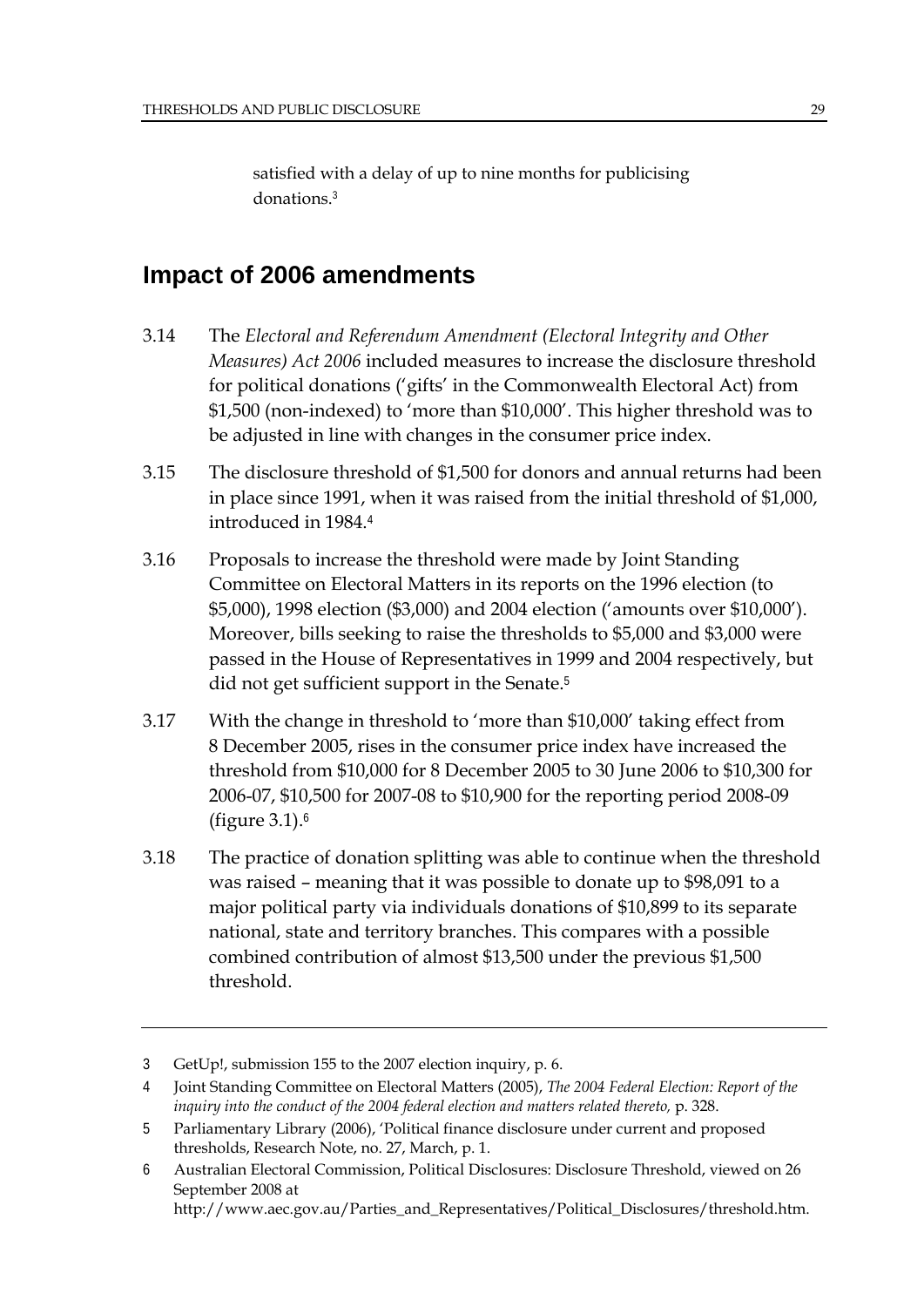

#### **Figure 3.1 Donation disclosure thresholds, July 2000 to July 2009 (Nominal dollars)**

*Source Australian Electoral Commission, Political disclosures, Disclosure thresholds, viewed on 10 September 2008 at http://www.aec.gov.au/Parties\_and\_Representatives/Political\_Disclosures/threshold.htm and Australian Electoral Commission (2005), Funding and Disclosure Report: Election 2004, p. 12.* 

- 3.19 In addition to raising the disclosure threshold, the *Electoral and Referendum Amendment (Electoral Integrity and Other Measures) Act 2006* made a number of changes that affected the quantity and timeliness of disclosures for some entities including:
	- Third parties (persons other than parties, candidates and groups, members of Parliament and Commonwealth departments and agencies) that incur expenditure for a political purpose in excess of the disclosure threshold, or if they receive gifts that are used for such expenditure, were required to complete annual disclosure returns. Previously, they were required to do so only for election periods;
	- The definition of 'associated entity' was extended to include entities with financial membership of, or voting rights in, a registered political party, and entities on whose behalf a person exercises such membership or voting rights; and
	- Broadcasters and publishers were no longer required to lodge disclosure returns on electoral advertisements broadcast or published during election periods.<sup>7</sup>
- 3.20 The Australian Electoral Commission noted that the expanded definition of associated entity had a small effect on the number of associated entity annual returns made public in February 2007, which increased from 70 in

<sup>7</sup> Australian Electoral Commission (2007), 'Changes to the Commonwealth Electoral Act 1918 since the 2004 election', *Electoral Newsfile*, no 132, September.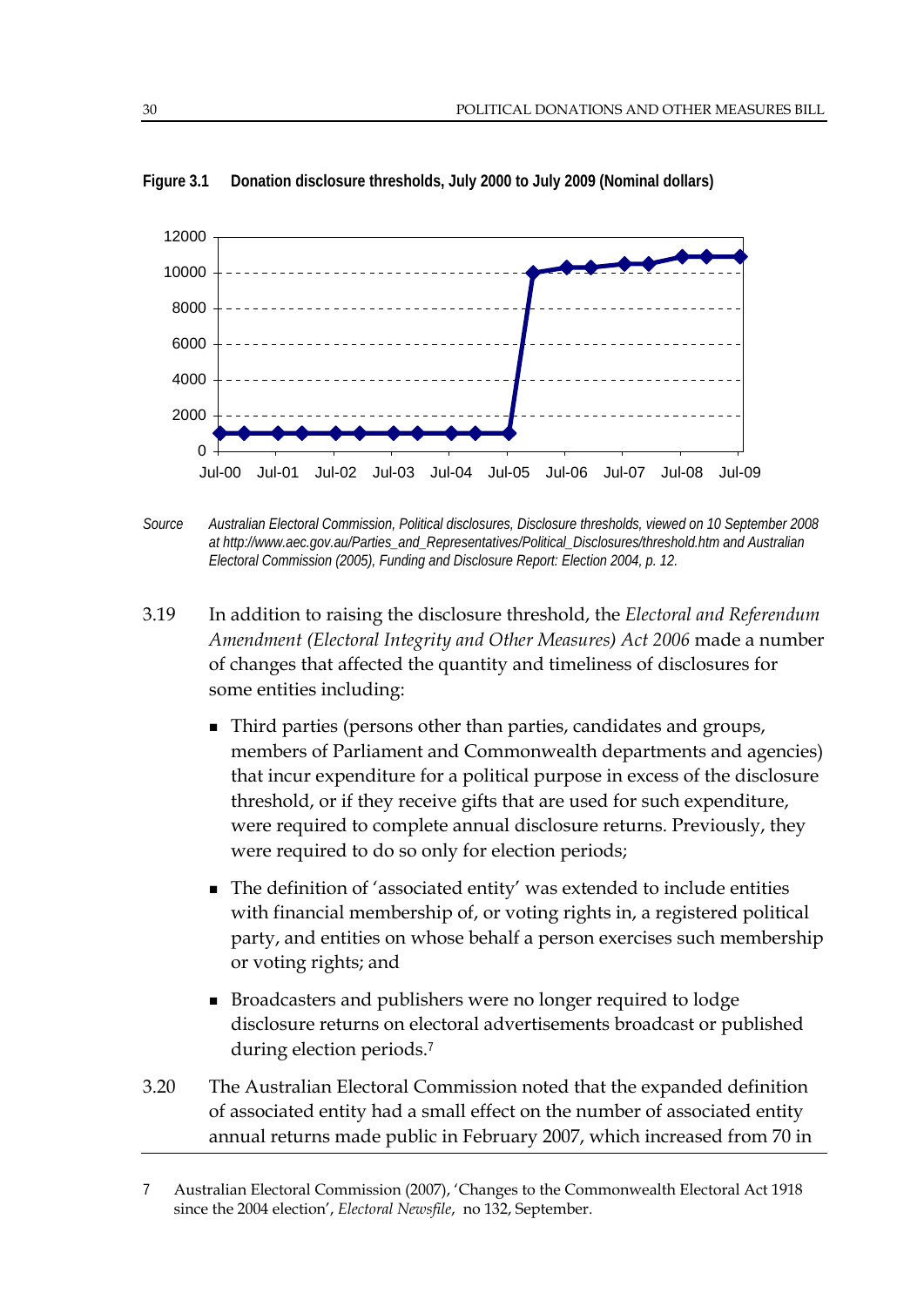2005-06 to 105 in 2006-07. However, a further 100 returns were expected to be made public in February 2008.<sup>8</sup>

3.21 There was considerable debate when the threshold was proposed to be raised to \$10,000 and its impact on the number and amount of donations disclosed. The negative impact on the transparency of financial contributions with the increase in disclosure thresholds is apparent when looking at various returns provided to the Australian Electoral Commission over the past few years.

# **Returns lodged**

3.22 Information provided to the committee by the Australian Electoral Commission on the number of disclosure returns processed over the past few years provides an overview of the changes in overall administrative effort associated with the increase in the disclosure threshold to more than \$10,000 and other changes (tables 3.3 and 3.4).

|                                  | 2003-04 | 2004-05 | 2005-06 | 2006-07 |
|----------------------------------|---------|---------|---------|---------|
| Political Party - original       | 83      | 79      | 89      | 51      |
| Political Party - amended        | 67      | 69      | 34      | 15      |
| Associated Entity - original     | 78      | 75      | 121     | 254     |
| Associated Entity - amended      | 17      | 15      | 3       |         |
| Donor - original                 | 947     | 1.442   | 395     | 229     |
| Donor – amended                  | 33      | 38      | 11      | 17      |
| Political expenditure - original | na      | na      | na      | 65      |
| Political expenditure - amended  | na      | na      | na      |         |

**Table 3.3 Annual disclosure returns lodged with the AEC, 2003-04 to 2006-07** 

*Note na - Not applicable.* 

*Source Australian Electoral Commission, submission 3, pp. 12 and 19.*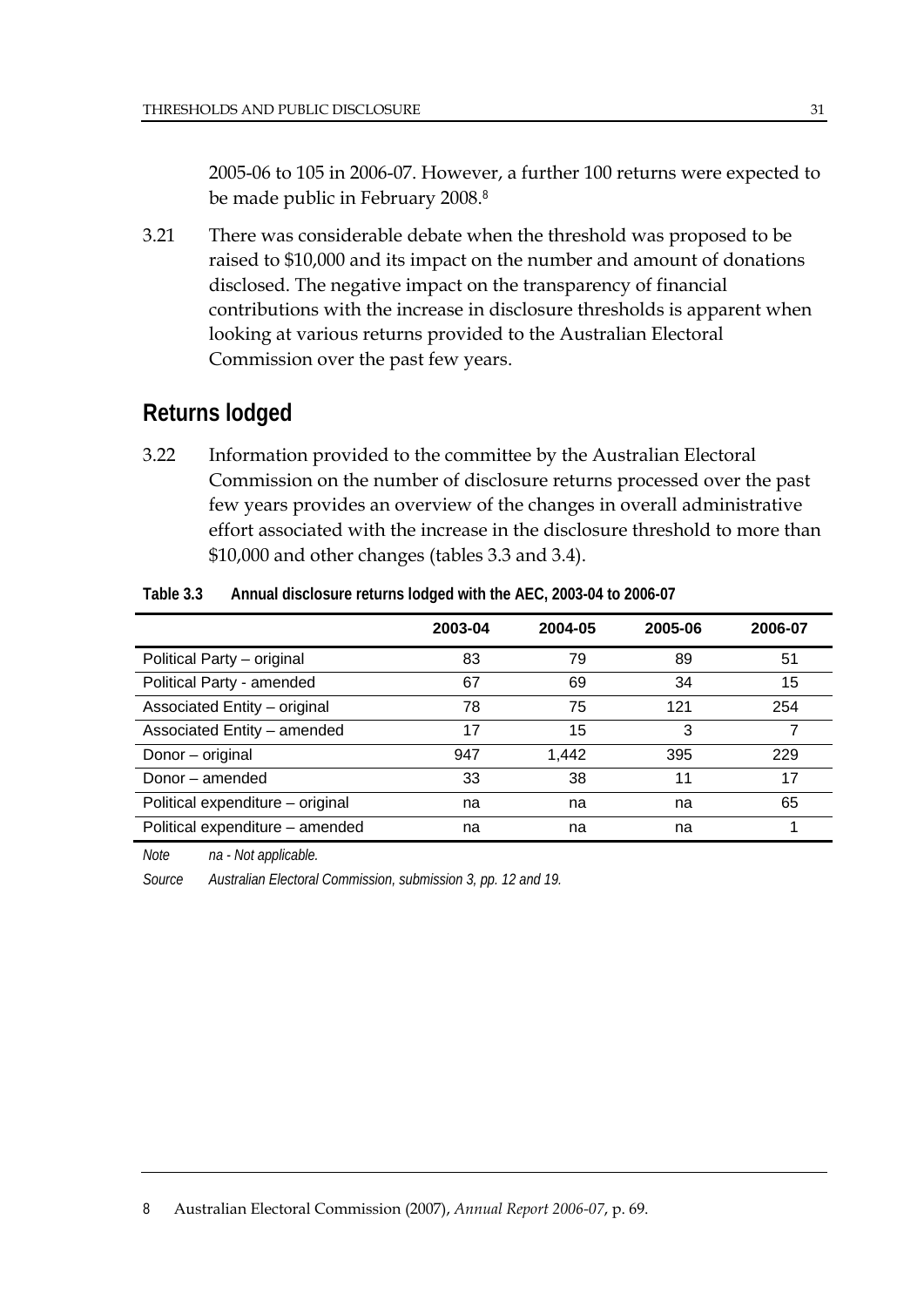|                                             | 2004 election | 2007 election |
|---------------------------------------------|---------------|---------------|
| Candidate                                   | 1,369         | 1,399         |
| Senate group                                | 17            | 23            |
| Return of donations made and received       | 371           | 5             |
| Return of donations received                | 34            | na            |
| Third party return of electoral expenditure | 161           | na            |
| <b>Broadcasters</b>                         | 467           | na            |
| <b>Publishers</b>                           | 543           | na            |
| Total election returns                      | 2,962         | 1,428         |

| Table 3.4 | Election returns received, 2004 and 2007 elections |  |  |
|-----------|----------------------------------------------------|--|--|
|           |                                                    |  |  |

*Note na - Not applicable.* 

*Source Australian Electoral Commission, submission 3, p. 13.* 

- 3.23 It is important to bear in mind that the number of returns can vary from period to period for reasons other than the change in disclosure threshold including whether or not a federal (or state) election falls within the period. Other changes may also have an effect such as the broadening of the definition of associated entity and discontinuation of requirements for publishers and broadcasters to provide returns in 2006.
- 3.24 The impact of the increasing threshold to more than \$10,000 in December 1995 can be clearly seen with the decline in the number of donor annual returns from 1,442 in 2004-05 to only 229 in 2006-07 (table 3.3) and the number of election returns of donations made and received from 371 at the 2004 election to only 5 for the 2007 election (table 3.4).

# **Party returns**

- 3.25 While the absolute numbers provide an overall picture of the reduction in returns provided with the increase in the disclosure threshold to more than \$10,000, it is also important to look at the value of disclosures above the disclosure threshold.
- 3.26 In terms of the information that is available from annual returns furnished by political parties, a 2006 research study prepared by the Parliamentary Library found that the percentage of declared total receipts which are itemised (ie: above the disclosure threshold) averaged around 74.7 per cent of declared total receipts over the period 1998-99 to 2004-05 under the \$1,500 threshold. Under the higher disclosure threshold of \$10,000 the average percentage of declared total receipts which are itemised fell to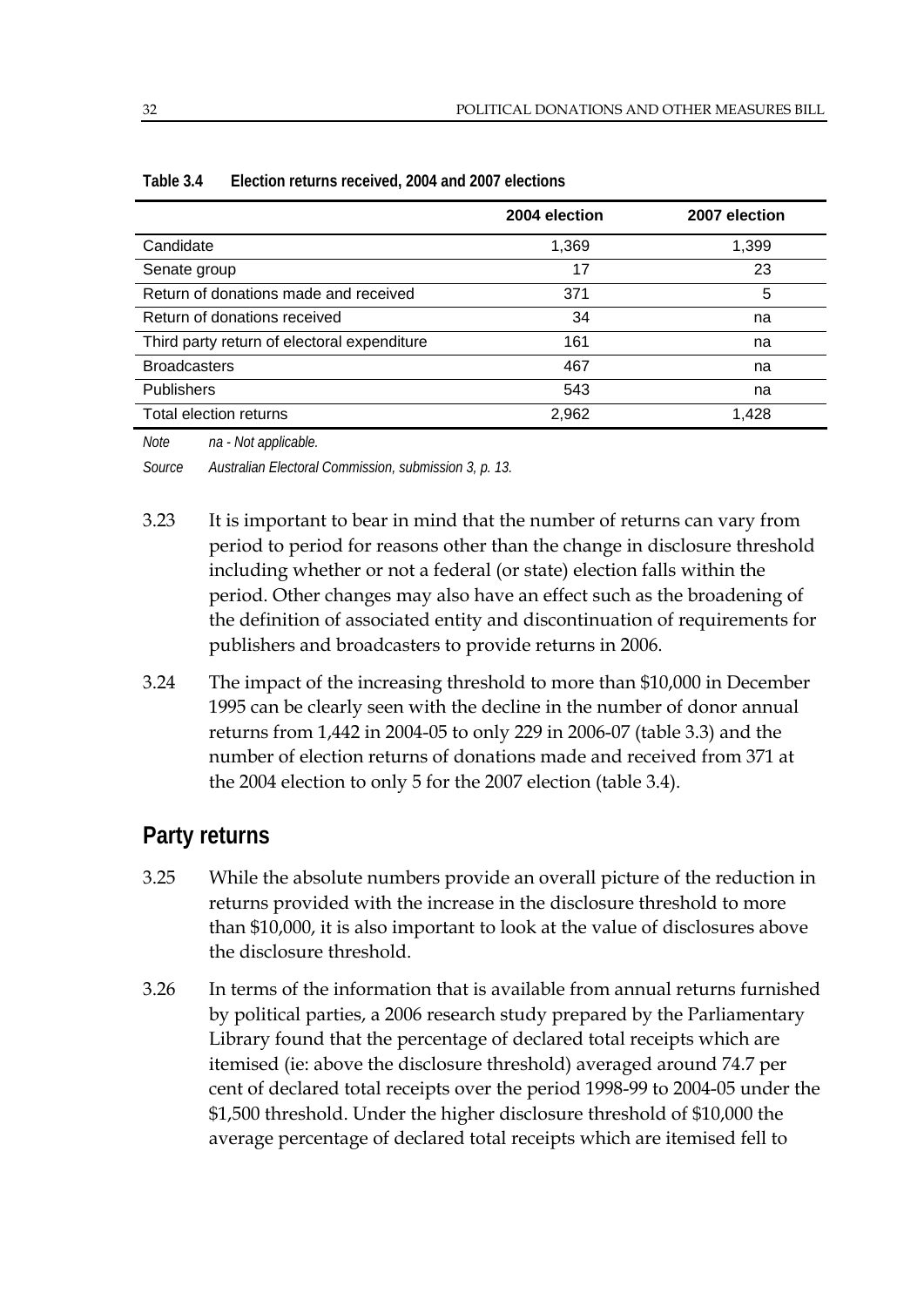64.1 per cent, with an average of more than \$10 million per annum not disclosed.<sup>9</sup>

3.27 The committee updated the Parliamentary Library's study for the latest available year (2006-07), when the disclosure threshold was \$10,300. This analysis reveals that the percentage of declared total receipts which are itemised was only 52.6 per cent of the combined \$122 million received by the Australian Labor Party, Liberal Party of Australia and The Nationals in that year (figure 3.2). This is far below the average of declared total receipts that are itemised over the period 1998-99 to 2006-07.





3.28 While the percentage of declared receipts can vary from year to year in response to the timing of federal and state elections, comparing disclosure in the financial year leading up to the last two federal elections (2003-04 and 2006-07) reveals that 72.8 per cent of total receipts fell above the \$1,500 threshold in 2003-04 compared to only 52.6 per cent above the \$10,300 threshold in 2006-07.

*Source Parliamentary Library (2006), 'Political finance disclosure under current and proposed thresholds, Research Note, no. 27, March, p. 3 for 1998-99 to 2004-05; Committee estimates for 2007-08 based on Parliamentary Library methodology using data from the AEC's database http://fadar.aec.gov.au/arwdefault.asp?submissionid=9.* 

<sup>9</sup> Parliamentary Library (2006), Political finance disclosure under current and proposed thresholds, Research note, 24 March, p. 3.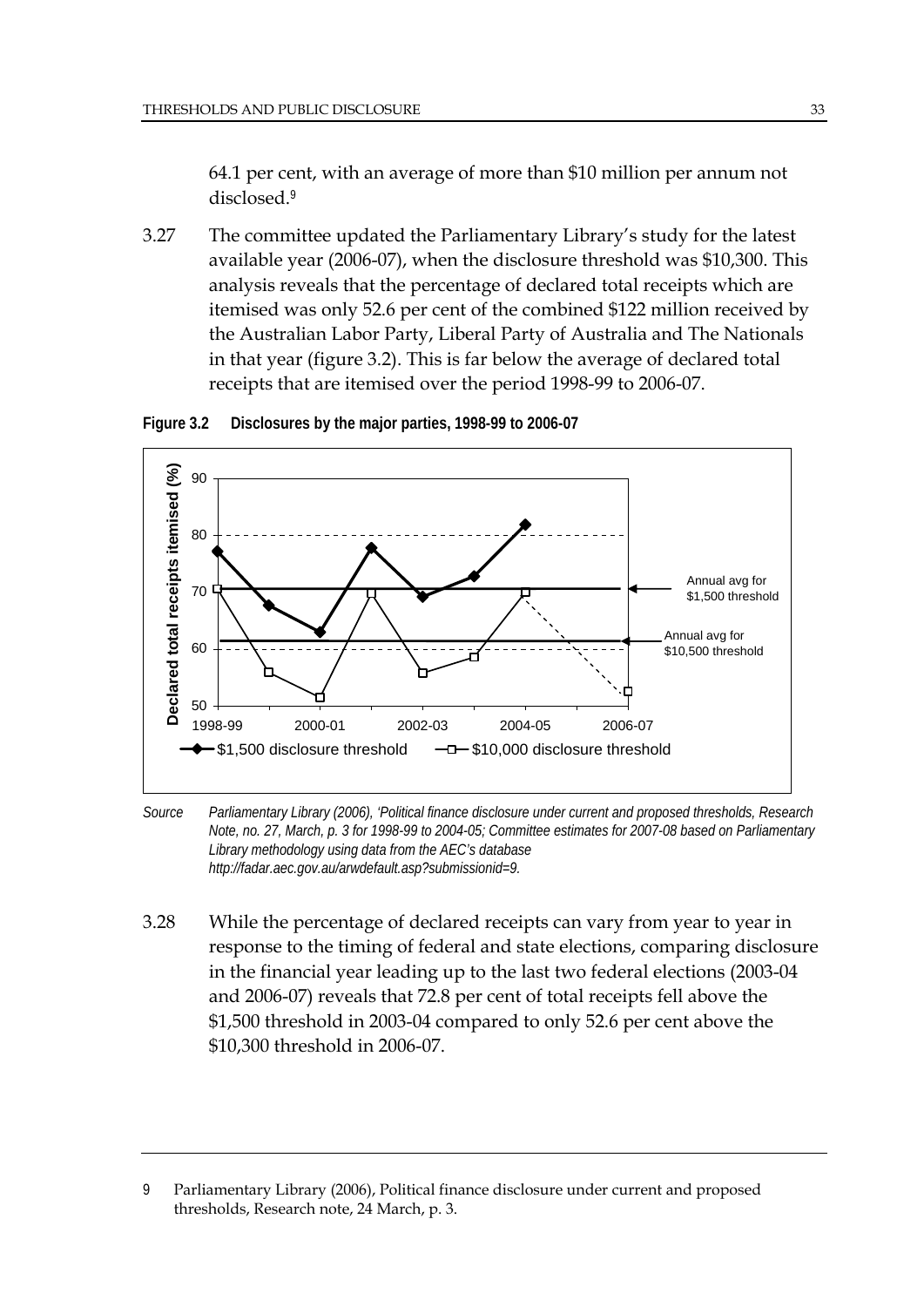- 3.29 The weakening of transparency in political party returns resulting from raising the disclosure threshold to more than \$10,000 is clearly evident in the number of pages and items included in political party returns for 2006-07 compared to 2003-04:
	- The Australian Labor Party (NSW Branch) return for 2006-07 consisted of 14 pages detailing 333 separate receipts and 17 outstanding debts that were greater than \$10,300. In contrast the return for 2003-04 consisted of 30 pages detailing around 700 separate receipts and over 100 outstanding debts that were more than \$1,500;
	- The Liberal Party of Australia (Victorian Division) return for 2006-07 consisted of 4 pages detailing 47 receipts and 6 outstanding debts that were greater than \$10,300. In contrast, the return for 2003-04 consisted of 11 pages detailing 137 receipts and 11 outstanding debts that were more than \$1,500; and
	- The Nationals (Queensland) return for 2006-07 consisted of 6 pages detailing 21 receipts and 2 outstanding debts that were greater than \$10,300. In contrast, the return for 2003-04 consisted of 6 pages detailing 54 receipts and 7 outstanding debts that were more than \$1,500.

## **Donor returns**

- 3.30 Information provided to the committee by the Australian Electoral Commission on the number and value of donations disclosed by donors also revealed a significant decline between 2004-05 and 2006-07 in the number of returns required to be furnished (table 3.5).
- 3.31 A significant number of individuals and organisations made voluntary disclosures below the threshold. However, it is important to concentrate on the number and value of donations above the relevant threshold. For example, in 2006-07, 1,780 of the 2,192 returns lodged fell below the disclosure threshold of \$10,300.
- 3.32 Comparing the number and value of disclosures above the threshold in 2004-05 and 2006-07, the share of total donations disclosed above the threshold is heavily weighted to donations above \$25,000, with around 70 per cent of the value of total donations disclosed above the disclosure threshold.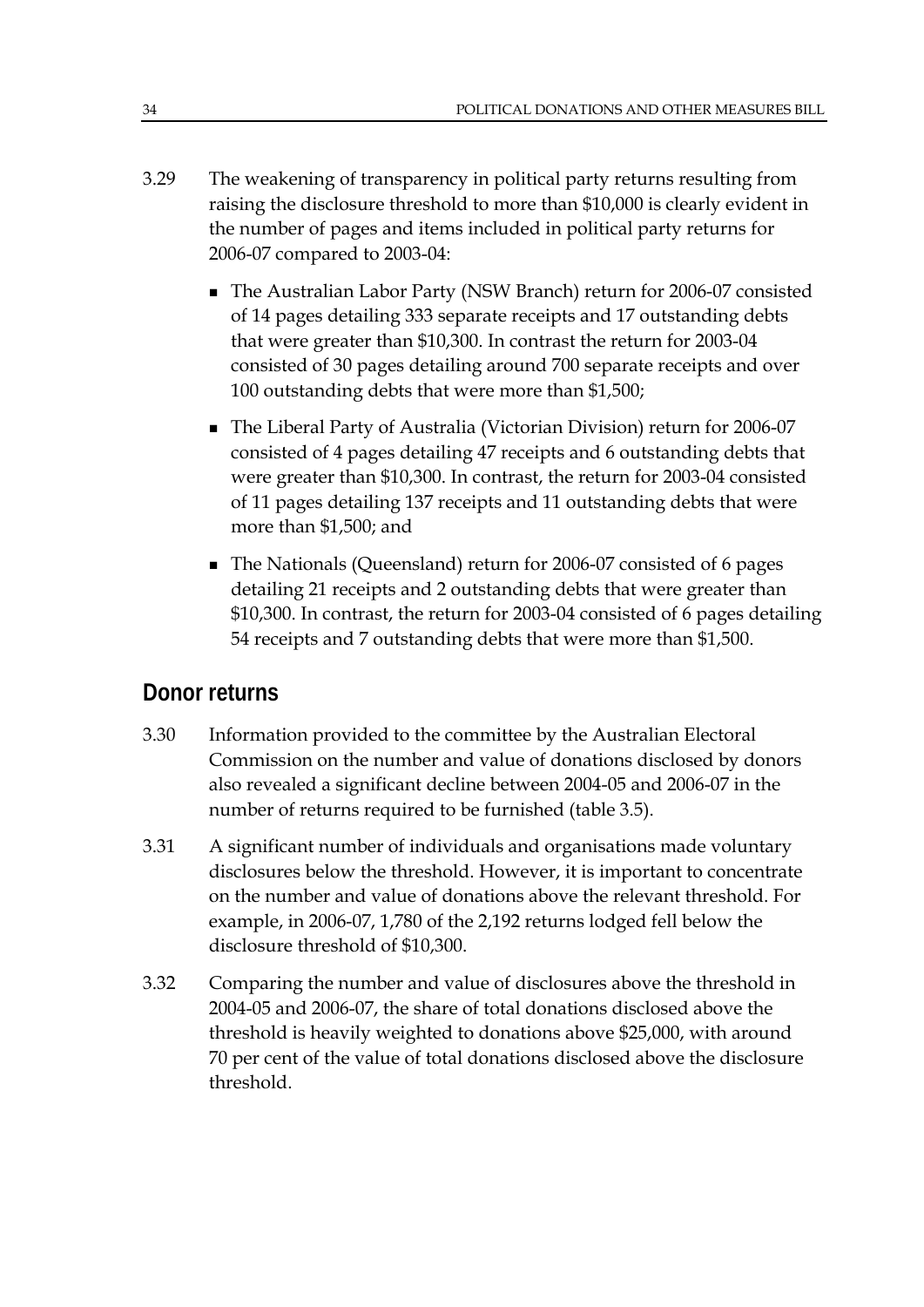|                                      | <b>Donations</b><br>Value of donations |     |       |     |
|--------------------------------------|----------------------------------------|-----|-------|-----|
|                                      | No.                                    | %   | \$m   | %   |
| 2004-05 (election year)              |                                        |     |       |     |
| Voluntary disclosure below threshold | 2,073                                  | 42  | 1.01  | 4   |
| \$1,500 to \$10,000                  | 2,102                                  | 43  | 7.63  | 25  |
| \$10,001 to \$24,999                 | 529                                    | 11  | 6.77  | 23  |
| \$25,000 or more                     | 211                                    | 4   | 14.52 | 48  |
| Total                                | 4,915                                  | 100 | 30.01 | 100 |
| 2006-07 (non-election year)          |                                        |     |       |     |
| Voluntary disclosure below threshold | 1,780                                  | 81  | 4.79  | 27  |
| \$10,301 to \$24,999                 | 235                                    | 11  | 3.76  | 22  |
| \$25,000 or more                     | 177                                    | 8   | 8.97  | 51  |
| Total                                | 2,192                                  | 100 | 17.52 | 100 |

**Table 3.5 Donor return summary, 2004-05 and 2006-07** 

*Source Australian Electoral Commission, submission 3, p. 14.* 

3.33 It is clear that the higher disclosure threshold of more than \$10,000 has significantly reduced the information available about who is making donations to political parties and other participants.

## **Candidate returns**

3.34 The weakened transparency associated with the higher threshold of \$10,000 or more can also be seen in information provided by the Australian Electoral Commission to the committee about the number and value of donations reported by candidates at the 2004 and 2007 elections (table 3.6). For example, at the 2004 election (when the disclosure threshold was \$1,500), the percentage of amounts donated that were individually above the threshold was 89 per cent, more than double the 41 per cent individually declared at the 2007 election (when the disclosure threshold was \$10,500).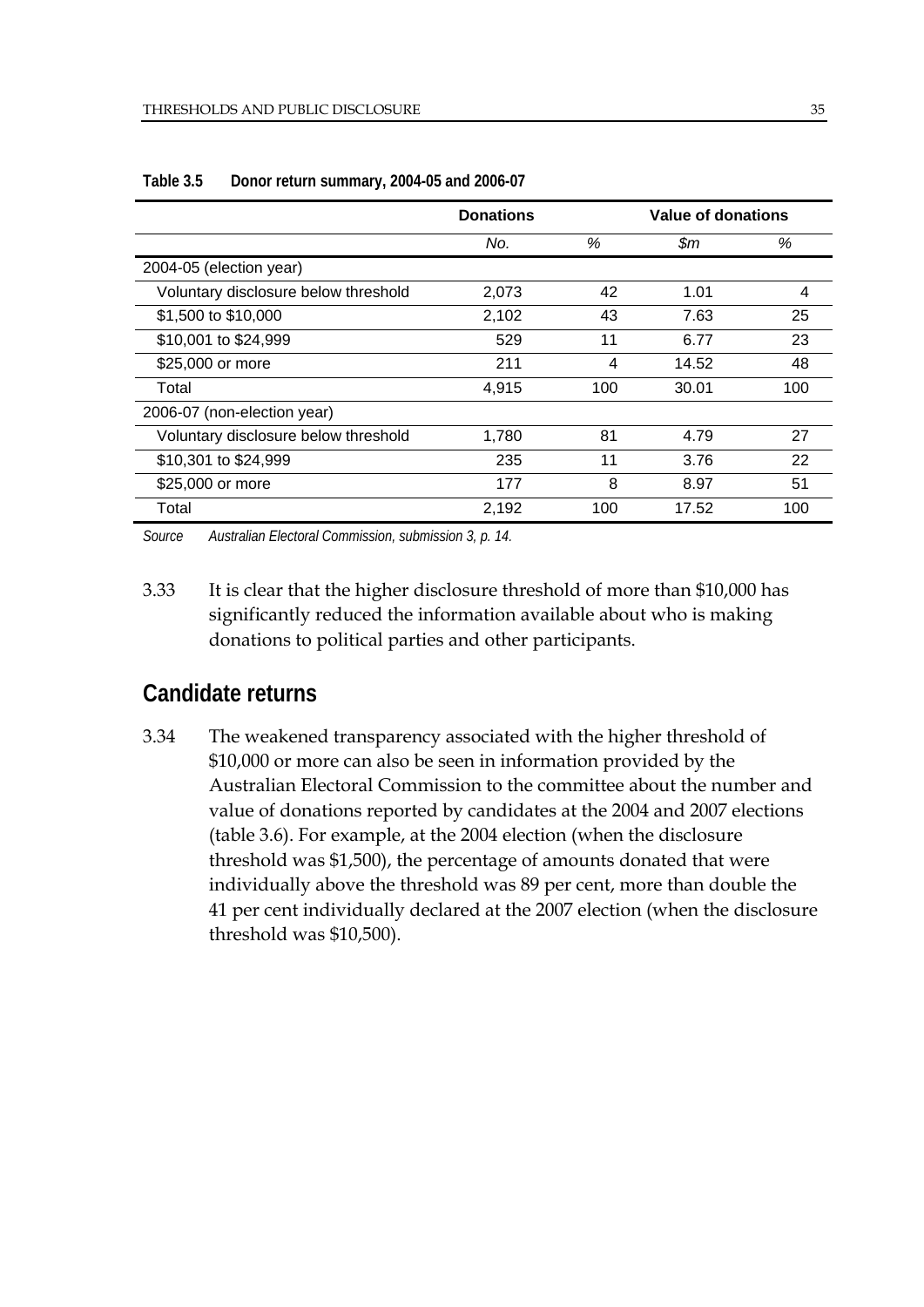|                                                            | 2004 election | 2007 election |
|------------------------------------------------------------|---------------|---------------|
| Candidate returns                                          |               |               |
| Total number of donations reported                         | 2,498         | 3,073         |
| Total amount of donations reported                         | \$957,954     | \$1,488,050   |
| Number of individually declared donations                  | 623           | 36            |
| Percentage of number of donations<br>individually declared | 25.0%         | 1.2%          |
| Total of individually declared donations                   | \$850,704     | \$606,425     |
| Percentage of amount of donations<br>individually declared | 88.8%         | 40.7%         |
| Senate group returns                                       |               |               |
| Total number of donations reported                         | 55            | 537           |
| Total amount of donations reported                         | \$82,715      | \$236,831     |
| Number of individually declared donations                  | 15            |               |
| Percentage of number of donations<br>individually declared | 23.3%         | 0.0%          |
| Total of individually declared donations                   | \$76,995      | \$40,000      |
| Percentage of amount of donations<br>individually declared | 93.1          | 16.9%         |

| Table 3.6 |  | Donations received by candidates, 2004 and 2007 elections |
|-----------|--|-----------------------------------------------------------|
|-----------|--|-----------------------------------------------------------|

*Source Australian Electoral Commission, submission 3, p. 16.* 

# **Proposed changes**

3.35 The bill proposes a number of changes that will lower the disclosure threshold and shorten reporting timeframes. Administrative timeframes for the Australian Electoral Commission to publish returns will also be shortened. The proposed lower disclosure threshold of \$1,000 also reduces the opportunity to 'split' donations between related party branches without disclosure.

# **Thresholds and donation splitting**

3.36 The bill proposes to reduce the disclosure threshold from the current \$10,900 (CPI indexed) for the full range of returns provided for under the Act and remove the indexation provisions so that the threshold will be set at \$1,000.<sup>10</sup>

<sup>10</sup> Commonwealth Electoral Amendment (Political Donations and Other Measures Bill 2008, clauses 23, 24, 26, 27, 30, 32, 34, 41, 43, 45, 50, 57, 60, 67, 67, 76, 78 and 102.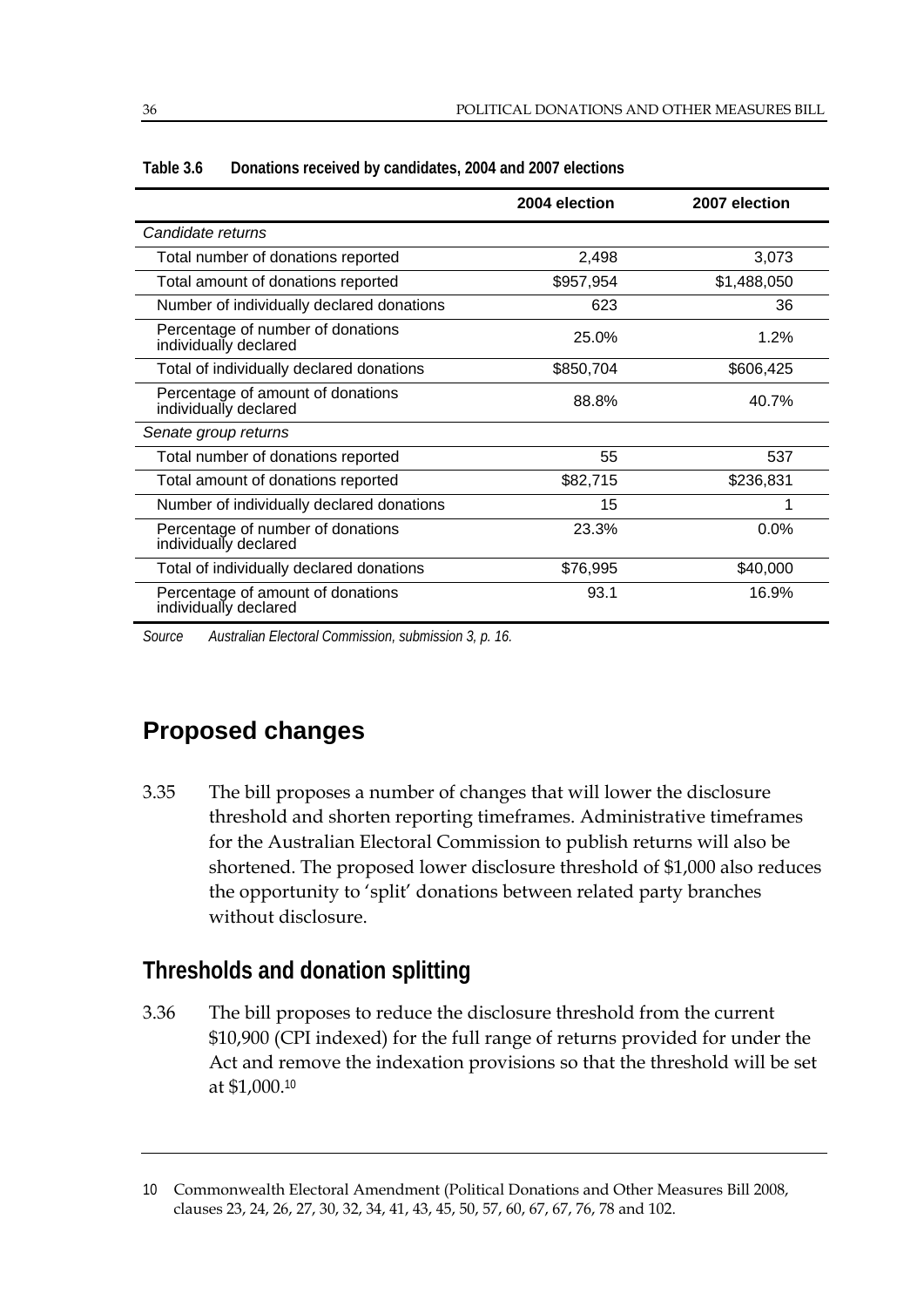- 3.37 The threshold of \$1,000 would apply to all types of returns that are required to be provided to the Australian Electoral Commission under current arrangements.
- 3.38 In relation to annual returns, the bill proposes to amend the Act to provide for 6 monthly reporting periods, although the threshold applies for the full financial year.<sup>11</sup> The \$1,000 threshold for disclosure proposed by the bill is broadly in line with that used in other Australian jurisdictions (table 3.7).

| <b>Jurisdiction</b> | <b>Donations to political parties</b> |
|---------------------|---------------------------------------|
| <b>NSW</b>          | \$1,000                               |
| Qld                 | \$1,000                               |
| <b>WA</b>           | \$1,800 (indexed to CPI)              |
| <b>ACT</b>          | \$1,000                               |
| <b>NT</b>           | \$1,500                               |

**Table 3.7 Disclosure thresholds, selected Australian jurisdictions** 

*Source NSW Election Funding Authority, Funding and disclosure guide: Political parties and agents, p. 5, viewed on 16 September 2008 at http://www.efa.nsw.gov.au/\_\_data/assets/pdf\_file/0007/48877/Guide\_for\_Parties\_and\_Party\_Agents.pdf; Electoral Act 1992 (Qld), s. 305B; Western Australian Electoral Commission, Funding and Disclosure in Western Australia: Guidelines, p. 17, viewed on 16 September 2008 at http://www.waec.wa.gov.au/pp\_candidate/documents/Funding%20and%20Disclosure%20in%20WA%20Guid elines.pdf; ACT Electoral Commission, Funding and financial disclosure handbook: 2008 / 2009 registered political parties, p. 1 viewed on 16 September 2008 at http://www.elections.act.gov.au/pdfs/fadhandbooks/partiesfadhandbook2008\_2009.pdf; Northern Territory Electoral Office, Disclosure Handbook for Registered Political Parties, p. 2, viewed on 16 September 2008 at http://notes.nt.gov.au/nteo/Electorl.nsf?OpenDatabase.* 

- 3.39 To introduce further transparency in political donations, the practice of donation splitting is to be restricted by treating all branches of a political party as one entity. This is to be achieved by inserting the existing definition of 'related' political parties in the interpretation section of the Act – thereby making it applicable to the finance and disclosure part of the Act (Part XX). This same definition previously only applied to the registration of political parties (Part XI).<sup>12</sup>
- 3.40 The Australian Electoral Commission told the committee that political party returns would not be affected by the changes, with the onus on the donor to disclose donations to related political parties.<sup>13</sup>

<sup>11</sup> Commonwealth Electoral Amendment (Political Donations and Other Measures Bill 2008, clause 2, proposed s. 4(1).

<sup>12</sup> Commonwealth Electoral Amendment (Political Donations and Other Measures Bill 2008, clause 1, proposed s. 4(1).

<sup>13</sup> Pirani P, Australian Electoral Commission, transcript, 26 September 2008, p. 10.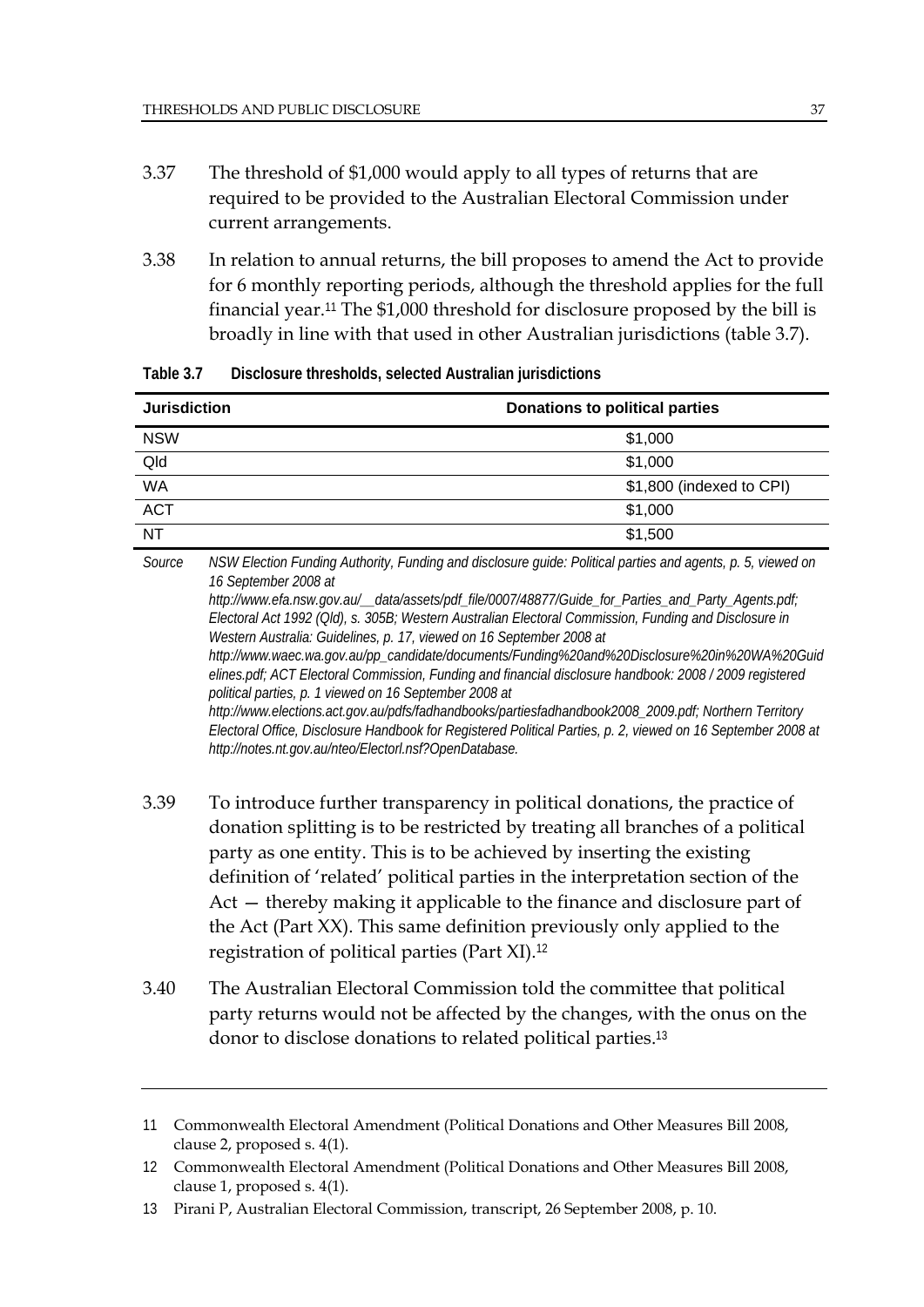3.41 The impact of limiting donation splitting at the current threshold can be demonstrated by reviewing donor returns for 2006-07. For example, the Coles Group disclosed 17 separate donations to political party branches, only four of which fell above the \$10,500 threshold for that year (table 3.8). Had it not been for the voluntary disclosure by the Coles Group of amounts lower than the threshold, \$40,000 of donations would not have been required to be disclosed under the existing provisions that provide for donation splitting as the individual amounts paid fell under the \$10,500 threshold.

| <b>Branch</b>                                                      | <b>The Nationals</b> | <b>Liberal Party of</b><br><b>Australia</b> | <b>Australian Labor</b><br>Party |
|--------------------------------------------------------------------|----------------------|---------------------------------------------|----------------------------------|
| National                                                           | \$17,500             | \$50,000                                    | \$50,000                         |
| Old                                                                | \$2,000              | \$2,000                                     | \$5,000                          |
| <b>Vic</b>                                                         | \$1,200              | \$11,000                                    | \$9,000                          |
| <b>SA</b>                                                          | \$1,000              | \$3,000                                     | \$3,000                          |
| <b>NSW</b>                                                         | \$1,000              |                                             |                                  |
| <b>WA</b>                                                          | \$800                | \$3,000                                     | \$3,000                          |
| Tas                                                                |                      | \$3,000                                     | \$3,000                          |
| Total required to be disclosed<br>without donation splitting limit | \$17,500             | \$61,000                                    | \$50,000                         |
| Total required to be disclosed with<br>donation splitting limit    | \$23,500             | \$72,000                                    | \$73,000                         |

**Table 3.8 Example of the impact of limiting donation splitting – Donations disclosed by the Coles Group, 2006-07** 

*Source Australian Electoral Commission, Funding and disclosure: Annual Returns Locator Services, Analysis results – Donor returns, viewed on 12 September 2008 at http://fadar.aec.gov.au/arwDefault.asp?SubmissionID=9.* 

- 3.42 The limitations on donation splitting are strengthened by provisions in the Act that aim to prevent the use of intermediaries to avoid disclosure obligations. Clause 39 of the bill requires a donor to include in a return, details of gifts which enable a person to make a gift to a political party. The intention of this new subsection is to ensure that donors are not able to use intermediaries to circumvent the operation of the new reporting obligations.<sup>14</sup>
- 3.43 The Democratic Audit of Australia supported this proposal but noted that it could be difficult to effectively enforce:

Proposed new sections 305B(2) and (3A) ostensibly require a donor who intends to benefit a party, to disclose that contribution, regardless of whether it passes through intermediar/ies. The

<sup>14</sup> Explanatory Memorandum, Commonwealth Electoral Amendment (Political Donations and Other Measures Bill 2008, p. 17.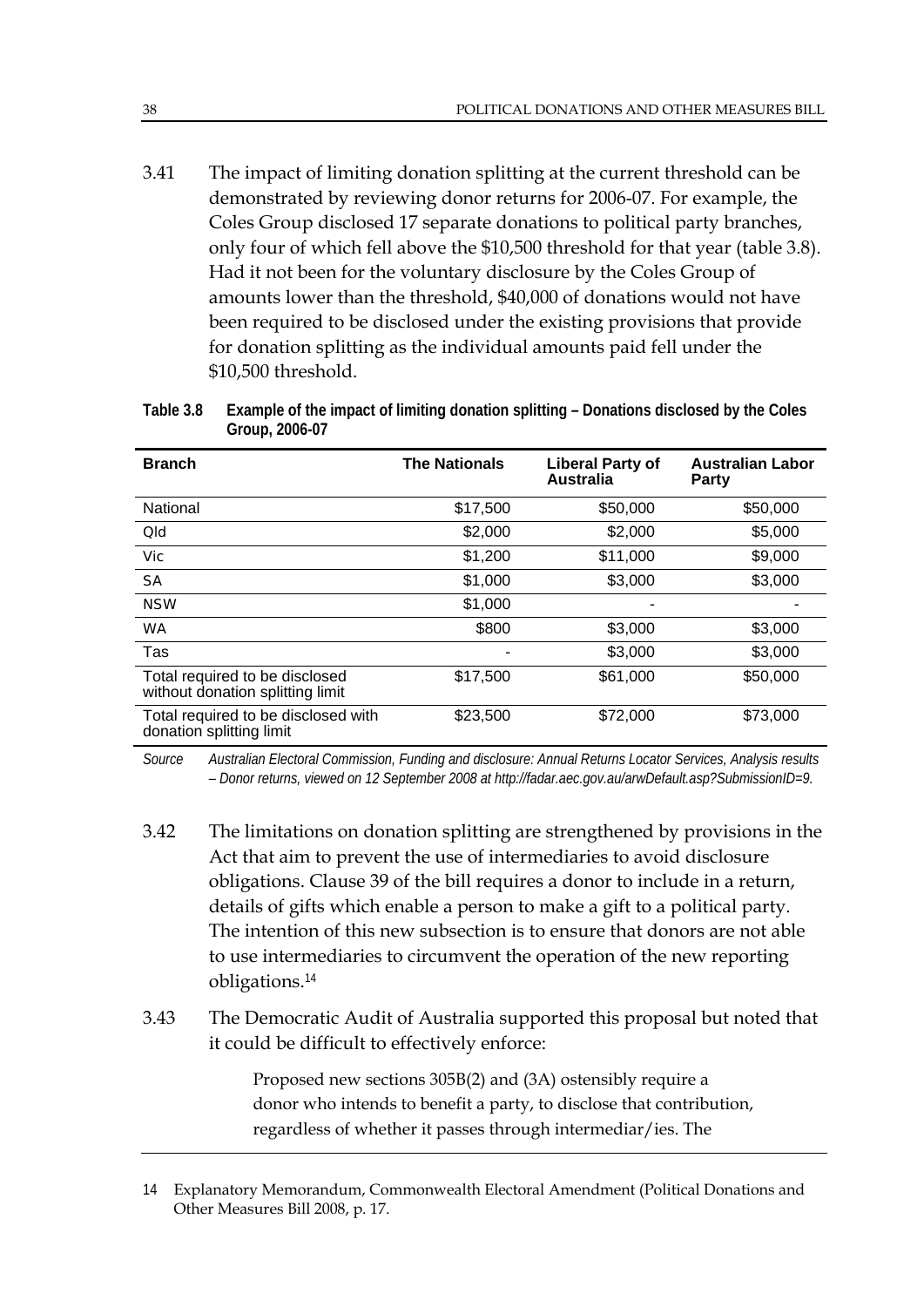intention behind this reform is welcome, given the ease through which trust funds, corporate vehicles or even lawyers' accounts (as in New Zealand) can and have been used to channel and disguise donations. However on its own, placing an obligation of honesty on donors and intermediaries may not be enough. There will need to be strong auditing and enforcement/prosecution of the provision.

From a legislative point of view, there should also be a positive obligation on party and candidate agents to inquire into and be satisfied as to the true source of donations. Absent this, sections 305B(2) and (3A) may be no more than a vain hope for self regulation.<sup>15</sup>

- 3.44 Under the proposed lower disclosure threshold of \$1,000 and a requirement that the threshold apply to all donations in a reporting period to related party branches the ability to split donations between branches and avoid disclosure becomes limited. Taken together, the new requirements would reduce the ability to avoid disclosure from the current level of \$98,099.91 to \$999.99.
- 3.45 The thrust of proposals to reduce the disclosure threshold was supported in a number of submissions to the 2007 election inquiry.<sup>16</sup> The Public Interest Advocacy Centre told the committee that:

The Electoral and Referendum Amendment Act, which increased disclosure thresholds from \$1,000 to more than \$10,000 for anonymous donations and loans, and from \$1,500 to \$10,000 for other donations has seriously diminished transparency and accountability at a Federal level. PIAC believes it is in the public interest that these increases in thresholds be repealed and replaced with stringent regular pre-election reporting requirements using the previous lower thresholds.<sup>17</sup>

<sup>15</sup> Democratic Audit of Australia, submission 1, p. 2.

<sup>16</sup> See Democratic Audit of Australia, submission 45 to the 2007 election inquiry, p. 9; Eurobodalla Greens, submission 54 to the 2007 election inquiry, p. 2; Australian Democrats, submission 56 to the 2007 election inquiry, p. 20; Electoral Reform Society of South Australia, submission 94 to the 2007 election inquiry, p. 6; Public Interest Advocacy Centre, submission 103 to the 2007 election inquiry, p. 13; Bowe W, submission 106 to the 2007 election inquiry, p. 1; Willis D, submission 126 to the 2007 election inquiry, p. 1; Tham J, submission 133 to the 2007 election inquiry, p. 37; Lockett E, submission 175 to the 2007 election inquiry, p. 1.

<sup>17</sup> Public Interest Advocacy Centre, submission 103 to the 2007 election inquiry, p. 13.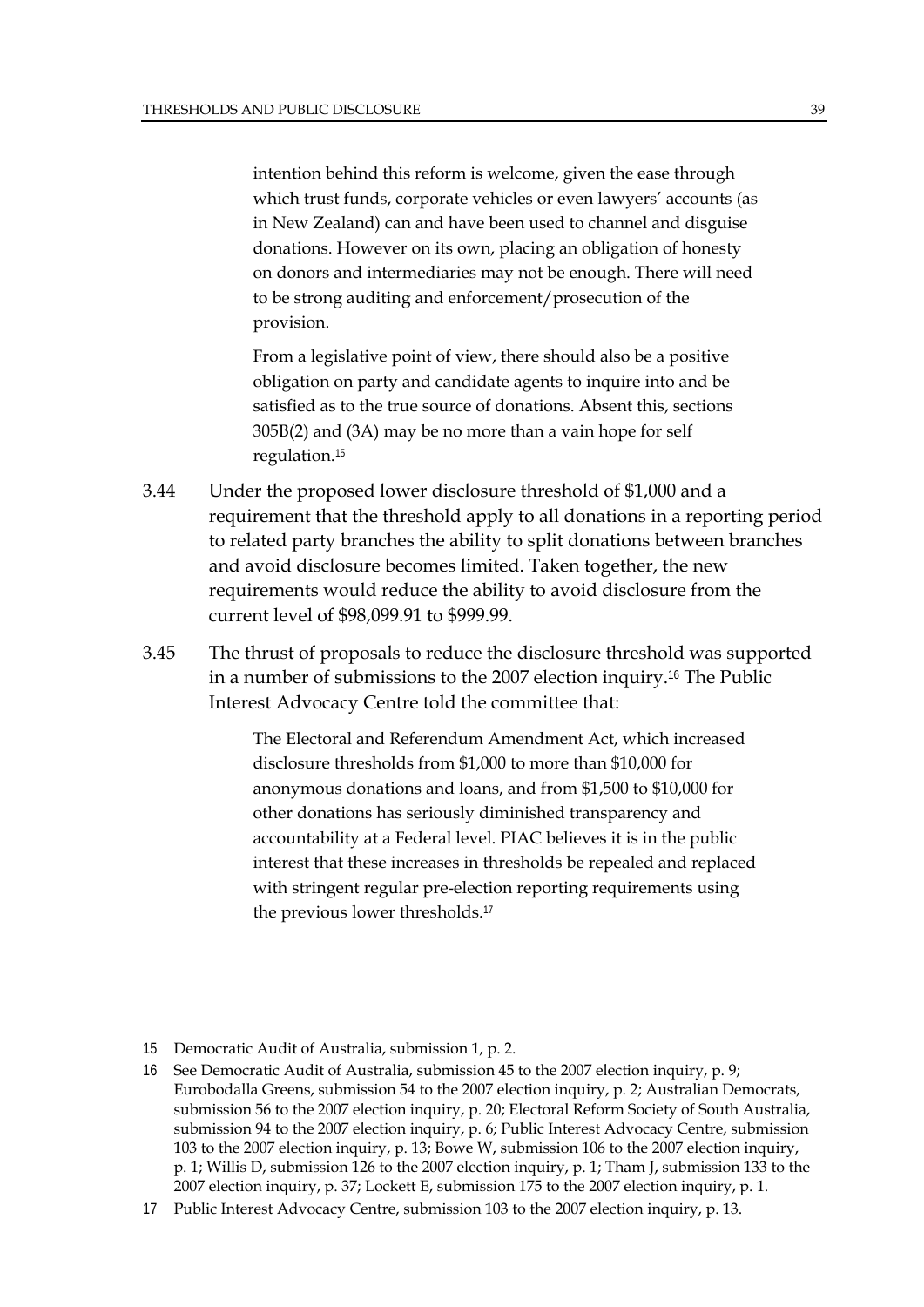3.46 Mr David Kerslake supported a reduction of the current threshold of more than \$10,000 based on the conclusions of the Queensland Electoral and Administrative Review Commission set up in the wake of the Fitzgerald inquiry:

> The whole idea is that the public can see who is receiving gifts or donations and make their own judgment about the influence that such donations might wield. A donation of \$10,000 seems to me to be well above the level at which the public would prefer to be in a position to make such a judgment. Take, for example, a series of donations of \$10,000 made by, say, four different members of the same family to a political party that has separately registered branches in each state and territory, and a national branch on top of that. That would amount to a total donation by that family of four of \$360,000—a significant sum by Australian standards without the source of the donation being publicly known.<sup>18</sup>

3.47 The importance of proceeding with some urgency to reduce the threshold was supported by Mr Norm Kelly from the Democratic Audit of Australia, who considered that the threshold should be applied from the 1 July 2008 starting point:

> One of the main things is the provision in the bill to reduce the threshold of disclosure back to \$1,000. That is quite important. We are agreed that that is a good democratic improvement. For that to be delayed is a danger. I personally would like to see is the government, without what some people may call retrospectivity, making an announcement that it will support disclosure at that \$1,000 threshold to be effective from the date of an announcement. I would prefer that rather than wait for the actual legislation to go through so that people are forewarned that the reduced threshold level hopefully will be introduced or passed. A lot of the provisions are probably more relevant to the next election whereas the disclosure threshold is ongoing and current. I would like to see that enacted as a matter of haste.<sup>19</sup>

3.48 Support for the existing disclosure threshold of more than \$10,000 was received in submissions to the 2007 election inquiry by The Nationals and the Liberal Party of Australia, who argued that the current system is working and that the case for change has not been demonstrated.<sup>20</sup>

<sup>18</sup> Kerslake D, transcript, 6 August 2008, p. 56.

<sup>19</sup> Kelly N, Democratic Audit of Australia, transcript, 22 September 2008, p. 20.

<sup>20</sup> Liberal Party of Australia, submission 156 to the 2007 election inquiry, p. 1.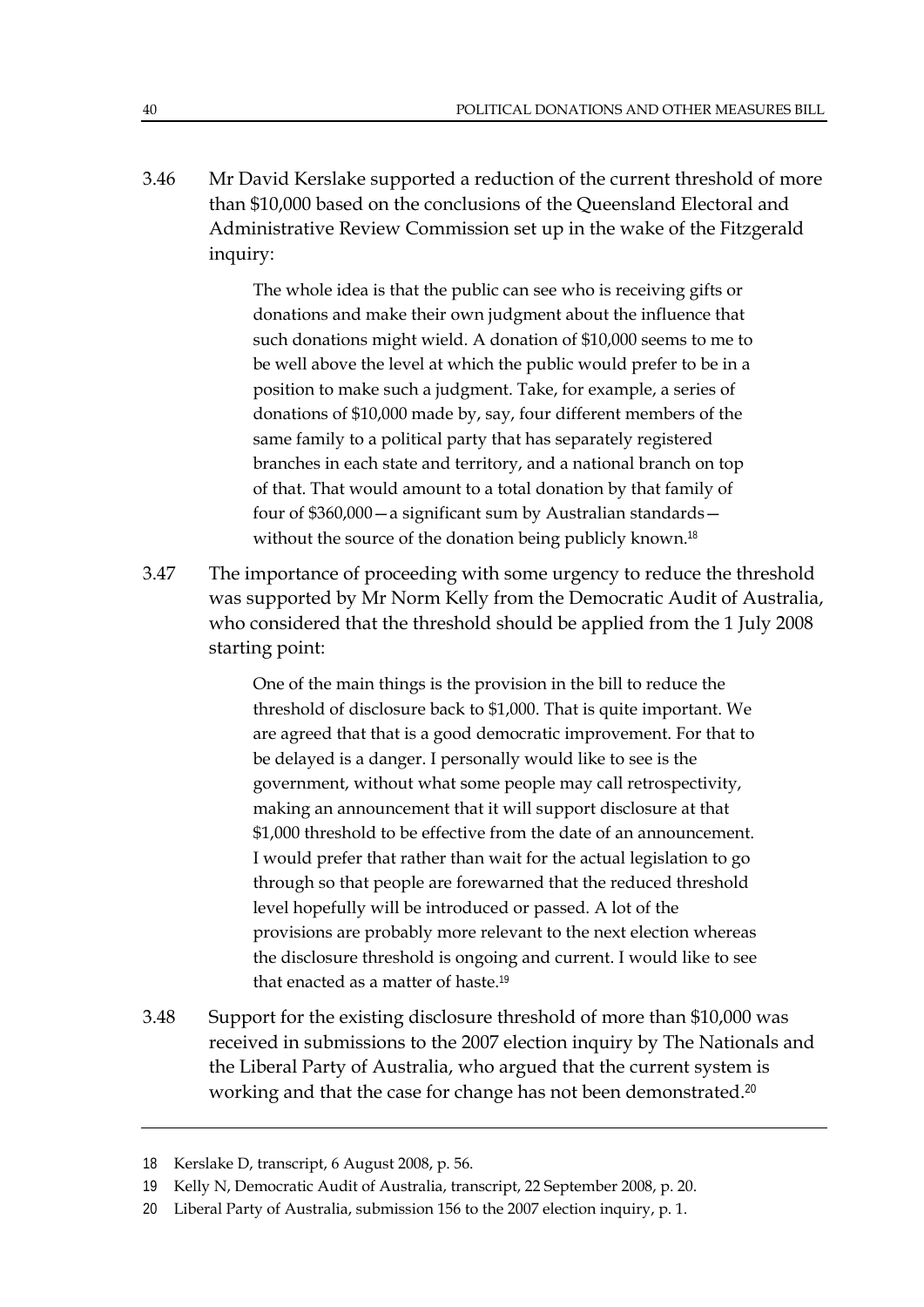- 3.49 Other views on the disclosure threshold expressed to the committee included:
	- Maintaining current arrangements for donation splitting but the annual threshold for disclosure of political donations should be set based on the previous year's returns so as to ensure that a fixed percentage, between 90 per cent and 95 per cent, of total donation are disclosed;<sup>21</sup> and
	- Indexation of the \$1,000 threshold or regular review of its appropriateness.<sup>22</sup>
- 3.50 Removing indexation was seen by the Democratic Audit of Australia to have the educational benefit of keeping the figure at a memorably round number, which would likely be kept under regular review into the future.<sup>23</sup>
- 3.51 While lowering the disclosure threshold is likely to lead to an increase in the transactions disclosed by people and entities that already make disclosures, it is also likely to lead to an expansion in the number of people and entities required to provide returns. The Australian Electoral Commission estimated that the proposed measures were likely to lead to at least a three-fold increase in their workload.<sup>24</sup>
- 3.52 Under the current threshold of more than \$10,000, 63 organisations provided annual political expenditure returns, with the value of expenditure ranging from over \$10 million (Australian Council of Trade Unions) to \$6,200 (Qld Services Industrial Union of Employees - Rail Division).<sup>25</sup>
- 3.53 The Democratic Audit of Australia considered that the lower threshold may be problematic for third parties:

It is reasonable to put large scale political expenders such as lobby and business groups and major activist groups like GetUp! on the same six month reporting timetable as parties. But lowering the threshold from \$10,000 expenditure in a financial year, to just

<sup>21</sup> Festival of Light Australia, submission 67 to the 2007 election inquiry, p. 6.

<sup>22</sup> Kerslake D, transcript, 6 August 2008, p. 56; Myers P, submission 172 to the 2007 election inquiry, p. 1.

<sup>23</sup> Democratic Audit of Australia, submission 1, p. 1.

<sup>24</sup> Dacey P, Australian Electoral Commission, transcript, 26 September 2008, p. 2.

<sup>25</sup> Australian Electoral Commission, Funding and disclosure, Annual returns locator service, Summary of all Political Expenditure Returns, viewed on 23 September 2008 at http://fadar.aec.gov.au/arwdefault.asp?submissionid=9.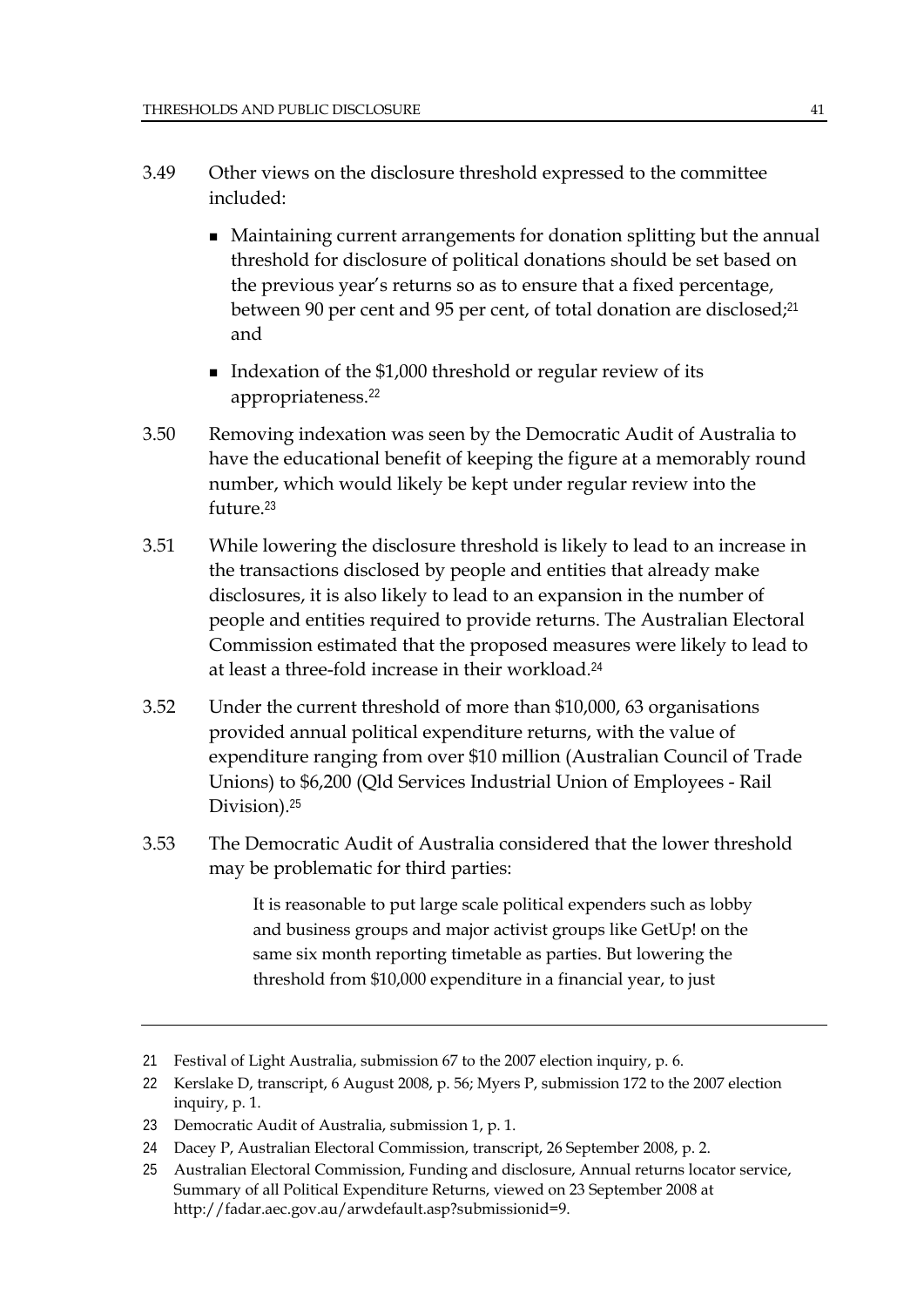\$1000 in the (six month) reporting period, potentially catches a lot of small-scale groups in a net with enhanced penalties.<sup>26</sup>

- 3.54 This view has also been expressed by others, who argue that 'thousands' of small groups with only an incidental interest in elections or election issues could be caught up in the net. $27$
- 3.55 The committee is mindful that this is likely to lead to a need for a number of people and entities making disclosures for the first time. When formulating an appropriate disclosure threshold, it is important to balance these compliance costs with the additional public benefit of increased transparency.

# **Reporting and disclosure timeframes**

- 3.56 Public knowledge of financial transactions of political actors requires that the disclosure returns be provided to the Australian Electoral Commission and then collated, data entered and then published on the Commission's website (http://fadar.aec.gov.au/).
- 3.57 The collection of information by party organisations and candidates can involve a complex paper trail that relies on party officials, who are often volunteers, collecting appropriate information about contributions to their branch, and then forwarding this information to head office for aggregation and reporting to the Australian Electoral Commission.
- 3.58 Once received by the Australian Electoral Commission, the data from the returns is entered into the commission's database, appropriate cross checking and matching performed and then copies of the returns are scanned for publication on the Commission's website.
- 3.59 Timely processing of this information by parties, candidates and donors and the public availability of this information through the Australian Electoral Commission is essential in making more transparent the source of funding for candidates and parties.
- 3.60 The bill proposes to shorten these timelines significantly, thereby providing the community with more timely information.

<sup>26</sup> Democratic Audit of Australia, submission 1, p. 2.

<sup>27</sup> Norton A (2008), 'The chilling effect of political expenditure laws', *Policy*, vol 24 no 1, p. 5.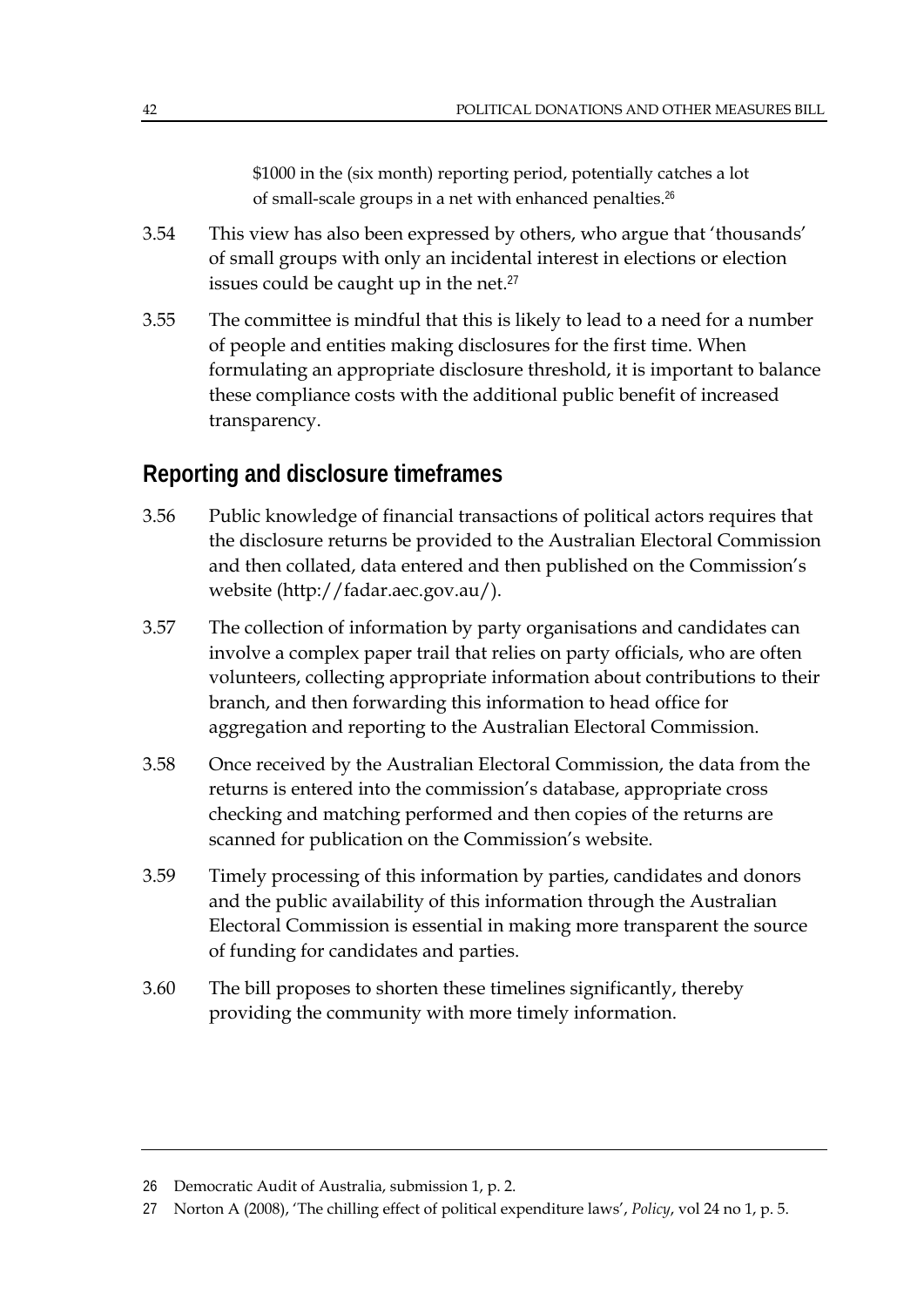#### **Reporting timeframes**

- 3.61 For election returns, the bill proposes to shorten the disclosure timeframe from the existing 15 weeks after polling day to within 8 weeks of polling day.<sup>28</sup>
- 3.62 Using the 2007 election as an example, election returns were required to be provided to the Australian Electoral Commission by 11 March 2008.<sup>29</sup> Under the proposed 8 week reporting requirement returns would have been required to be provided to the Commission by 21 January 2008.
- 3.63 For annual returns, the bill proposes that a definition of 'reporting period' include the first six months of a financial year or a full financial year.<sup>30</sup> This definition facilitates a requirement that returns formerly provided on an annual basis be furnished on a six monthly basis. Furthermore, whereas annual returns were previously required to be provided to the Australian Electoral Commission within 16 or 20 weeks of the end of the financial year (ie: by around 20 October), the bill proposes that the biannual returns be provided to the Commission within 8 weeks of the end of a six-monthly reporting period.<sup>31</sup>
- 3.64 Figure 3.2 illustrates the impact of implementing a biannual reporting requirement and an 8 week timeframe for the receipt of returns compared to existing arrangements. For a donation to a political party made on 1 July, the proposed reporting regime will cut down the time that a return needs to be furnished from 477 days to 220 days, an improvement of 257 days or 54 per cent.



**Figure 3.2 Impact of a biannual reporting framework on the timeliness of reporting** 

- 28 Commonwealth Electoral Amendment (Political Donations and Other Measures Bill 2008, clause 22 and 36.
- 29 Australian Electoral Commission (2008), *Electoral Pocketbook 2007*, p.69
- 30 Commonwealth Electoral Amendment (Political Donations and Other Measures Bill 2008, clause 2.
- 31 Commonwealth Electoral Amendment (Political Donations and Other Measures Bill 2008, clause 37.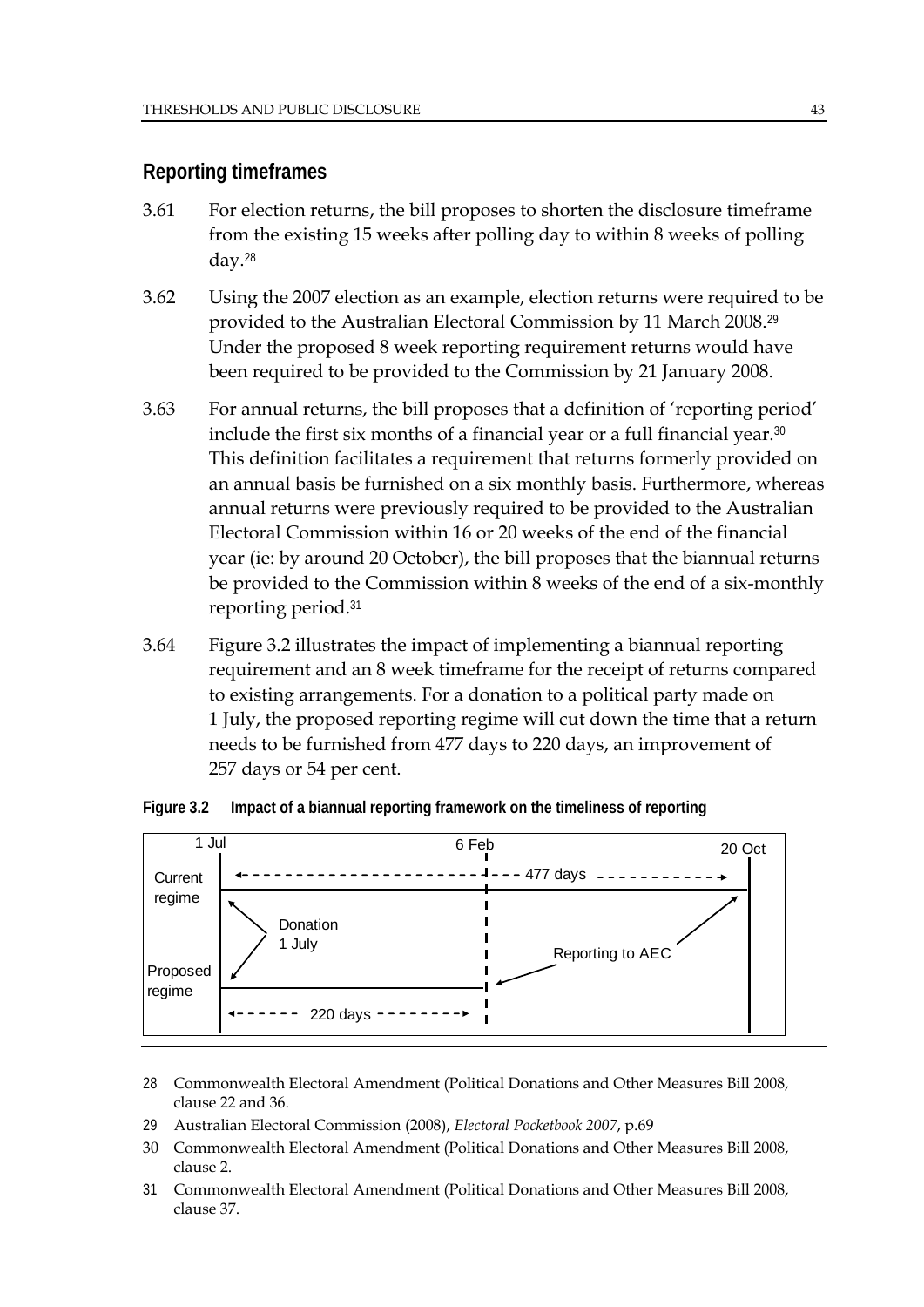- 3.65 While the bill does not change the requirement that parties are not required to furnish election returns, the biannual reporting requirement will significantly bring forward the timeframes for public reporting of this information. For example, had the proposed biannual reporting been in place currently, returns covering the 2007 federal election, held on 24 November, would have been required to be furnished to the Australian Electoral Commission by 6 February 2008 rather than 20 October 2008.
- 3.66 The bill includes provisions to avoid duplication in reporting. For example, if a return has already been furnished in the first six months of a financial year and there are no further donations for the remainder of the financial, a second return will not be required. In addition, if a person making a gift furnishes a return for the second reporting period that ends at the end of the full financial year, the person does not have to disclose any gift made by the person that has been disclosed in a return for the first six months of that financial year.<sup>32</sup>
- 3.67 The dual definition of reporting period (which includes a full financial year and the first six months of a financial year) enables the application of the \$1000 threshold across a full financial year. The effect of this is that, for example, a single \$500 donation made in the first six months of the financial year followed by a second \$500 donation in the second part of the financial year would be required to be disclosed a return furnished within 8 weeks of the end of the financial year.
- 3.68 The timeframes for returns by political parties proposed by the bill are consistent with two Australian jurisdictions that have recently moved to change disclosure arrangements, New South Wales and Queensland (table 3.9). There are some differences within jurisdictions depending on the type of returns. For example, in the ACT, third party annual returns must be furnished within 20 weeks of the end of the financial year, and within 24 weeks when an election is held following the end of the financial year.<sup>33</sup>

<sup>32</sup> Commonwealth Electoral Amendment (Political Donations and Other Measures Bill 2008, clause 37.

<sup>33</sup> ACT Electoral Commission, Funding and financial disclosure handbook: Third parties, p. 3, viewed on 16 September 2008 at www.elections.act.gov.au/pdfs/fadhandbooks/thirdpartiesfadhandbook2008\_2009.pdf.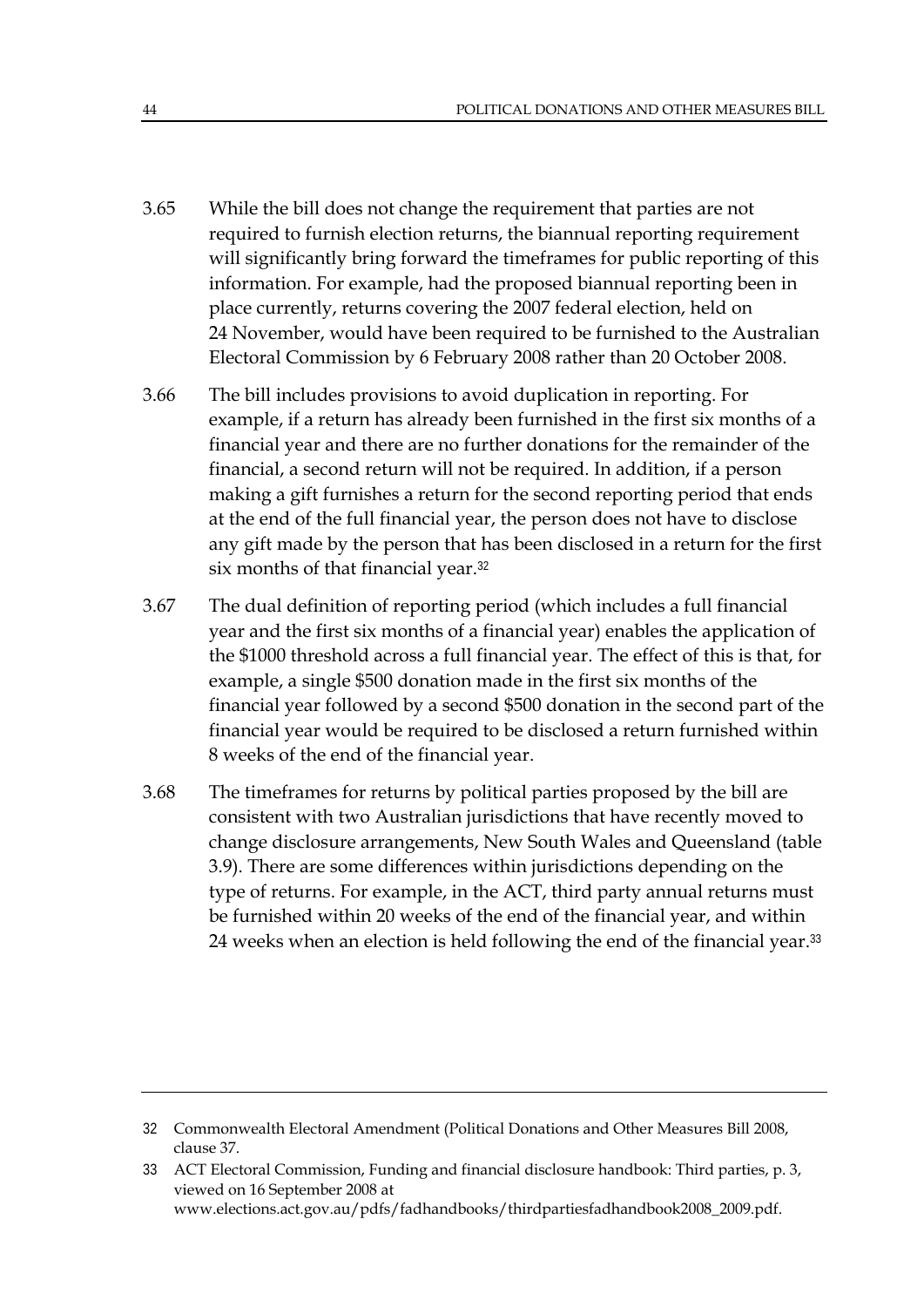| <b>Jurisdiction</b> | Due date for annual return -<br>reporting period financial year to<br>30 June                                                                         | Due date for election return<br>following polling day |
|---------------------|-------------------------------------------------------------------------------------------------------------------------------------------------------|-------------------------------------------------------|
| <b>NSW</b>          | Biannual reporting - 25 February<br>and 25 August for 6 month periods<br>ending December and July<br>respectively                                     | na                                                    |
| Qld                 | Biannual reporting - 8 weeks after<br>end of six monthly reporting periods<br>ending December and July<br>respectively (25 February and 25<br>August) | na                                                    |
| <b>WA</b>           | 30 November                                                                                                                                           | 15 weeks                                              |
| <b>ACT</b>          | 16 weeks (20 October)                                                                                                                                 | 15 weeks                                              |
| <b>NT</b>           | 16 weeks (20 October)                                                                                                                                 | na                                                    |

**Table 3.9 Timeframes for political party disclosure returns, selected Australian jurisdictions** 

*Note na – Not applicable.* 

*Source NSW Election Funding Authority, Funding and disclosure guide: Political parties and agents, p. 25, viewed on 16 September 2008 at* 

*http://www.efa.nsw.gov.au/\_\_data/assets/pdf\_file/0007/48877/Guide\_for\_Parties\_and\_Party\_Agents.pdf; Electoral Amendment Bill 2008 (Qld), clause 19, 28 and 32; s. 110A; Electoral Act 1992 (Qld), s. 319B; Western Australian Electoral Commission, Funding and Disclosure in Western Australia: Guidelines, pp. 18, 19, 22, and 23 viewed on 16 September 2008 at* 

*http://www.waec.wa.gov.au/pp\_candidate/documents/Funding%20and%20Disclosure%20in%20WA%20Guid elines.pdf; ACT Electoral Commission, Funding and financial disclosure handbook: 2008 / 2009 registered political parties, pp. 6, 10, viewed on 16 September 2008 at* 

*http://www.elections.act.gov.au/pdfs/fadhandbooks/partiesfadhandbook2008\_2009.pdf; Northern Territory Electoral Office, Disclosure Handbook for Registered Political Parties, p. 17, viewed on 16 September 2008 at http://notes.nt.gov.au/nteo/Electorl.nsf?OpenDatabase.* 

#### 3.69 While the Democratic Audit of Australia supported a move to biannual reporting, the absence of even more regular disclosures was questioned:

Moving to bi-annual rather than annual reporting periods for party and associated entity donations is commendable. And the reduction in the time allowed to file post-election and postreporting period returns, from 15 weeks to 8 weeks, is superficially attractive. But neither of these measures addresses a key failing of the disclosure regime since its inception: the absence of regular disclosure, especially automatic disclosure of large donations. This is particularly galling in the internet age.<sup>34</sup>

3.70 Although these new timeframes for furnishing returns represent a significant improvement in timeliness, adherence to the proposed timeframes may represent a challenge to parties and others providing disclosure returns.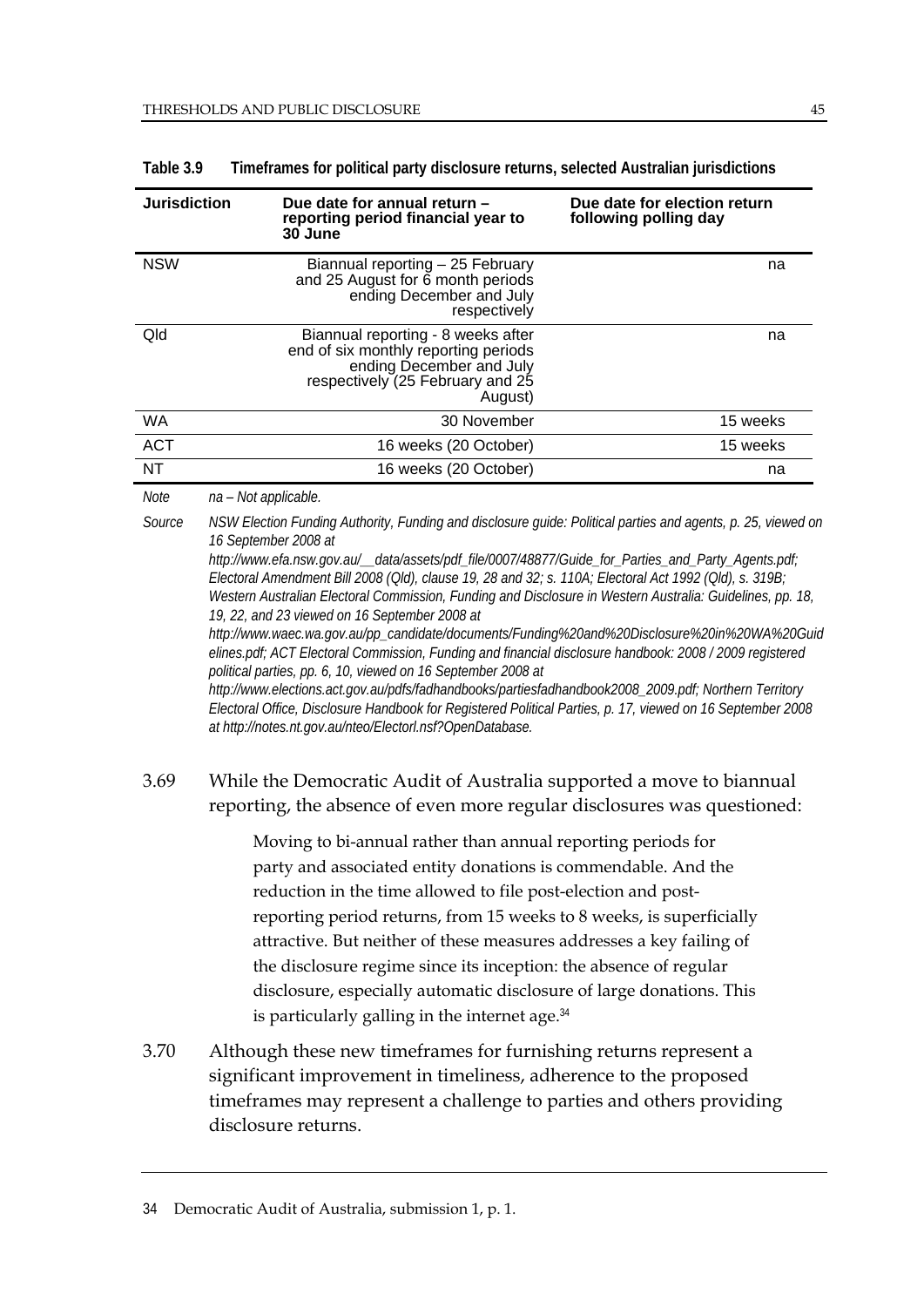- 3.71 Under the existing timeframes it is not uncommon for a number of returns to be received after their due date, a situation that has persisted for a number of years for both election returns and annual returns (tables 3.10 and 3.11).
- 3.72 The regularity with which returns are received by the Australian Electoral Commission beyond their due date highlights the difficult task that it may face in educating and encouraging participants to complete their returns in the proposed 8 week timeframe.

|                                    | <b>Returns received by</b><br>the due date |       | Returns received after<br>the due date |      | <b>Total returns received</b> |      |
|------------------------------------|--------------------------------------------|-------|----------------------------------------|------|-------------------------------|------|
|                                    | 2004                                       | 2007  | 2004                                   | 2007 | 2004                          | 2007 |
| Candidate and Senate Group returns |                                            |       |                                        |      |                               |      |
| Candidates                         | 1.264                                      | 1.054 | 105                                    | 345  | 1369                          | 1399 |
| Senate Groups                      | 15                                         | 19    | 2                                      | 4    | 17                            | 23   |
| Donor and third party returns      |                                            |       |                                        |      |                               |      |
| Donations made                     | 192                                        |       | 179                                    | 4    | 371                           | 5    |
| Electoral expenditure              | 128                                        | na    | 33                                     | na   | 161                           | na   |
| Donations received                 | 29                                         | na    | 5                                      | na   | 34                            | na   |

#### **Table 3.10 Timeliness of election returns, 2004 election and 2007 election**

*Note na – Not applicable.* 

*Source Australian Electoral Commission, submission 3, p. 20.* 

#### **Table 3.11 Timeliness of annual returns, 2005-06 and 2006-07**

|                                      | <b>Returns received by</b><br>the due date |         | <b>Returns received after</b><br>the due date |         | <b>Total returns received</b> |         |
|--------------------------------------|--------------------------------------------|---------|-----------------------------------------------|---------|-------------------------------|---------|
|                                      | 2005-06                                    | 2006-07 | 2005-06                                       | 2006-07 | 2005-06                       | 2006-07 |
| <b>Political parties</b>             | 58                                         | 26      | 31                                            | 11      | 89                            | 51      |
| Associated entities                  | 58                                         | 126     | 63                                            | 128     | 121                           | 254     |
| Donors                               | 229                                        | 82      | 166                                           | 147     | 395                           | 229     |
| Third party political<br>expenditure | na                                         | 14      | na                                            | 51      | na                            | 65      |

*Note na – Not applicable.* 

*Source Australian Electoral Commission, submission 3, p. 20.*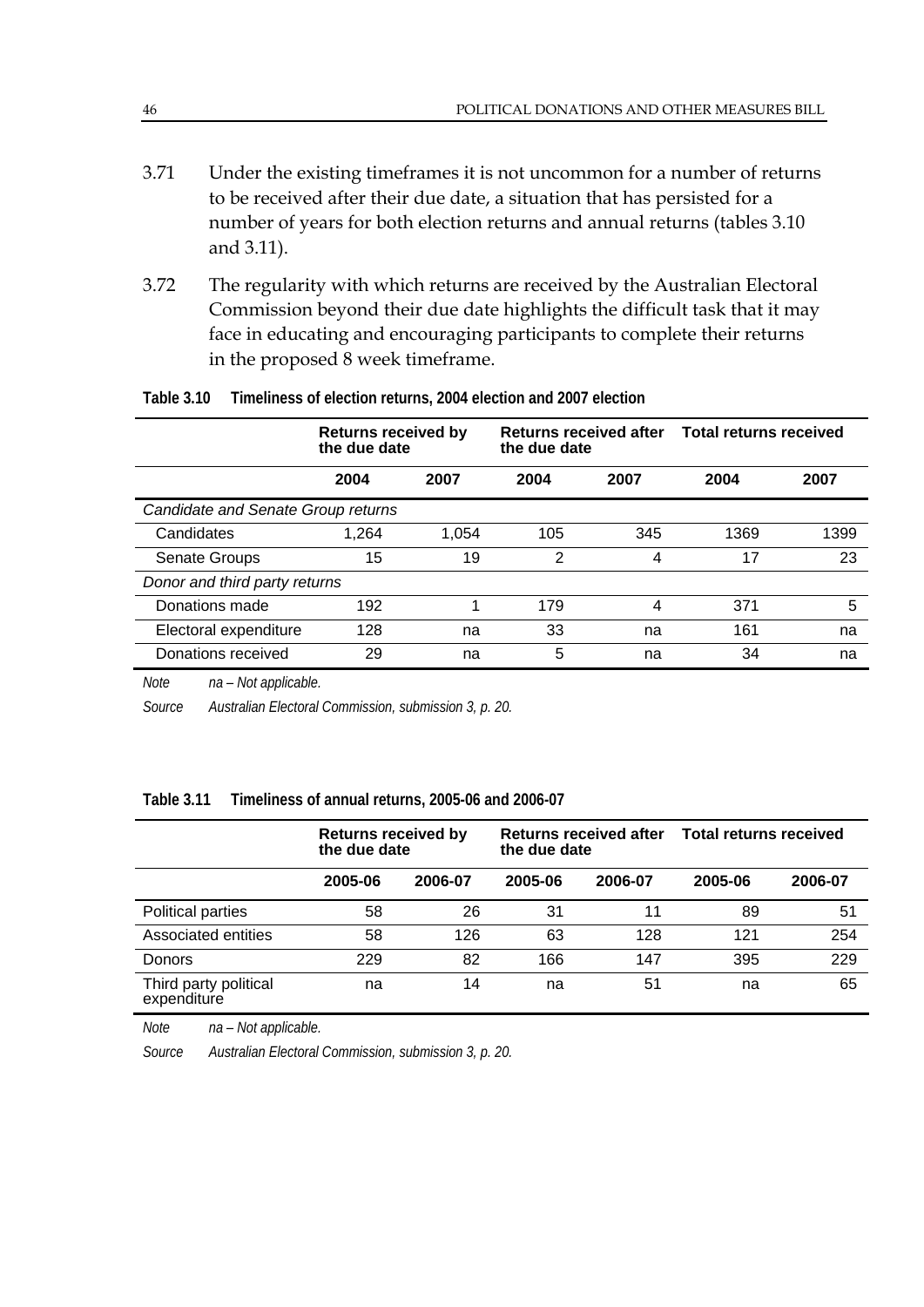3.73 When asked about the need to provide support to organisations and people who are likely to have a disclosure obligation, the Australian Electoral Commission acknowledged that significant effort would need to be put into education resources and the design of the returns system:

> We are certainly very mindful of that. Our understanding, without looking in detail but we will look in detail at the system that operates at the New York City Campaign Finance Board, is that there is a software package provided to the participants in the process which they load on whatever systems they have and it allows them direct entry into the return system. We will be looking at whatever we can to make that as less a burden as we can for the participants, subject to resources.<sup>35</sup>

3.74 The shortening of reporting timeframes proposed by the bill represent a significant improvement on current arrangements. The committee is concerned that the implementation of the proposed arrangements would need to be accompanied by a significant effort on the part of the Australian Electoral Commission with its stakeholders in the provision of educational information and other resources to assist them to fulfil their reporting requirements.

### **Publication timeframes**

3.75 By itself, the shortening of the period for returns to be lodged will make publication more timely than current arrangements. However, a further key element of the financial disclosure system requires timely *publication* by electoral authorities of returns furnished by participants in the political system. The Australian Electoral Commission told the committee that:

> From the AEC's perspective and the overall policy's perspective we would see there being little point in having shortened reporting time frames if we were unable to publish that and have it in the public domain in an equally short time frame.<sup>36</sup>

3.76 A comparison of current arrangements for the publication of annual returns and election returns for selected Australian jurisdictions is set out in table 3.12. Differences in publication timeframes can relate to the quality of publication, including whether there is any cross referencing between different types of returns, whether summary information is available electronically for searching or whether a copy of the original return is provided.

<sup>35</sup> Pirani P, Australian Electoral Commission, transcript, 26 September 2008, p. 23.

<sup>36</sup> Pirani P, Australian Electoral Commission, transcript, 26 September 2008, p. 23.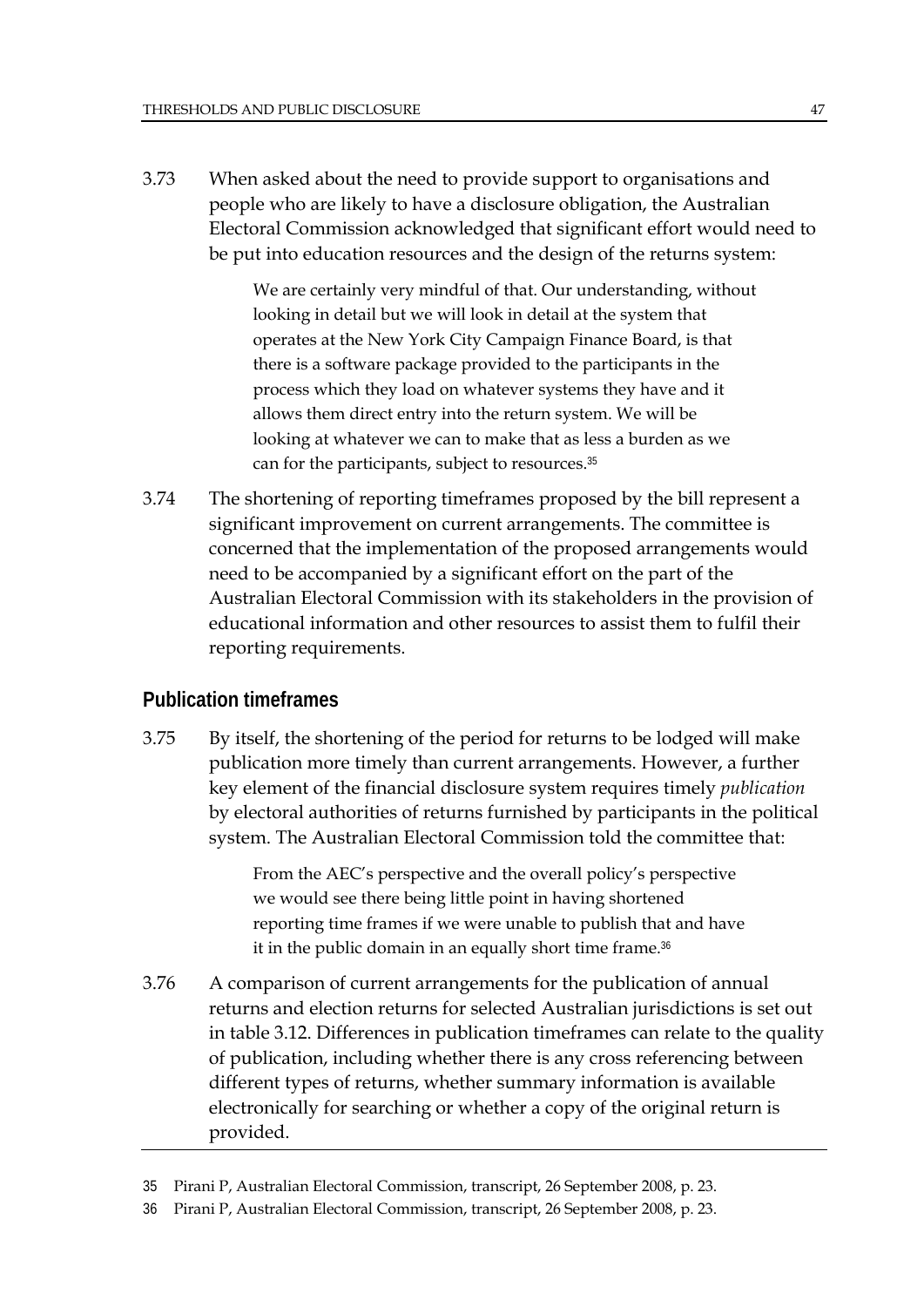| <b>Jurisdiction</b> | <b>Annual returns - Elapsed time</b><br>between receipt and<br>publication/availability for public<br>inspection                                                                                                                       | <b>Election returns - Elapsed time</b><br>between receipt and<br>publication/availability for public<br>inspection                                                                                                                                                                 |
|---------------------|----------------------------------------------------------------------------------------------------------------------------------------------------------------------------------------------------------------------------------------|------------------------------------------------------------------------------------------------------------------------------------------------------------------------------------------------------------------------------------------------------------------------------------|
| Cwlth               | Returns received 16 weeks after<br>end of financial year for parties and<br>associated entities and 20 after the<br>end of the financial year for donors<br>and third parties are available in<br>early February of the following year | Returns received 16 weeks after<br>polling day for associated entities,<br>candidates and donors and 20<br>weeks for third parties are available<br>24 weeks after polling day for donors<br>and 26 weeks after polling day for<br>associated entities and 3 <sup>rd</sup> parties |
| <b>NSW</b>          | Biannual returns - returns lodged<br>25 August for January to June<br>reporting period are to be<br>published on website on<br>1 September                                                                                             | na                                                                                                                                                                                                                                                                                 |
| Qld                 | Biannual returns – returns lodged<br>25 February and 25 September are<br>to be published within 6 weeks                                                                                                                                | na                                                                                                                                                                                                                                                                                 |
| WA                  | Returns received by 30 November<br>and available first working day<br>after 28 December                                                                                                                                                | Returns received 15 weeks after<br>polling day are available 4 weeks<br>later (within 19 weeks of polling day)                                                                                                                                                                     |
| <b>ACT</b>          | Returns received 16 weeks (20<br>October) after the end of the<br>financial year are available in early<br>February the following year.                                                                                                | Returns received 15 weeks after<br>polling day are available 10 weeks<br>later (within 25 weeks of polling day)                                                                                                                                                                    |
| NT                  | Returns received 16 weeks (20)<br>October) after the end of the<br>financial year are available on<br>1 March the following year.                                                                                                      | na                                                                                                                                                                                                                                                                                 |
| $N_{obs}$           | no Notopolicable                                                                                                                                                                                                                       |                                                                                                                                                                                                                                                                                    |

**Table 3.12 Timeframes for publication of disclosure returns, selected Australian jurisdictions** 

*Note na – Not applicable.* 

*Source NSW Election Funding Authority, Funding and disclosure guide: Political parties and agents, p. 8, viewed on 16 September 2008 at* 

*http://www.efa.nsw.gov.au/\_\_data/assets/pdf\_file/0007/48877/Guide\_for\_Parties\_and\_Party\_Agents.pdf; ; Electoral Act 1992 (Qld), s. 319B; Western Australian Electoral Commission, Funding and Disclosure in Western Australia: Guidelines, pp. 18, 19, 22, and 23 viewed on 16 September 2008 at http://www.waec.wa.gov.au/pp\_candidate/documents/Funding%20and%20Disclosure%20in%20WA%20Guid elines.pdf; ACT Electoral Commission, Funding and financial disclosure handbook: 2008 / 2009 registered political parties, pp. 6, 10, viewed on 16 September 2008 at* 

*http://www.elections.act.gov.au/pdfs/fadhandbooks/partiesfadhandbook2008\_2009.pdf; Northern Territory Electoral Office, Disclosure Handbook for Registered Political Parties, p. 17, viewed on 16 September 2008 at http://notes.nt.gov.au/nteo/Electorl.nsf?OpenDatabase.* 

- 3.77 The bill proposes to facilitate an improvement in the publication of disclosure returns by the Australian Electoral Commission. Clause 99 proposes to repeal the requirement for the Commission to have returns available for public inspection until after a specified timeframe (February for annual returns and 24 weeks after polling day for election returns).
- 3.78 In its place, the bill proposes to insert an enabling provision for the Australian Electoral Commission 'to make a copy of a claim or return available for inspection or perusal, or to provide a copy of a claim or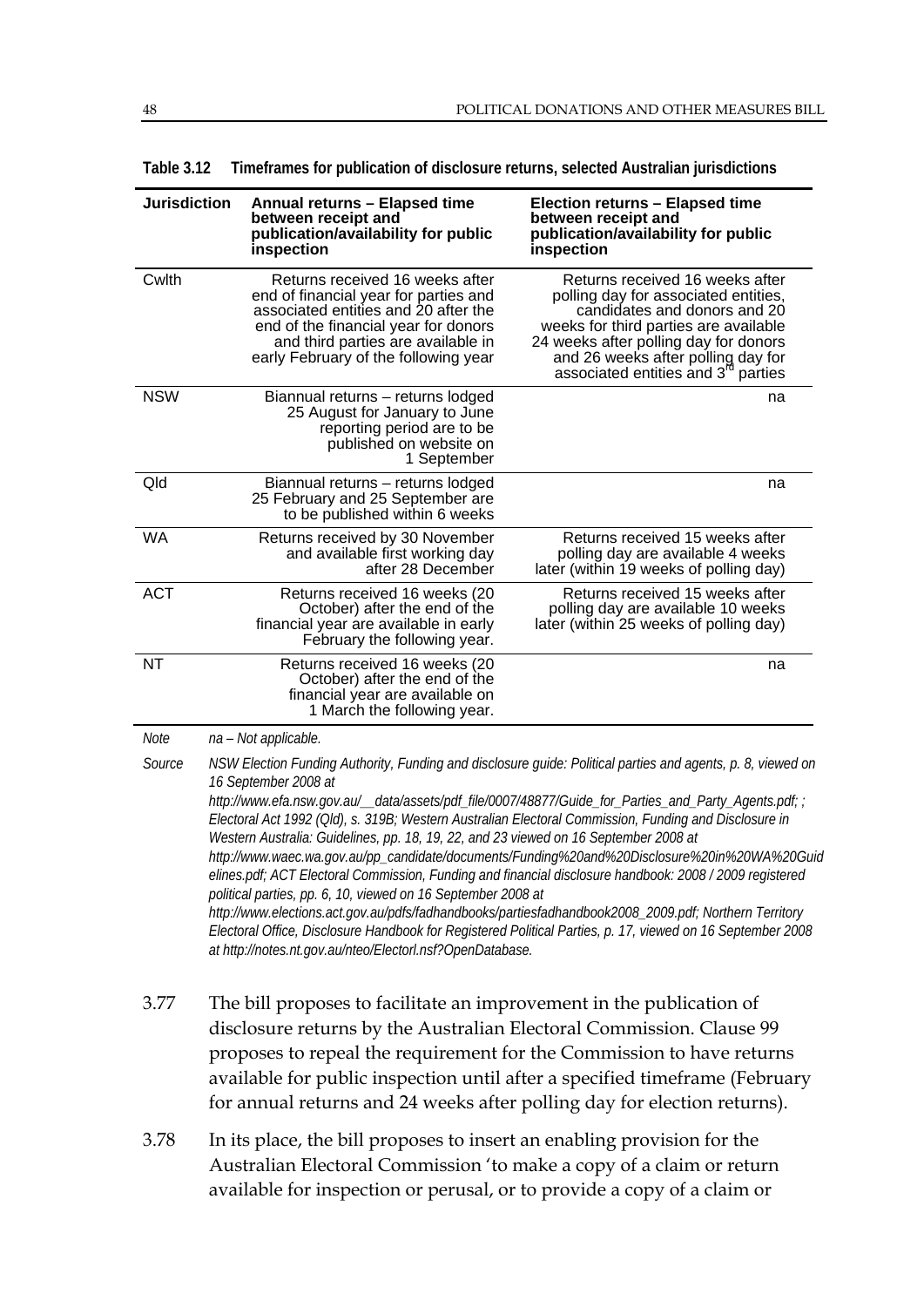return, sooner after lodgement of the claim or return than is reasonably practicable'.<sup>37</sup>

- 3.79 The Explanatory Memorandum suggests that the administrative timeframes following the 8 week requirements for lodgements will be shortened into the future, anticipating that 'advances in technology might enable claims or returns to be available sooner than the fixed time of 24 weeks after polling day for [election returns] or February in the calendar year [for annual returns]'.<sup>38</sup>
- 3.80 The Special Minister of State stated that the timeframe for processing and publication by the Australian Electoral Commission would be significantly shorter:

There will be a slight lag time and on the best advice I have available to me, that will certainly be no longer than three months by the end of the six month reporting period.

It'll be in the public arena within, definitely within three months and I hope within two months. I mean, I think everyone appreciates there needs a short period of time for parties and candidates to - the political parties mainly in this instance to report and be talking about a few weeks, possibly four weeks, four weeks for the AEC to do all the administrative work.<sup>39</sup>

3.81 In its evidence to the committee, the Australian Electoral Commission indicated that the timeframes would largely depend on appropriate resourcing for ongoing administrative staff and an associated information technology platform to support a reporting system:

> It depends on discussions with our colleagues in the budget process. It is mainly a resource issue and an IT issue. Currently, in the Act there are time frames—within a 15-, 16-, 20-week period for the annual returns to be lodged. Eight weeks is proposed in the bill. Currently, we then have until the following February to put information on the website, and that is because of all the manual work we are required to do in dealing with hard copy returns that are lodged with us. As an outcome and as part of the transparency and accountability process, clearly the AEC would be seeking, and

<sup>37</sup> Commonwealth Electoral Amendment (Political Donations and Other Measures Bill 2008, clause 99.

<sup>38</sup> Explanatory Memorandum, Commonwealth Electoral Amendment (Political Donations and Other Measures Bill 2008, p. 31.

<sup>39</sup> Senator the Hon John Faulkner, Special Minister of State, transcript of media conference, 28 March 2008, viewed on 23 September at http://www.smos.gov.au/transcripts/2008/tr\_20080328\_electoral\_reform.html.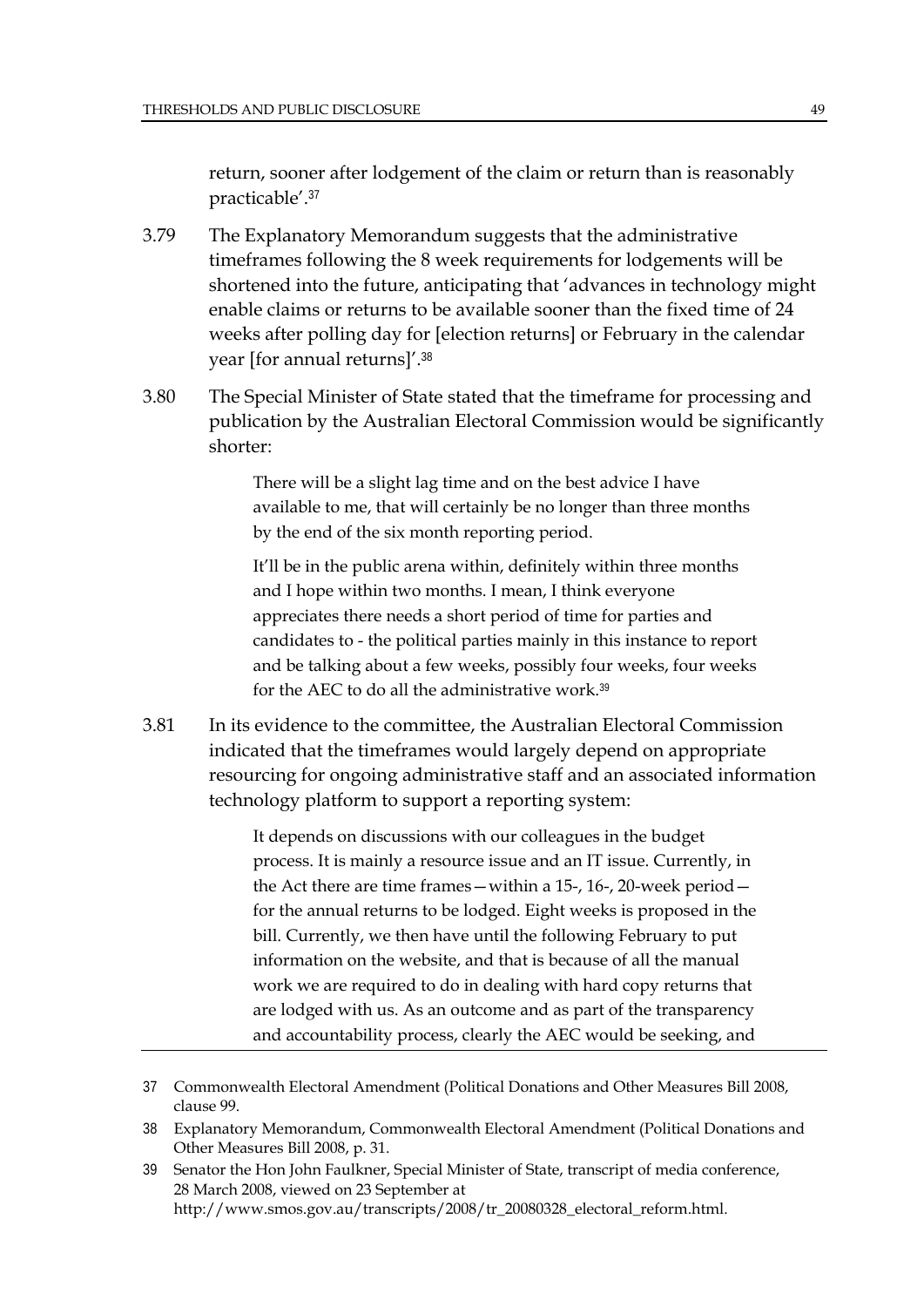indeed we have undertaken negotiations with our colleagues in Finance, to have an IT solution that will enable this to be up in the public domain as soon as practicable.<sup>40</sup>

- 3.82 While a significant improvement in publication timeframes appears to be achievable, the Democratic Audit of Australia considered that further improvements were necessary as disclosure would still take place after an election.<sup>41</sup>
- 3.83 The Democratic Audit of Australia and Dr Sally Young raised the suggestion that the disclosure regime should provide for an Internet-based system that would provide for disclosure of donations as they are received and more timely publication, modelled on a system operated by the New York City Campaign Finance Board.<sup>42</sup> The Democratic Audit told the committee:

The system has been operating in New York for a long time. It had a very clunky start technically, but as the papers will note, once the internet became reasonably sophisticated, it became quite simple.

The way it works is that the campaign board has software which it gives to candidates. … Then the candidate or their agent enters donations as they arrive onto this software, and that is transmitted to the campaign board's web page where it is instantly displayed.

As I said, at the beginning of a four-year cycle, the reporting is twice a year, then it becomes three times a year, and then it shortens. The big advantage of the system is, setting aside all the arguments about whether money buys influence or whatever, voters have a reasonable expectation of knowing who's funding whom before they cast the vote. It is a bit like knowing the policies of parties.<sup>43</sup>

3.84 The Australian Electoral Commission told the committee that it is aware of the New York Campaign Finance Board model and could consider its use. However, the Commission pointed out that the adoption of such a system was not without its complexities:

> the adoption of such a model is not just as simple as obtaining the software used by that board for use by the AEC and those with

43 Costar B, Democratic Audit of Australia, transcript, 22 September 2008, p. 16.

<sup>40</sup> Pirani P, Australian Electoral Commission, transcript, 26 September 2008, p. 23.

<sup>41</sup> Democratic Audit of Australia, submission 1, p. 1.

<sup>42</sup> Democratic Audit of Australia, submission 45 to the 2007 election inquiry, p. 8; Young S, submission 77 to the 2007 election inquiry, p. 4.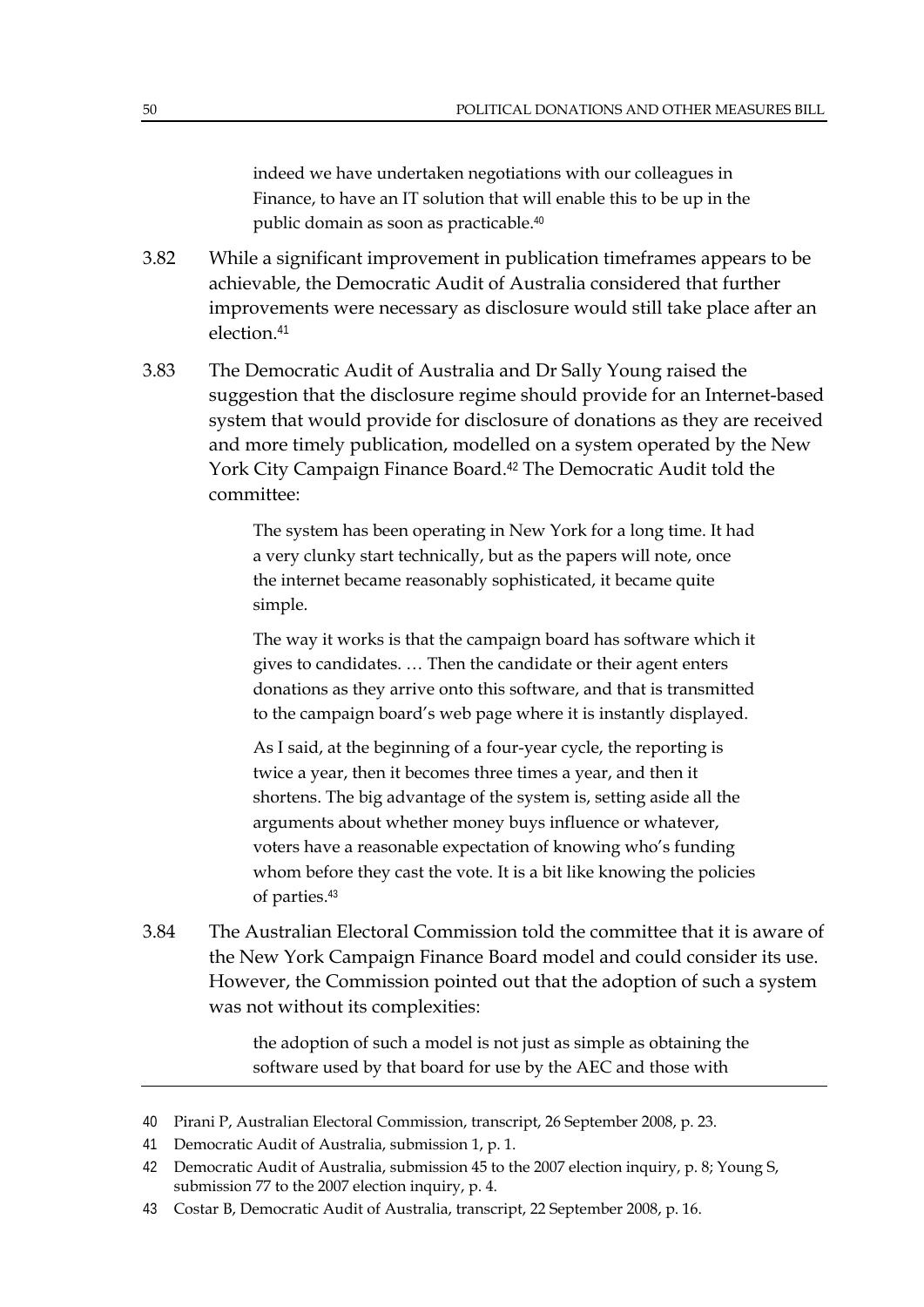reporting obligations. What is important is the interaction with other AEC systems and secure internet gateways to enable communications to be received by the AEC. They would all require significant development and associated costs.

# **Committee conclusion**

- 3.85 The proposals included in the bill to lower the disclosure threshold from \$10,900 (adjusted annually for inflation) to \$1,000 (not adjusted for inflation) will lead to a significant increase in the transparency of financial support and expenditure by participants in the political process. The committee supports the proposal to end the indexing of the disclosure threshold to the consumer price index. Such a move will end confusion about what the disclosure level is.
- 3.86 The proposal to close the existing loophole that allows for donation splitting — which treats state and territory branches as separate entities and allows donors to contribute up to \$10,899.99 to nine separate branches of the same political party (almost \$98,100 in total) — will further improve transparency by limiting the opportunity to contribute large amounts of money to political parties and candidates and avoid disclosure.
- 3.87 Transparency will be further enhanced by the proposal to bring forward reporting on disclosure from up to 20 weeks for annual returns and 15 weeks from polling day for election returns to 8 weeks for both types of returns. Further, those making annual returns will need to do so on a biannual basis.
- 3.88 Combined with a shortened administrative timeframe for processing returns by the Australian Electoral Commission, which is likely to be about half of the current timeframe, the public will be able to know about the level of support and expenditure by participants in the political process in a significantly shorter period than is provided for under current arrangements.
- 3.89 It is important that clear public targets are included in the suite of performance measures included in the Australian Electoral Commission budget portfolio statements. These targets should include performance measures that are appropriate to the level of resourcing provided and the government's goals in this area.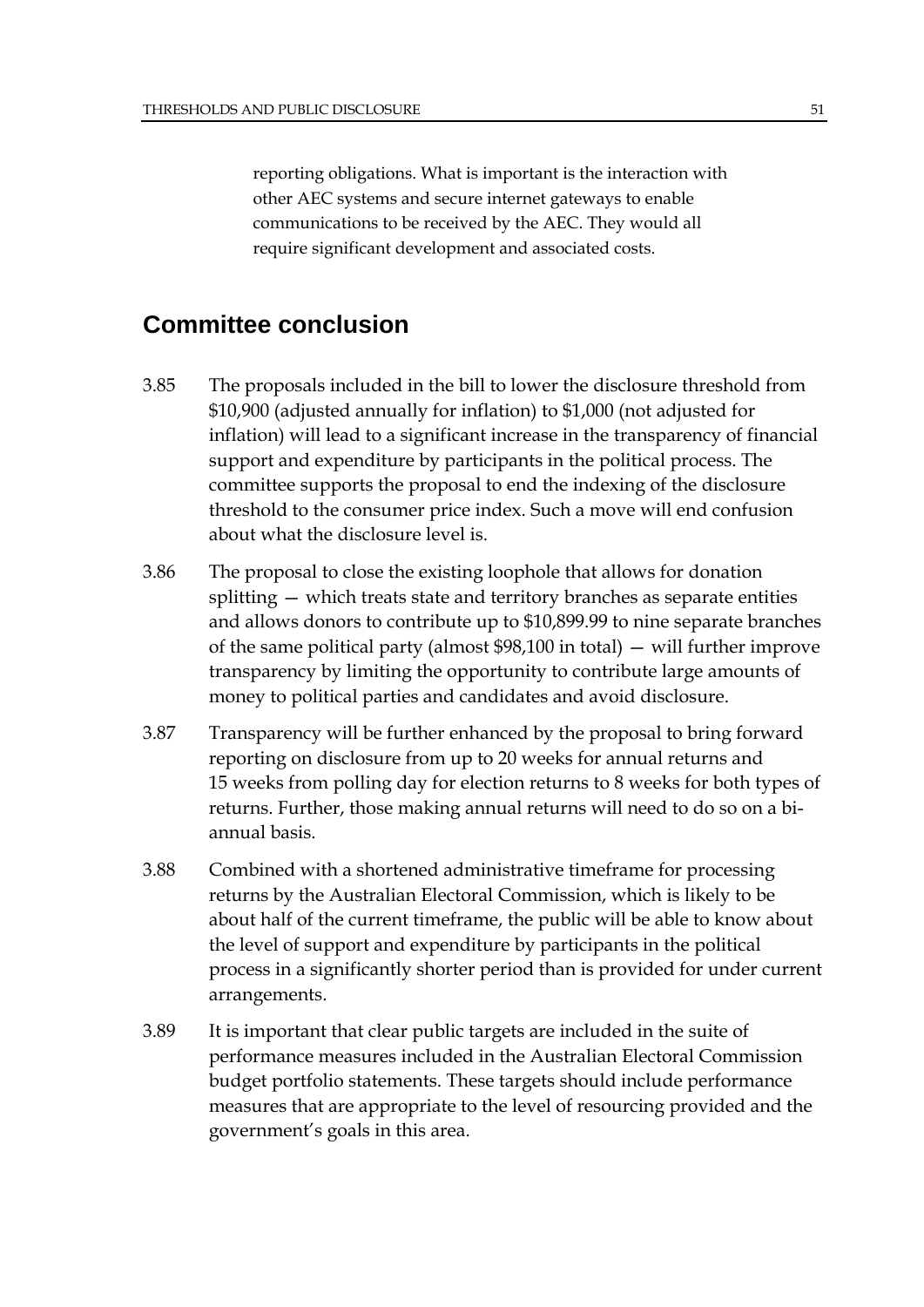- 3.90 The proposed disclosure arrangements are also more closely aligned with those recently implemented in two jurisdictions and provide a sound basis for progressing harmonisation with other jurisdictions.
- 3.91 While further improvements are possible over time, including moving towards on-line reporting and more regular reporting, the proposed arrangements offer a good starting point towards achieving improvements in the future in the timeliness of disclosure.
- 3.92 While the proposal to lower disclosure threshold and implement biannual reporting arrangements for some types of disclosure returns may lead to additional compliance costs for participants in the political process, the committee believes that they achieve the right balance between making transparent the sources of support for political parties and candidates and the freedom to participate in political process.

### **Recommendation 3**

- 3.93 **The committee recommends that the Senate should support without amendment the proposals in the Commonwealth Electoral Amendment (Political Donations and Other Measures) Bill 2008 that enhance transparency of political funding by:** 
	- $\blacksquare$  lowering the disclosure threshold from the current level of **\$10,900 (adjusted annually for inflation) to \$1,000 and removing indexation;**
	- **improving the timeliness of reporting by replacing annual return requirements with a bi-annual reporting framework and shortening the requirement to report from 15 to 20 weeks after the end of a financial year to 8 weeks after the end of the reporting period;**
	- **improving the timeliness of election returns by shortening the period for reporting from 15 weeks after polling day to 8 weeks after polling day;**
	- **closing the loophole for donation splitting by treating related parties as a single entity thereby eliminating the possibility that separate donations totalling more than \$98,000 from a single donor can be given without disclosure; and**
	- **facilitating earlier publication of disclosures by the Australian Electoral Commission.**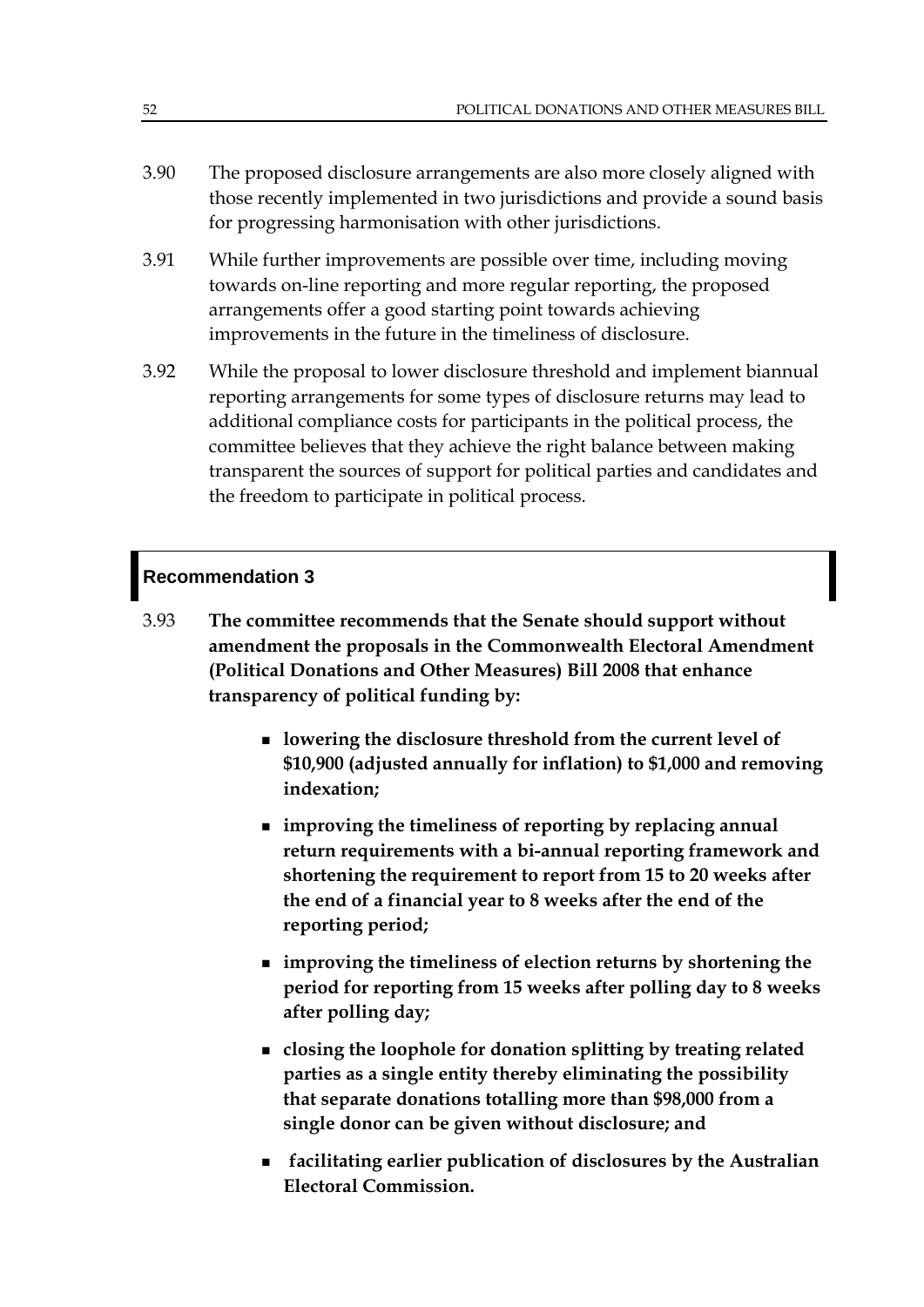#### **Recommendation 4**

3.94 **The committee recommends that the Government provide the Australian Electoral Commission with adequate funding so that the Commission can publish returns in a timely fashion and undertake public awareness activities that ensure participants understand their disclosure obligations and are able to minimise their compliance costs . In addition, clear targets for the Commission's administrative functions, that are consistent with the level of resourcing and the government's goals in this area, should be specified in the performance measures included in the agency's portfolio budget statements.**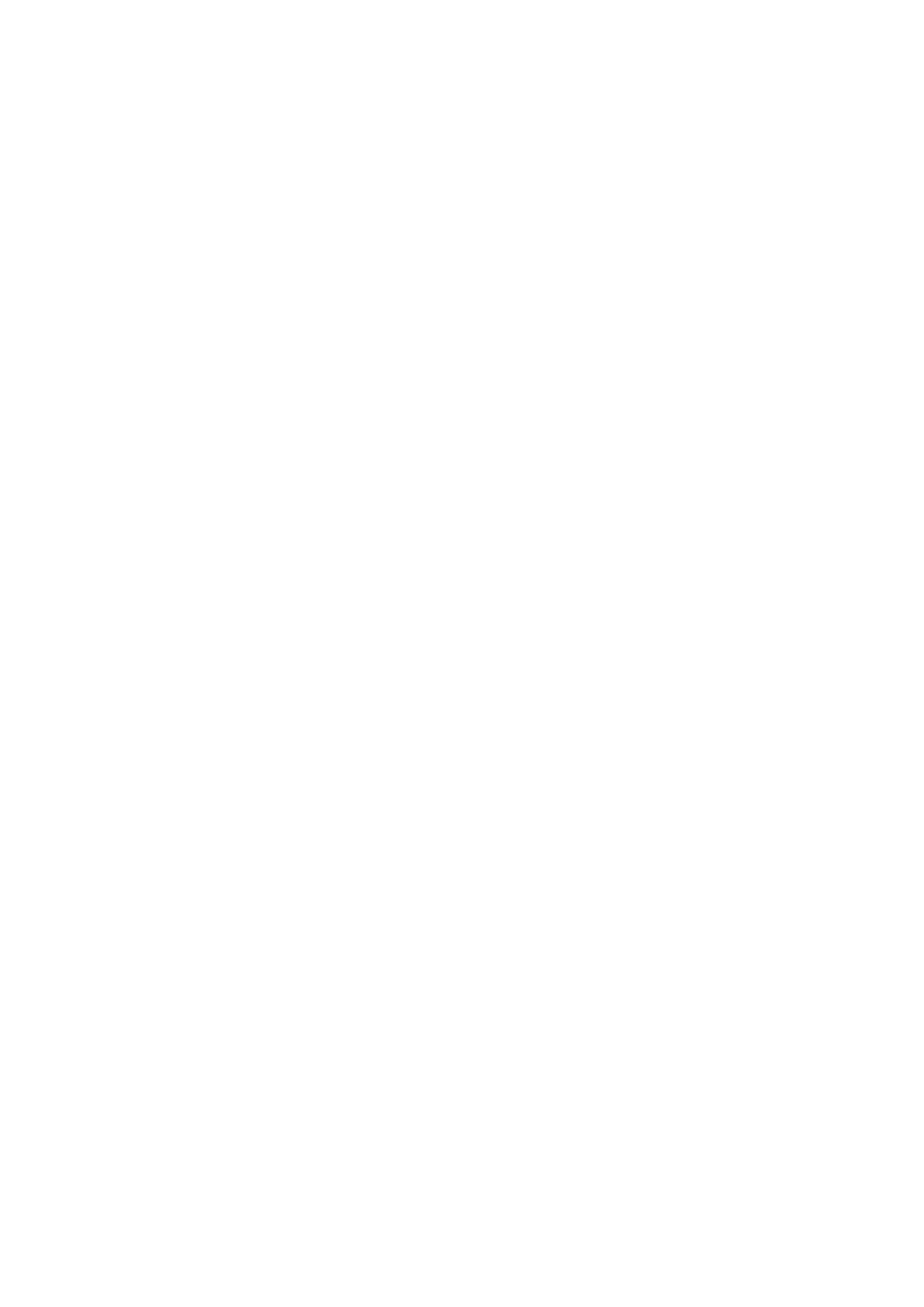

## Foreign and anonymous donations

## **Background**

- 4.1 The desirability of allowing foreign donations to be made to, or received by candidates, political parties or Senate groups has been raised on a number of occasions in the past.
- 4.2 Despite concerns about the ability of those making such donations to exert influence on domestic politics, no restrictions have yet been placed on the ability of candidates, political parties or Senate groups to receive or use foreign donations.
- 4.3 The *Commonwealth Electoral Act 1918* currently enables donations of up to \$10,900 to be received from anonymous sources.<sup>1</sup>
- 4.4 This has not always been the case. In its 1983 report, the then Joint Select Committee on Electoral Reform noted that, even then, there were differing views about the desirability of allowing anonymous donations to be made.
- 4.5 Some members of that committee believed that substantial anonymous donations should be allowed, whilst others argued against their desirability. Those against argued:

… evasion of the requirements of law under the cloak of anonymity should be prevented. The desire for anonymity on the part of some donors should not be allowed to outweigh the rights of the general public to know the source of finance for political

<sup>1</sup> *Commonwealth Electoral Act 1918*, ss. 304, 305A, 305B and 306.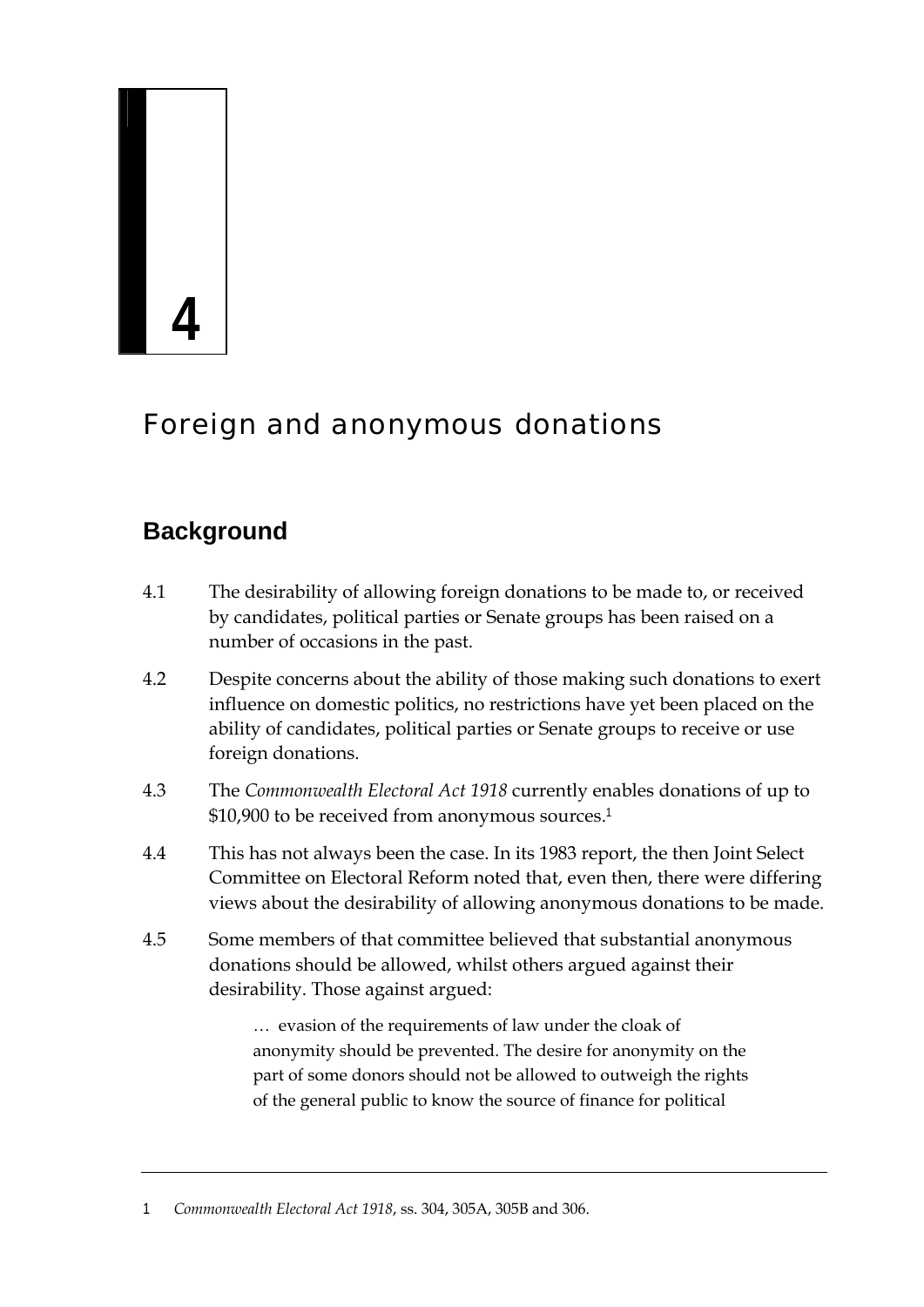activity which because they were anonymous, could not be said to influence decisions.<sup>2</sup>

4.6 Ultimately, that committee recommended as follows:

That anonymous donations for election campaign purposes above the set limits including those received via solicitors' trust funds not be accepted or where they have been received and cannot be returned they be forwarded to the proposed Electoral Commission and be used to defray the costs of the public funding process.<sup>3</sup>

- 4.7 The government of the day agreed and the Commonwealth Electoral Act was amended to provide that the limit above which anonymous donations could not be accepted was \$200 for an individual candidate, \$1,000 for a political party and \$1,000 for a Senate Group.
- 4.8 These limits on anonymous donations applied for all federal elections up to and including the 2004 federal election.
- 4.9 It is difficult to ascertain how often political parties and candidates receive anonymous gifts. A report by the Australian Electoral Commission following the 2001 federal election noted that no such gifts came to the attention of the Commission.<sup>4</sup> In a similar report following the 2004 election, the Commission noted that a number of candidates reported donations in excess of \$200 (the threshold applying at the time) without giving details of the donor involved. Follow-up action by the Commission resulted in amended returns being lodged that show donor details.<sup>5</sup>
- 4.10 With respect to foreign donations, the Australian Electoral Commission has previously highlighted receipts shown in political party returns with an overseas address.<sup>6</sup> Table 4.1 provides an example of some of these returns over the period 1998-99 to 2002-03.

<sup>2</sup> Joint Select Committee on Electoral Reform, *First Report*, September 1983 p. 165.

<sup>3</sup> Joint Select Committee on Electoral Reform, *First Report*, September 1983, p. 165.

<sup>4</sup> Australian Electoral Commission (2005), *Funding and Disclosure Report Election 2001*, p. 12.

<sup>5</sup> Australian Electoral Commission (2005), *Funding and Disclosure Report Election 2004*, p.29.

<sup>6</sup> Australian Electoral Commission, submission 11 to the 2005 inquiry into disclosure of donations to political parties and candidates, pp. 25–26.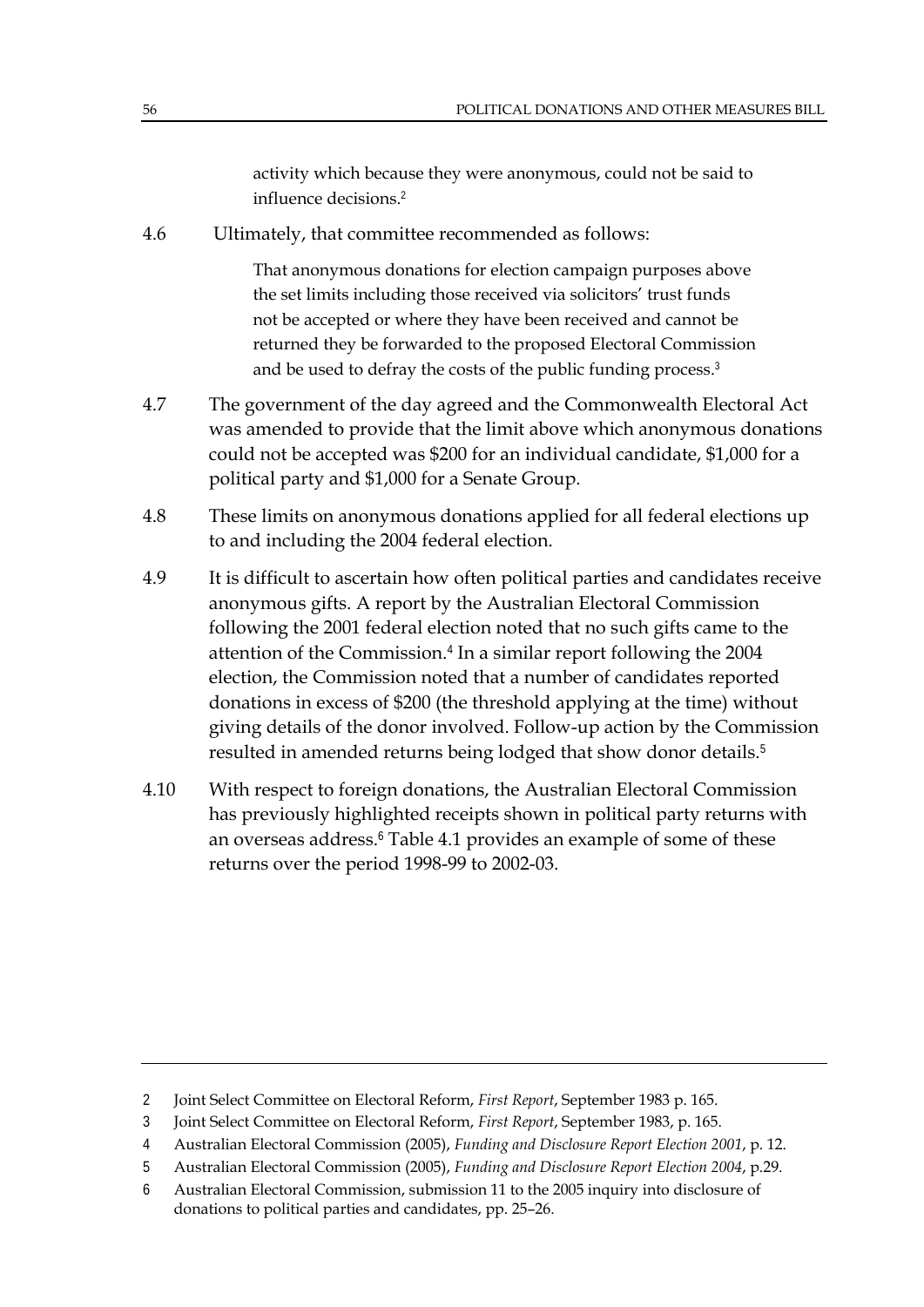| Year    | <b>Party</b>                                             | <b>Amount</b> | <b>Name</b>                              | <b>City/Country</b>            |
|---------|----------------------------------------------------------|---------------|------------------------------------------|--------------------------------|
| 1998-99 | Liberal Party of Australia -<br>Federal Secretariat      | \$5,000       | M J Dwyer                                | PORT MORESBY                   |
| 1998-99 | <b>Citizens Electoral Council</b><br>of Australia        | \$5,250       | Michael Esdaile                          | <b>WEST AUCKLAND</b>           |
| 1998-99 | Liberal Party of Australia<br>(WA Division) Inc          | \$5,000       | W S Cairns                               | <b>GUERNSEY ISLAND</b>         |
| 1999-00 | <b>Australian Labor Party</b><br>(NSW Branch)            | \$25,000      | <b>B</b> Salizar                         | MANILLA, PHILLIPINES           |
| 1999-00 | <b>Australian Greens</b>                                 | \$19,438      | Green Forum<br>Foundation                | <b>SWEDEN</b>                  |
| 2000-01 | Liberal Party of Australia -<br><b>NATIONAL</b>          | \$3,301       | International<br>Democrat<br>Union       | <b>WESTMINISTER</b>            |
| 2001-02 | Australian Labor Party - SA                              | \$10,000      | Alastair Walton                          | <b>HONG KONG</b>               |
| 2001-02 | <b>Australian Labor Party</b><br>(State of Queensland)   | \$9,586       | Chen Kang                                | <b>HONG KONG</b>               |
| 2001-02 | Liberal Party of Australia -<br>Queensland Division      | \$2,000       | David Argyle                             | <b>CHINA</b>                   |
| 2001-02 | Liberal Party of Australia -<br>Queensland Division      | \$2,000       | Flextronics                              | SAN JOSE, 95131                |
| 2001-02 | <b>Australian Greens -</b><br><b>NATIONAL</b>            | \$7,724       | <b>French Greens</b><br>(Les Verts)      | PARIS, FRANCE                  |
| 2001-02 | <b>Australian Greens -</b><br><b>NATIONAL</b>            | \$1,553       | <b>French Greens</b><br>(Les Verts)      | PARIS, FRANCE                  |
| 2001-02 | Liberal Party of Australia<br>(Victorian Division) - VIC | \$1,948       | J Mackay Gill                            | <b>NEW YORK NY USA</b>         |
| 2001-02 | Australian Democrats -<br><b>NATIONAL</b>                | \$2,200       | Lucent<br>Technology                     | <b>HONG KONG</b>               |
| 2001-02 | Australian Labor Party -<br><b>WA</b>                    | \$5,000       | Potain Pty Ltd                           | <b>SINGAPORE</b>               |
| 2001-02 | Australian Labor Party<br>(State of Queensland)          | \$9,769       | Zhang Ziaojing                           | <b>HONG KONG</b>               |
| 2002-03 | Liberal Party of Australia<br>(Victorian Division)       | \$14,000      | Dr Kazumasa<br>Ikoma MD                  | KAWABE, HYOGO,<br><b>JAPAN</b> |
| 2002-03 | Australian Labor Party<br>(N.S.W. Branch)                | \$17,674      | Hatco<br>Corporation                     | FORDS, NJ, 98568               |
| 2002-03 | Liberal Party of Australia,<br>NSW Division              | \$8,360       | Icon<br>Productions<br>LLC               | <b>SANTA MONICA</b>            |
| 2002-03 | Australian Labor Party - SA                              | \$5,500       | <b>SkyCity</b><br>Entertainment<br>Group | <b>AUCKLAND NZ</b>             |

**Table 4.1 Party receipts with an overseas address, 1998-99 to 2002-03** 

*Source Australian Electoral Commission, Australian Electoral Commission, submission 11 to the 2005 inquiry into disclosure of donations to political parties and candidates, p. 26.*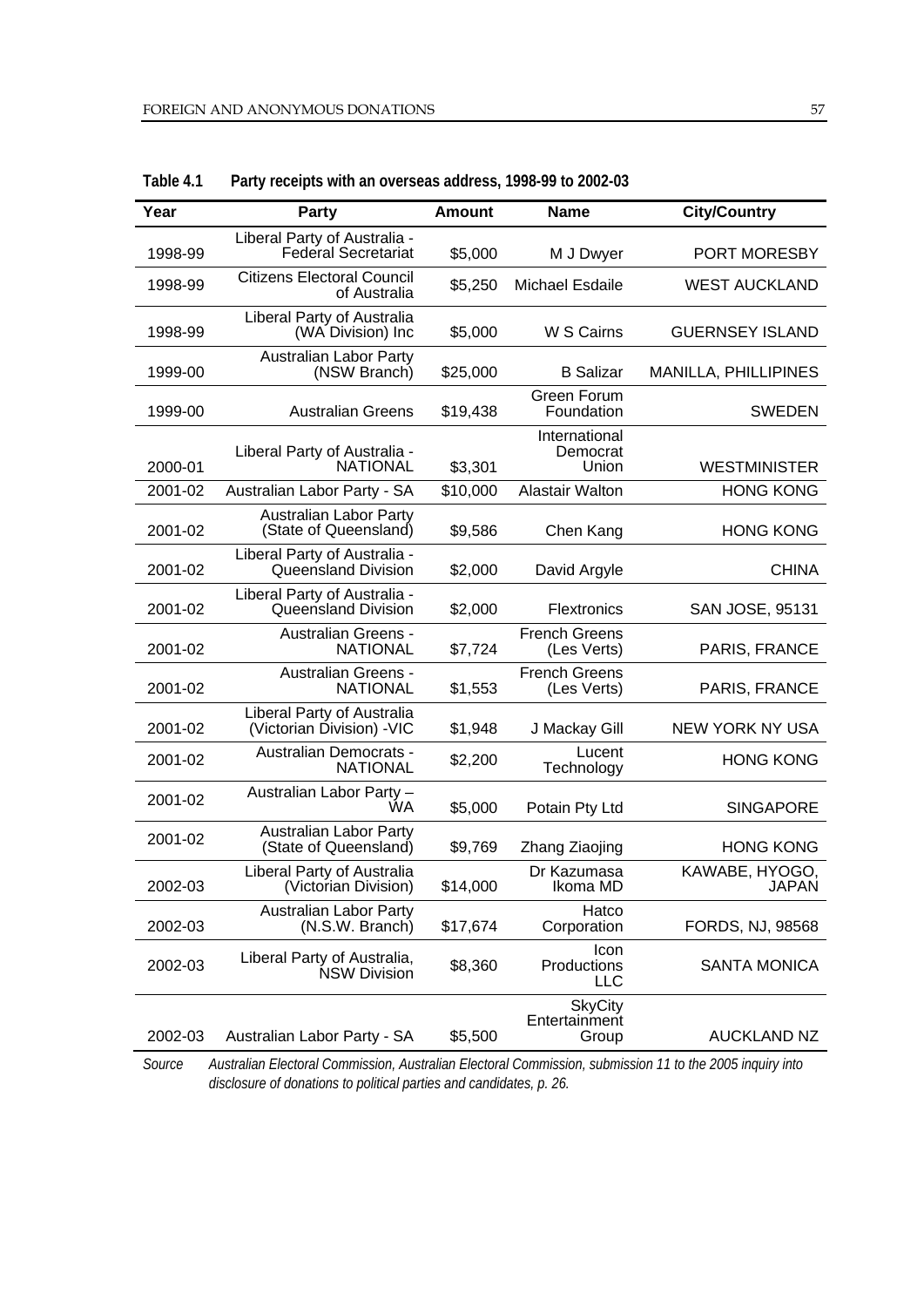4.11 More recently, there have been instances where more significant funds have been received from overseas sources. For example, in 2004-05 the Liberal Party of Australia received a \$1 million donation from British citizen Lord Michael Ashcroft.<sup>7</sup> In 2006-07, the Australian Labor Party (NSW Branch) received \$100,000 from Hong Kong Kingson Investments, whose return address was listed as being in Hong Kong.<sup>8</sup>

## **Impact of 2006 amendments**

- 4.12 Following the 2004 federal election, the Joint Standing Committee on Electoral Matters considered the issue of disclosure thresholds (above which donations must be declared) and recommended that the threshold be substantially increased so that disclosure applied to amounts over \$10,000 and that the threshold be indexed to the Consumer Price Index  $(CPI).9$
- 4.13 As noted in chapter 3, the Government then acted by implementing this change, amongst others, with the *Electoral and Referendum Amendment (Electoral Integrity and Other Measures) Act 2006*, which received royal assent on 22 June 2006.
- 4.14 The current level of \$10,900, which applied from 1 July 2008, will continue until 30 June 2009, after which time it will increase again, unless changes are made to the relevant provisions of the Commonwealth Electoral Act.
- 4.15 Donations below this threshold are not required to be disclosed by the donor, nor the receiver. Therefore, the relevant provisions of the Commonwealth Electoral Act effectively now enable any number of individual donations below the \$10,900 threshold to be made to any political candidate, party or senate group, without the public knowing the source of those funds, providing the donor does not disclose their identity.
- 4.16 This anonymity also currently extends to those who make foreign donations of amounts below the threshold.

<sup>7</sup> Australian Electoral Commission, Funding and Disclosure: Annual Returns Locator Service, viewed on 30 September 2008 at http://fadar.aec.gov.au/arwDefault.asp?SubmissionID=7.

<sup>8</sup> Australian Electoral Commission, Funding and Disclosure: Annual Returns Locator Service, viewed on 30 September 2008 at http://fadar.aec.gov.au/arwDefault.asp?SubmissionID=9.

<sup>9</sup> Joint Standing Committee on Electoral Matters (2005), *Report of the Inquiry into the Conduct of the 2004 Federal Election and matters related thereto*. p. 333.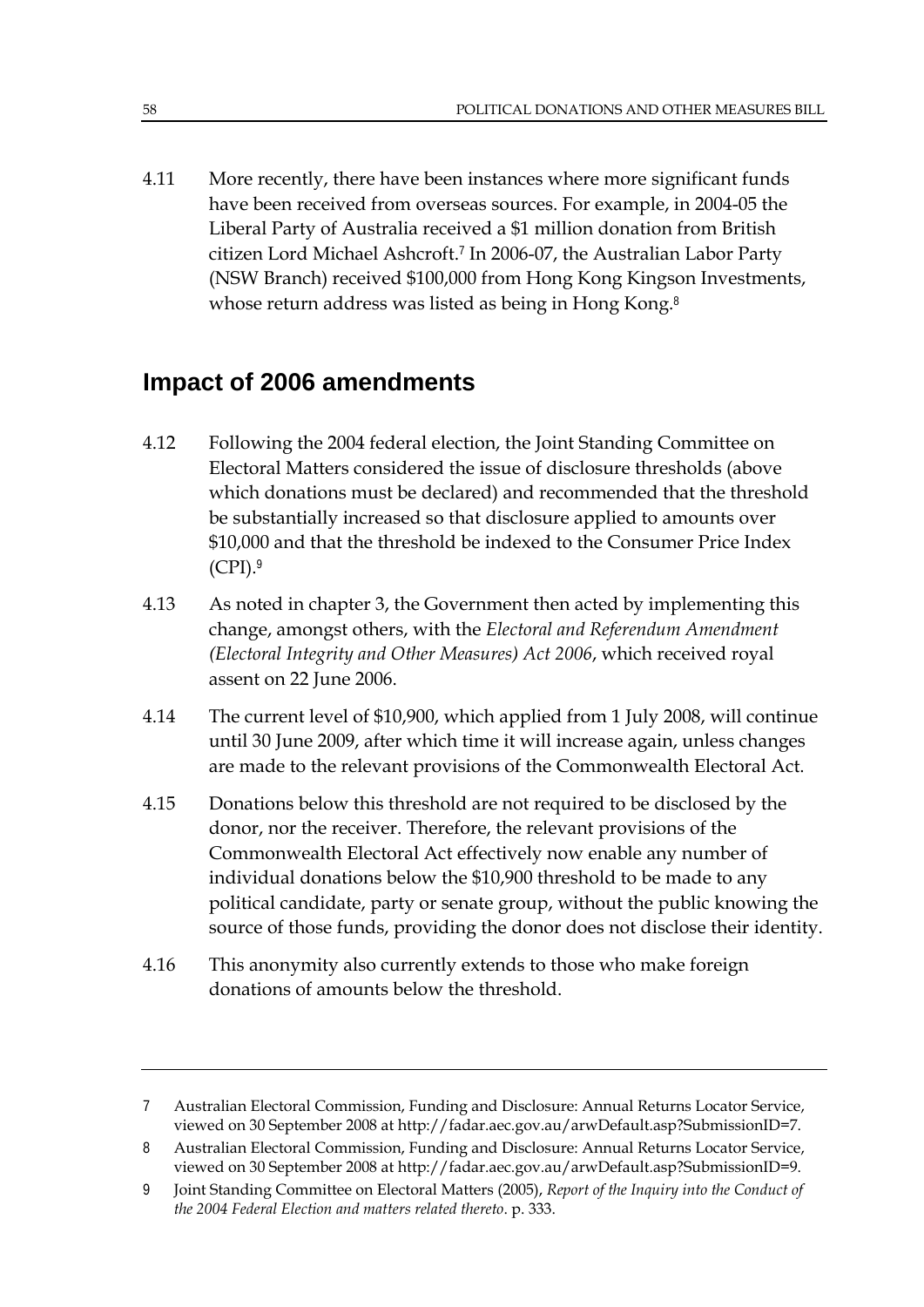## **Proposed changes**

- 4.17 The bill seeks to make it unlawful for registered political parties, state or territory branches of registered political parties, or persons acting on behalf of a party or branch, to receive or use foreign or anonymous donations. 'Foreign property' is defined to be money in an account outside Australia, other money outside Australia, or property other than money that is located outside Australia.<sup>10</sup>
- 4.18 The Australian Electoral Commission told the committee about why the legislation was framed around the movement of foreign property in or out of Australia:

The issue became our limited power to enforce things offshore. The way that the legislation had to be drafted, therefore, was to do with foreign property coming into Australia that was being donated to a political party or used for a political purpose. That is what the new controls are proposing the bill regulate.

… If there was no movement of property from offshore to Australia—and that is how the amendments have been drafted then it would not be caught. There has to be an actual movement of foreign property from offshore to onshore.<sup>11</sup>

- 4.19 Under the proposed changes, it will be unlawful for a registered political party, State branch of a political party, a candidate or a member of a group, or a person acting for any such party or person to receive a donation of foreign property, The prohibition will only apply to candidates and members of groups during the candidacy or group period (the period from when they announce their nomination for election or when they request to have their names grouped on the ballot paper and ending 30 days after polling day).<sup>12</sup>
- 4.20 Further, the bill seeks to make it unlawful for foreign or anonymous donations to be used to incur political expenditure by specified persons, groups or entities, where the donor's main purpose on making the

<sup>10</sup> Commonwealth Electoral Amendment (Political Donations and other Measures) Bill 2008, clause 40.

<sup>11</sup> Pirani P, Australian Electoral Commission, transcript, 26 September 2008, p. 19.

<sup>12</sup> Commonwealth Electoral Amendment (Political Donations and other Measures) Bill 2008, clause 40, proposed s. 306AC.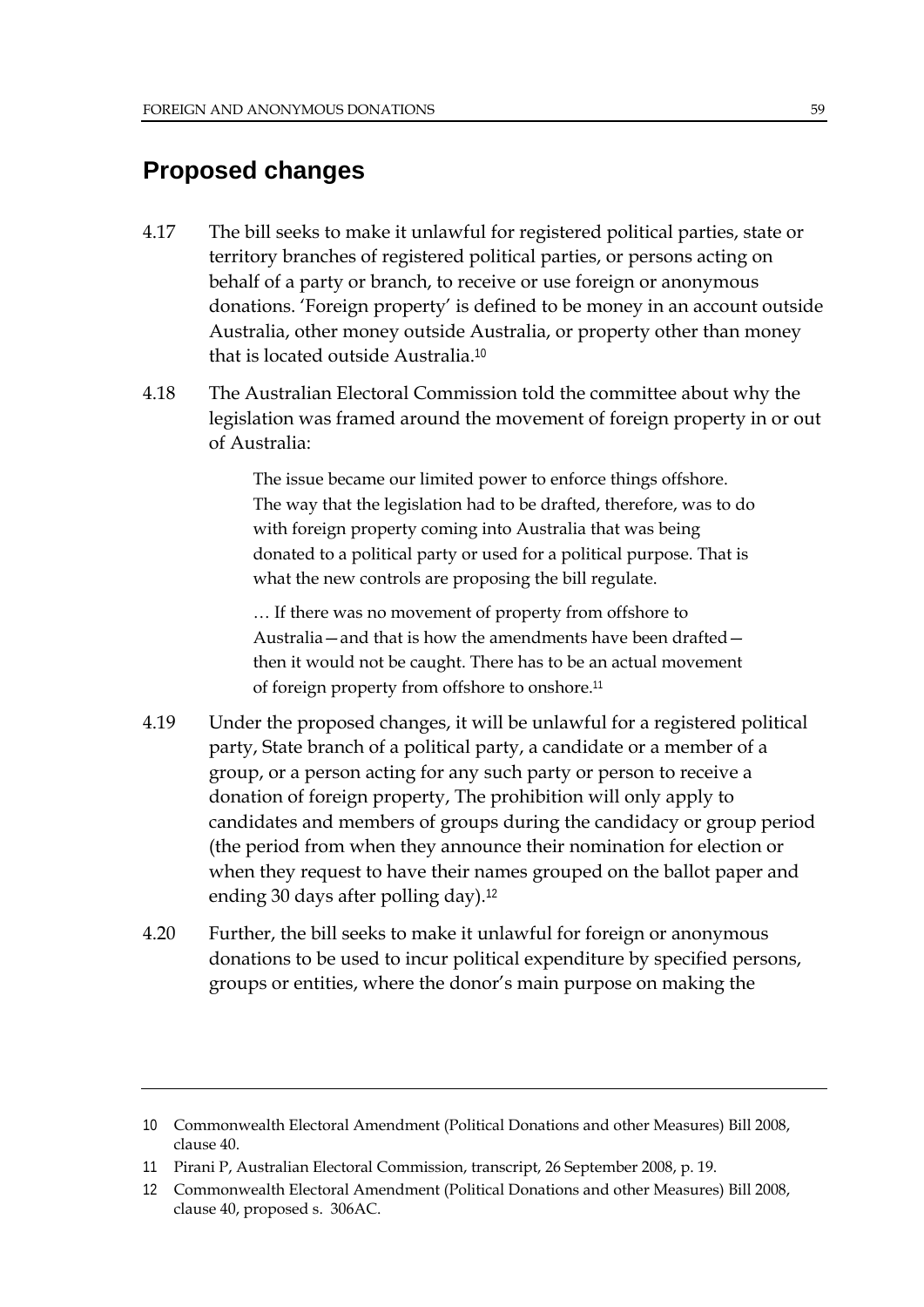donation was, either directly or through the use of intermediaries to enable the recipient to incur that expenditure.<sup>13</sup>

- 4.21 The bill specifies that the proposed provisions would not apply where the foreign or anonymous donation was returned to the donor within 6 weeks of its receipt.<sup>14</sup> Where the donation is not returned, the bill seeks to make the amount of the donation payable to the Commonwealth and provides for liability and debt recovery arrangements to apply. The bill seeks to ensure that the value of any such donation is recoverable only once.<sup>15</sup>
- 4.22 The Democratic Audit of Australia supported the ban on anonymous donations but considered that it may be impractical for small donations made in the course of fundraising events:

It seems odd that the ban applies to all 'gifts', however small. A scrupulous party fund-raiser, shaking a tin or selling raffle tickets, will be required to demand and record the names and addresses of every contributor, or refuse or forfeit the contribution to the Commonwealth. It may be sensible to legislate a low threshold, say \$50. If so, regular contributions under the threshold would still have to be covered by the anti-anonymity rule (eg direct debits, cheques or other financial transfers) since such contributions could otherwise be used to make cumulatively substantial donations.<sup>16</sup>

- 4.23 At a public hearing, the Australian Electoral Commission was asked about whether the bill intended to ban all anonymous donations as the Democratic Audit suggested or whether only amounts below the proposed threshold (\$1,000) would be prohibited.
- 4.24 The Commission confirmed that the bill, as drafted, would ban all anonymous donations. In its response to the committee the Commission noted that:

The amendments contained in Item 40 of Schedule I to the Bill seek to repeal the existing section 306 and to introduce new sections 306 to 306AI. The effect of these new provisions is to ban all anonymous donations to those involved in the political process. The Second Reading Speech that accompanied the introduction of

<sup>13</sup> Commonwealth Electoral Amendment (Political Donations and other Measures) Bill 2008, clause 40, proposd ss. 306AD, 306AG and 306AI.

<sup>14</sup> Commonwealth Electoral Amendment (Political Donations and other Measures) Bill 2008, clause 40, proposed ss. 306AA and 306AF.

<sup>15</sup> Commonwealth Electoral Amendment (Political Donations and other Measures) Bill 2008, clauses 14 and 21.

<sup>16</sup> Democratic Audit of Australia, submission 1, p. 4.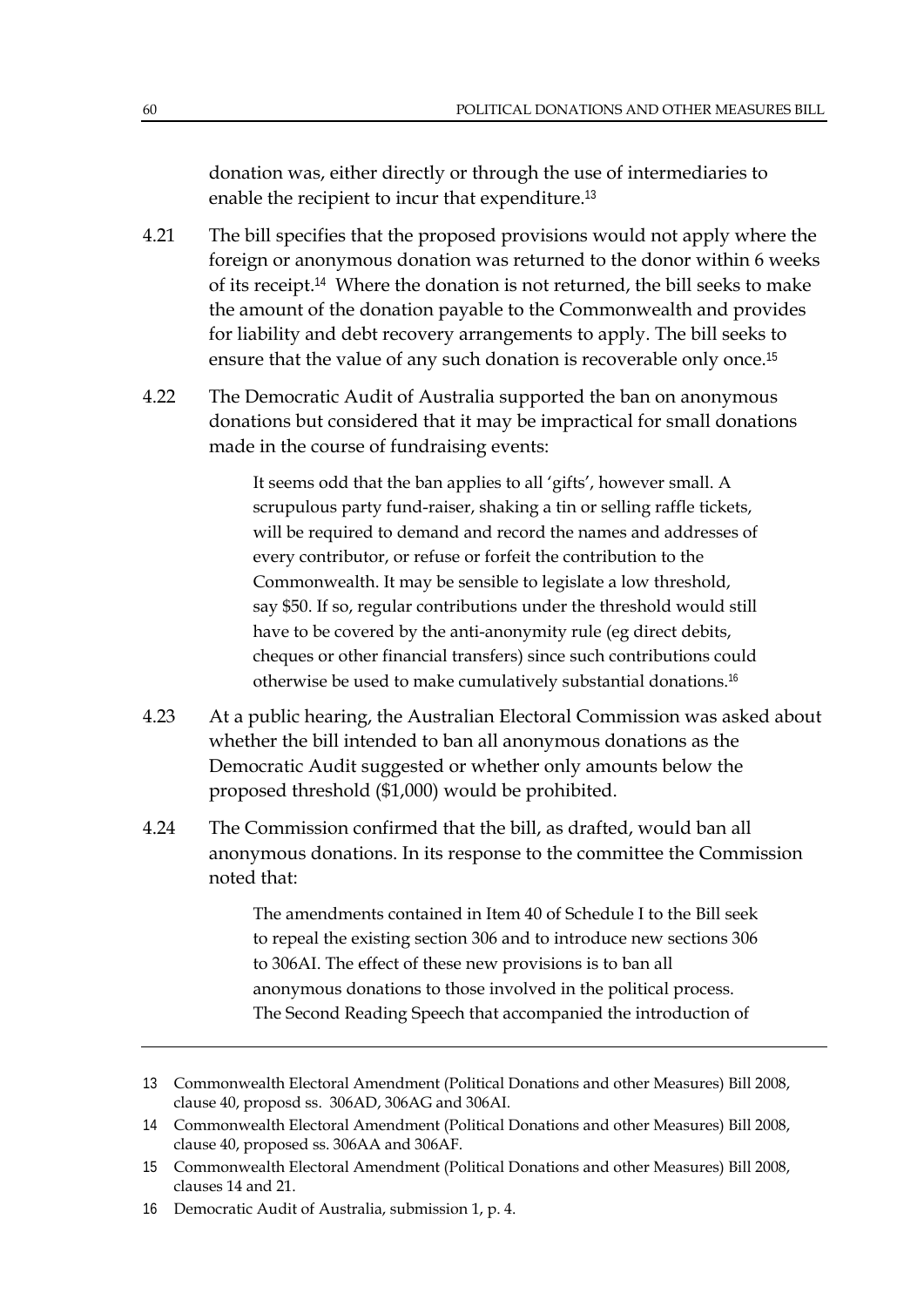this Bill into the Senate stated (Senate Hansard 15 May 2008 page 1965):

> The Bill includes measures that extend the current prohibition on accepting anonymous donations to all anonymous gifts ......

Accordingly, the Bill contains a complete prohibition on the receipt by political parties and candidates of any anonymous gifts irrespective of the amount involved. This prohibition also applies to others involved in the electoral processes where those anonymous funds are used for electoral expenditure. This was a deliberate policy decision based on the concern that setting a threshold below which anonymous donations could be lawfully received has the potential to create a loophole that could be exploited to undermine the accountability and transparency of other measures designed to inform the Australian community of the sources of donations that are accepted and expended by the main players in the electoral process.

However, since the AEC's evidence on Friday, the Minister has indicated that Government amendments to the Bill will be considered that introduce a low threshold (of say \$50) below which anonymous donations can be lawfully received by the key players in the electoral process. This will facilitate the collection of donations in the circumstances outlined in the further submission from the Democratic Audit of Australia that was provided to the AEC at the Committee's hearing.<sup>17</sup>

- 4.25 The committee agrees that it would be difficult for the organisers of smallscale fundraising activities to comply with a complete ban on anonymous donations. The approach suggested by the Democratic Audit of implementing a low threshold of \$50 appears to provide a workable solution.
- 4.26 The committee therefore recommends that clause 40 of the bill (proposed section 306AE) be amended to provide for anonymous donations of less than \$50 to be received without imposing a requirement that the receiver of the gift obtain personal details of the person or organisation providing the gift.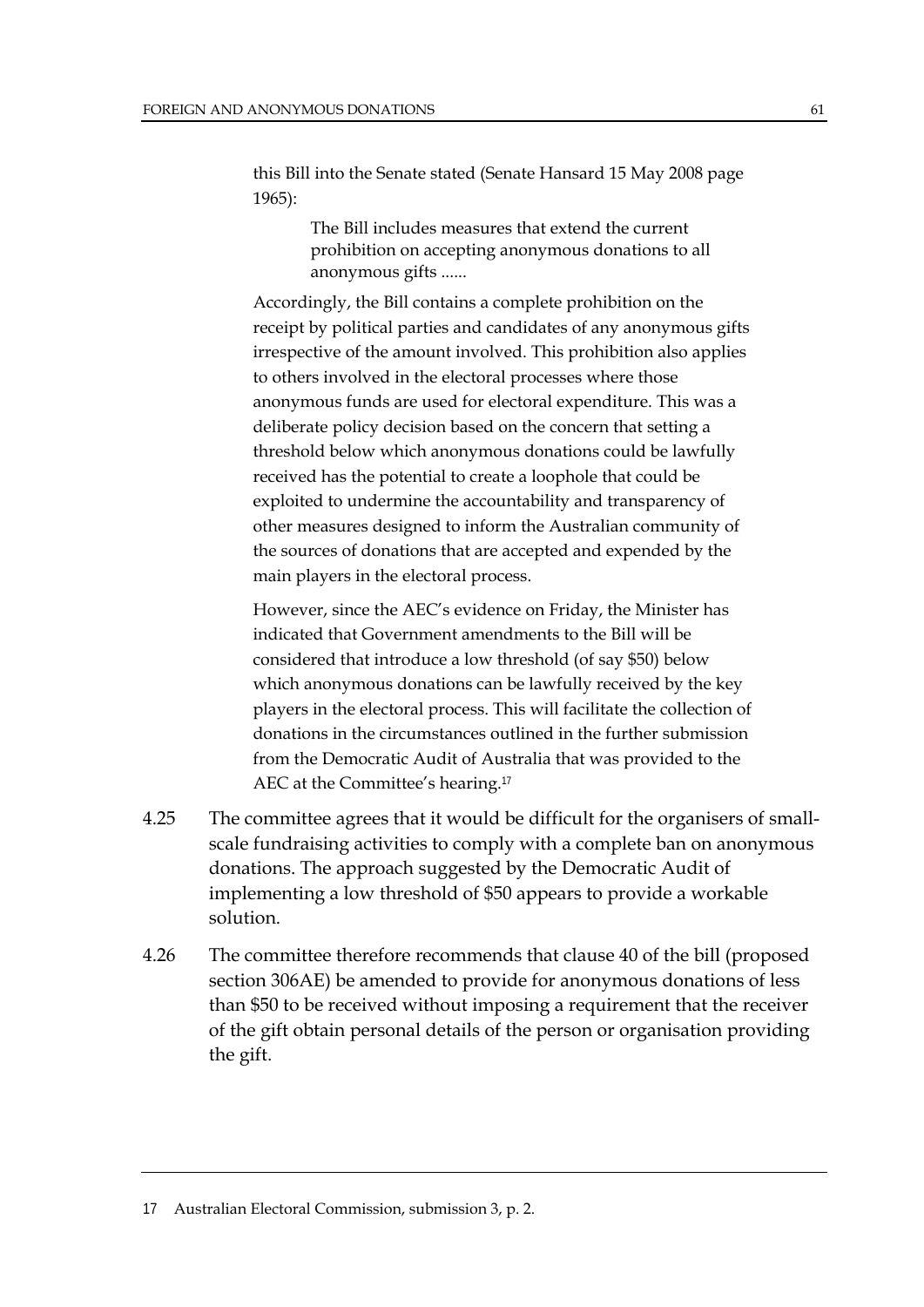## **Views about current and proposed arrangements**

- 4.27 The committee received a number of submissions for its 2007 election inquiry that canvassed issues relating to foreign or anonymous donations.
- 4.28 Mr Andrew Murray, on behalf of the Australian Democrats, welcomed the changes proposed by the bill, noting that:

The Democrats applaud the Labor Government's proposal (by press release on March 28 2008) to ban foreign political donations from overseas. It is long overdue. The AEC on-line disclosure returns show that between 1998/99 to 2006/07, Australian political parties received \$2 319 220 from overseas sources. Of this amount, \$1 664 279 went to the Liberal Party, \$475 067 to Labor, \$170,564 to the Greens, \$7,110 to the Citizens Electoral Council and \$2,200 to the Democrats.

Within those figures was a startling \$1,000,000 for the Liberal Party from British citizen, Lord Michael Ashcroft for the 2004 federal election. Interestingly, this donation would have been illegal in Britain because of that country's ban on foreign donations. Under British law, a donation of more than ₤200 sterling or \$A470 is allowed only if it comes from a person eligible to enrol to vote in Britain or from registered corporations operating in Britain.<sup>18</sup>

4.29 Support for a ban on foreign and anonymous donations was also given by the Australian Labor Party, Dr Tham and the Eurobodalla Greens.<sup>19</sup> The Democratic Audit of Australia also supported the proposals, noting that:

> Some parties may be ideologically or organisationally linked to global movements eg socialist and environmental parties. But as long as Australia forms a single, sovereign electoral system and is not part of a supra-national electoral system like the ED, the principle that foreign interests should have no say is valid.<sup>20</sup>

4.30 As noted in chapter 1, the Liberal Party of Australia and The Nationals viewed the current arrangements as operating without problems and

<sup>18</sup> Australian Democrats, submission 56 to the 2007 election inquiry, p. 27

<sup>19</sup> Australian Labor Party (National Secretariat), submission 159 to the 2007 election inquiry, p. 1; Tham J, submission 133 to the 2007 election inquiry, p. 37; The Eurobodalla Greens, submission 54 to the 2007 election inquiry, p. 2.

<sup>20</sup> Democratic Audit of Australia, submission 1, p. 3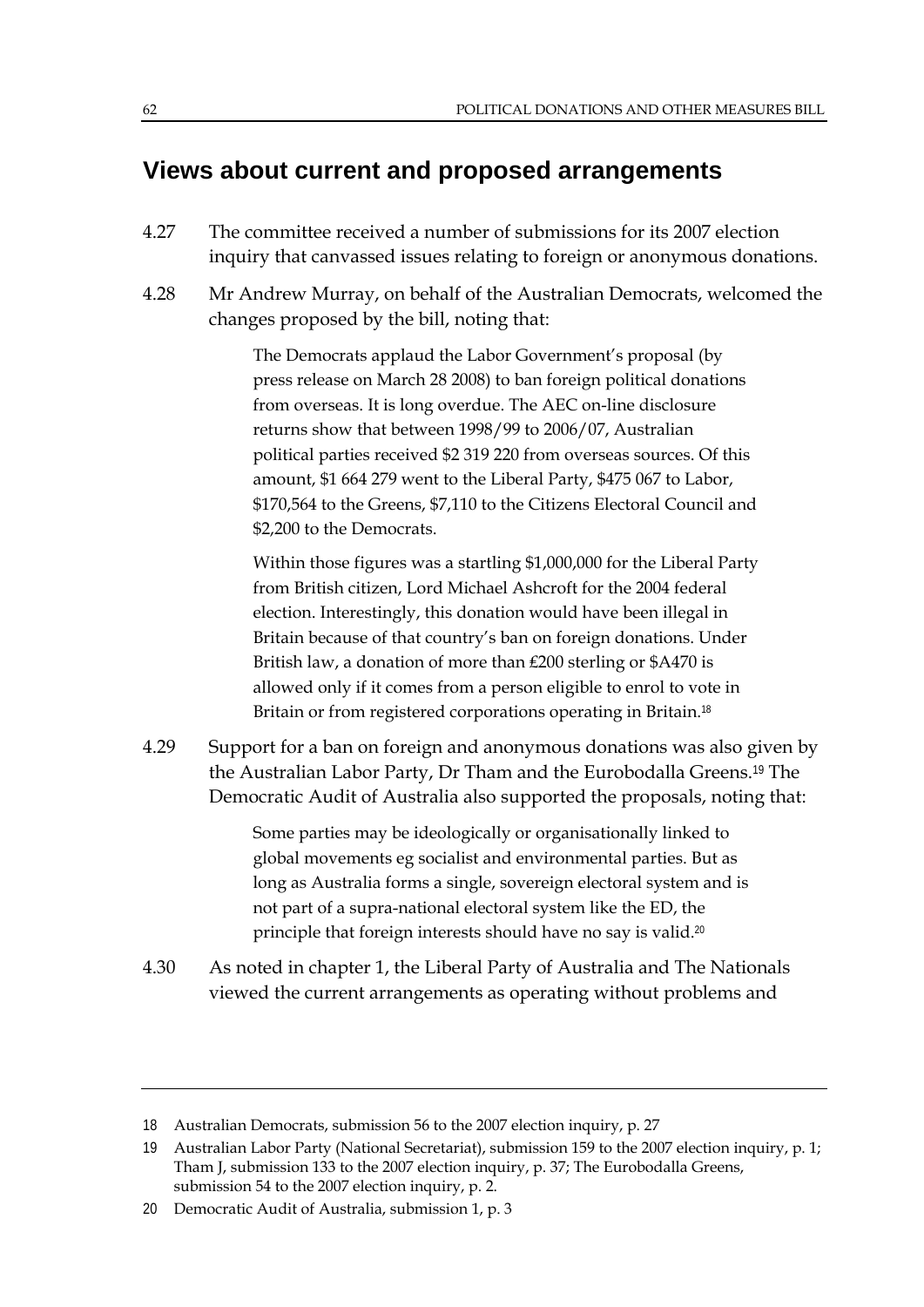considered that any reviews of these arrangements should wait until the green paper process is established.<sup>21</sup>

#### **Committee conclusion**

- 4.31 The committee believes that the current high disclosure threshold (\$10,900), which enables significant donations to be made anonymously, both domestically and from overseas, requires urgent action to enhance disclosure requirements and ensure that overseas interests are not able to use foreign property to unduly influence the Australian political system.
- 4.32 The committee notes with alarm the potential for large sums of money to flow to political participants in Australia from overseas, such as the significant donation of \$1 million from British citizen, Lord Michael Ashcroft.
- 4.33 The committee believes that the time has come for a ban on foreign donations so that the domestic political environment is not influenced by overseas persons or corporations, who should not be entitled to participate in Australian elections by secret means or otherwise.
- 4.34 The committee agrees with Dr Tham, who describes the increase to the disclosure threshold as 'regressive'<sup>22</sup>. The committee believes the current situation has resulted in reduced transparency and has increased the potential for influence to be exerted on the making of public policy in such a way that the Australian public may be unaware of where such influence has its origins.
- 4.35 This situation appears to be untenable and in conflict with the original aims of the funding and disclosure scheme as it was implemented for the 1984 election, and as applied up to and including the 2004 election.
- 4.36 Lifting of disclosure thresholds to the unprecedented high levels that currently exist has indeed made it possible for significant donations to be made in secret.
- 4.37 However, the committee shares the concern raised by the Democratic Audit of Australia in its submission to this inquiry, that the changes proposed in the bill may create some difficulty for fundraisers, where persons who make minor purchases of raffle tickets, or contribute

<sup>21</sup> The Liberal Party of Australia, submission 156 to the 2007 election inquiry, p. 2; The Nationals, submission 145 to the 2007 election inquiry, p. 1.

<sup>22</sup> Tham J, submission 133 to the 2007 election inquiry, p. 37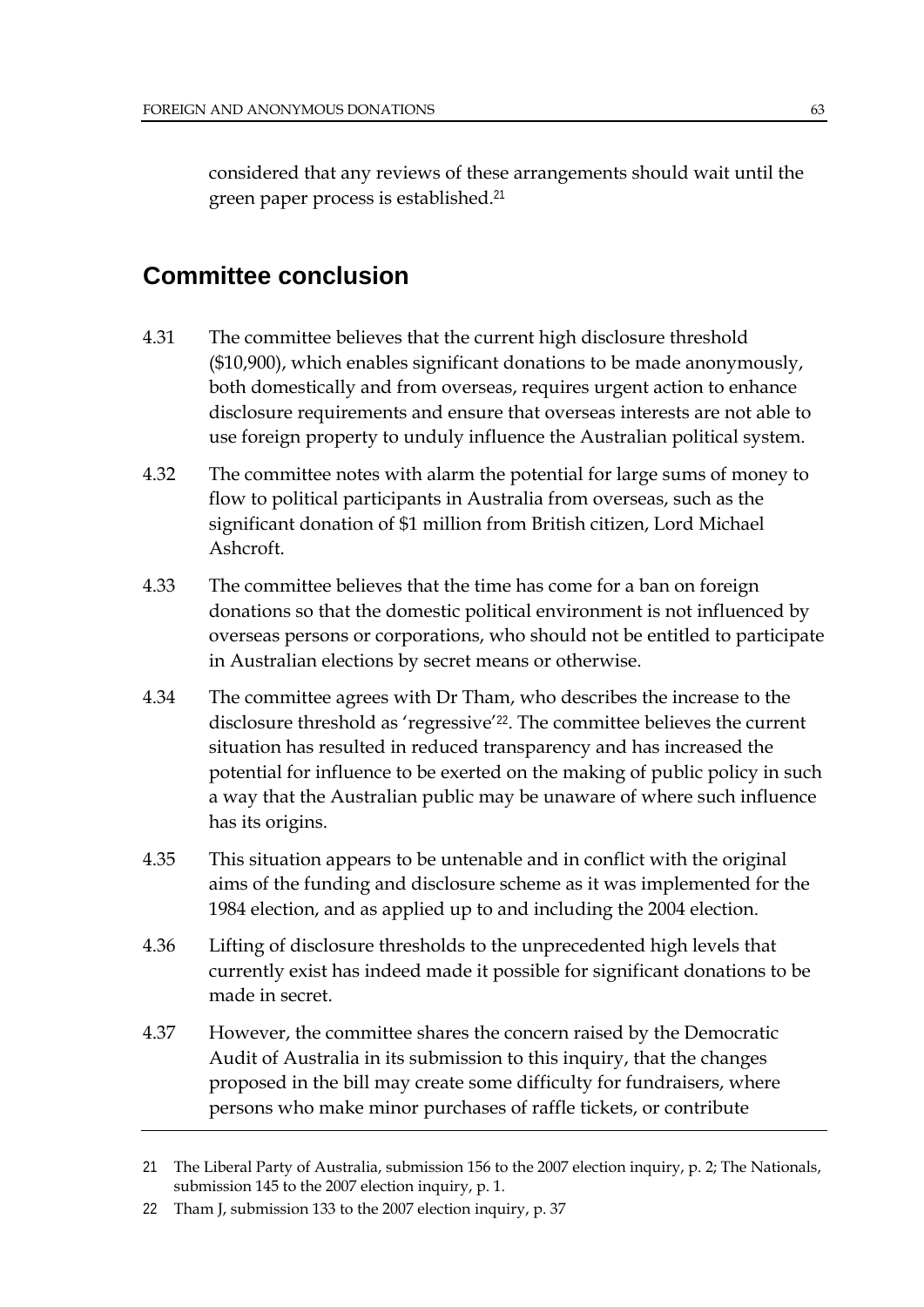relatively small sums of money by donation may be required to disclose their details, otherwise those amounts would be subject to forfeit to the Commonwealth.

- 4.38 The committee believes that in attempting to restrict the potential for anonymous donations, the proposals in the bill might create an onerous burden in such minor situations. The committee believes that there should be a small threshold of \$50 below which anonymous donations would be allowable.
- 4.39 Accordingly, the committee recommends that the bill be amended to allow for anonymous donations to be made and received below a threshold of \$50 without incurring a disclosure obligation for the donor or the recipient.

#### **Recommendation 5**

4.40 **The committee recommends that the Senate should support the proposals in the Commonwealth Electoral Amendment (Political Donations and Other Measures) Bill 2008 that make it unlawful for registered political parties, state or territory branches of registered political parties, or persons acting on behalf of a party or branch, to receive or use anonymous donations or to receive or use a donation of foreign property.** 

#### **Recommendation 6**

4.41 **The committee recommends that clause 40 (proposed section 306AE) of the Commonwealth Electoral Amendment (Political Donations and other Measures) Bill 2008 be amended to allow for anonymous donations below a threshold of \$50 to be received without a disclosure obligation being incurred by the donor, and without the recipient being required to forfeit the donation or donations to the Commonwealth.**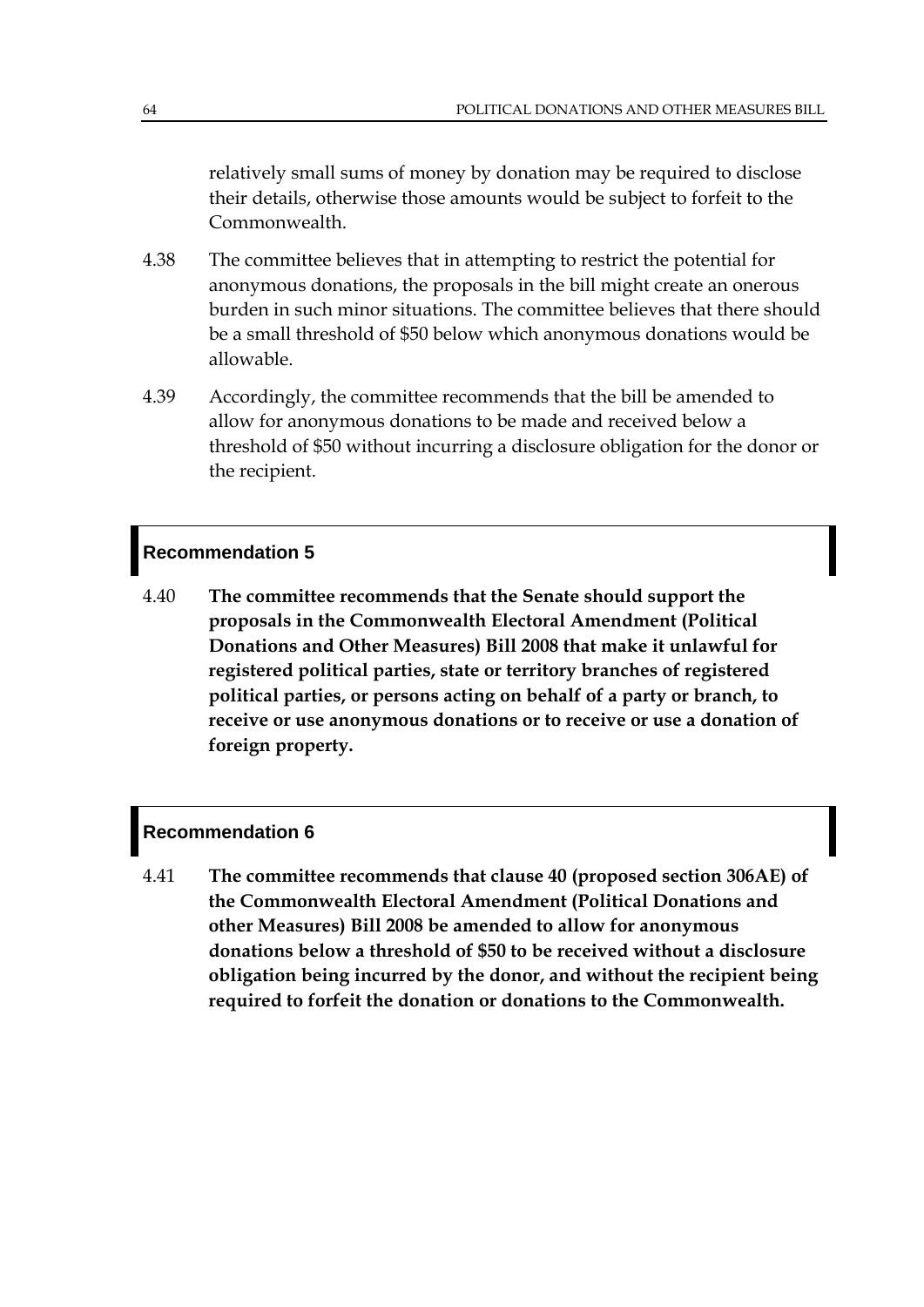# **5**

## Offences, penalties and compliance

## **Background**

- 5.1 To bring greater integrity to any regulatory system it is important that there be an appropriate enforcement and compliance regime. As part of such as regime, it is important to define offences, set appropriate penalties and ensure that there are workable processes for regulatory authorities to investigate and enforce breaches of the law.
- 5.2 To be effective, strategic regulation should serve two functions:
	- **Impose punishments against persons committing contraventions of the** law (the enforcement function); and
	- Deter people from contravening the law (the preventative function).<sup>1</sup>
- 5.3 The importance of compliance and enforcement activity was noted by the Public Interest Advocacy Centre, who told the committee in their submission to the 2007 election inquiry that:

Accountability is dependent not only on disclosure requirements but the capacity to have them effectively enforced, including a penalty regime that can act as a deterrent.<sup>2</sup>

5.4 The bill proposes to introduce new offences associated with the proposal to ban overseas and anonymous donations. In addition, the level of existing penalties for breaches of funding and disclosure provisions will

<sup>1</sup> Gilligan G, Bird H and Ramsay I (1999), 'The Efficacy of Civil Penalty Sanctions under the Australian Corporations Law', Australian Institute of Criminology trends and issues in crime and criminal justice, no 136, November, p. 3.

<sup>2</sup> Public Interest Advocacy Centre, submission 103 to the 2007 election inquiry, p. 13.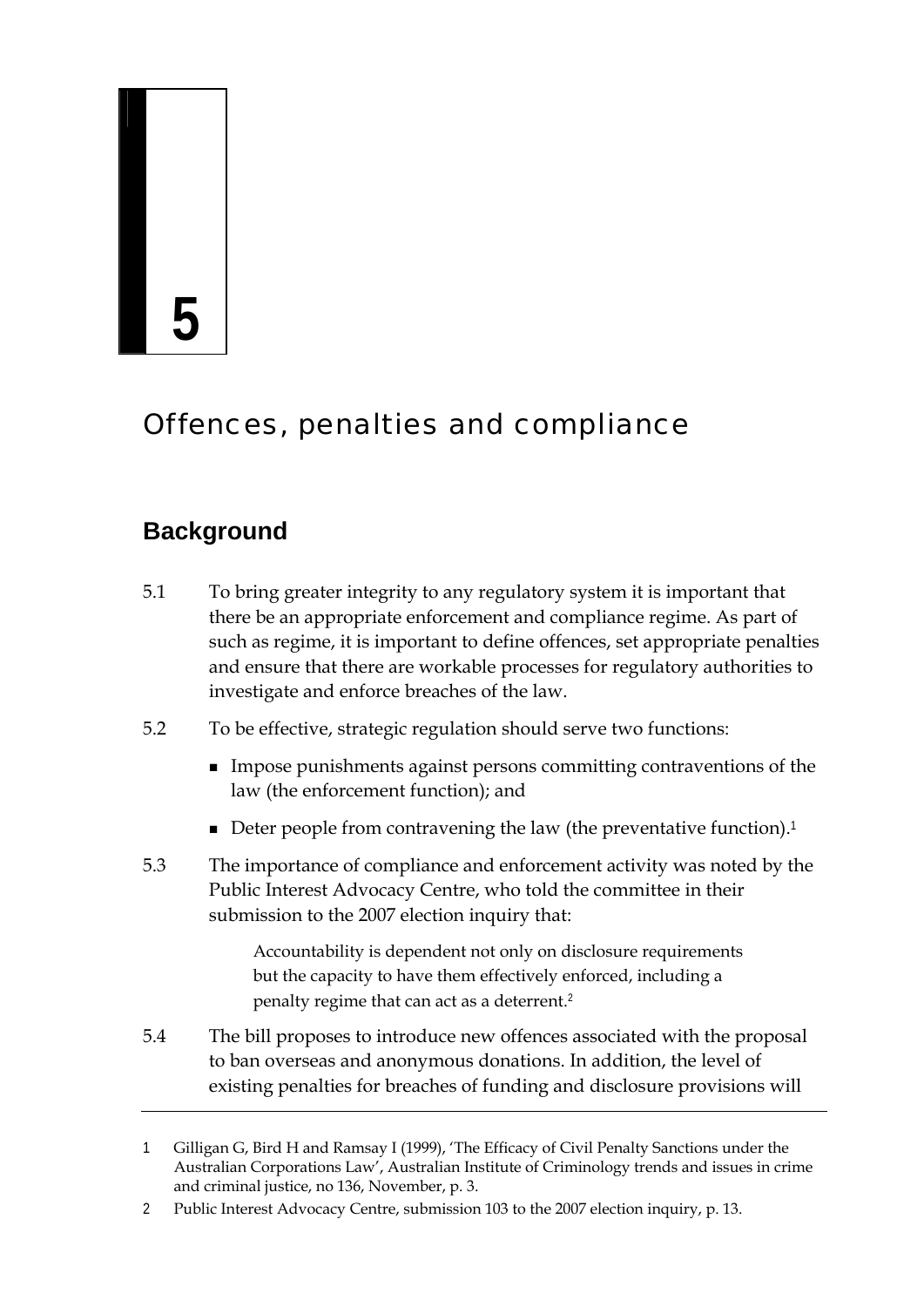be increased significantly — a number of existing penalties have remained largely unchanged since their introduction in 1984.

5.5 The bill also includes provisions that will strengthen the powers of the Australian Electoral Commission to undertake compliance activities relating to funding and disclosure parts of the *Commonwealth Electoral Act 1918*. Effective enforcement of the funding and disclosure arrangements will also depend on appropriate resourcing of these activities by the Government.

## **Proposed changes**

5.6 The bill proposes a series of changes to existing penalties and introduces new offences associated with the proposed ban on receiving overseas donations and anonymous donations. In addition, a range of proposals are made to strengthen the Australian Electoral Commission's capacity to undertake compliance activities.

### **Strengthening existing penalties**

- 5.7 The level of monetary penalties specified in the Commonwealth Electoral Act in relation to funding and disclosure have remained largely unchanged since their introduction in 1983.<sup>3</sup>
- 5.8 Since 1983, the real value of a number of financial penalties has declined over time, to a level that is less than 40 per cent of its value in 1983. For example, the penalty attached to the failure to furnish a return has remained at \$1,000 in nominal terms but has declined to only \$382 in real terms in 2008 (figure 5.1).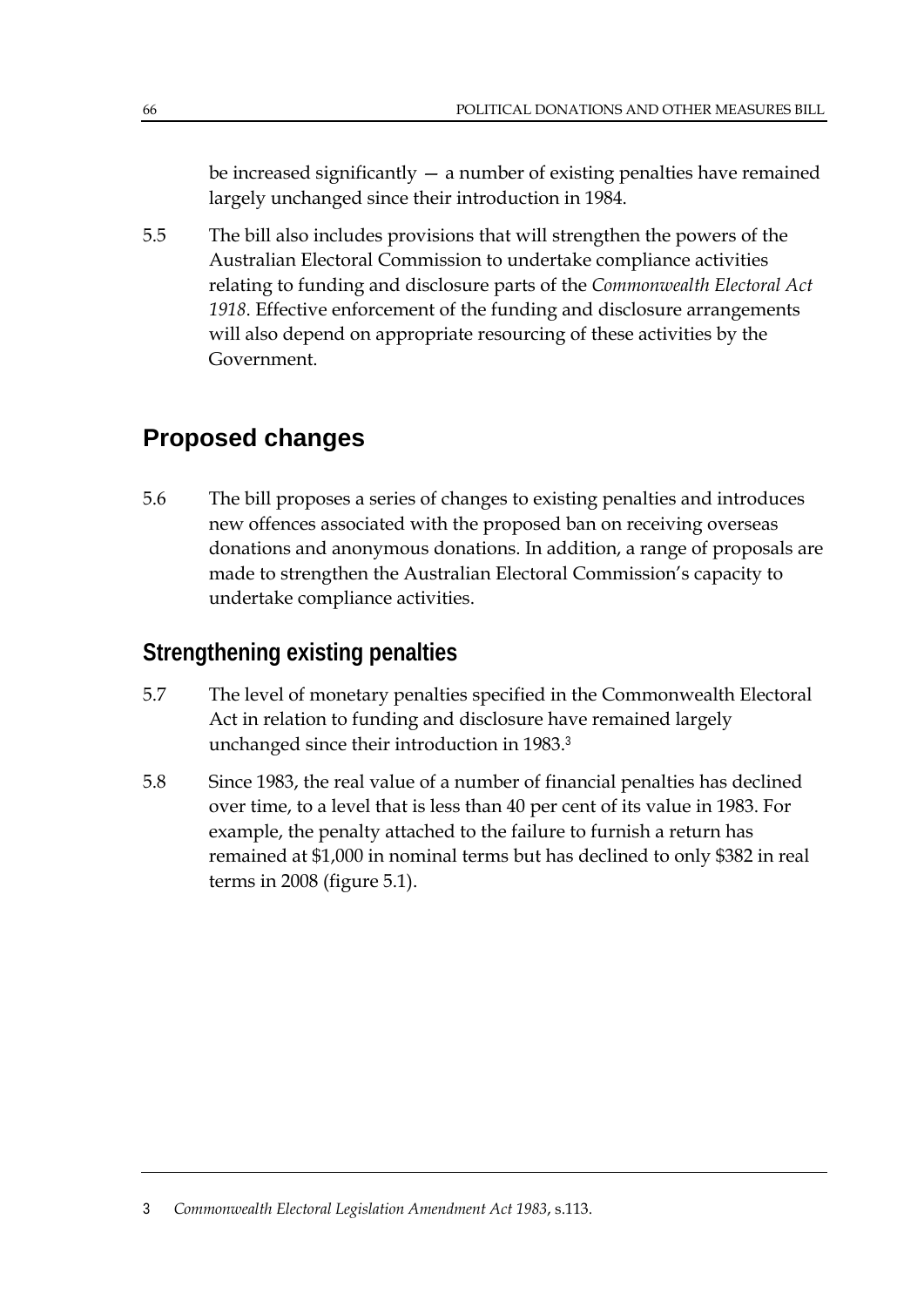

**Figure 5.1 Value of penalty for the failure to furnish a return, 1983 to 2008 (dollars) (a)** 

- *Note (a) in the case of a return required to be furnished by the agent of a political party or of a State branch of a political party the penalty is a fine not exceeding \$5,000. In any other case the fine does not exceed \$1,000 (Commonwealth Electoral Act 1918, s. 315(1)).*
- *Source Committee estimates based on the nominal value of the penalty for failing to furnish a return. Nominal amounts were deflated using the June quarter values of the all groups consumer price index from ABS cat no 6410.0, time series spreadsheets tables 1 and 2, viewed on 15 September 2008 at http://www.ausstats.abs.gov.au/Ausstats/ABS@Archive.nsf/0/B30A20A7A8A4F783CA25748E0012B5D6/\$Fil e/640101.xls#A2325846C.*
- 5.9 The bill proposes to increase the penalties for a number of existing offences including:
	- failure to furnish a return  $-120$  penalty units (equivalent to \$13,200). Under current arrangements a fine cannot exceed \$5,000 for an agent of a political party or of a State branch of a political party or \$1,000 in other cases;
	- **furnishing an incomplete return**  $-120$  **penalty units (equivalent to** \$13,200). Under current arrangements a fine cannot exceed \$1,000;
	- failure to retain records  $-120$  penalty units (equivalent to \$13,200). Under current arrangements a fine cannot exceed \$1,000;
	- lodging a claim or return about election expenditure that is known to be false or misleading in a material particular — Imprisonment for 2 years or 240 penalty units (equivalent to \$26,400), or both. Under current arrangements an agent of a political party or of a State branch of a political party may be fined up to \$10,000, other persons may be fined up to \$5,000;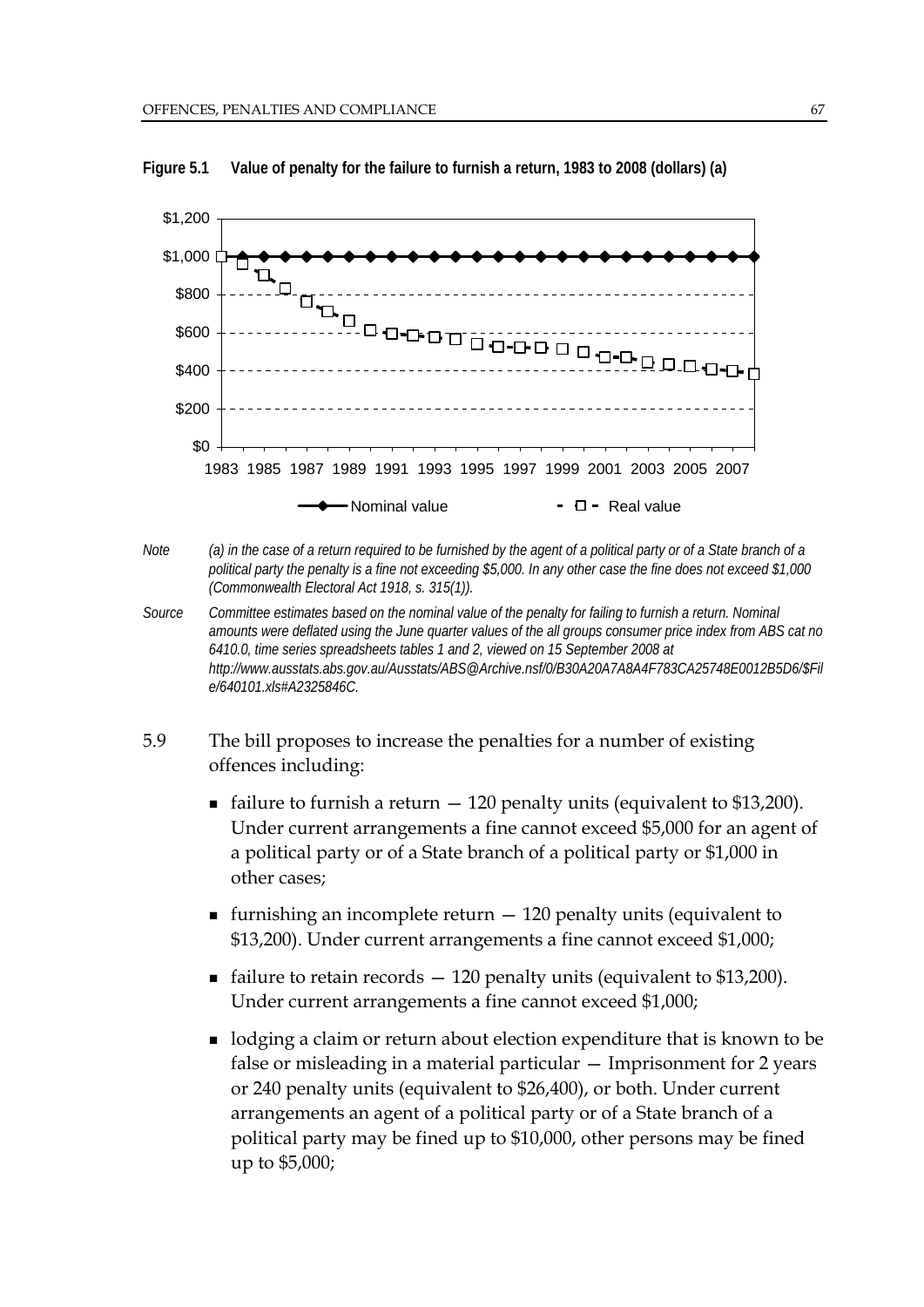- **providing information to another that is false or misleading in a** material particular in relation to the making a claim or the furnishing of other types of returns — Imprisonment for 12 months or 120 penalty units (equivalent to \$13,200), or both. Under current arrangements an agent of a political party or of a State branch of a political party may be fined up to \$10,000, other persons may be fined up to \$5,000; and
- failure or refusal to comply with notices relating to Australian Electoral Commission-authorised investigations and knowingly giving false or misleading evidence required for such investigations — imprisonment for 12 months or 60 penalty units (equivalent to \$6,600). Under current arrangements the penalties for a range of offences relating to refusing to comply with notices is \$1,000. A person who knowingly provides false or misleading information during a compliance audit or investigation by the Commission is punishable by a fine of \$1,000, or imprisonment for six months, or both.<sup>4</sup>
- 5.10 The proposed penalties appear to provide a significantly greater deterrent, particularly the inclusion of imprisonment as a penalty for several offences. The change proposed by the bill to specify penalty levels in terms of 'penalty units' rather than nominal amounts also provides a simpler mechanism to maintain penalty levels by linking them to a benchmark specified in the *Crimes Act 1914* (s. 4AA) — a benchmark widely used in Commonwealth law and used in other parts of the Commonwealth Electoral Act.
- 5.11 The committee notes that since the introduction of the concept of penalty unit into Commonwealth law in 1992, when it carried a nominal value of \$100, the level has changed only once, when it was increased to \$110 in 1997. Since then, it has declined by over 25 per cent in real terms.<sup>5</sup> It will be important that attention is paid in the future to ensuring that the level of a penalty unit in the Crimes Act is reviewed on a regular basis to ensure its ongoing appropriateness.

<sup>4</sup> See *Commonwealth Electoral Act 1918*, s. 315 and s. 316 for existing penalties and Commonwealth Electoral Amendment (Political Donations and Other Measures) Bill 2008, clause 82, for proposed penalties.

<sup>5</sup> Committee estimates based on the nominal value of penalty units in the *Crimes Act 1914*, s. 4AA. Nominal amounts were deflated using the June quarter values of the all groups consumer price index from ABS cat no 6410.0, time series spreadsheets tables 1 and 2, viewed on 15 September 2008 at http://www.ausstats.abs.gov.au/Ausstats/ABS@Archive.nsf/0/B30A20A7A8A4F783CA2574 8E0012B5D6/\$File/640101.xls#A2325846C.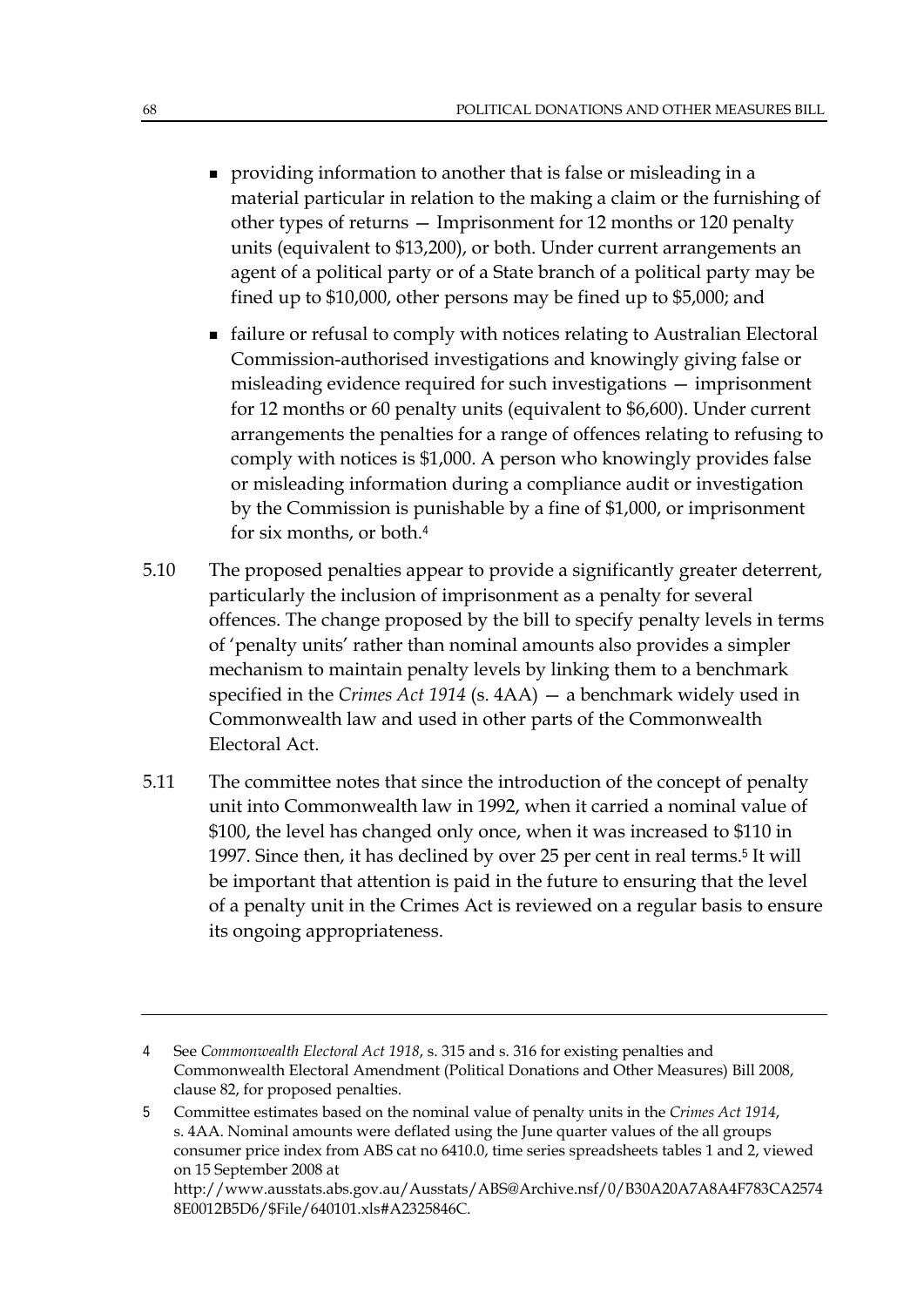5.12 The penalties proposed in the bill are generally comparable with those for similar offences in other Australian jurisdictions (table 5.1). Care needs to be taken when making such comparisons because of differences in the regulatory frameworks across jurisdictions.

| <b>Jurisdiction</b> | <b>Failing to lodge a</b><br>return by the due<br>date                                       | <b>Knowingly lodging</b><br>false or misleading<br>information in a<br>return or claim for<br>funding | <b>Failure to retain</b><br>records                                                                      | <b>Failure to</b><br>produce<br>documents or<br>evidence<br>when required                       |
|---------------------|----------------------------------------------------------------------------------------------|-------------------------------------------------------------------------------------------------------|----------------------------------------------------------------------------------------------------------|-------------------------------------------------------------------------------------------------|
| <b>NSW</b>          | \$22,000                                                                                     | \$22,000 or 12 months<br>imprisonment or both                                                         | \$22,000 (party)<br>\$11,000 (party<br>agent and<br>others) (a)                                          | \$11,000                                                                                        |
| Qld                 | \$7,500 (party)<br>\$1,500 (others)                                                          | \$15,000 (party agent)<br>\$7,500 (agent of a<br>candidate)<br>\$3,750 (other than an<br>agent)       | $$1,500$ (a)                                                                                             | \$3,000                                                                                         |
| WA                  | \$7,500 (party<br>agent)<br>\$1,500 (others)                                                 | \$15,000 (part agent)<br>\$7,500 (others) (b)                                                         | \$3,000 (party agent<br>and financial<br>controller of an<br>associated entity)<br>$$1,500$ (others) (c) | \$1,500                                                                                         |
| <b>ACT</b>          | \$5,000 (party)<br>\$2,000 (individual)<br>\$25,000<br>(corporation)                         | \$5,000 or six months<br>imprisonment or both                                                         | $$2,000$ (d)                                                                                             | \$5,000 or six<br>months<br>imprisonment<br>or both                                             |
| <b>NT</b>           | \$22,00 or<br>12 months<br>imprisonment<br>(natural person)<br>\$110,000 (body<br>corporate) | \$22,00 or 12 months<br>imprisonment (natural<br>person)<br>\$110,000 (body<br>corporate)             | \$22,00 or<br>12 months<br>imprisonment<br>(natural person)<br>\$110,000 (body<br>corporate) (a)         | \$22,00 or<br>12 months<br>imprisonment<br>(natural<br>person)<br>\$110,000 (body<br>corporate) |

| Table 5.1 |  | Penalties for funding and disclosure offences, selected Australian jurisdictions |  |  |
|-----------|--|----------------------------------------------------------------------------------|--|--|
|-----------|--|----------------------------------------------------------------------------------|--|--|

*Notes (a) records to be retained for 3 years. (b) A separate offence for knowingly giving evidence that is false or misleading is also defined, with a penalty of \$1,500. (c) records to be retained for 6 years. (d) records to be retained for 4 years.* 

*Source NSW Election Funding Authority, Funding and disclosure guide: Political parties and agents, pp. 33 and 40, viewed on 16 September 2008 at* 

*http://www.efa.nsw.gov.au/\_\_data/assets/pdf\_file/0007/48877/Guide\_for\_Parties\_and\_Party\_Agents.pdf; Election Funding and Disclosures Act 1981 (NSW), s. 110A; Electoral Act 1992 (Qld), ss. 315 to 333; Western Australian Electoral Commission, Funding and Disclosure in Western Australia: Guidelines, pp. 31– 32, viewed on 16 September 2008 at* 

*http://www.waec.wa.gov.au/pp\_candidate/documents/Funding%20and%20Disclosure%20in%20WA%20Guid elines.pdf; ACT Electoral Commission, Funding and financial disclosure handbook: 2008 / 2009 registered political parties, p. 13 viewed on 16 September 2008 at* 

*http://www.elections.act.gov.au/pdfs/fadhandbooks/partiesfadhandbook2008\_2009.pdf; Northern Territory Electoral Office, Disclosure Handbook for Registered Political Parties, p. 24, viewed on 16 September 2008 at http://notes.nt.gov.au/nteo/Electorl.nsf?OpenDatabase.*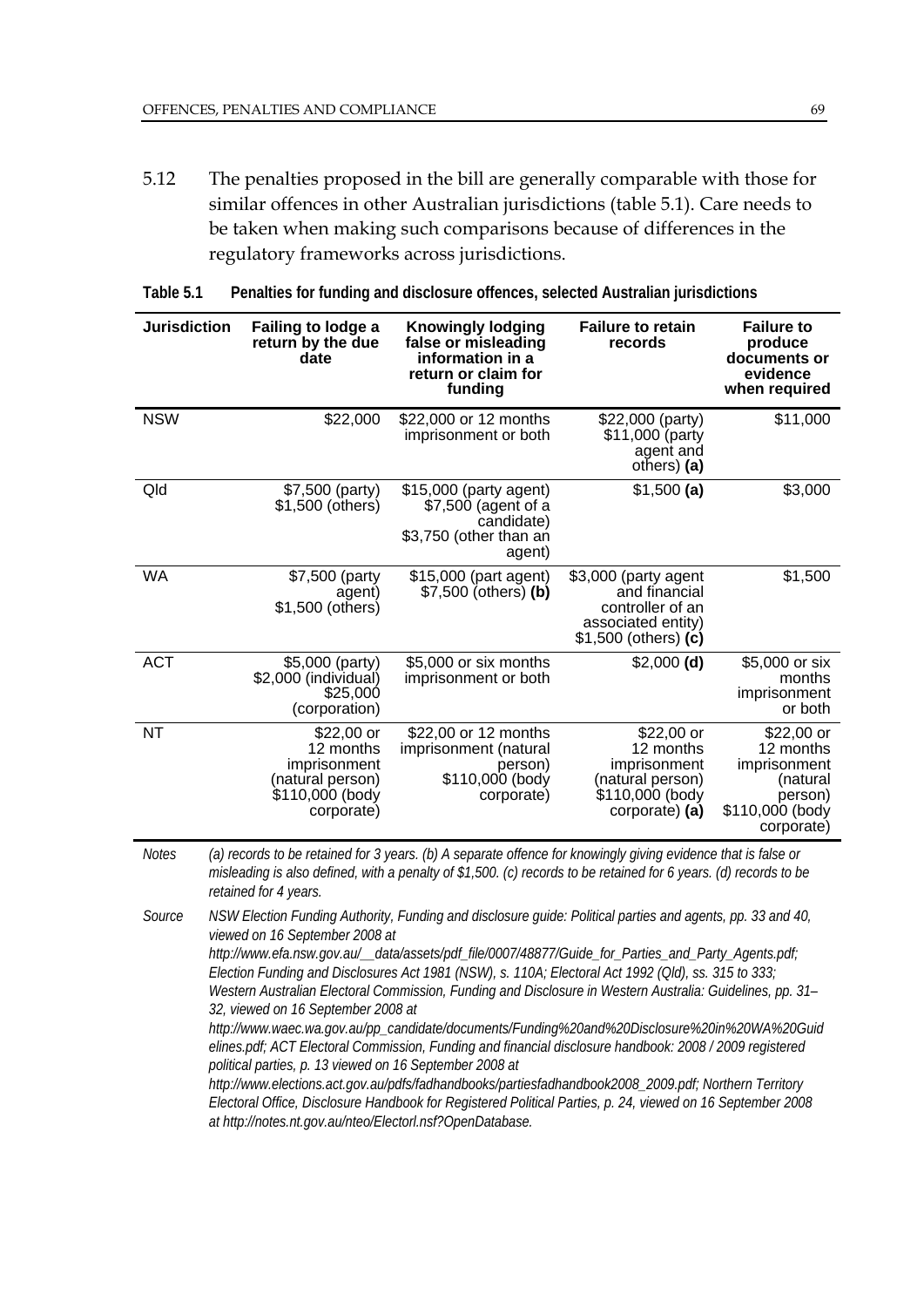5.13 While the increase in penalties can have a deterrent effect, the increase will also affect the relative seriousness of offences when they are presented by the Australian Electoral Commission to the Australian Federal Police (AFP) and Commonwealth Director of Public Prosecutions (CDPP) for enforcement action. In its submission to the 2007 election inquiry, the Australian Electoral Commission told the committee that:

> The existing process for dealing with serious breaches of the Act is that the first step is to identify prima facie evidence of the breach, including the identity of any persons involved. The matter is then referred to the AFP for investigation and the preparation of a brief of evidence to be given to the CDPP.

The above processes are also subject to the guidelines issues by both the AFP and the CDPP for the referral and handling of alleged criminal offences. Both of these sets of guidelines refer to an assessment of the seriousness of the alleged offence, the resources available for dealing with these matters and the public interest involved. It is noted that with the exception of the bribery offence in section 326 of the Act, almost all of the penalties for a breach of the Act are fines of up to \$1,000 that under the criminal law they are summary offences (see section 4H of the Crimes Act 1914).

Accordingly, the evaluation undertaken by the AFP of the available resources and the relatively low penalties in the CEA, almost always results in the AFP deciding not to accept the referral and therefore it is unable to investigate breaches of the CEA.<sup>6</sup>

5.14 While penalties have been significantly increased, this has been balanced by removing requirements that 'strict liability' apply.<sup>7</sup> For an offence of strict liability there is no requirement to prove intention as an element of the offence, but the accused will not be guilty if he or she acted under an honest and reasonable mistake of fact.<sup>8</sup>

<sup>6</sup> Australian Electoral Commission, submission 169 to 2007 election inquiry, pp. 68–69.

<sup>7</sup> Explanatory Memorandum, Commonwealth Electoral Amendment (Political Donations and Other Measures) Bill 2008, paras 178, 180, 183 and 207.

<sup>8</sup> Halsbury's Laws of Australia, Classification as strict or absolute liability, p. 130-7955.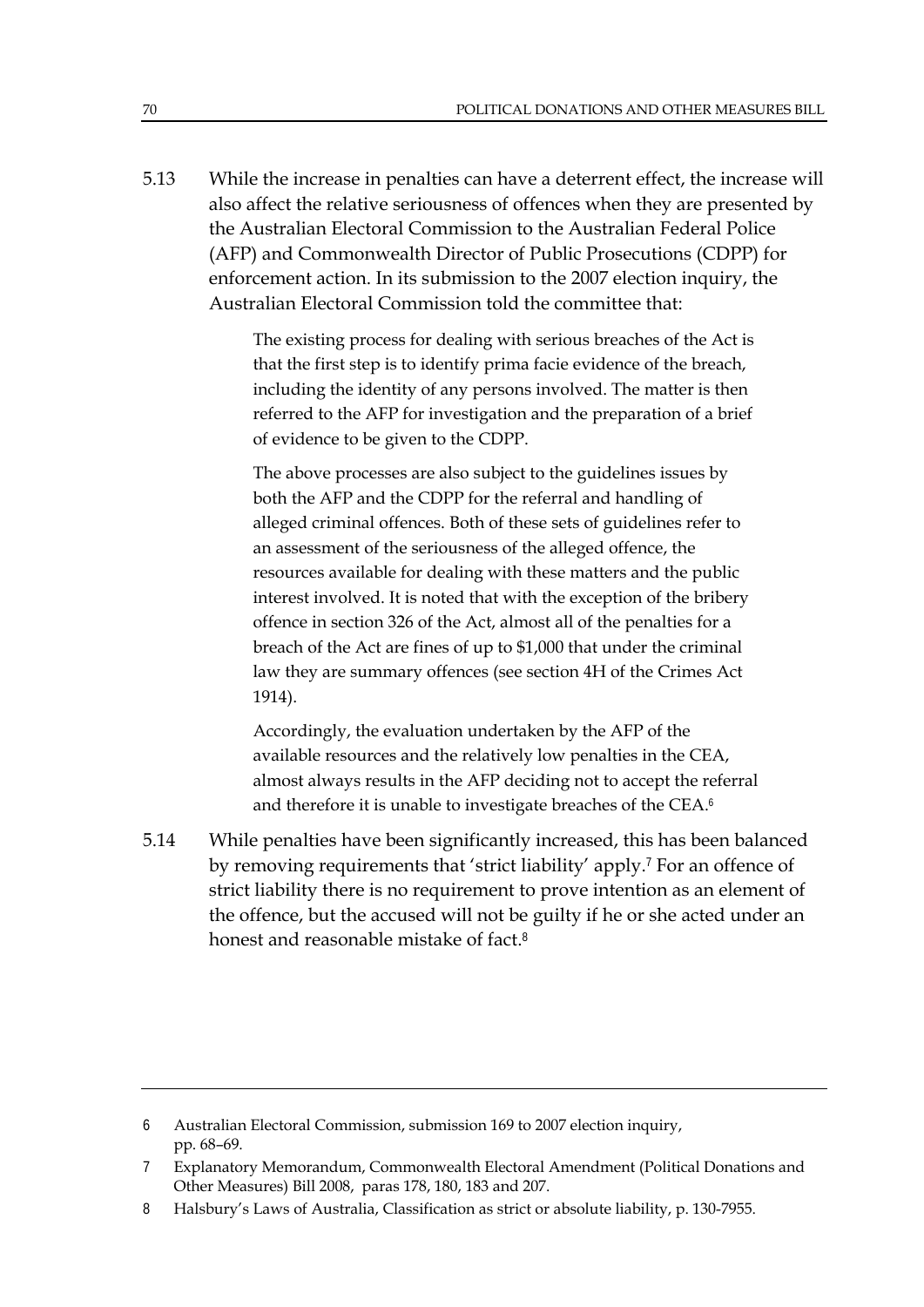#### **New offences**

- 5.15 The bill proposes to introduce a number of new offences that are primarily associated with proposals to ban donations from overseas and anonymous sources.<sup>9</sup> These include offences to cover:
	- situations other than when political party, State branch or associated entity is not a body corporate, or when a gift is received by person on behalf of group;
	- **Performal political parties, State branches and associated entities that** are not bodies corporate;
	- **person acting on behalf of group; and**
	- unlawful incurring of expenditure.
- 5.16 The bill includes provisions that would allow a responsible person working for a registered political party, State branch or associated entity, to receive such a gift if they do not know of the circumstances because of which the receipt of the gift is unlawful or they take all reasonable steps to avoid those circumstances occurring. The bill further provides that any defendant in this situation bears an evidential burden of proof in relation to these matters.<sup>10</sup>
- 5.17 The penalties proposed in the bill for breaches of these new offences provide for imprisonment for 12 months or 240 penalty units (equivalent to \$26,400).<sup>11</sup> This level of penalty is consistent with the higher levels proposed for other offences in the Act.

### **Strengthening compliance and enforcement**

5.18 Penalties are an important part of encouraging compliance with regulatory arrangements. To be an effective deterrent, it is important that regulators are able to effectively investigate and, when appropriate, take action for breaches.

<sup>9</sup> Commonwealth Electoral Amendment (Political Donations and Other Measures) Bill 2008, clause 86.

<sup>10</sup> Commonwealth Electoral Amendment (Political Donations and Other Measures) Bill 2008, clause 86.

<sup>11</sup> Commonwealth Electoral Amendment (Political Donations and Other Measures) Bill 2008, clause 86.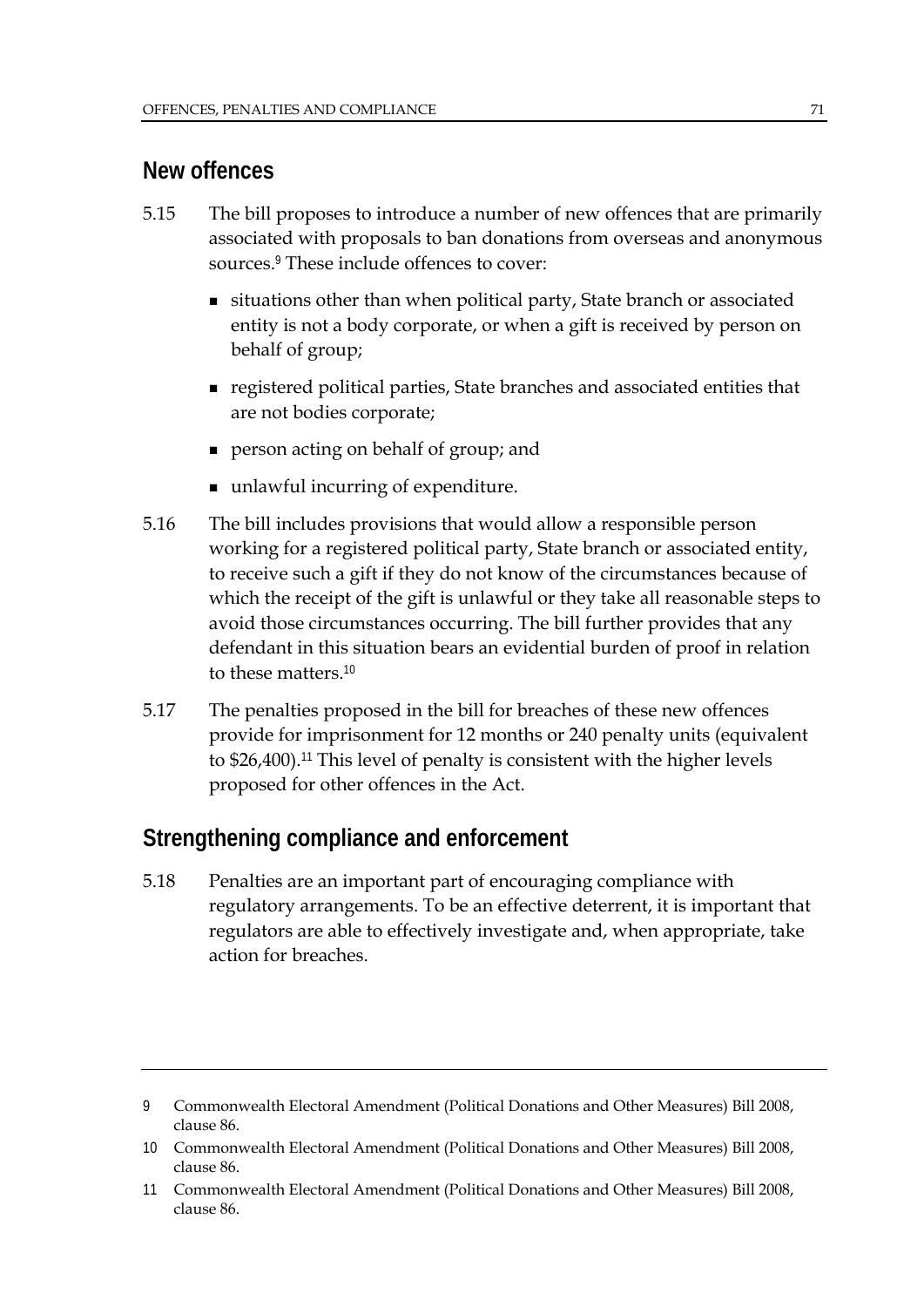#### 5.19 The Democratic Audit of Australia supported the proposed strengthening of penalties but noted that there are potential limits on enforcement action:

We welcome the strengthening of penalties, which were originally set low and had become risible over the decades. However, setting higher maximum fines may on its own do little, given:

- the absence of strict liability for most offences (indeed reference to 'strict liability' has been removed from the s 315 offences of 'failing to furnish a return' and 'furnishing a .. return that is incomplete').
- the historical lack of prosecutions.
- the absence of civil and political penalties. For example, Corporations Act style provisions for a party agent or candidate to be disbarred from holding office in a registered party, or nominating for Parliament, if found to have been involved in serious offences or those involving mens rea. Currently the burden is placed almost solely on party and candidate agents people who in minor parties and independent candidatures will be volunteers. What is lacking is any liability reaching up to the party leaderships and candidates, who after all are the beneficiaries of political donations.<sup>12</sup>
- 5.20 The bill proposes to broaden the investigatory scope of Australian Electoral Commission-authorised officers by extending the list of persons who may be required to produce documents or other evidence.<sup>13</sup> While not changing the approach that the Commission would take in its compliance reviews, the benefits of this proposed change were explained by the Australian Electoral Commission:

the current powers in section 316 do limit the investigative powers of the AEC particularly in relation to associated entities, third parties et cetera. The aim of the proposed provision is to enable the AEC to have a standard process of compliance audits that can be applied to political parties, candidates, Senate groups, associated entities and third parties.<sup>14</sup>

5.21 To ensure that the Australian Electoral Commission can effectively use these stronger compliance powers it will be important that it is adequately resourced.

<sup>12</sup> Democratic Audit of Australia, submission 1, p. 4.

<sup>13</sup> Commonwealth Electoral Amendment (Political Donations and Other Measures) Bill 2008, clause 89.

<sup>14</sup> Pirani P, Australian Electoral Commission, transcript, 26 September 2008, p. 23.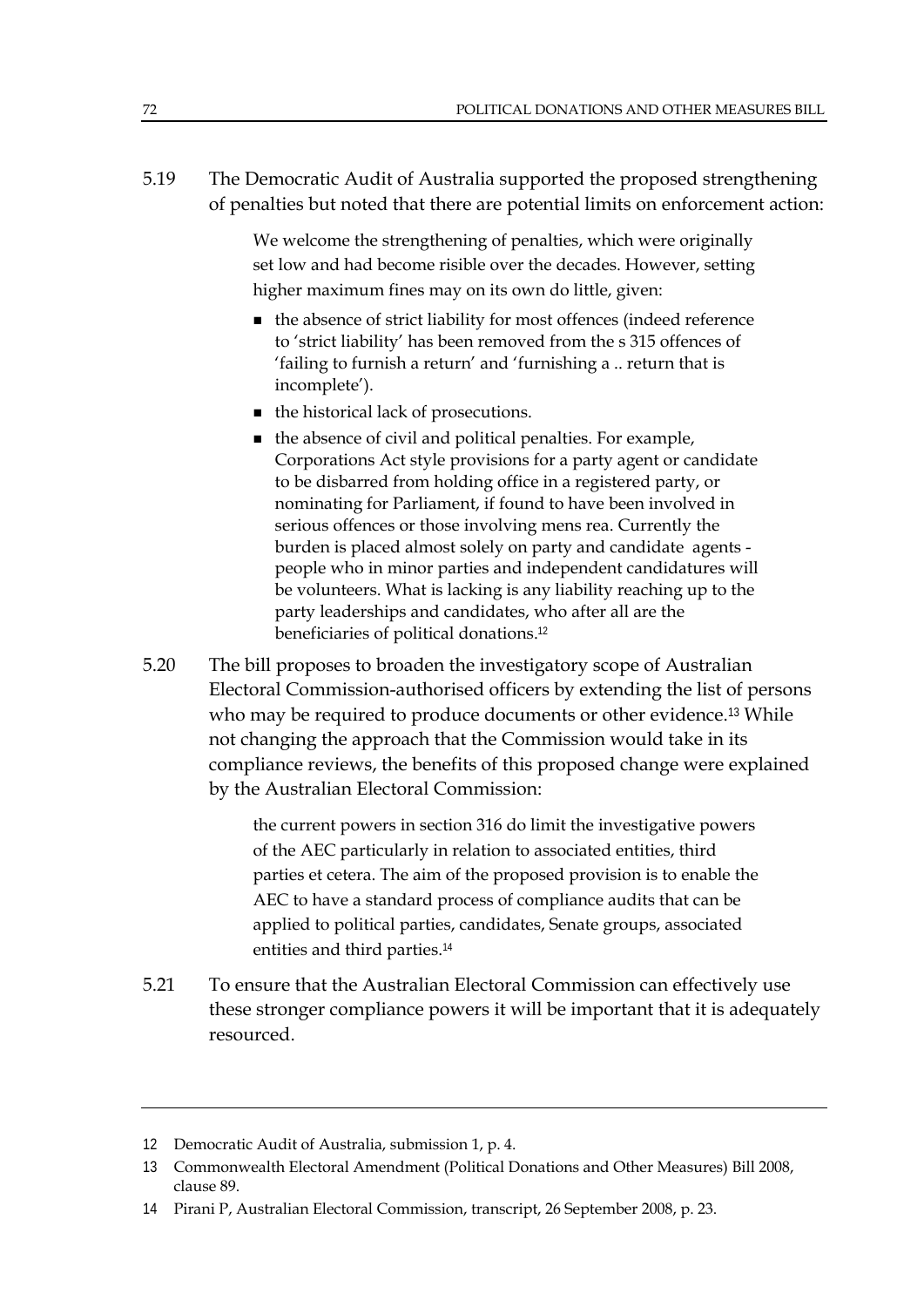#### **Other issues**

5.22 Two issues were raised with the committee that, although not covered by the bill, were potentially related to its implementation.

#### **Interference with political liberty**

- 5.23 The proposed lowering of the disclosure threshold from more than \$10,000 to \$1,000 seeks to balance the transparency of political funding and the privacy of those participating in the electoral process who give financial support to political parties and candidates.
- 5.24 Concerns over the potential discrimination, harassment or intimidation of a donor on the basis of published information about their financial support for a candidate or party have been raised over a number of years.<sup>15</sup>
- 5.25 The Commonwealth Electoral Act (s. 327(2)) already provides deterrence for these types of activities, with the inclusion of a criminal offence provision:

A person must not discriminate against another person on the ground of the making by the other person of a donation to a political party, to a State branch or a division of a State branch of a political party, to a candidate in an election or by-election or to a group:

- (a) by denying him or her access to membership of any trade union, club or other body;
- (b) by not allowing him or her to work or to continue to work;
- (c) by subjecting him or her to any form of intimidation or coercion;
- (d) by subjecting him or her to any other detriment.

Penalty:

- (a) if the offender is a natural person—\$5,000 or imprisonment for 2 years, or both; or
- (b) if the offender is a body corporate—\$20,000.

<sup>15</sup> See for example, Joint Standing Committee on Electoral Matters (2005), *The 2004 Federal Election: Report of the Inquiry into the conduct of the 2004 federal election and related matters*, p. 332 and Metherall M (2005), 'Political donations plan raises corruption fears', *Sydney Morning Herald*, 21 May, p. 10.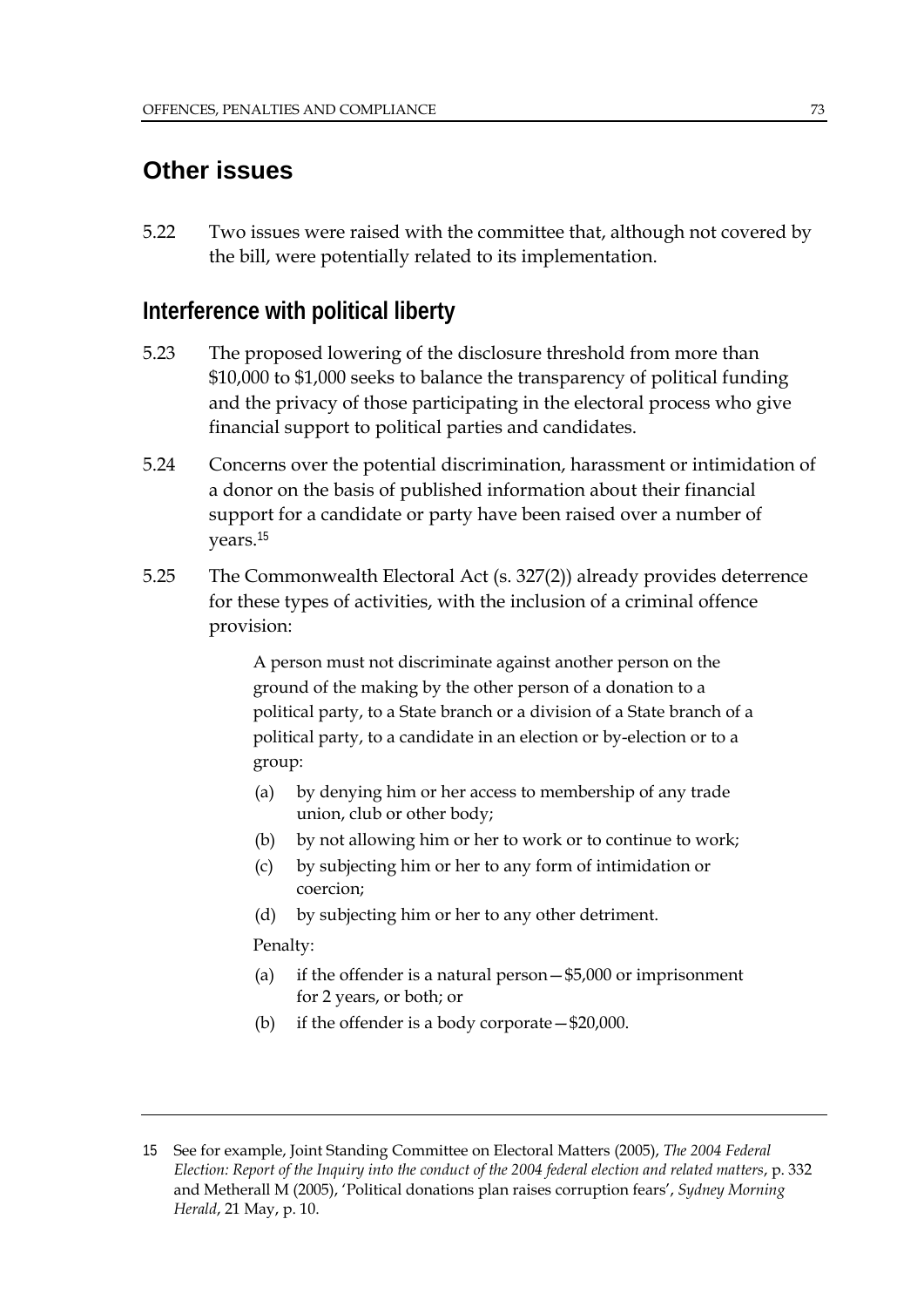- 5.26 The Australian Electoral Commission advised that it had received over 400 complaints which involved allegations of criminal breaches of the Commonwealth Electoral Act during the 2007 election campaign period. Of these, 10 were referred to the Australian Federal Police for further investigation.<sup>16</sup> During evidence, the Commission was unable to advise whether any of these complaints involved breaches of s. 327(2), but undertook to provide further advice to the committee.
- 5.27 The Australian Electoral Commission subsequently advised:

The evidence provided by the AEC referred to the existing complaints mechanism for dealing with electoral offences under Part XXI of the Electoral Act. This includes the offence contained in section 327 of the Electoral Act which covers unlawful discrimination against a person who makes a donation to a political party. The AEC is aware of general allegations having been made of such unlawful conduct in breach of this section. However, in the past 3 years, the AEC has not been provided with any evidence that would indicate that such discrimination has actually taken place.

Neither has the AEC been provided with any details of allegations that could be referred to the Australian Federal Police for investigation.

The AEC also notes that the Human Rights and Equal Opportunity Commission Act 1986 contains the International Covenant on Civil and Political Rights in Schedule 2. Articles 2 and 26 prohibit discrimination on the grounds of 'political or other opinion'. As to whether this provides an alternative existing mechanism to deal with the types of concerns raised by the Committee would be a matter on which the Committee would need to seek the views of the HREOC or the Attorney-General's Department. This legislation is not administered by the AEC.<sup>17</sup>

5.28 While the committee is aware of the potential for the information associated with the public disclosure of donations to political parties to be related to attempts to intimidate or harass individuals and others, the current provisions in the Commonwealth Electoral Act appear to provide an appropriate deterrent to such action.

<sup>16</sup> Pirani P, Australian Electoral Commission, transcript, 26 September 2008, p. 8..

<sup>17</sup> Australian Electoral Commission, submission 3, p. 2.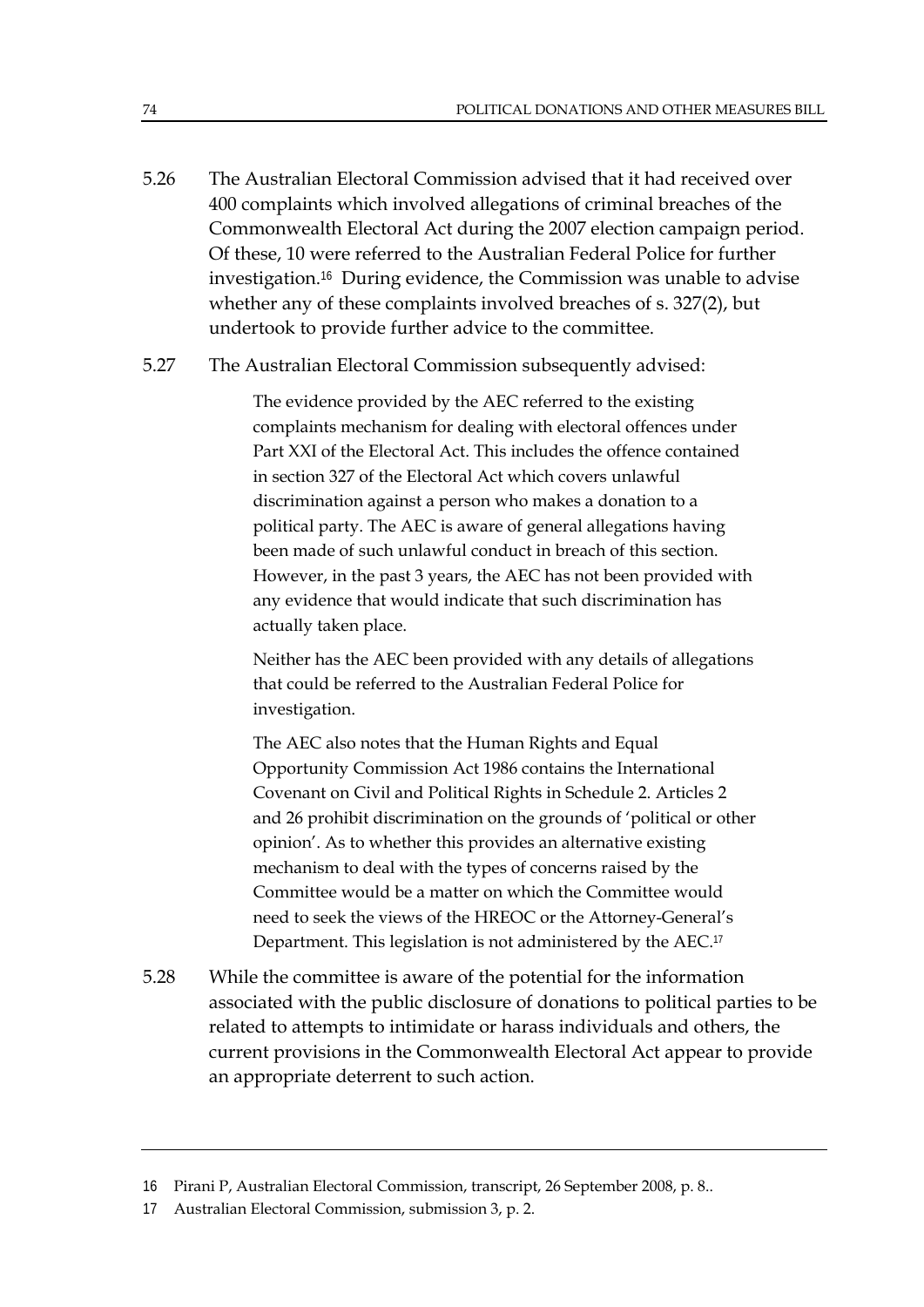5.29 The committee considers that the government should provide adequate resources to the Australian Electoral Commission so that it is able to conduct public awareness activities in relation to the protections provided by section 327(2) of the Commonwealth Electoral Act. This should include appropriate resources to establish a dedicated unit within the Commission that is responsible for promoting awareness of this section of the Act, maintaining a formal complaints register and direct access by a separate website and an advertised telephone 'hotline' number. In addition, sufficient resources should be provided to ensure that the Commission, the Australian Federal Police and the Commonwealth Director of Public Prosecutions can investigate any substantive allegations of harassment and intimidation which are related to the making of a political donation.

#### **Electoral and disclosure administration structure**

- 5.30 Currently the Australian Electoral Commission undertakes a full range of functions associated with the administration of the electoral roll, the management of federal elections and referenda (including the counting of votes) and the administration of the funding and disclosure scheme. It also provides services for industrial elections and protected action ballots, feefor-service elections and advice and assistance in overseas elections.<sup>18</sup>
- 5.31 The Democratic Audit of Australia noted in their submission to the 2007 election inquiry that these tasks required different skills and that some jurisdictions, such as New Zealand, had three electoral agencies — one to maintain the electoral roll, one to conduct elections and a third to deal with party/campaign finance matters, regulation of advertising, logos and electoral education<sup>19</sup>
- 5.32 In New South Wales, there already is some structural separation in electoral administration. The NSW Electoral Commission is responsible for the administration of the electoral roll (working with the Australian Electoral Commission under the joint roll arrangements) and the conduct of elections. A separate agency (albeit with an overlap in terms of some personnel and services) — the Election Funding Authority — is responsible for overseeing public funding for state elections and expenditure on political education by political parties and the administration of the disclosure scheme.<sup>20</sup>

<sup>18</sup> Australian Electoral Commission (2007), *Annual Report 2006-07*, p. 12.

<sup>19</sup> Democratic Audit of Australia, submission 45 to the 2007 election inquiry, pp. 12-13.

<sup>20</sup> NSW Electoral Commission, About us, viewed on 29 September 2008 at http://www.elections.nsw.gov.au/about\_nswec; NSW Election Funding Authority, About us, viewed on 29 September 2008 at http://www.efa.nsw.gov.au/efa\_information.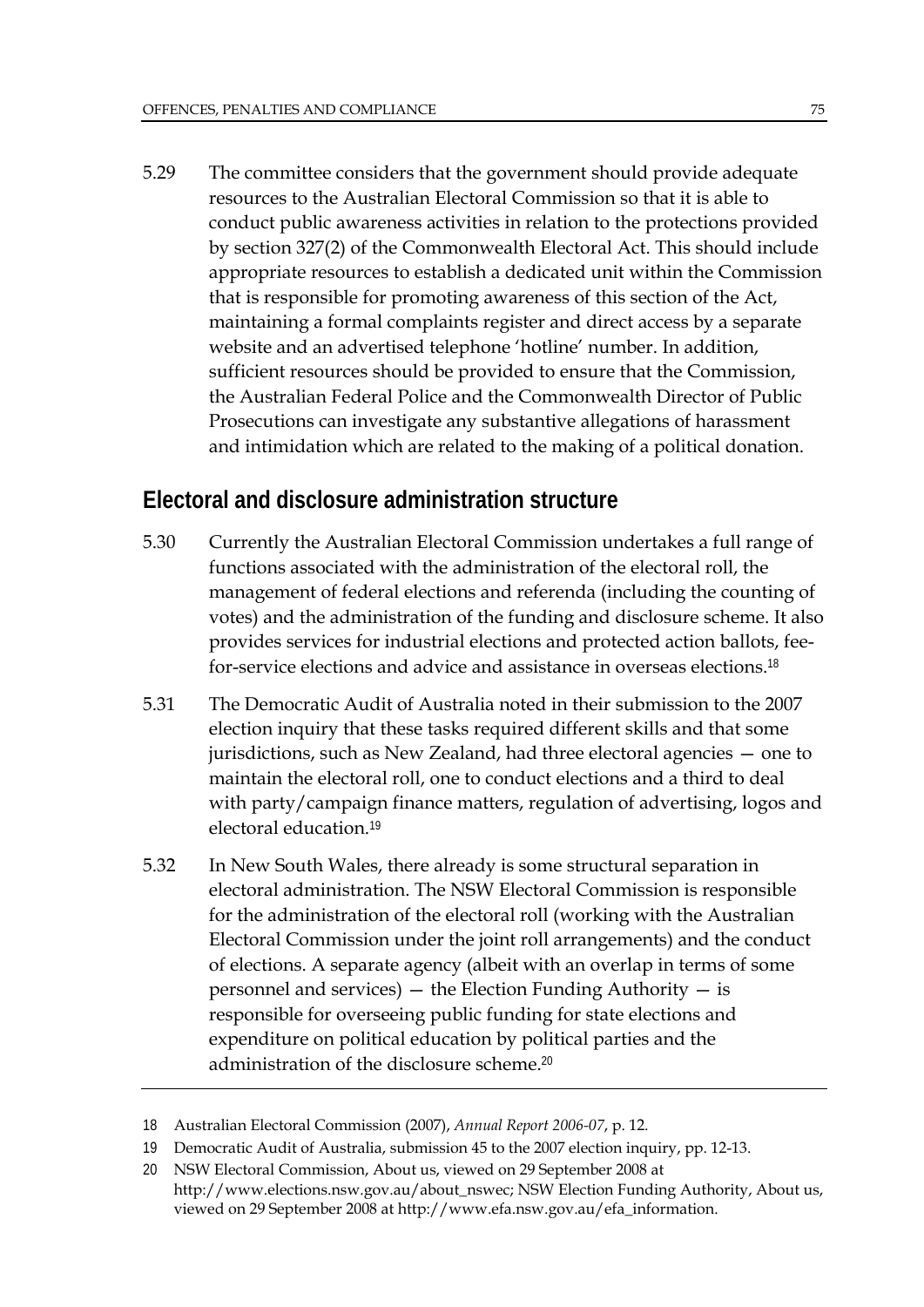5.33 Mr Norm Kelly from the Democratic Audit saw such a structural separation as providing for a concentration of expertise which could also be included as part of a move to harmonisation:

> The advantages are that you would develop specific expertise in each of those three areas. For it to work effectively you would want to coordinate that with state and territory jurisdictions. That is a particular issue relating to electoral finance, campaign finance and also to enrolment.

… Because of the nine jurisdictions in the Australian environment you have the danger of getting excessive administrative split ups. That is why I recommend that it should come together so that you can coordinate it. New South Wales already has a separate election funding authority. Perhaps with some changes that could be used as a model that could be incorporated across Australia, including the Commonwealth.<sup>21</sup>

5.34 Responding to these suggestions, the Acting Australian Electoral Commissioner told the committee that:

> the current funding and disclosure unit is within the AEC and they are not really involved in our other core business. So if we were resourced to establish such a unit that would be quite possible from within the AEC.<sup>22</sup>

5.35 While there appear to be some benefits to a structural separation of the funding and disclosure unit to a new entity, the committee considers that this issue is one that needs to be explored as part of either the green paper process or the committee's own 2007 election inquiry. Any moves to harmonise the administration of funding and disclosure arrangements between the Commonwealth and the jurisdictions should also strongly consider the costs and benefits that such a model presents.

<sup>21</sup> Kelly N, Democratic Audit of Australia, transcript, 22 September 2008, p. 3.

<sup>22</sup> Dacey P, Australian Electoral Commission, transcript, 26 September 2008, p. 4.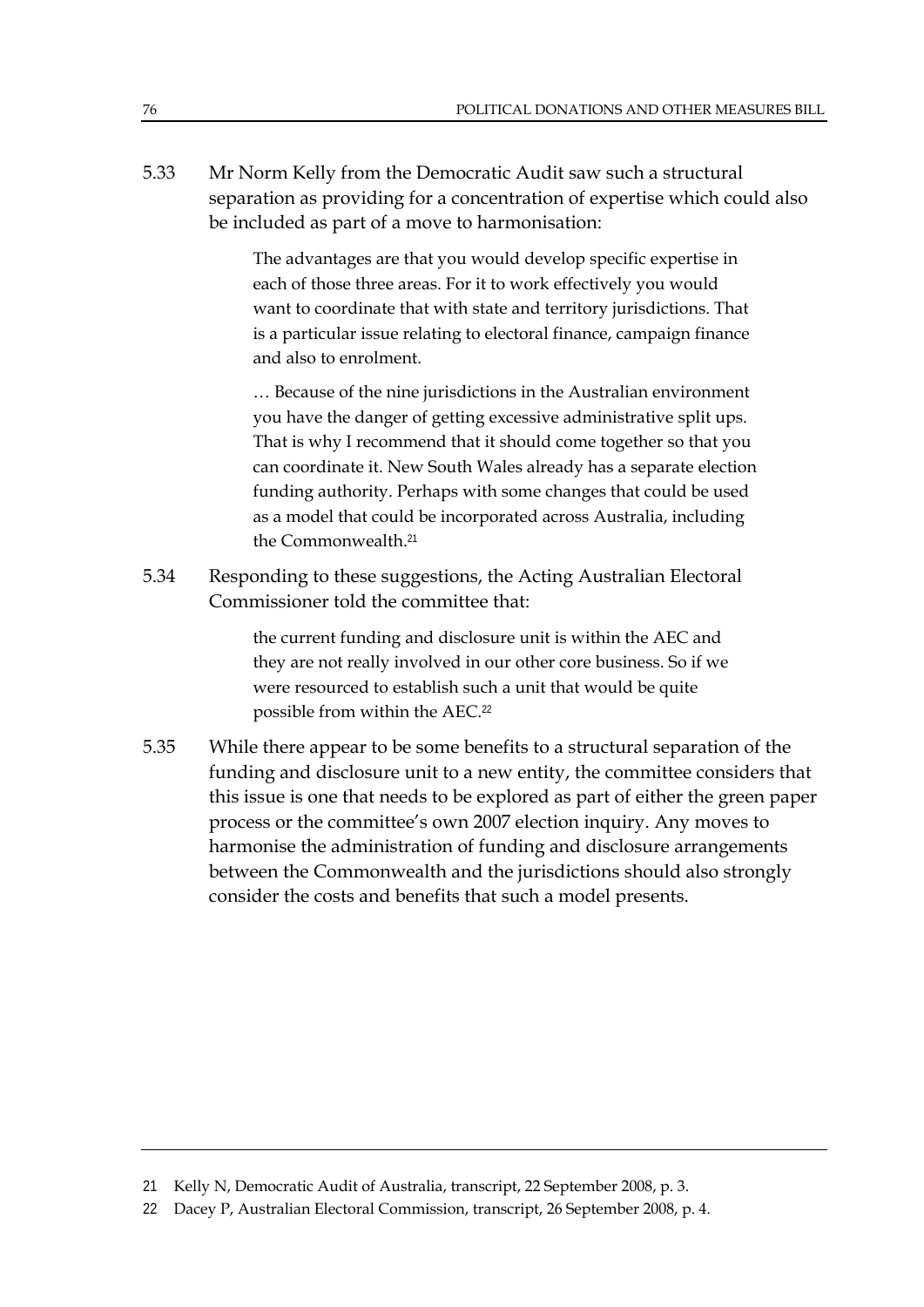#### **Committee conclusion**

- 5.36 The committee supports moves to modernise the level of penalties in relation to breaches of the proposed disclosure arrangements. These will see the level of financial penalties rise from \$1,000 to more than \$13,000 for some offences and the introduction of the penalty of imprisonment for some types of offences.
- 5.37 These higher penalties will be balanced by requiring that a more stingent threshold for prosecution applies, with strict liability for an offence to be proved removed.
- 5.38 Taken together with a strengthening of compliance processes, the proposed penalties should provide a significant deterrent to those who might consider circumventing measures designed to bring greater transparency to the flow of money in the electoral system.
- 5.39 Notwithstanding these improvements, it will be necessary for the Government to provide appropriate resources to the Australian Electoral Commission and other relevant agencies to ensure that compliance processes operate effectively.

#### **Recommendation 7**

- 5.40 **The committee recommends that the Senate should support without amendment the proposals in the Commonwealth Electoral Amendment (Political Donations and Other Measures) Bill 2008 that:** 
	- **modernise the level of penalties for breaches of the proposed funding and disclosure provisions; and**
	- **strengthen the Australian Electoral Commission's capacity to undertake compliance activities.**

(continued over)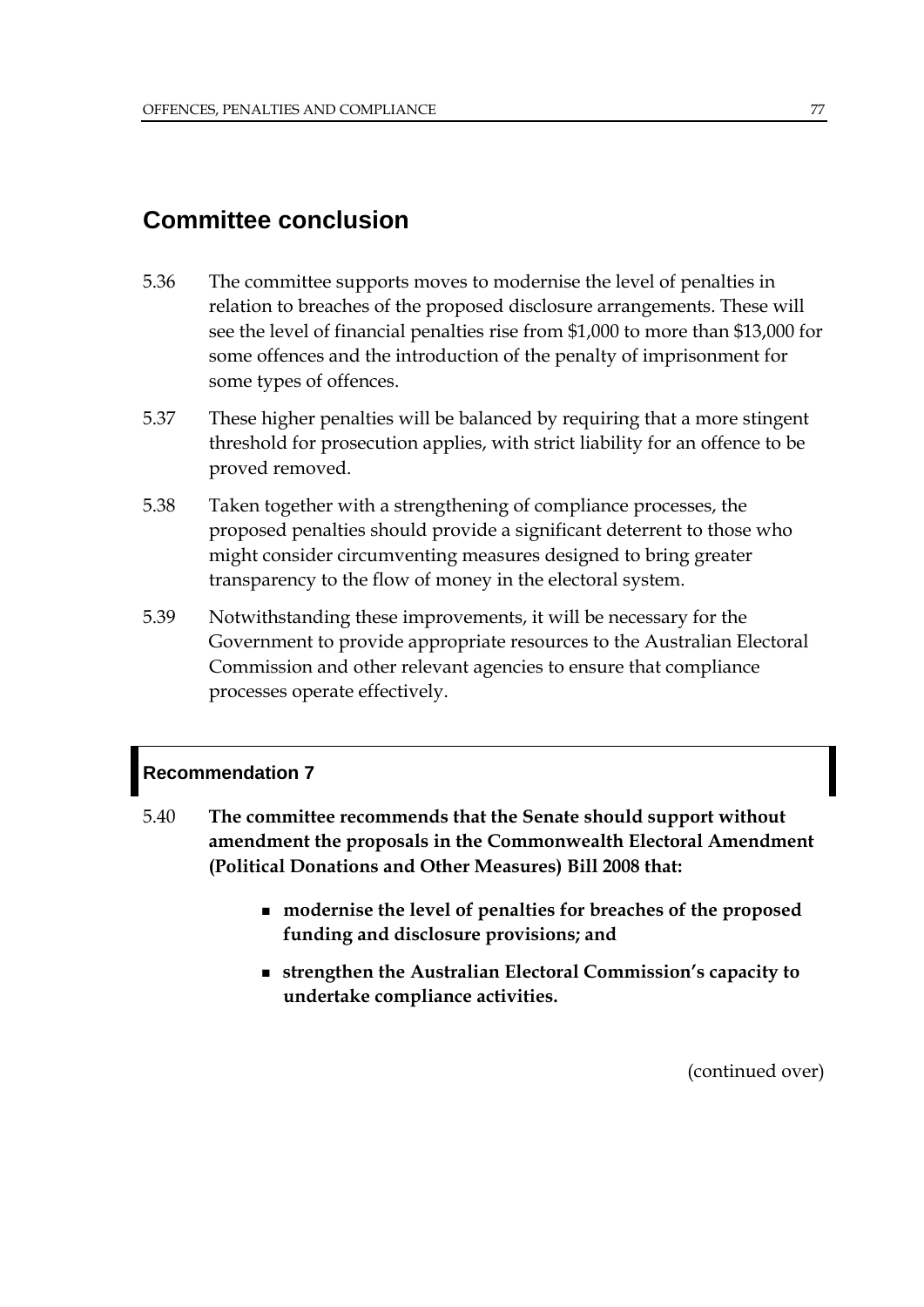#### **Recommendation 8**

- 5.41 **The committee recommends that the government provide adequate resources to the Australian Electoral Commission and other Commonwealth agencies so that they are able to:** 
	- **conduct effective public education activities to promote the protections offered in section 327(2) of the** *Commonwealth Electoral Act 1918* **against harassment and intimidation as a result of making a political donation;**
	- **provide for a dedicated unit within the Commission that:** 
		- <sup>⇒</sup> **is responsible for promoting awareness of this section of the Act**
		- <sup>⇒</sup> **maintains a formal complaints register;**
		- <sup>⇒</sup> **is directly accessible by a separate website and an advertised telephone 'hotline' number; and**
	- **take effective regulatory action to enforce the existing protections against these actions provided by the**  *Commonwealth Electoral Act 1918***.**

**Daryl Melham MP Chair 13 October 2008**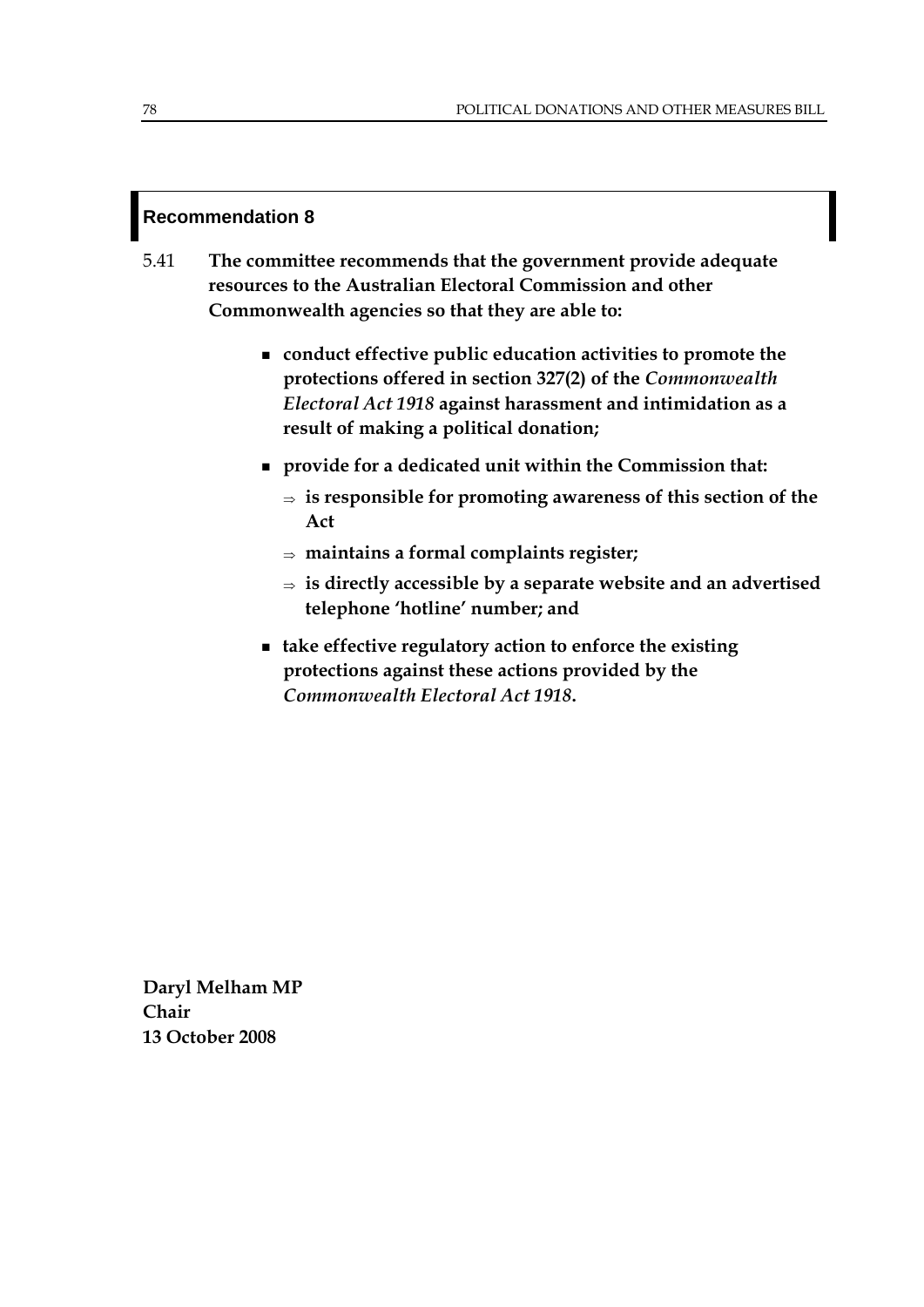

## Dissenting Report—Mr Scott Morrison MP, Senator the Hon Michael Ronaldson, Senator Simon Birmingham, Liberal Party of Australia, Hon Bruce Scott MP, The **Nationals**

The view of the Coalition members of the Committee is that campaign finance reform is a complex issue that requires integrated reform, with no one measure considered in isolation to another.

The Rudd Government is currently working on a Green Paper regarding campaign finance reform.

Coalition Members accept that this is a complex issue and that lengthy delays in the preparation of the Green Paper are therefore understandable.

Coalition Members believe, however, that the introduction of this Bill prior to the release of the Green Paper, significantly diminishes the Government's claims that it is seeking comprehensive campaign finance reform.

Rather Coalition Members believe that the Government is proceeding in a piecemeal fashion, cherry-picking as a matter of priority those measures that address their own partisan political interests, without considering the impacts of these changes on the broader system.

A responsible government would adopt a holistic, broad, bi-partisan view of the issue and most importantly, consider what is in the best interests of the community and our democracy.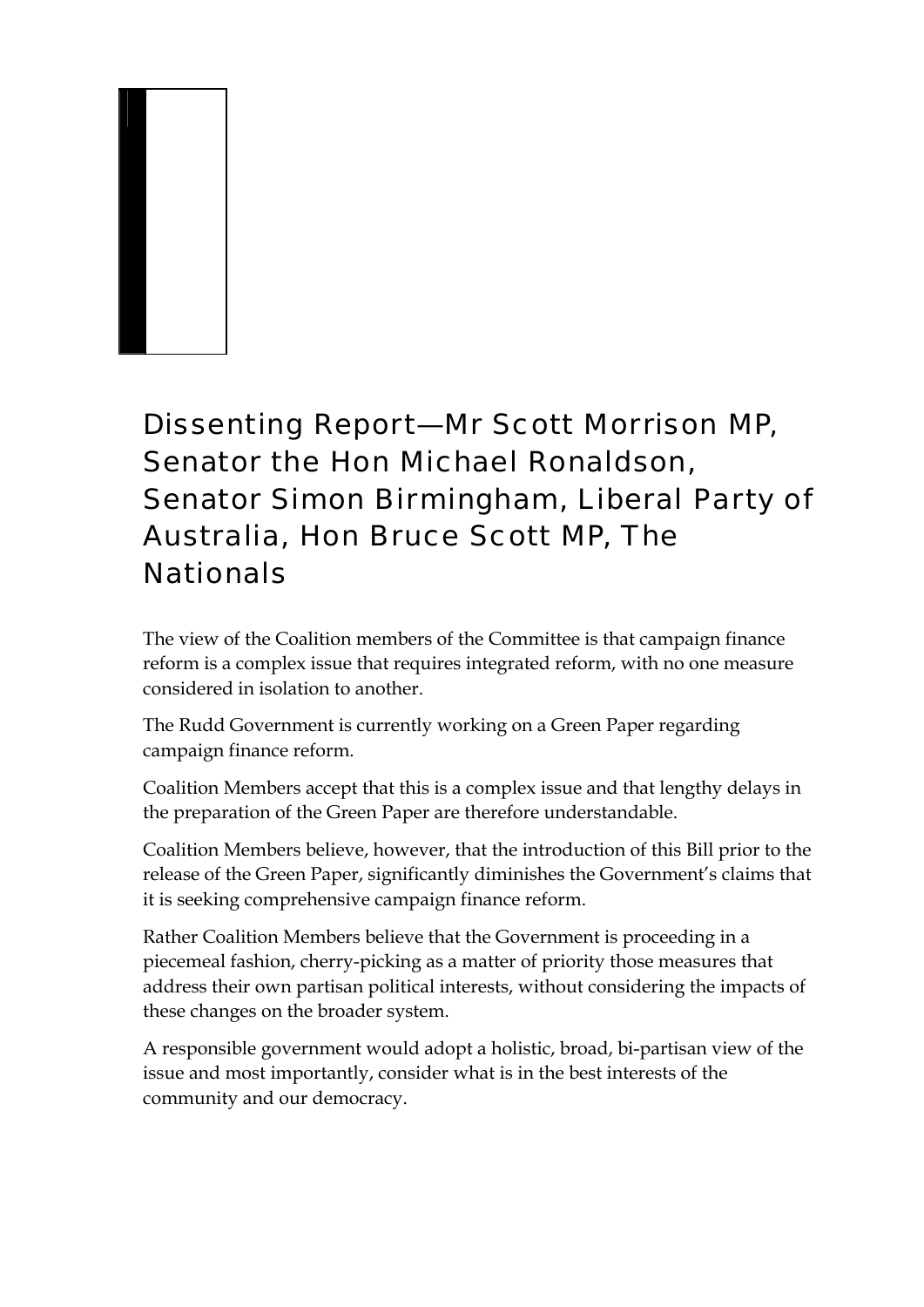#### **Recommendation 1**

**Coalition Members believe that further debate in the Senate on this Bill should be deferred until proper public scrutiny and discussion of the Green Paper and the report of the Joint Standing Committee into Electoral Matters into the reference made by the Senate on 11 March 2008.** 

#### **Anonymous Donations**

This Bill advocates increases in sanctions regarding reporting issues associated with political donations. It is important that in putting forward such measures that at the same time you do not design a system that places an unreasonable compliance burden on those who may be subject to these penalties.

Penalties are intended to act as a disincentive to negative behaviour. Coalition members are concerned that removal of the provision for anonymous donations creates an unreasonable administrative burden, especially for local party volunteers, where the majority of small scale amounts are received.

Furthermore Coalition members believe that the proposal to establish a \$50 limit for anonymous donations as proposed in the report is insufficient to address the issue of this administrative burden and that a higher threshold of \$250 be established.

#### **Recommendation 2**

**Coalition Members believe that Clause 40 (proposed section 306AE) of the Commonwealth Electoral Amendment (Political Donations and other Measures) Bill 2008 be amended to allow for anonymous donations below a threshold of \$250 to be received without disclosure obligation being incurred by the donor, and without the recipient being required to forfeit the donation or donations to the Commonwealth.**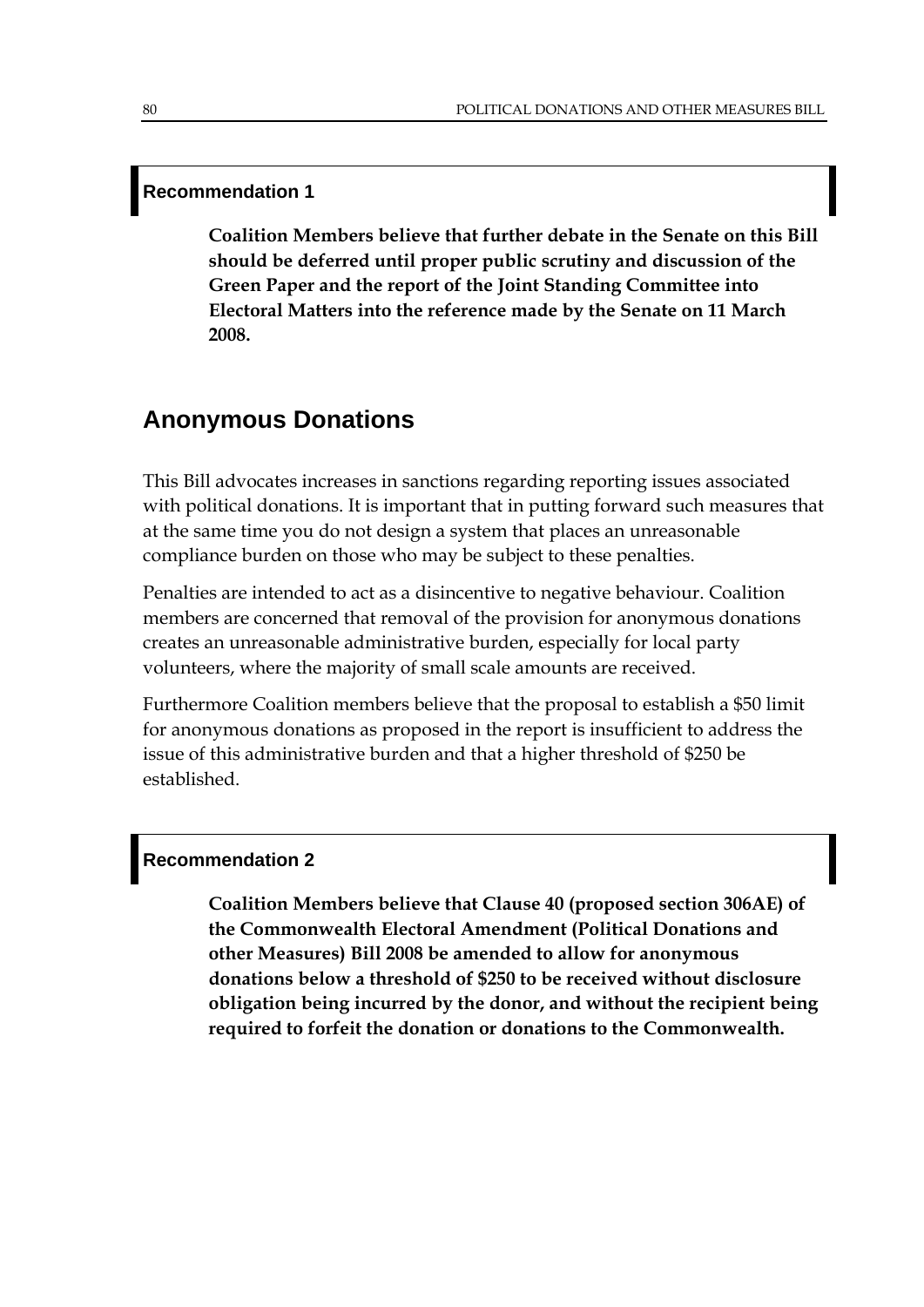**Mr Scott Morrison MP** Senator the Hon Michael Ronaldson

**Hon Bruce Scott MP Senator Simon Birmingham**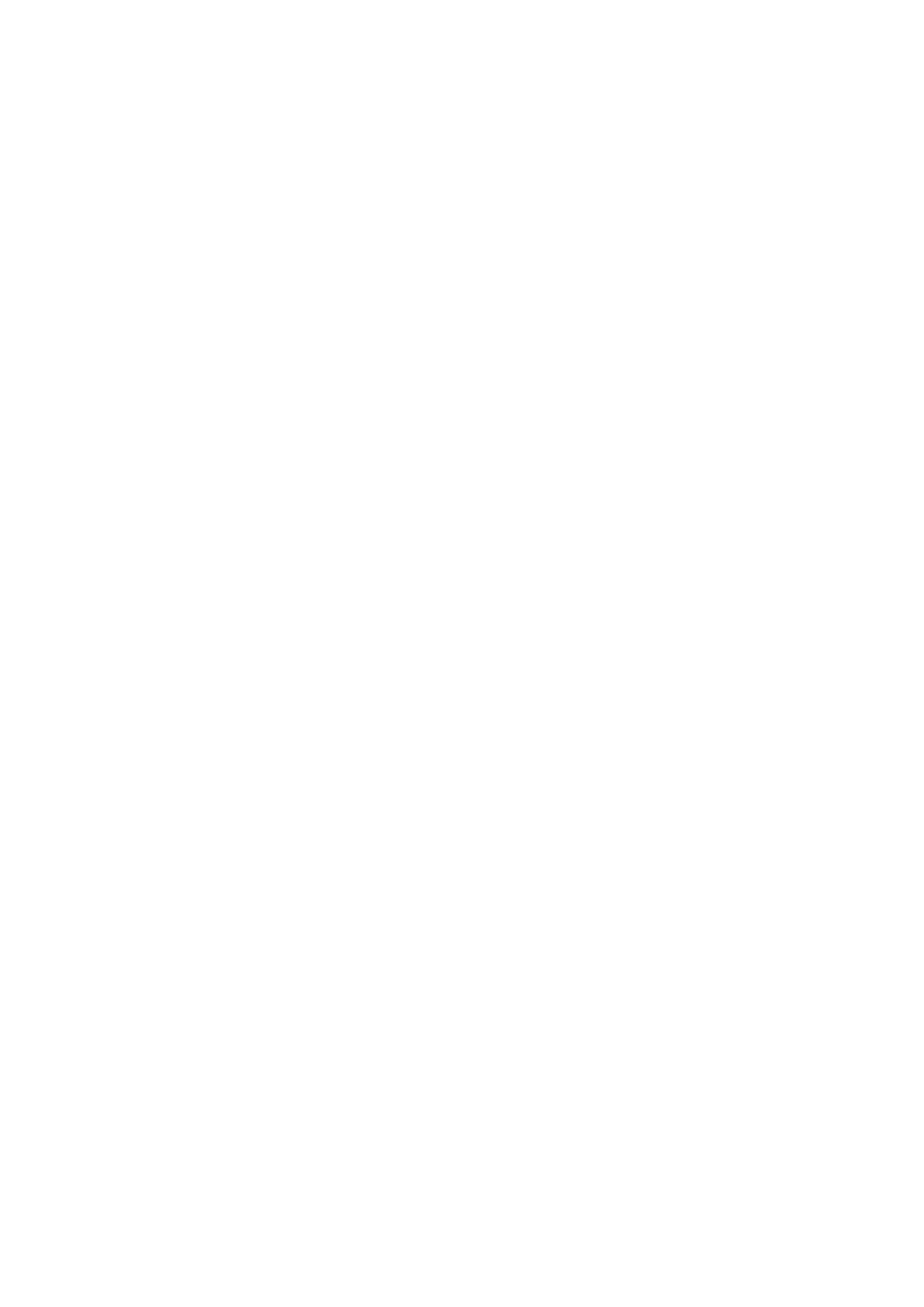## $\bm{\mathsf{A}}\bm{\mathsf{\parallel}}$

## **Submissions**

## **Inquiry into the Commonwealth Electoral Amendment (Political Donations and other Measures) Bill 2008**

- 1. Democratic Audit of Australia
- 2. Liberal Party of Australia
- 3. Australian Electoral Commission

## **Inquiry into the 2007 election**

- 45. Democratic Audit of Australia
- 54. Eurobodalla Greens
- 56. Australian Democrats
- 67. Festival of Light Australia
- 77. Dr Sally Young
- 94. Electoral Reform Society of South Australia
- 103. Public Interest Advocacy Centre
- 106. Mr William Bowe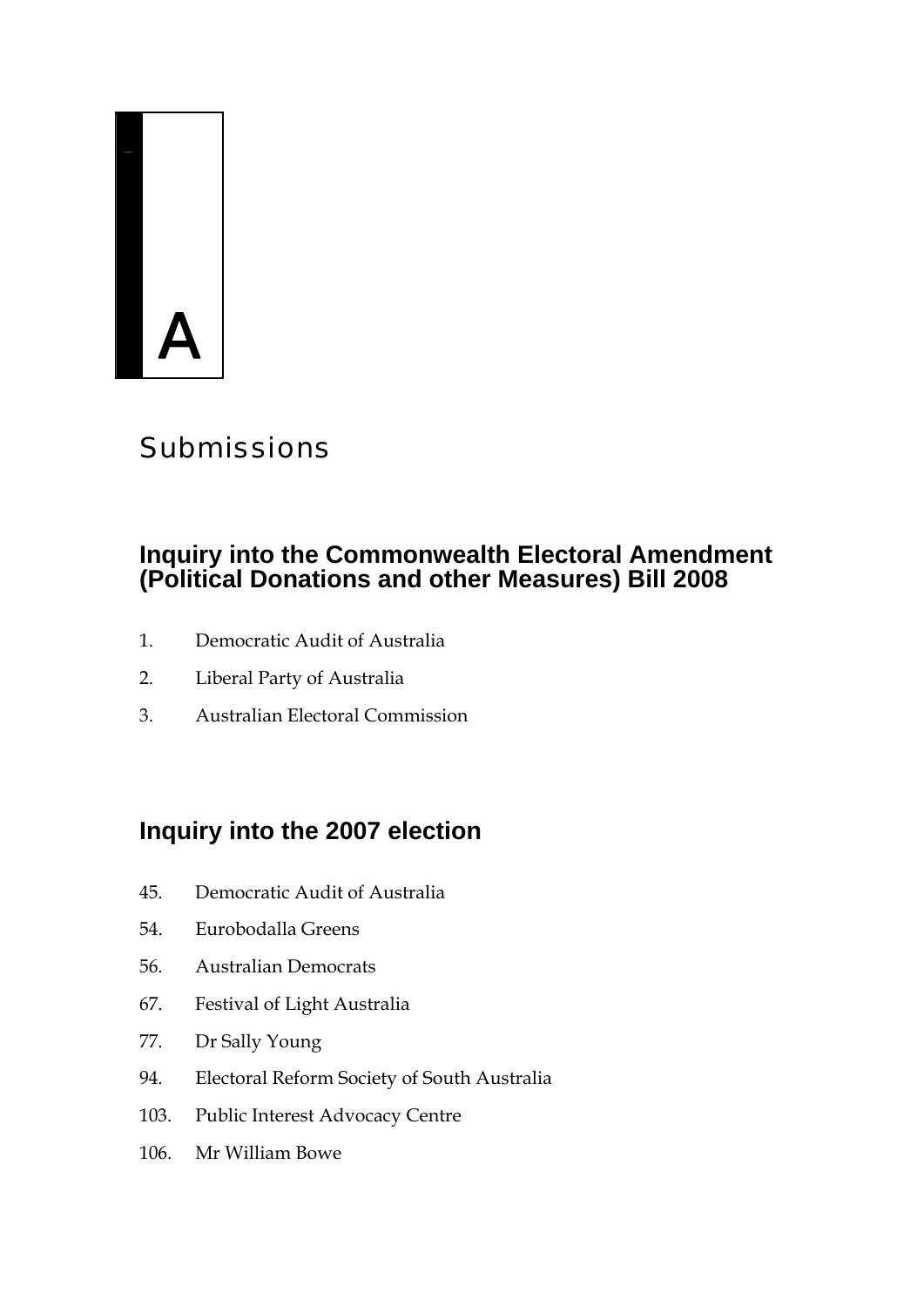| 126. |  | Mr Don Willis |
|------|--|---------------|
|      |  |               |

- 133. Dr Joo-Cheong Tham
- 145. The Nationals
- 155. Getup!
- 156. Liberal Party of Australia
- 159. Australian Labor Party (National Secretariat)
- 169. Australian Electoral Commission
- 172. Mr Paul Myers
- 175. Mr Eric Lockett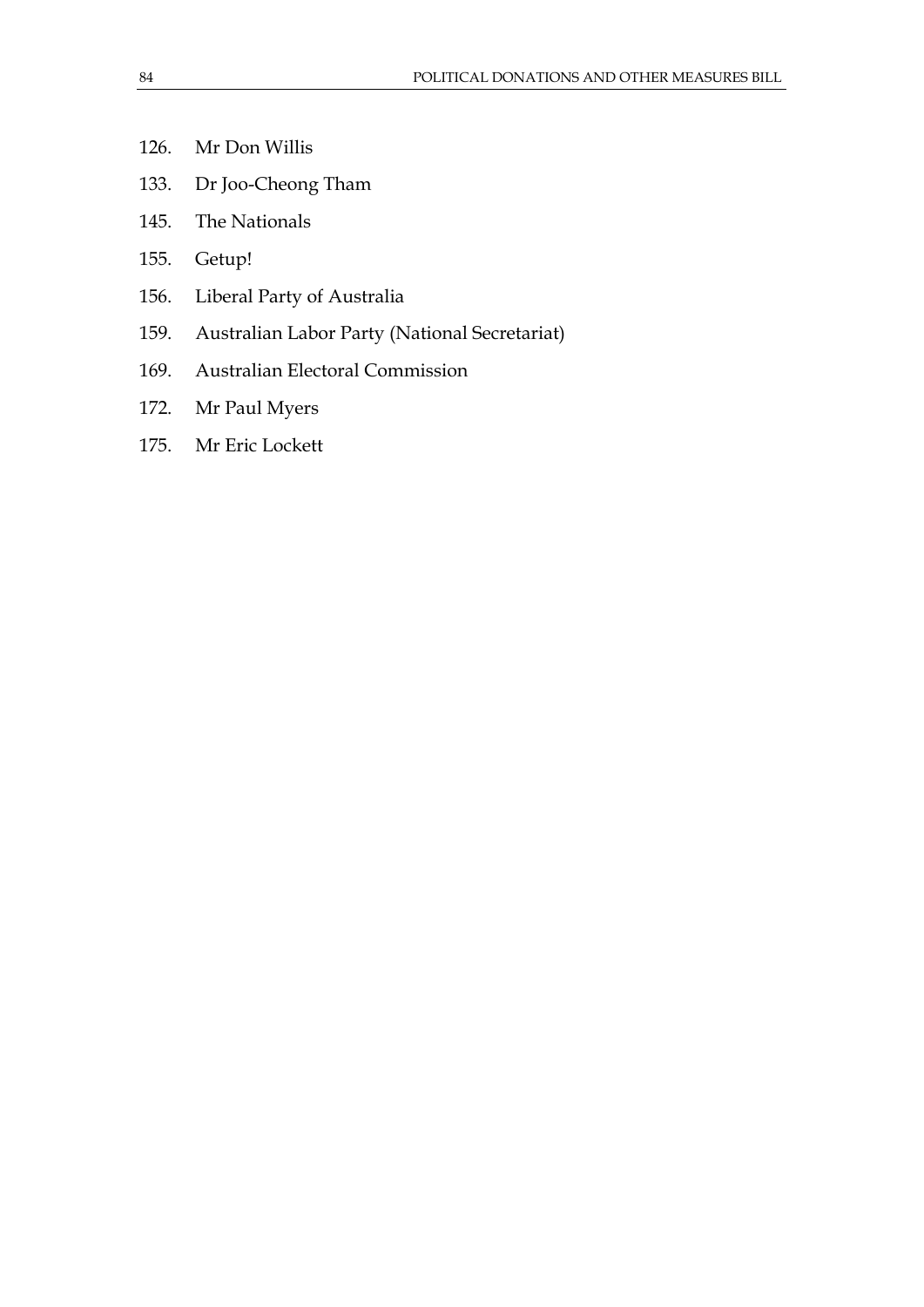## $\mathbf{B}$

## Public hearings

### **Inquiry into the Commonwealth Electoral Amendment (Political Donations and other Measures) Bill 2008**

#### **Monday, 22 September 2008 — Canberra**

#### **Democratic Audit of Australia**

Professor Brian Costar, Swinburne University of Technology, Coordinator

Mr Norm Kelly, Australian National University, Member

Mr Peter Brent, Australian National University, Member

#### **Friday, 26 September 2008 — Canberra**

#### **Australian Electoral Commission & Department of Finance and Deregulation**

Mr Paul Dacey, Acting Electoral Commissioner

Mr Paul Pirani, Chief Legal Officer, Australian Electoral Commission

Mr Brad Edgman, Director, Australian Electoral Commission

Mr John Kalokerinos, Acting Assistant Secretary, Department of Finance and Deregulation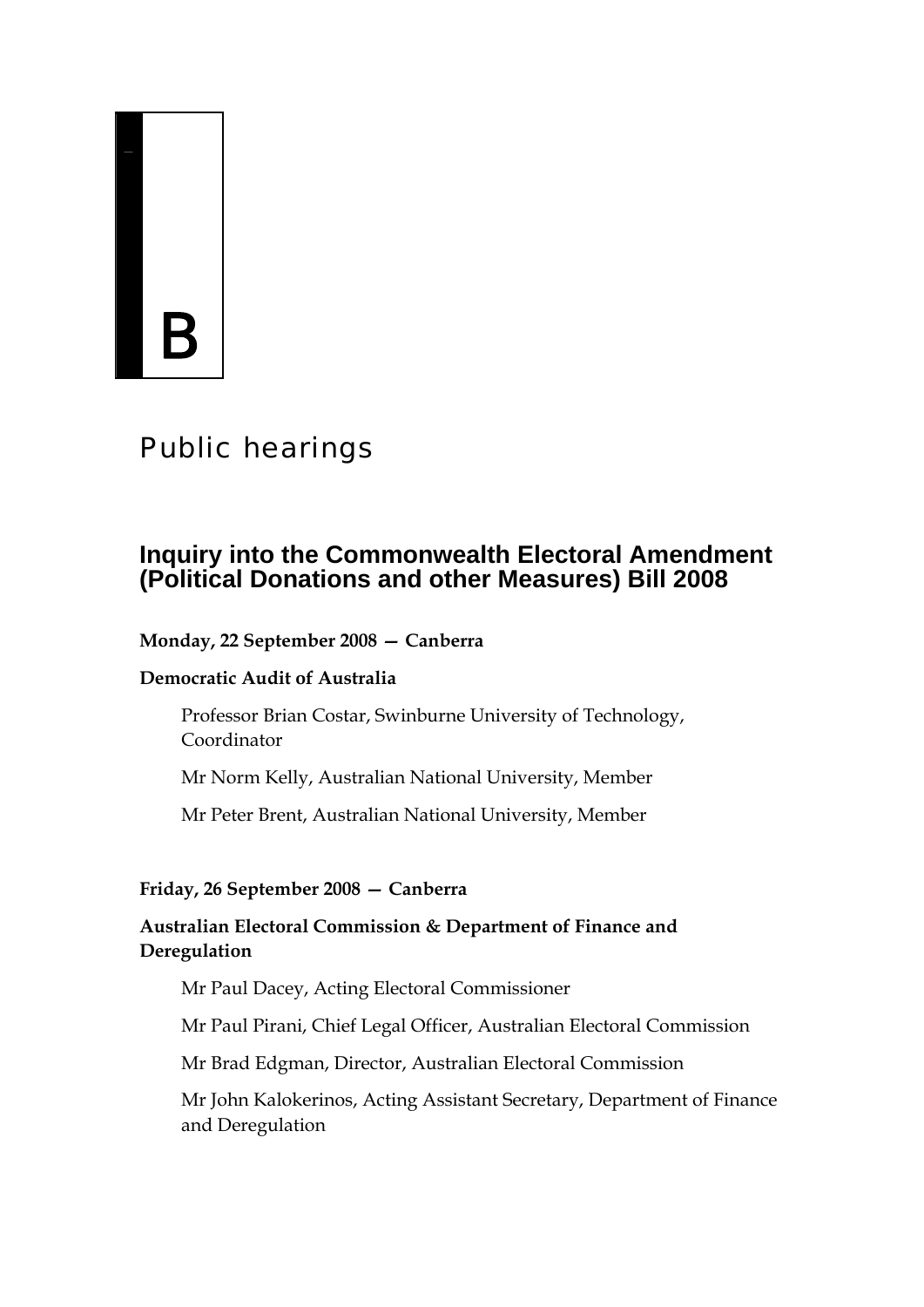## **Inquiry into the 2007 election**

#### **Wednesday, 6 August 2008 — Brisbane**

Mr David Kerslake

#### **Tuesday, 12 August 2008 — Melbourne**

Dr Joo-Cheong Tham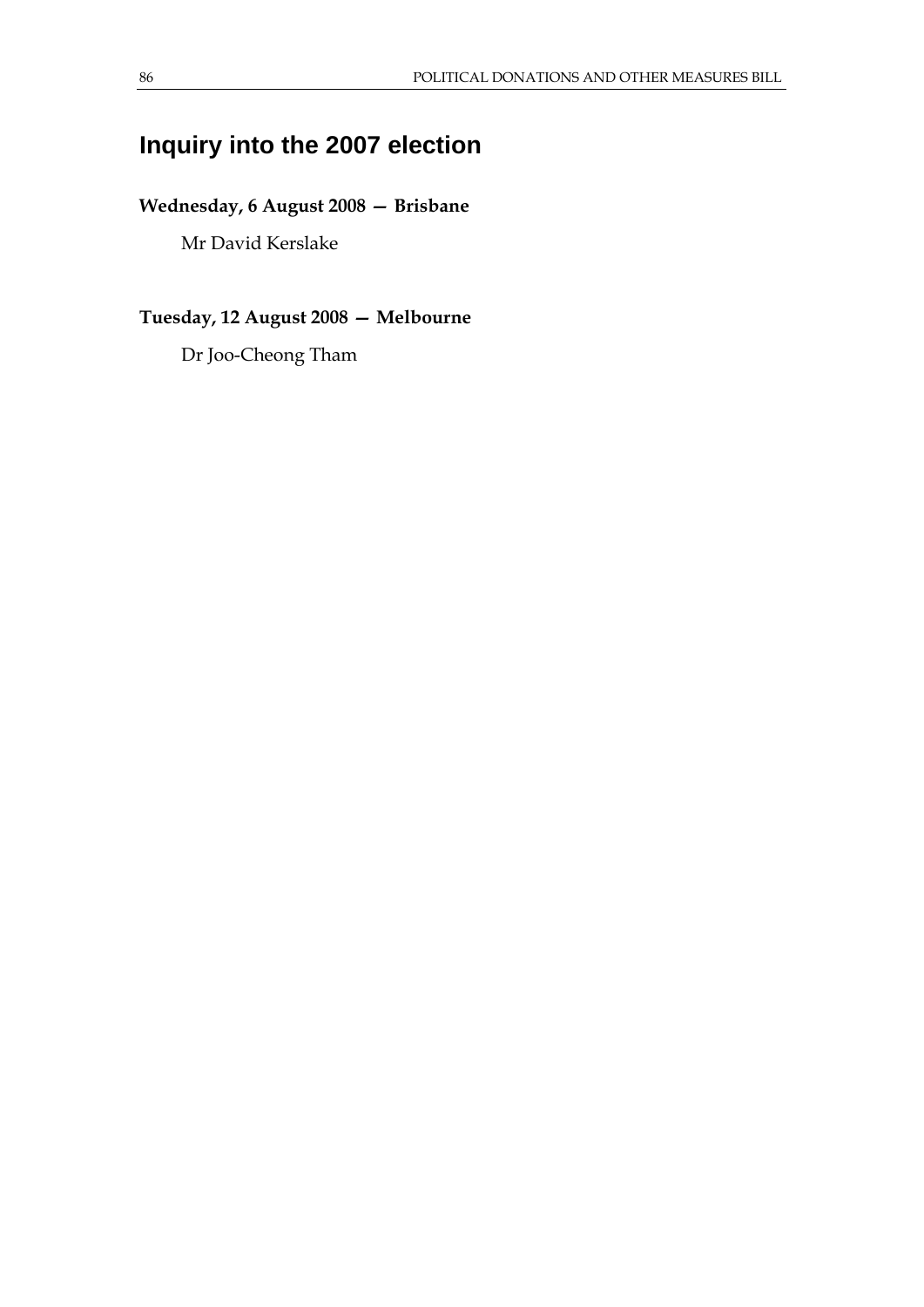## C

## Clerk of the Senate's advice

#### **Extract from Office of the Clerk of the Senate, Advisory Note 59, 31 July 2008**

"On several occasions in recent times motions have been passed for references to committees which indicate that they are to report "on" or "not before" particular dates. These words were included in the motions with the apparent intention of ensuring that the committees would not present their reports earlier than the dates specified. Such language in motions for references, however, cannot negate the power explicitly conferred on the committees to report when they choose to do so by standing order 25(18):

A committee may report from time to time its proceedings and evidence taken and any recommendations, and shall make regular reports on the progress of its proceedings.

The rationale of this provision is that, in order properly to carry out their function of informing the Senate, committees should be able to make reports whenever they consider that their advice may be helpful, without being restricted by reporting dates which may be overtaken by events or by information that committees discover.

If a committee chooses to report its substantive conclusions on a matter referred to it by means of a report under this explicit authorisation in the standing order, there is nothing to prevent it doing so. Its report on the specified date could then simply refer to the earlier report.

Some motions for references have also specified that committees should hold hearings in specific places. These provisions in references do not prevent committees deciding not to hear evidence in the specified places if the committees believe that there is no evidence to be heard there. For example, if a committee has received no submissions from a specified place, it may